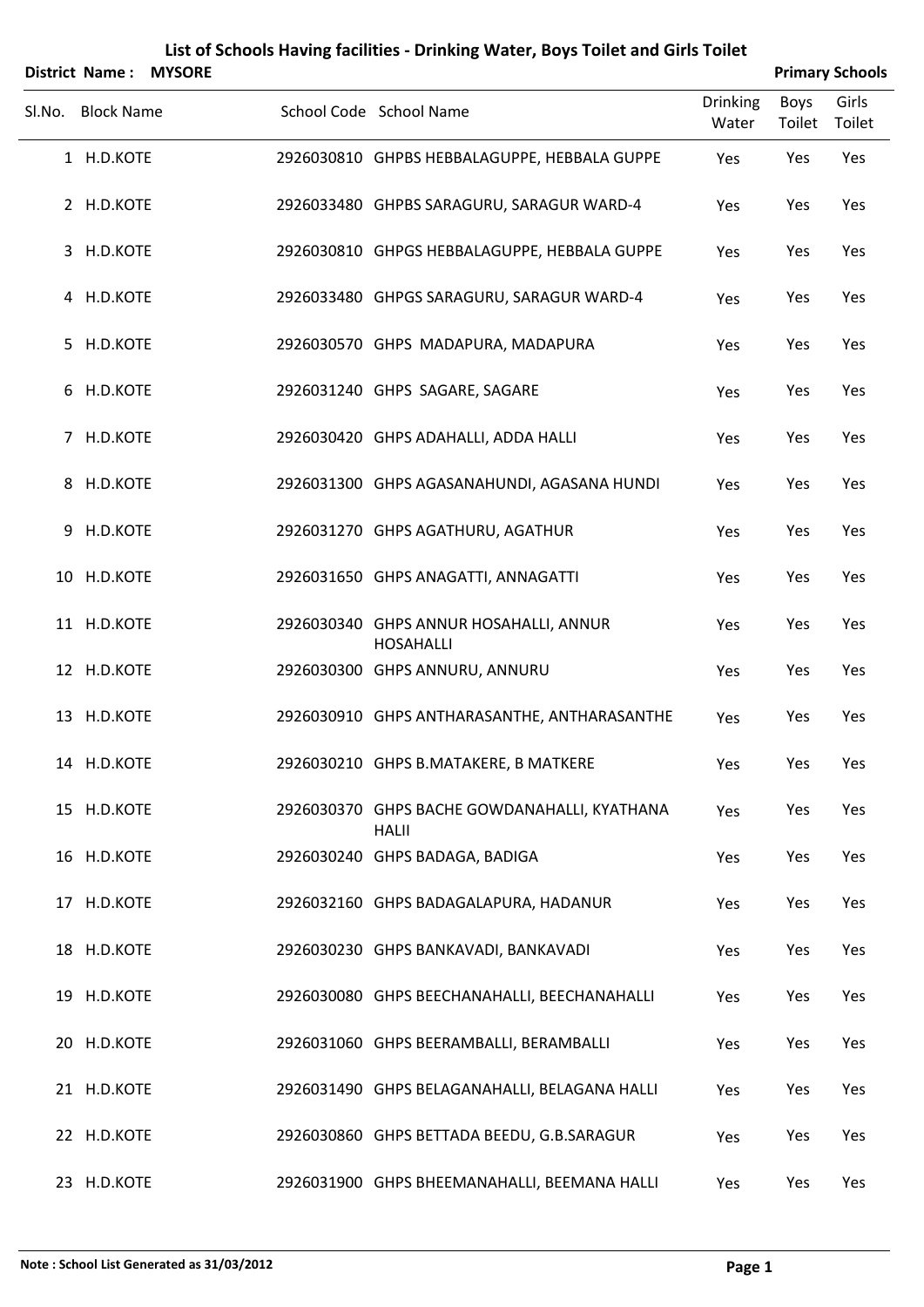|        | List of Schools Having facilities - Drinking Water, Boys Toilet and Girls Toilet<br><b>MYSORE</b><br><b>Primary Schools</b><br><b>District Name:</b> |  |  |                                                                   |                          |                       |                 |  |  |  |  |
|--------|------------------------------------------------------------------------------------------------------------------------------------------------------|--|--|-------------------------------------------------------------------|--------------------------|-----------------------|-----------------|--|--|--|--|
| Sl.No. | <b>Block Name</b>                                                                                                                                    |  |  | School Code School Name                                           | <b>Drinking</b><br>Water | <b>Boys</b><br>Toilet | Girls<br>Toilet |  |  |  |  |
|        | 24 H.D.KOTE                                                                                                                                          |  |  | 2926033500 GHPS BIDAGALU, SARAGUR WARD-11                         | Yes                      | Yes                   | Yes             |  |  |  |  |
|        | 25 H.D.KOTE                                                                                                                                          |  |  | 2926031050 GHPS BIDARAHALLI, N.BEGUR                              | Yes                      | Yes                   | Yes             |  |  |  |  |
|        | 26 H.D.KOTE                                                                                                                                          |  |  | 2926031340 GHPS BOODANUR, BOODANUR                                | Yes                      | Yes                   | Yes             |  |  |  |  |
|        | 27 H.D.KOTE                                                                                                                                          |  |  | 2926030840 GHPS BOPPANA HALLI, BOPPANA HALLI                      | Yes                      | Yes                   | Yes             |  |  |  |  |
|        | 28 H.D.KOTE                                                                                                                                          |  |  | 2926033400 GHPS BOYS H, D.KOTE, H D KOTE WARD-7                   | Yes                      | Yes                   | Yes             |  |  |  |  |
|        | 29 H.D.KOTE                                                                                                                                          |  |  | 2926031280 GHPS CHAKKODANAHALLI, CHAKODANA<br><b>HALLI</b>        | Yes                      | Yes                   | Yes             |  |  |  |  |
|        | 30 H.D.KOTE                                                                                                                                          |  |  | 2926030650 GHPS CHAKKURU, CHAKKUR                                 | Yes                      | Yes                   | Yes             |  |  |  |  |
|        | 31 H.D.KOTE                                                                                                                                          |  |  | 2926030390 GHPS CHAMALAPURA, CHAMALAPURA                          | Yes                      | Yes                   | Yes             |  |  |  |  |
|        | 32 H.D.KOTE                                                                                                                                          |  |  | 2926031230 GHPS CHAMANAHALLI HUNDI, CHAMANA<br><b>HALLI HUNDI</b> | Yes                      | Yes                   | Yes             |  |  |  |  |
|        | 33 H.D.KOTE                                                                                                                                          |  |  | 2926032140 GHPS CHANNAGUNDI, DODDA BARAGE                         | Yes                      | Yes                   | Yes             |  |  |  |  |
|        | 34 H.D.KOTE                                                                                                                                          |  |  | 2926032890 GHPS CHATARA HUNDI, JAGANA KOTTE                       | Yes                      | Yes                   | Yes             |  |  |  |  |
|        | 35 H.D.KOTE                                                                                                                                          |  |  | 2926031960 GHPS CHIKKANANDI, CHIKAA NANDI                         | Yes                      | Yes                   | Yes             |  |  |  |  |
|        | 36 H.D.KOTE                                                                                                                                          |  |  | 2926031180 GHPS CHIKKEREYURU, CHIKKERIYUR                         | Yes                      | Yes                   | Yes             |  |  |  |  |
|        | 37 H.D.KOTE                                                                                                                                          |  |  | 2926030980 GHPS DADADAHALLI, KALAMBALLU                           | Yes                      | Yes                   | Yes             |  |  |  |  |
|        | 38 H.D.KOTE                                                                                                                                          |  |  | 2926031740 GHPS DADDAHALLI, MASALLI                               | Yes                      | Yes                   | Yes             |  |  |  |  |
|        | 39 H.D.KOTE                                                                                                                                          |  |  | 2926030050 GHPS DEVALAPURA COLONY, DEVALAPURA                     | Yes                      | Yes                   | Yes             |  |  |  |  |
|        | 40 H.D.KOTE                                                                                                                                          |  |  | 2926030050 GHPS DEVALAPURA, DEVALAPURA                            | Yes                      | Yes                   | Yes             |  |  |  |  |
|        | 41 H.D.KOTE                                                                                                                                          |  |  | 2926032140 GHPS DODDABARAGI, DODDA BARAGE                         | Yes                      | Yes                   | Yes             |  |  |  |  |
|        | 42 H.D.KOTE                                                                                                                                          |  |  | 2926031160 GHPS DODDABYRANA KUPPE, GUNDATHUR                      | Yes                      | Yes                   | Yes             |  |  |  |  |
|        | 43 H.D.KOTE                                                                                                                                          |  |  | 2926031480 GHPS G G COLONY, SAVVE                                 | Yes                      | Yes                   | Yes             |  |  |  |  |
|        | 44 H.D.KOTE                                                                                                                                          |  |  | 2926030860 GHPS G.B.SARAGURU, G.B.SARAGUR                         | Yes                      | Yes                   | Yes             |  |  |  |  |
|        | 45 H.D.KOTE                                                                                                                                          |  |  | 2926032520 GHPS G.M.HALLI, G.M.HALLI                              | Yes                      | Yes                   | Yes             |  |  |  |  |
|        | 46 H.D.KOTE                                                                                                                                          |  |  | 2926031940 GHPS GANDINAGAR, GANDI NAGARA                          | Yes                      | Yes                   | Yes             |  |  |  |  |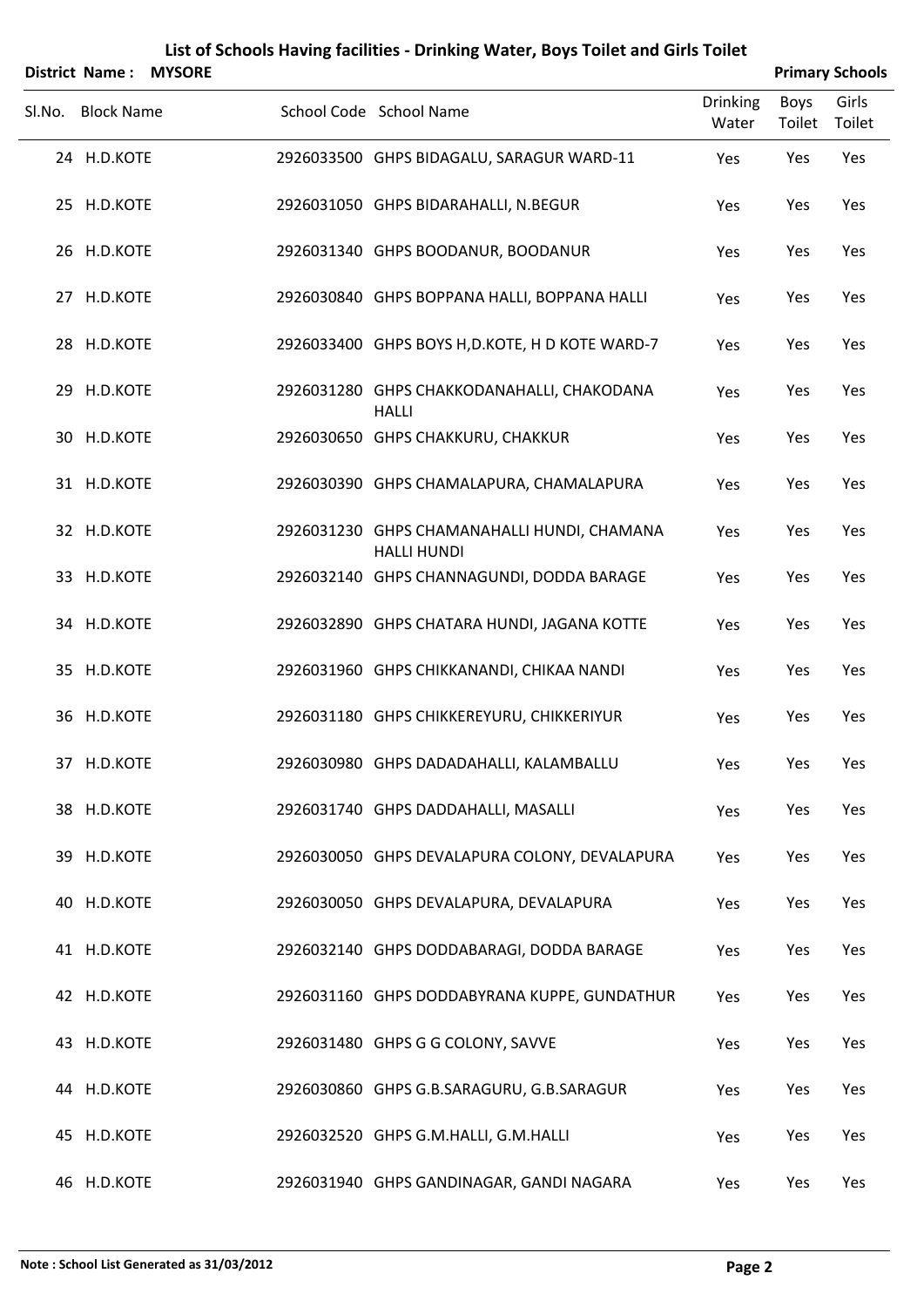|        | <b>District Name:</b> | <b>MYSORE</b> |                                                              |                          |                | <b>Primary Schools</b> |
|--------|-----------------------|---------------|--------------------------------------------------------------|--------------------------|----------------|------------------------|
| Sl.No. | <b>Block Name</b>     |               | School Code School Name                                      | <b>Drinking</b><br>Water | Boys<br>Toilet | Girls<br>Toilet        |
|        | 47 H.D.KOTE           |               | 2926030760 GHPS GANGADA HOSA HALLI, ALANHALLI                | Yes                      | Yes            | Yes                    |
|        | 48 H.D.KOTE           |               | 2926033400 GHPS GIRLS H.D.KOTE, H D KOTE WARD-7              | Yes                      | Yes            | Yes                    |
|        | 49 H.D.KOTE           |               | 2926032570 GHPS GOLUR HADI, GOLUR                            | Yes                      | Yes            | Yes                    |
|        | 50 H.D.KOTE           |               | 2926031160 GHPS GUNDATHURU, GUNDATHUR                        | Yes                      | Yes            | Yes                    |
|        | 51 H.D.KOTE           |               | 2926030760 GHPS H M HALLI, ALANHALLI                         | Yes                      | Yes            | Yes                    |
|        | 52 H.D.KOTE           |               | 2926032160 GHPS HADANOORU, HADANUR                           | Yes                      | Yes            | Yes                    |
|        | 53 H.D.KOTE           |               | 2926031040 GHPS HALASURU, HALASUR                            | Yes                      | Yes            | Yes                    |
|        | 54 H.D.KOTE           |               | 2926031720 GHPS HALEYURU, HALEYUR                            | Yes                      | Yes            | Yes                    |
|        | 55 H.D.KOTE           |               | 2926030690 GHPS HAMPAPURA, HAMPAPURA                         | Yes                      | Yes            | Yes                    |
|        | 56 H.D.KOTE           |               | 2926031700 GHPS HANCHIPURA, HANCHIPUR                        | Yes                      | Yes            | Yes                    |
|        | 57 H.D.KOTE           |               | 2926031420 GHPS HANDPOST, HAND POST                          | Yes                      | Yes            | Yes                    |
|        | 58 H.D.KOTE           |               | 2926031970 GHPS HATHWALU, HATHYAL                            | Yes                      | Yes            | Yes                    |
|        | 59 H.D.KOTE           |               | 2926030530 GHPS HEGGADAPURA, HEGGADAPURA                     | Yes                      | Yes            | Yes                    |
|        | 60 H.D.KOTE           |               | 2926030010 GHPS HEGGANOOR COLONY, HEGGANOOR<br><b>COLONY</b> | Yes                      | Yes            | Yes                    |
|        | 61 H.D.KOTE           |               | 2926032190 GHPS HERE HALLI, HERE HALLI                       | Yes                      | Yes            | Yes                    |
|        | 62 H.D.KOTE           |               | 2926030570 GHPS HERGALLI, MADAPURA                           | Yes                      | Yes            | Yes                    |
|        | 63 H.D.KOTE           |               | 2926032190 GHPS HIREHALLI A COLONY, HERE HALLI               | Yes                      | Yes            | Yes                    |
|        | 64 H.D.KOTE           |               | 2926032190 GHPS HIREHALLI B, HERE HALLI                      | Yes                      | Yes            | Yes                    |
|        | 65 H.D.KOTE           |               | 2926031380 GHPS HIRIGE, HYRIGE                               | Yes                      | Yes            | Yes                    |
|        | 66 H.D.KOTE           |               | 2926030700 GHPS HOMMARAGALLI, HOMMARAGALLI                   | Yes                      | Yes            | Yes                    |
|        | 67 H.D.KOTE           |               | 2926033630 GHPS HOSA BEERWALU, BEERWALU                      | Yes                      | Yes            | Yes                    |
|        | 68 H.D.KOTE           |               | 2926030920 GHPS HOSAHOLALU, HOSA HOLALU                      | Yes                      | Yes            | Yes                    |
|        | 69 H.D.KOTE           |               | 2926030950 GHPS HOSAMALA, HOSA MALA                          | Yes                      | Yes            | Yes                    |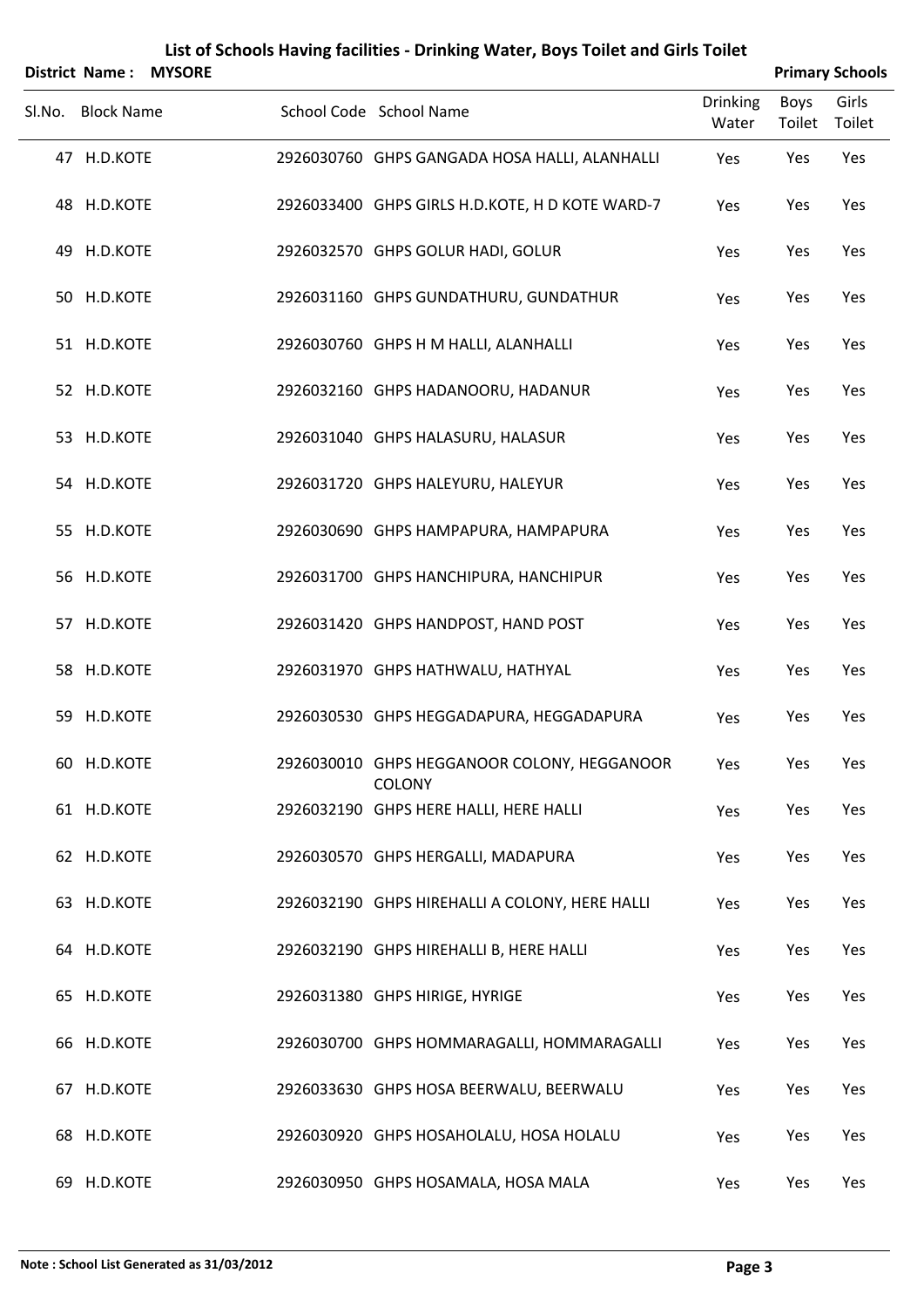|        | District Name:    | <b>MYSORE</b> |                                                                  |                          |                       | <b>Primary Schools</b> |
|--------|-------------------|---------------|------------------------------------------------------------------|--------------------------|-----------------------|------------------------|
| Sl.No. | <b>Block Name</b> |               | School Code School Name                                          | <b>Drinking</b><br>Water | <b>Boys</b><br>Toilet | Girls<br>Toilet        |
|        | 70 H.D.KOTE       |               | 2926030960 GHPS HUNASEKUPPE, HUNASE KUPPE                        | Yes                      | Yes                   | Yes                    |
|        | 71 H.D.KOTE       |               | 2926031440 GHPS ITNA, ITTNA                                      | Yes                      | Yes                   | Yes                    |
|        | 72 H.D.KOTE       |               | 2926031480 GHPS ITTNA COLONY, SAVVE                              | Yes                      | Yes                   | Yes                    |
|        | 73 H.D.KOTE       |               | 2926032440 GHPS JAKKAHALLI, JAKKA HALLI                          | Yes                      | Yes                   | Yes                    |
|        | 74 H.D.KOTE       |               | 2926032460 GHPS JINNAHALLI, JINA HALLI                           | Yes                      | Yes                   | Yes                    |
|        | 75 H.D.KOTE       |               | 2926030630 GHPS K.BELTHURU, K.BELTHUR                            | Yes                      | Yes                   | Yes                    |
|        | 76 H.D.KOTE       |               | 2926030320 GHPS K.YADATHORE, K YADATHORE                         | Yes                      | Yes                   | Yes                    |
|        | 77 H.D.KOTE       |               | 2926030250 GHPS KADABEGURU, KADBEGUR                             | Yes                      | Yes                   | Yes                    |
|        | 78 H.D.KOTE       |               | 2926031940 GHPS KADAMPAPURA, GANDI NAGARA                        | Yes                      | Yes                   | Yes                    |
|        | 79 H.D.KOTE       |               | 2926030640 GHPS KALINUNDI, KALE HUNDI                            | Yes                      | Yes                   | Yes                    |
|        | 80 H.D.KOTE       |               | 2926030980 GHPS KALLAMBALU, KALAMBALLU                           | Yes                      | Yes                   | Yes                    |
|        | 81 H.D.KOTE       |               | 2926031950 GHPS KANCHAMALLI, KANCHAMALLI                         | Yes                      | Yes                   | Yes                    |
|        | 82 H.D.KOTE       |               | 2926030860 GHPS KANNYANA HUNDI, G.B.SARAGUR                      | Yes                      | Yes                   | Yes                    |
|        | 83 H.D.KOTE       |               | 2926031020 GHPS KATTE HUNSUR, KATTE HUNSUR                       | Yes                      | Yes                   | Yes                    |
|        | 84 H.D.KOTE       |               | 2926030030 GHPS KATWALU, KATAVALU                                | Yes                      | Yes                   | Yes                    |
|        | 85 H.D.KOTE       |               | 2926031830 GHPS KENCHANAHALLI, KENCHANA HALLI                    | Yes                      | Yes                   | Yes                    |
|        | 86 H.D.KOTE       |               | 2926031880 GHPS KITTUR, KITTUR                                   | Yes                      | Yes                   | Yes                    |
|        | 87 H.D.KOTE       |               | 2926030580 GHPS KOLAGALA, KOLAGALA                               | Yes                      | Yes                   | Yes                    |
|        | 88 H.D.KOTE       |               | 2926030500 GHPS KOLLEGOWDANAHALLI, KOLLE<br><b>GOWDANA HALLI</b> | Yes                      | Yes                   | Yes                    |
|        | 89 H.D.KOTE       |               | 2926030790 GHPS KOTHEGALA, KOTHEGALA                             | Yes                      | Yes                   | Yes                    |
|        | 90 H.D.KOTE       |               | 2926033660 GHPS KRISHNAPURA, KRISHNAPURA                         | Yes                      | Yes                   | Yes                    |
|        | 91 H.D.KOTE       |               | 2926030660 GHPS KULYA, KULYA                                     | Yes                      | Yes                   | Yes                    |
|        | 92 H.D.KOTE       |               | 2926030370 GHPS KYATHANAHALLI, KYATHANA HALII                    | Yes                      | Yes                   | Yes                    |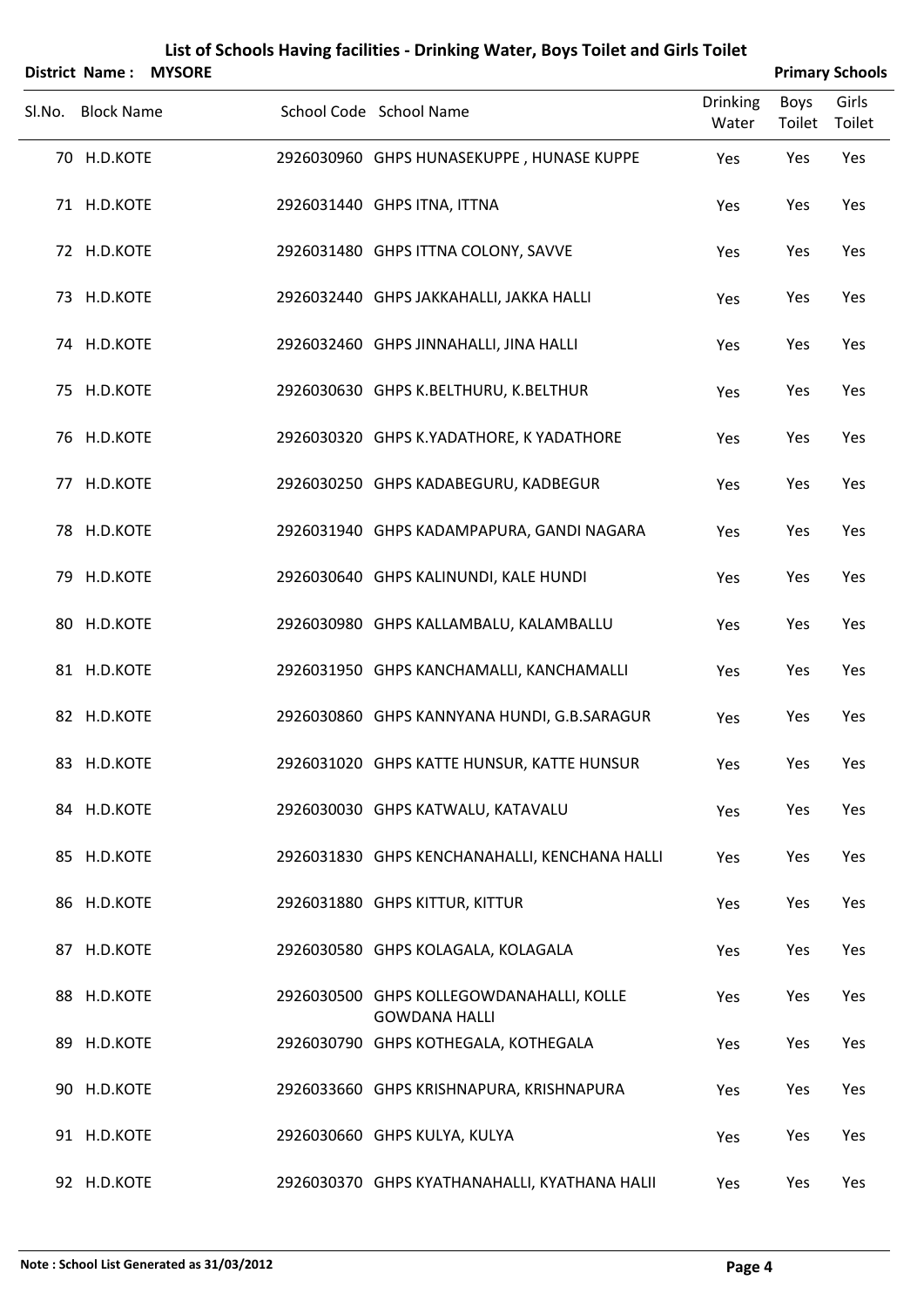|        | <b>District Name:</b> | <b>MYSORE</b> |                                                           |                          |                | <b>Primary Schools</b> |
|--------|-----------------------|---------------|-----------------------------------------------------------|--------------------------|----------------|------------------------|
| SI.No. | <b>Block Name</b>     |               | School Code School Name                                   | <b>Drinking</b><br>Water | Boys<br>Toilet | Girls<br>Toilet        |
|        | 93 H.D.KOTE           |               | 2926030430 GHPS LANKE, LANKE                              | Yes                      | Yes            | Yes                    |
|        | 94 H.D.KOTE           |               | 2926032540 GHPS M.C.THALALU, M.C.THALALU                  | Yes                      | Yes            | Yes                    |
|        | 95 H.D.KOTE           |               | 2926031210 GHPS M.KANNENAHALLI, M.KANNENA HALLI           | Yes                      | Yes            | Yes                    |
|        | 96 H.D.KOTE           |               | 2926032560 GHPS MACHURU, MACCHUR                          | Yes                      | Yes            | Yes                    |
|        | 97 H.D.KOTE           |               | 2926031140 GHPS MAGGE, MAGGE                              | Yes                      | Yes            | Yes                    |
|        | 98 H.D.KOTE           |               | 2926030100 GHPS MAGUDILU, MAGUDILU                        | Yes                      | Yes            | Yes                    |
|        | 99 H.D.KOTE           |               | 2926031130 GHPS MALALI, MALALE                            | Yes                      | Yes            | Yes                    |
|        | 100 H.D.KOTE          |               | 2926032160 GHPS MALARA COLONY, HADANUR                    | Yes                      | Yes            | Yes                    |
|        | 101 H.D.KOTE          |               | 2926032460 GHPS MALARDA HUNDI, JINA HALLI                 | Yes                      | Yes            | Yes                    |
|        | 102 H.D.KOTE          |               | 2926031940 GHPS MANTIHADI, GANDI NAGARA                   | Yes                      | Yes            | Yes                    |
|        | 103 H.D.KOTE          |               | 2926030410 GHPS MANUGANAHALLI, MANUGANA HALLI             | Yes                      | Yes            | Yes                    |
|        | 104 H.D.KOTE          |               | 2926031400 GHPS MATAKERE, MATAKERE                        | Yes                      | Yes            | Yes                    |
|        | 105 H.D.KOTE          |               | 2926031290 GHPS METIKUPPE, METEKUPPE                      | Yes                      | Yes            | Yes                    |
|        | 106 H.D.KOTE          |               | 2926030220 GHPS MOLEYURU, MOLEYUR                         | Yes                      | Yes            | Yes                    |
|        | 107 H.D.KOTE          |               | 2926030490 GHPS MOTHA, MOTHA                              | Yes                      | Yes            | Yes                    |
|        | 108 H.D.KOTE          |               | 2926032050 GHPS MULLURU, MULLUR                           | Yes                      | Yes            | Yes                    |
|        | 109 H.D.KOTE          |               | 2926031050 GHPS N.BEGURU, N.BEGUR                         | Yes                      | Yes            | Yes                    |
|        | 110 H.D.KOTE          |               | 2926031120 GHPS N.BELTHURU, N.BELTHUR                     | Yes                      | Yes            | Yes                    |
|        | 111 H.D.KOTE          |               | 2926030980 GHPS NAJIPURA, KALAMBALLU                      | Yes                      | Yes            | Yes                    |
|        | 112 H.D.KOTE          |               | 2926030310 GHPS NANJANAYAKANAHALLI,<br>NANJANAYAKANAHALLI | Yes                      | Yes            | Yes                    |
|        | 113 H.D.KOTE          |               | 2926030570 GHPS NAYAKANA HUNDI, MADAPURA                  | Yes                      | Yes            | Yes                    |
|        | 114 H.D.KOTE          |               | 2926030110 GHPS NERALE, NERALE                            | Yes                      | Yes            | Yes                    |
|        | 115 H.D.KOTE          |               | 2926032010 GHPS PURA, PURA                                | Yes                      | Yes            | Yes                    |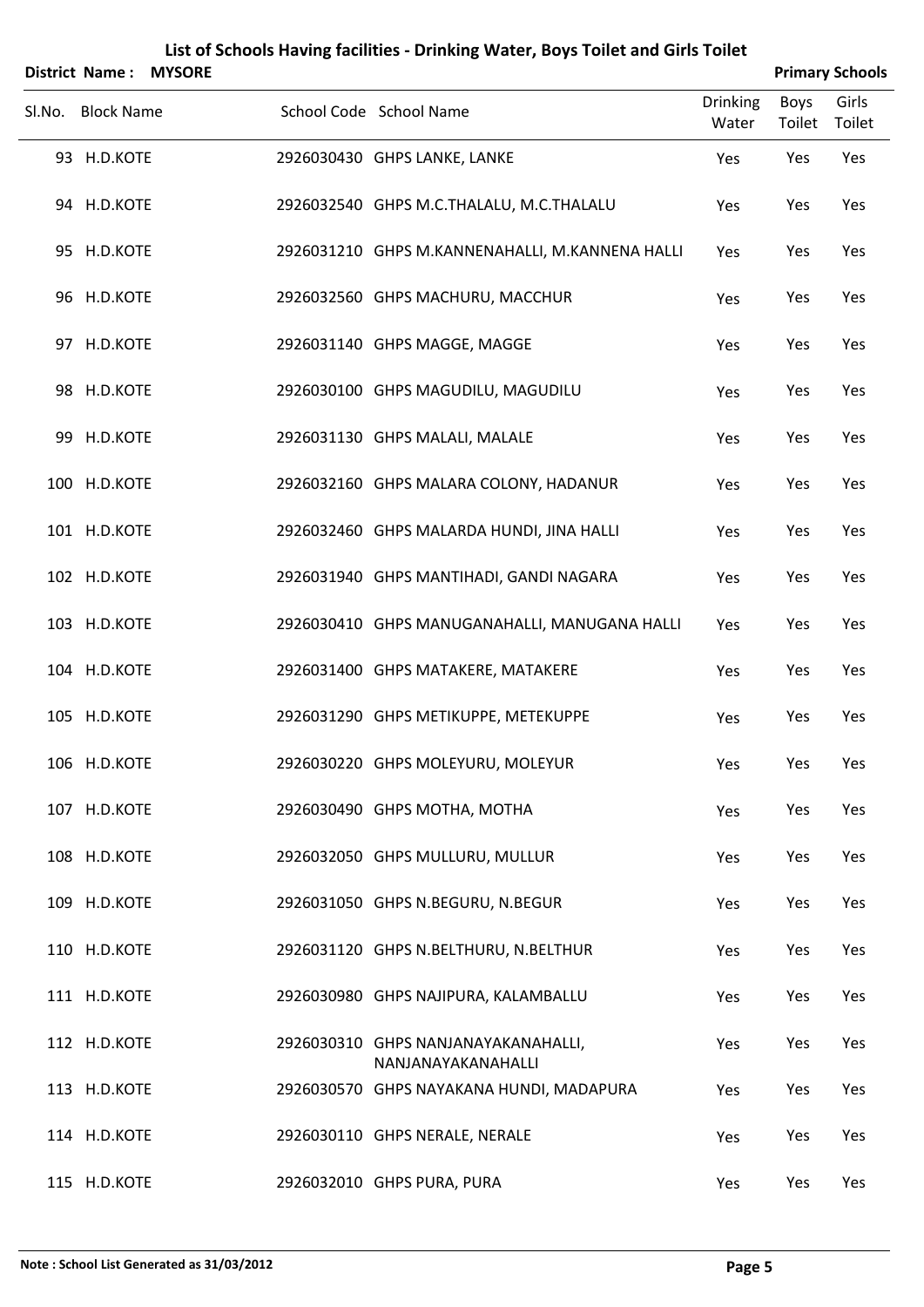|        | <b>District Name:</b> | <b>MYSORE</b> |                                                               |                          | <b>Primary Schools</b> |                 |
|--------|-----------------------|---------------|---------------------------------------------------------------|--------------------------|------------------------|-----------------|
| SI.No. | <b>Block Name</b>     |               | School Code School Name                                       | <b>Drinking</b><br>Water | Boys<br>Toilet         | Girls<br>Toilet |
|        | 116 H.D.KOTE          |               | 2926030330 GHPS RAJEGOWDANA HUNDI,<br><b>RAJEGOWDANAHUNDI</b> | Yes                      | Yes                    | Yes             |
|        | 117 H.D.KOTE          |               | 2926030110 GHPS RAMENHALLI, NERALE                            | Yes                      | Yes                    | Yes             |
|        | 118 H.D.KOTE          |               | 2926031240 GHPS SAGARE HOSA COLONY, SAGARE                    | Yes                      | Yes                    | Yes             |
|        | 119 H.D.KOTE          |               | 2926033640 GHPS SATHIGE HUNDI, SATHIGE HUNDI                  | Yes                      | Yes                    | Yes             |
|        | 120 H.D.KOTE          |               | 2926031480 GHPS SAVVE, SAVVE                                  | Yes                      | Yes                    | Yes             |
|        | 121 H.D.KOTE          |               | 2926030460 GHPS SHANTHIPURA, SHANTHIPURA                      | Yes                      | Yes                    | Yes             |
|        | 122 H.D.KOTE          |               | 2926030370 GHPS SHINDENAHALLI, KYATHANA HALII                 | Yes                      | Yes                    | Yes             |
|        | 123 H.D.KOTE          |               | 2926032190 GHPS SHIRAMBALLI, HERE HALLI                       | Yes                      | Yes                    | Yes             |
|        | 124 H.D.KOTE          |               | 2926032130 GHPS SHIVAPURA, SHIVA PURA                         | Yes                      | Yes                    | Yes             |
|        | 125 H.D.KOTE          |               | 2926030930 GHPS SOGAHALLI, SOOGALLI                           | Yes                      | Yes                    | Yes             |
|        | 126 H.D.KOTE          |               | 2926031310 GHPS SONAHALLI, SONA HALLI                         | Yes                      | Yes                    | Yes             |
|        | 127 H.D.KOTE          |               | 2926031880 GHPS THARANI MANTI, KITTUR                         | Yes                      | Yes                    | Yes             |
|        | 128 H.D.KOTE          |               | 2926031430 GHPS THUMBASOGE, THUMBASOGE                        | Yes                      | Yes                    | Yes             |
|        | 129 H.D.KOTE          |               | 2926033380 GHPS URDU H.D.KOTE, H D KOTE WARD-2                | Yes                      | Yes                    | Yes             |
|        | 130 H.D.KOTE          |               | 2926030690 GHPS URDU HAMPAPURA, HAMPAPURA                     | Yes                      | Yes                    | Yes             |
|        | 131 H.D.KOTE          |               | 2926033470 GHPS URDU SARAGURU, SARAGUR WARD-3                 | Yes                      | Yes                    | Yes             |
|        | 132 H.D.KOTE          |               | 2926031550 GHPS VADDARAGUDI, VODDARA GUDI                     | Yes                      | Yes                    | Yes             |
|        | 133 H.D.KOTE          |               | 2926031390 GHPS YARAHALLI, YARA HALLI                         | Yes                      | Yes                    | Yes             |
|        | 134 H.D.KOTE          |               | 2926030760 GHPS, ALANAHALLI, ALANHALLI                        | Yes                      | Yes                    | Yes             |
|        | 135 H.D.KOTE          |               | 2926032170 GLPS YASHWANTHA PURA, YASHAVANTHA<br><b>PURA</b>   | Yes                      | Yes                    | Yes             |
|        | 136 H.D.KOTE          |               | 2926031300 GLPS AGASANAHUNDI COLONY, AGASANA<br><b>HUNDI</b>  | Yes                      | Yes                    | Yes             |
|        | 137 H.D.KOTE          |               | 2926032180 GLPS ALALAHAALLI, ALALAHALLI                       | Yes                      | Yes                    | Yes             |
|        | 138 H.D.KOTE          |               | 2926030550 GLPS ALTHALAHUNDI, ALTHAL HUNDI                    | Yes                      | Yes                    | Yes             |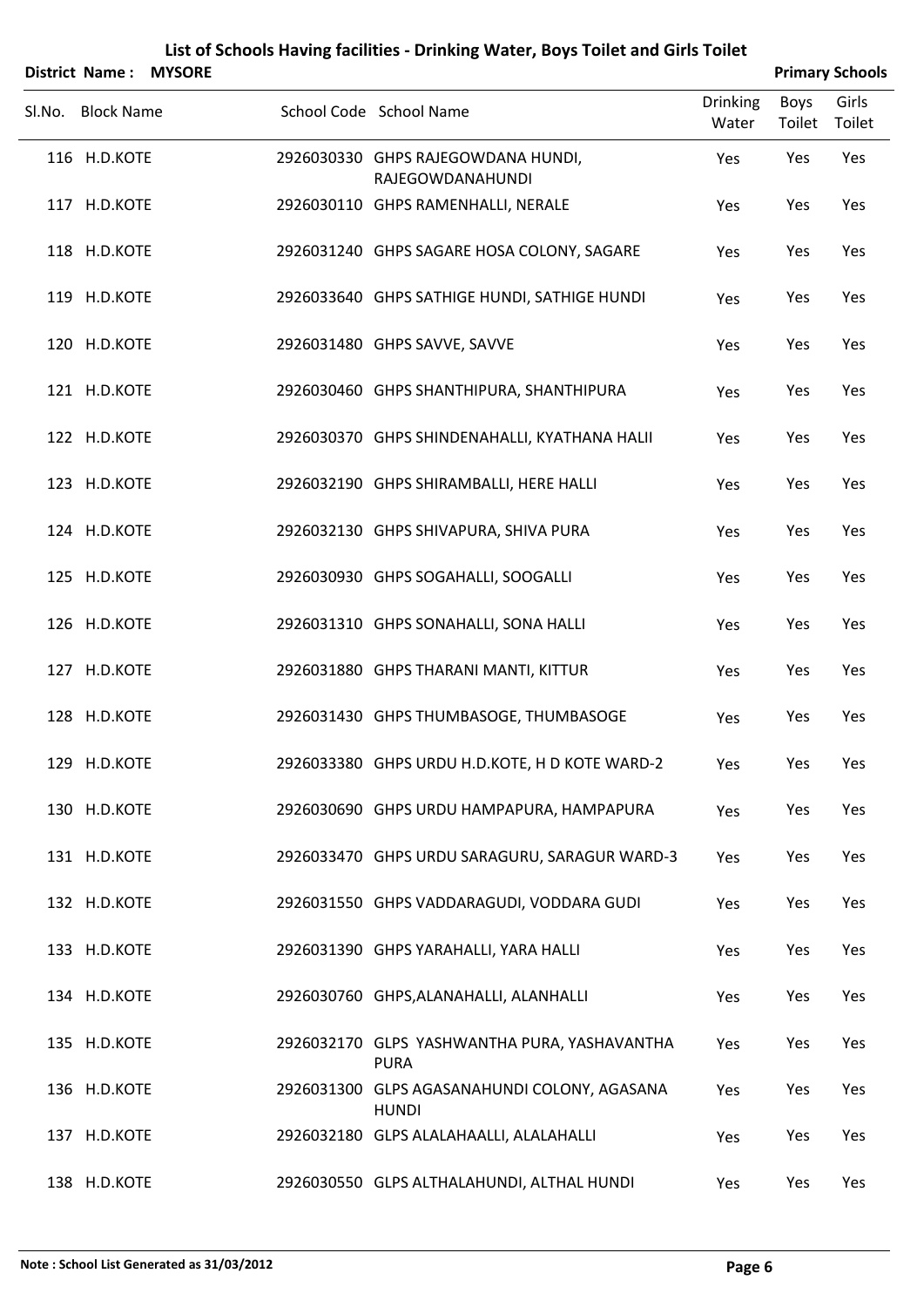|        | District Name:    | <b>MYSORE</b> |                                                                          |                          |                | <b>Primary Schools</b> |
|--------|-------------------|---------------|--------------------------------------------------------------------------|--------------------------|----------------|------------------------|
| Sl.No. | <b>Block Name</b> |               | School Code School Name                                                  | <b>Drinking</b><br>Water | Boys<br>Toilet | Girls<br>Toilet        |
|        | 139 H.D.KOTE      |               | 2926033040 GLPS ANEMALADA HADI, NETKALHUNDI                              | Yes                      | Yes            | Yes                    |
|        | 140 H.D.KOTE      |               | 2926032191 GLPS ANKANATHAPURA, HERE HALLI                                | Yes                      | Yes            | Yes                    |
|        | 141 H.D.KOTE      |               | 2926032340 GLPS ANNURU GIRIJANA COLONY,<br>ANNURGEREJANACOLONY           | Yes                      | Yes            | Yes                    |
|        | 142 H.D.KOTE      |               | 2926030570 GLPS AVAREGERE, MADAPURA                                      | Yes                      | Yes            | Yes                    |
|        | 143 H.D.KOTE      |               | 2926033010 GLPS BADANAKUPPE, BADANAKUPPE                                 | Yes                      | Yes            | Yes                    |
|        | 144 H.D.KOTE      |               | 2926033210 GLPS BALLE HADI, D B KUPPE                                    | Yes                      | Yes            | Yes                    |
|        | 145 H.D.KOTE      |               | 2926030370 GLPS BANVADI, KYATHANA HALII                                  | Yes                      | Yes            | Yes                    |
|        | 146 H.D.KOTE      |               | 2926030570 GLPS BASAPURA, MADAPURA                                       | Yes                      | Yes            | Yes                    |
|        | 147 H.D.KOTE      |               | 2926032620 GLPS BAVALI HADI, KADE GADDE                                  | Yes                      | Yes            | Yes                    |
|        | 148 H.D.KOTE      |               | 2926033060 GLPS BAVIKERE, BAVIKERE                                       | Yes                      | Yes            | Yes                    |
|        | 149 H.D.KOTE      |               | 2926031760 GLPS BEJJALAPURA, BEJJALA PURA                                | Yes                      | Yes            | Yes                    |
|        | 150 H.D.KOTE      |               | 2926032050 GLPS BENNEGERE, MULLUR                                        | Yes                      | Yes            | Yes                    |
|        | 151 H.D.KOTE      |               | 2926030570 GLPS BESTHARA COLONY, MADAPURA                                | Yes                      | Yes            | Yes                    |
|        | 152 H.D.KOTE      |               | 2926031050 GLPS BIDARAHALLI HUNDI, N.BEGUR                               | Yes                      | Yes            | Yes                    |
|        | 153 H.D.KOTE      |               | 2926030210 GLPS BMATEKER S.C.COLONY, B MATKERE                           | Yes                      | Yes            | Yes                    |
|        | 154 H.D.KOTE      |               | 2926030500 GLPS BOCHIKATTE, KOLLE GOWDANA HALLI                          | Yes                      | Yes            | Yes                    |
|        | 155 H.D.KOTE      |               | 2926032560 GLPS BOGA PURA HADI, MACCHUR                                  | Yes                      | Yes            | Yes                    |
|        | 156 H.D.KOTE      |               | 2926031340 GLPS BOMMALAPURA, BOODANUR                                    | Yes                      | Yes            | Yes                    |
|        | 157 H.D.KOTE      |               | 2926033210 GLPS C B KUPPE, D B KUPPE                                     | Yes                      | Yes            | Yes                    |
|        | 158 H.D.KOTE      |               | 2926031350 GLPS CHAKAHALLI, CHAKALLI                                     | Yes                      | Yes            | Yes                    |
|        | 159 H.D.KOTE      |               | 2926030370 GLPS CHAMALPURA, KYATHANA HALII                               | Yes                      | Yes            | Yes                    |
|        | 160 H.D.KOTE      |               | 2926031230 GLPS CHAMANAHALLI HUNDI A HADI,<br><b>CHAMANA HALLI HUNDI</b> | Yes                      | Yes            | Yes                    |
|        | 161 H.D.KOTE      |               | 2926030790 GLPS CHAME GOWDANA HUNDI, KOTHEGALA                           | Yes                      | Yes            | Yes                    |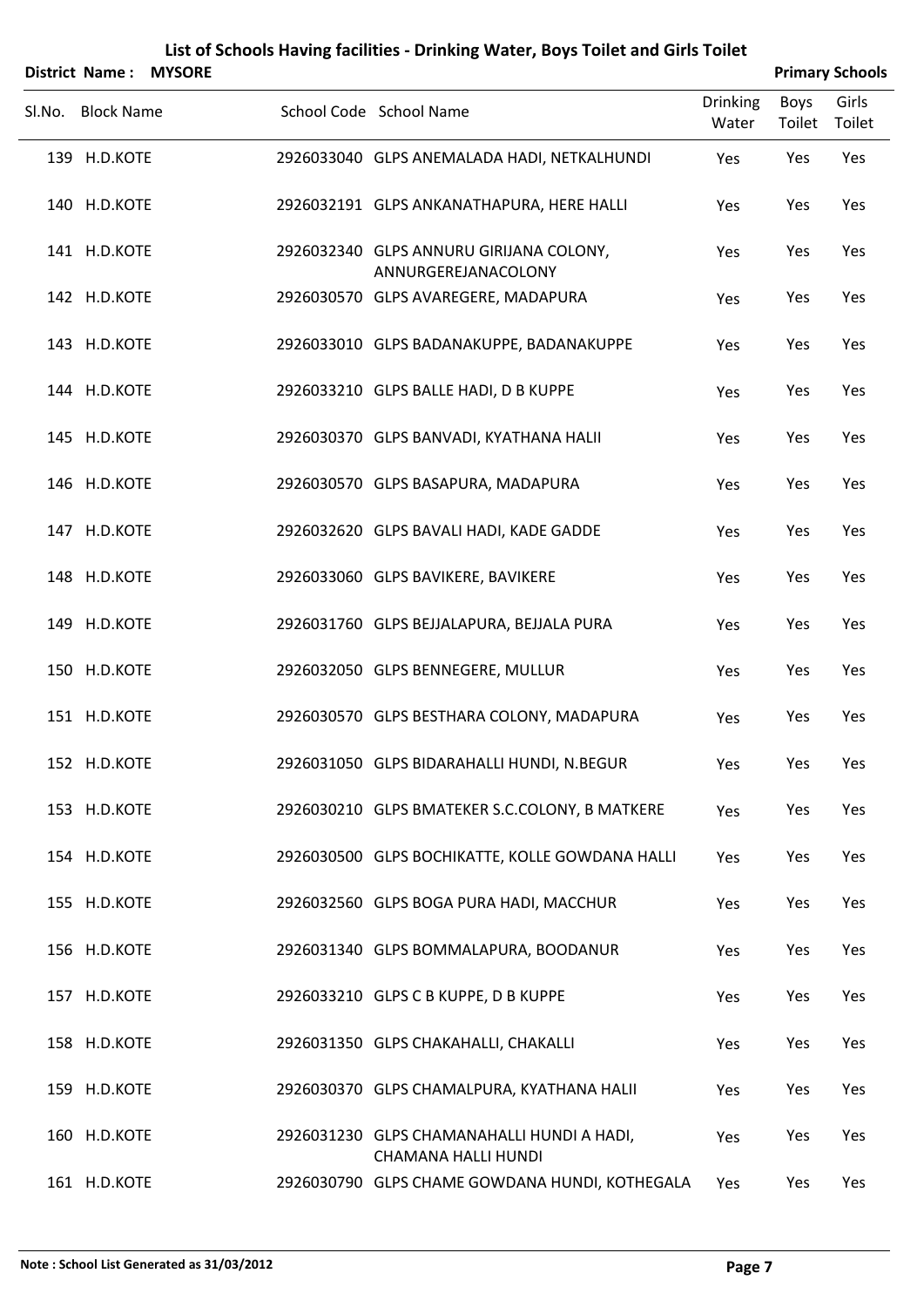| <b>District Name:</b> | <b>MYSORE</b> |                                                               |                          |                | <b>Primary Schools</b> |
|-----------------------|---------------|---------------------------------------------------------------|--------------------------|----------------|------------------------|
| Sl.No. Block Name     |               | School Code School Name                                       | <b>Drinking</b><br>Water | Boys<br>Toilet | Girls<br>Toilet        |
| 162 H.D.KOTE          |               | 2926032090 GLPS CHANGOWDANAHALLI,<br><b>CHANGOWDANA HALLI</b> | Yes                      | Yes            | Yes                    |
| 163 H.D.KOTE          |               | 2926032440 GLPS CHANNEGOWDANA HUNDI, JAKKA<br><b>HALLI</b>    | Yes                      | Yes            | Yes                    |
| 164 H.D.KOTE          |               | 2926032140 GLPS CHIKKABARGI, DODDA BARAGE                     | Yes                      | Yes            | Yes                    |
| 165 H.D.KOTE          |               | 2926031470 GLPS CHOWDAHALLI, CHODA HALLI                      | Yes                      | Yes            | Yes                    |
| 166 H.D.KOTE          |               | 2926031740 GLPS DADADAHALLI GIRIJANA HADI, MASALLI            | Yes                      | Yes            | Yes                    |
| 167 H.D.KOTE          |               | 2926031960 GLPS DALE GOWDA HALLI, CHIKAA NANDI                | Yes                      | Yes            | Yes                    |
| 168 H.D.KOTE          |               | 2926030960 GLPS DAMMANA KATTE HADI, HUNASE<br><b>KUPPE</b>    | Yes                      | Yes            | Yes                    |
| 169 H.D.KOTE          |               | 2926032830 GLPS DASANAPURA, DASANAPURA                        | Yes                      | Yes            | Yes                    |
| 170 H.D.KOTE          |               | 2926032191 GLPS DATTEHALLA, HERE HALLI                        | Yes                      | Yes            | Yes                    |
| 171 H.D.KOTE          |               | 2926030630 GLPS DAVINSON NAGARA, K.BELTHUR                    | Yes                      | Yes            | Yes                    |
| 172 H.D.KOTE          |               | 2926032040 GLPS DEGGALA HUNDI, KOHALA                         | Yes                      | Yes            | Yes                    |
| 173 H.D.KOTE          |               | 2926030050 GLPS DEVALAPURA, DEVALAPURA                        | Yes                      | Yes            | Yes                    |
| 174 H.D.KOTE          |               | 2926030570 GLPS DEVARAJA COLONY, MADAPURA                     | Yes                      | Yes            | Yes                    |
| 175 H.D.KOTE          |               | 2926031940 GLPS DEVARJ NAGAR, GANDI NAGARA                    | Yes                      | Yes            | Yes                    |
| 176 H.D.KOTE          |               | 2926032520 GLPS G M HALLI HADI, G.M.HALLI                     | Yes                      | Yes            | Yes                    |
| 177 H.D.KOTE          |               | 2926031050 GLPS GANDATHURU, N.BEGUR                           | Yes                      | Yes            | Yes                    |
| 178 H.D.KOTE          |               | 2926030110 GLPS GANESHANA GUDI, NERALE                        | Yes                      | Yes            | Yes                    |
| 179 H.D.KOTE          |               | 2926032191 GLPS GIRIJANA HADI, HERE HALLI                     | Yes                      | Yes            | Yes                    |
| 180 H.D.KOTE          |               | 2926030860 GLPS GOLLANA BEDU, G.B.SARAGUR                     | Yes                      | Yes            | Yes                    |
| 181 H.D.KOTE          |               | 2926032570 GLPS GOLURU, GOLUR                                 | Yes                      | Yes            | Yes                    |
| 182 H.D.KOTE          |               | 2926030790 GLPS GONTHAGAL HUNDI, KOTHEGALA                    | Yes                      | Yes            | Yes                    |
| 183 H.D.KOTE          |               | 2926031480 GLPS GOOLY KATTE, SAVVE                            | Yes                      | Yes            | Yes                    |
| 184 H.D.KOTE          |               | 2926030580 GLPS GUJJAPPANA HUNDI, KOLAGALA                    | Yes                      | Yes            | Yes                    |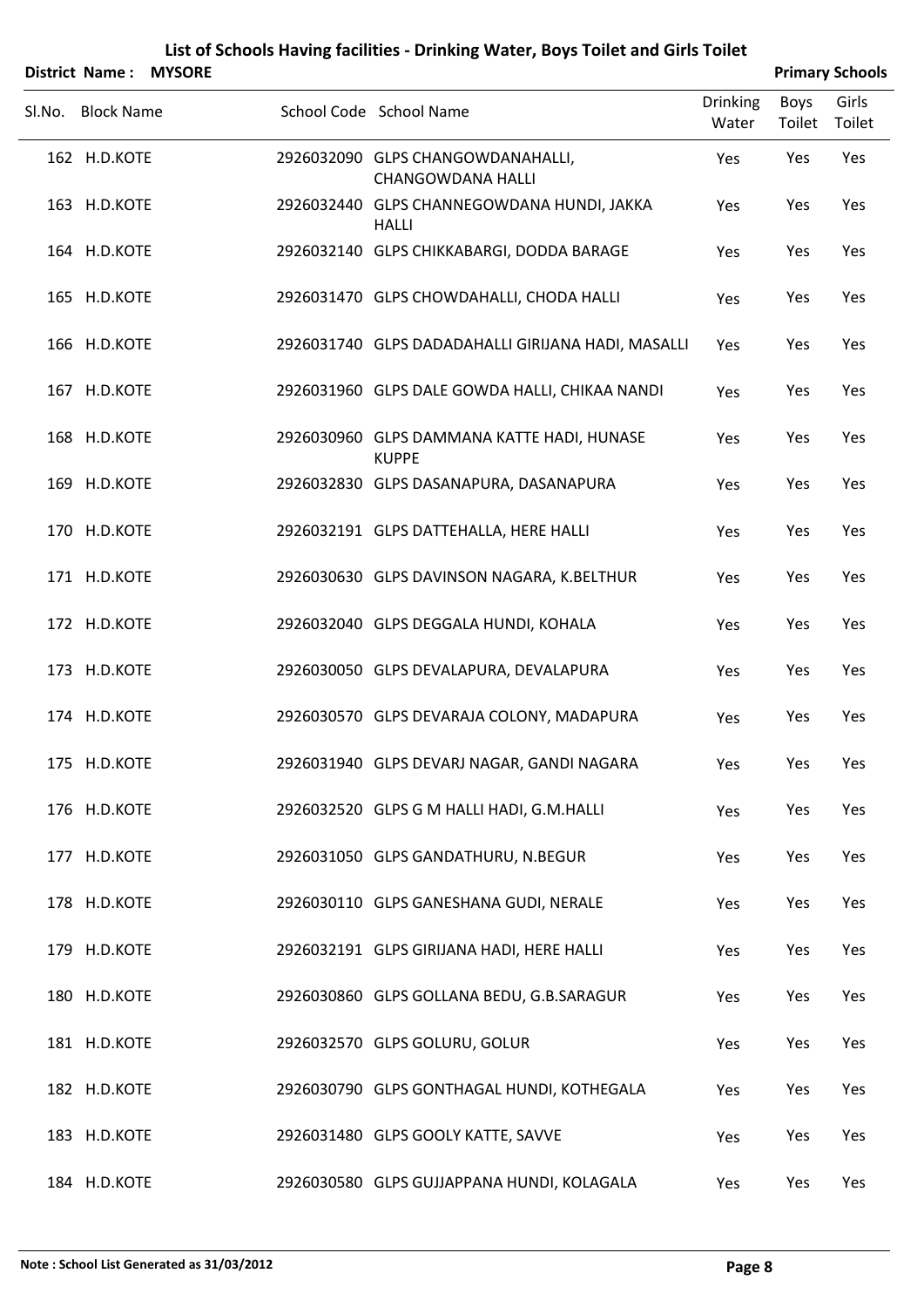|        | <b>District Name:</b> | <b>MYSORE</b> |                                                    |                          |                       | <b>Primary Schools</b> |
|--------|-----------------------|---------------|----------------------------------------------------|--------------------------|-----------------------|------------------------|
| Sl.No. | <b>Block Name</b>     |               | School Code School Name                            | <b>Drinking</b><br>Water | Boys<br>Toilet Toilet | Girls                  |
|        | 185 H.D.KOTE          |               | 2926031790 GLPS HALE HEGGUDILU, HALE HEGGUDELU     | Yes                      | Yes                   | Yes                    |
|        | 186 H.D.KOTE          |               | 2926031560 GLPS HAROPURA, HAROPURA                 | Yes                      | Yes                   | Yes                    |
|        | 187 H.D.KOTE          |               | 2926031360 GLPS HEBBALA, HEBBALLA                  | Yes                      | Yes                   | Yes                    |
|        | 188 H.D.KOTE          |               | 2926030020 GLPS HEGGANURU, HEGGANUR                | Yes                      | Yes                   | Yes                    |
|        | 189 H.D.KOTE          |               | 2926030280 GLPS HIREHALLI GIRIJANA HADI, HEEREHALI | Yes                      | Yes                   | Yes                    |
|        | 190 H.D.KOTE          |               | 2926030140 GLPS HIREHALLI, HEEREHALLI              | Yes                      | Yes                   | Yes                    |
|        | 191 H.D.KOTE          |               | 2926031990 GLPS HIRENANDI, HERENANDI               | Yes                      | Yes                   | Yes                    |
|        | 192 H.D.KOTE          |               | 2926030570 GLPS HOLE HUNDI, MADAPURA               | Yes                      | Yes                   | Yes                    |
|        | 193 H.D.KOTE          |               | 2926030470 GLPS HOOVINAKOLA, HOOVENA KOLA          | Yes                      | Yes                   | Yes                    |
|        | 194 H.D.KOTE          |               | 2926031790 GLPS HOSA HEGGUDILU, HALE HEGGUDELU     | Yes                      | Yes                   | Yes                    |
|        | 195 H.D.KOTE          |               | 2926031490 GLPS HOSA THURAVALLI, BELAGANA HALLI    | Yes                      | Yes                   | Yes                    |
|        | 196 H.D.KOTE          |               | 2926031060 GLPS HOSAKERE SUNDA, BERAMBALLI         | Yes                      | Yes                   | Yes                    |
|        | 197 H.D.KOTE          |               | 2926030260 GLPS HOSAKOTE, HOSAKOTE                 | Yes                      | Yes                   | Yes                    |
|        | 198 H.D.KOTE          |               | 2926032560 GLPS HOSUR HADI, MACCHUR                | Yes                      | Yes                   | Yes                    |
|        | 199 H.D.KOTE          |               | 2926030820 GLPS HULEKURA, HULEKURA                 | Yes                      | Yes                   | Yes                    |
|        | 200 H.D.KOTE          |               | 2926030060 GLPS HULLEMALA, HULLEMALA               | Yes                      | Yes                   | Yes                    |
|        | 201 H.D.KOTE          |               | 2926032330 GLPS HUNAGALLI, HUNAGALLI               | Yes                      | Yes                   | Yes                    |
|        | 202 H.D.KOTE          |               | 2926030440 GLPS HUNASA HALLI, HUNSA HALLI          | Yes                      | Yes                   | Yes                    |
|        | 203 H.D.KOTE          |               | 2926032890 GLPS JAGANAKOTE, JAGANA KOTTE           | Yes                      | Yes                   | Yes                    |
|        | 204 H.D.KOTE          |               | 2926031060 GLPS JAKKALLI COLONY, BERAMBALLI        | Yes                      | Yes                   | Yes                    |
|        | 205 H.D.KOTE          |               | 2926032140 GLPS JAYALAKSHMIPURA, DODDA BARAGE      | Yes                      | Yes                   | Yes                    |
|        | 206 H.D.KOTE          |               | 2926032450 GLPS JIYARA, JEEYARA                    | Yes                      | Yes                   | Yes                    |
|        | 207 H.D.KOTE          |               | 2926031190 GLPS JOMPANAHALLI, JOMPANA HALLI        | Yes                      | Yes                   | Yes                    |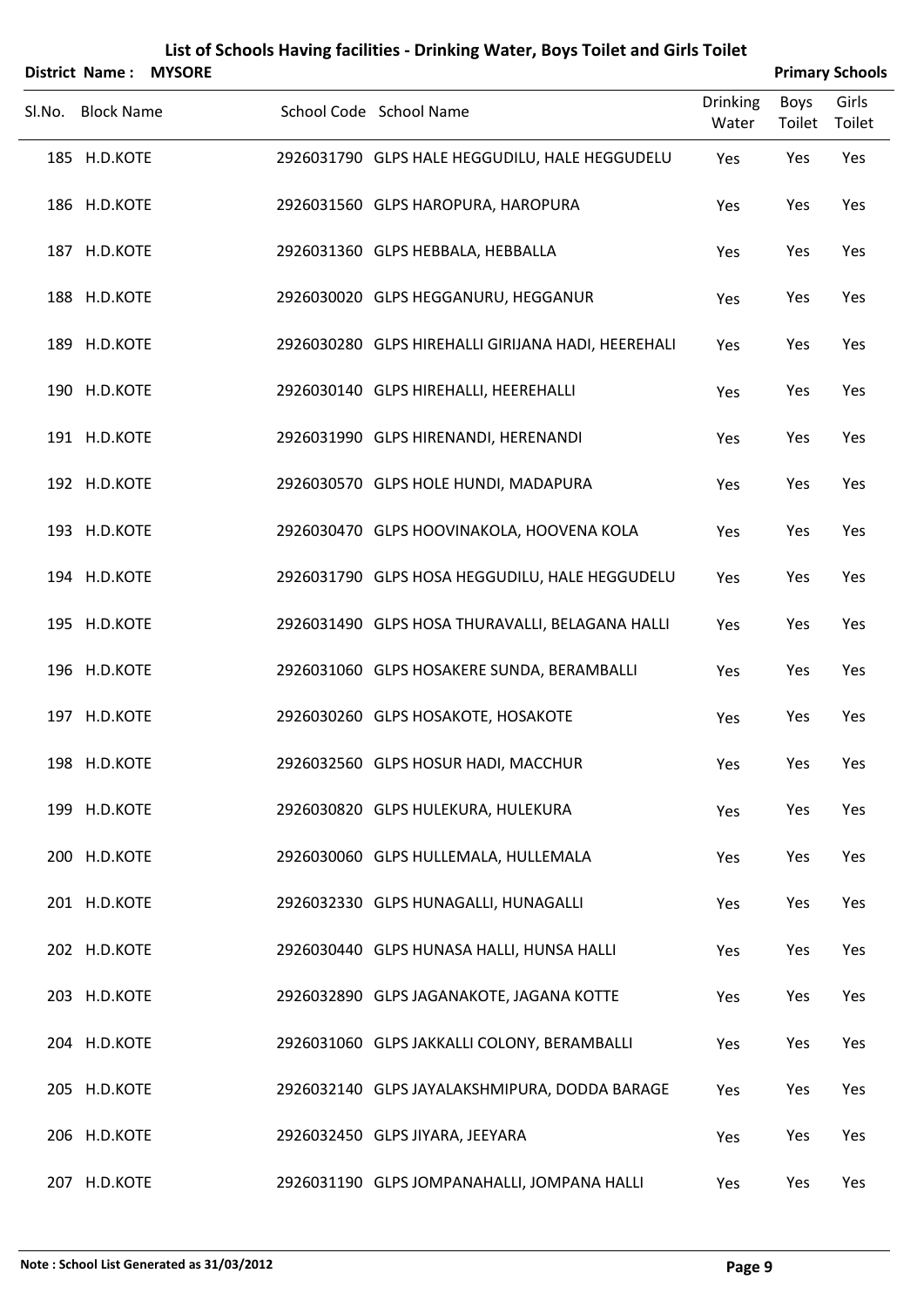| <b>District Name:</b> | <b>MYSORE</b> |                                                             |                          |                | <b>Primary Schools</b> |
|-----------------------|---------------|-------------------------------------------------------------|--------------------------|----------------|------------------------|
| Sl.No. Block Name     |               | School Code School Name                                     | <b>Drinking</b><br>Water | Boys<br>Toilet | Girls<br>Toilet        |
| 208 H.D.KOTE          |               | 2926032670 GLPS JOREHALLA, JORE HALLA                       | Yes                      | Yes            | Yes                    |
| 209 H.D.KOTE          |               | 2926031480 GLPS K BELTHOOR COLONY A, SAVVE                  | Yes                      | Yes            | Yes                    |
| 210 H.D.KOTE          |               | 2926031480 GLPS K BELTHOOR COLONY B, SAVVE                  | Yes                      | Yes            | Yes                    |
| 211 H.D.KOTE          |               | 2926030760 GLPS K M HUNDI, ALANHALLI                        | Yes                      | Yes            | Yes                    |
| 212 H.D.KOTE          |               | 2926032690 GLPS K.KANNENAHALLI, K. KANNENAHALLI             | Yes                      | Yes            | Yes                    |
| 213 H.D.KOTE          |               | 2926033650 GLPS K.M.HALLI, K.M.HALLI                        | Yes                      | Yes            | Yes                    |
| 214 H.D.KOTE          |               | 2926030320 GLPS K.YADATHORE B COLONY, K<br>YADATHORE        | Yes                      | Yes            | Yes                    |
| 215 H.D.KOTE          |               | 2926032620 GLPS KADEGADDE, KADE GADDE                       | Yes                      | Yes            | Yes                    |
| 216 H.D.KOTE          |               | 2926032530 GLPS KALANAHUNDI, KALANA HUNDI                   | Yes                      | Yes            | Yes                    |
| 217 H.D.KOTE          |               | 2926031890 GLPS KALASURU, KALASUR                           | Yes                      | Yes            | Yes                    |
| 218 H.D.KOTE          |               | 2926030790 GLPS KALE GOWDANA HUNDI, KOTHEGALA               | Yes                      | Yes            | Yes                    |
| 219 H.D.KOTE          |               | 2926032880 GLPS KALLA HALLA, KALLA HALLA                    | Yes                      | Yes            | Yes                    |
| 220 H.D.KOTE          |               | 2926032140 GLPS KANAKANA HALLI, DODDA BARAGE                | Yes                      | Yes            | Yes                    |
| 221 H.D.KOTE          |               | 2926031080 GLPS KANAKANA HALLI, KANAKA HALLI                | Yes                      | Yes            | Yes                    |
| 222 H.D.KOTE          |               | 2926032940 GLPS KANDALIKE, KANDALEKE                        | Yes                      | Yes            | Yes                    |
| 223 H.D.KOTE          |               | 2926031260 GLPS KANDEGALA, KANDE GALU                       | Yes                      | Yes            | Yes                    |
| 224 H.D.KOTE          |               | 2926030370 GLPS KANDEGOWDANA PURA, KYATHANA<br><b>HALII</b> | Yes                      | Yes            | Yes                    |
| 225 H.D.KOTE          |               | 2926031080 GLPS KANKANA HALLI THITTU, KANAKA HALLI          | Yes                      | Yes            | Yes                    |
| 226 H.D.KOTE          |               | 2926031150 GLPS KARAPURA HADI, KARAPURA                     | Yes                      | Yes            | Yes                    |
| 227 H.D.KOTE          |               | 2926031150 GLPS KARAPURA, KARAPURA                          | Yes                      | Yes            | Yes                    |
| 228 H.D.KOTE          |               | 2926032000 GLPS KARE HUNDI, KARE HUNDI                      | Yes                      | Yes            | Yes                    |
| 229 H.D.KOTE          |               | 2926030570 GLPS KARIGALL, MADAPURA                          | Yes                      | Yes            | Yes                    |
| 230 H.D.KOTE          |               | 2926030860 GLPS KATTE HUNDI, G.B.SARAGUR                    | Yes                      | Yes            | Yes                    |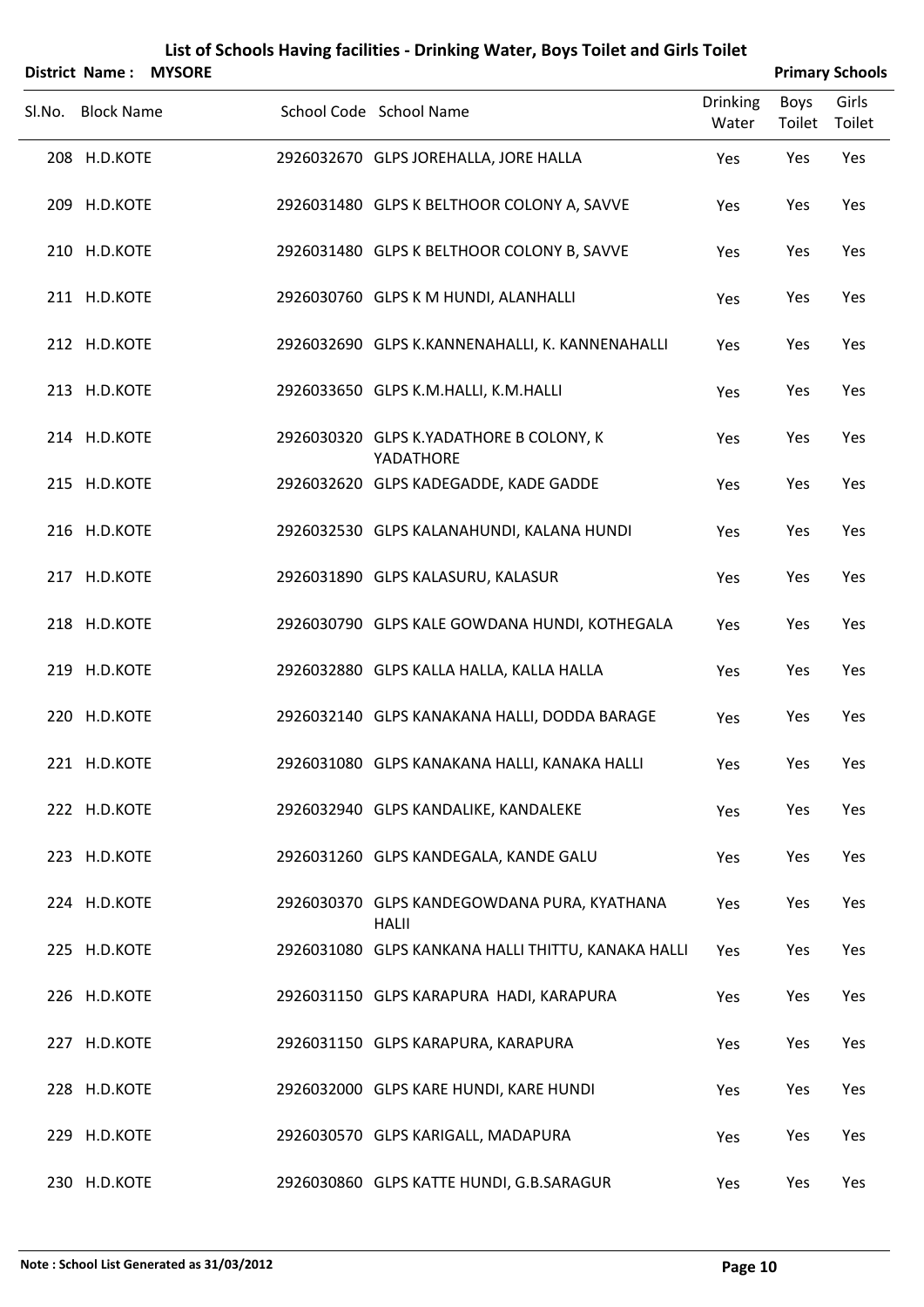| <b>District Name:</b> | <b>MYSORE</b> |                                                             |                          |                | <b>Primary Schools</b> |
|-----------------------|---------------|-------------------------------------------------------------|--------------------------|----------------|------------------------|
| Sl.No. Block Name     |               | School Code School Name                                     | <b>Drinking</b><br>Water | Boys<br>Toilet | Girls<br>Toilet        |
| 231 H.D.KOTE          |               | 2926030030 GLPS KATVALU COLONY, KATAVALU                    | Yes                      | Yes            | Yes                    |
| 232 H.D.KOTE          |               | 2926031530 GLPS KODASEEGE, KODASEGE                         | Yes                      | Yes            | Yes                    |
| 233 H.D.KOTE          |               | 2926032040 GLPS KOHALA, KOHALA                              | Yes                      | Yes            | Yes                    |
| 234 H.D.KOTE          |               | 2926030580 GLPS KOLAGALA HOSA BADAVANE,<br>KOLAGALA         | Yes                      | Yes            | Yes                    |
| 235 H.D.KOTE          |               | 2926030760 GLPS KOTHEGALA, ALANHALLI                        | Yes                      | Yes            | Yes                    |
| 236 H.D.KOTE          |               | 2926032840 GLPS KUDAGI, KUDAGI                              | Yes                      | Yes            | Yes                    |
| 237 H.D.KOTE          |               | 2926032430 GLPS KUNDURU, KUNDUR                             | Yes                      | Yes            | Yes                    |
| 238 H.D.KOTE          |               | 2926031200 GLPS KUNIGALU, KUNEGALU                          | Yes                      | Yes            | Yes                    |
| 239 H.D.KOTE          |               | 2926030450 GLPS KUNNAPATTAJA, KUNNA PATNA                   | Yes                      | Yes            | Yes                    |
| 240 H.D.KOTE          |               | 2926030270 GLPS KURNEGALA, KURNEGALA                        | Yes                      | Yes            | Yes                    |
| 241 H.D.KOTE          |               | 2926031650 GLPS LAKSHMIPURA, ANNAGATTI                      | Yes                      | Yes            | Yes                    |
| 242 H.D.KOTE          |               | 2926031550 GLPS LAKSHMIPURA, VODDARA GUDI                   | Yes                      | Yes            | Yes                    |
| 243 H.D.KOTE          |               | 2926030520 GLPS MACHANAYAKANA HALLI,<br>MACHANAIKANA HALLI  | Yes                      | Yes            | Yes                    |
| 244 H.D.KOTE          |               | 2926031670 GLPS MACHARE, MACHARE                            | Yes                      | Yes            | Yes                    |
| 245 H.D.KOTE          |               | 2926031900 GLPS MAHADESWARA COLONY, BEEMANA<br><b>HALLI</b> | Yes                      | Yes            | Yes                    |
| 246 H.D.KOTE          |               | 2926032040 GLPS MAHADEVA NAGAR, KOHALA                      | Yes                      | Yes            | Yes                    |
| 247 H.D.KOTE          |               | 2926031160 GLPS MALADA HADI, GUNDATHUR                      | Yes                      | Yes            | Yes                    |
| 248 H.D.KOTE          |               | 2926030480 GLPS MANCHA HALLI, MANCHA HALLI                  | Yes                      | Yes            | Yes                    |
| 249 H.D.KOTE          |               | 2926031130 GLPS MARANA HADI, MALALE                         | Yes                      | Yes            | Yes                    |
| 250 H.D.KOTE          |               | 2926030690 GLPS MARCHAHALLI, HAMPAPURA                      | Yes                      | Yes            | Yes                    |
| 251 H.D.KOTE          |               | 2926031740 GLPS MASAHALLI, MASALLI                          | Yes                      | Yes            | Yes                    |
| 252 H.D.KOTE          |               | 2926030761 GLPS MASANAKUPPE, ALANHALLI                      | Yes                      | Yes            | Yes                    |
| 253 H.D.KOTE          |               | 2926030030 GLPS MATADA KATTE, KATAVALU                      | Yes                      | Yes            | Yes                    |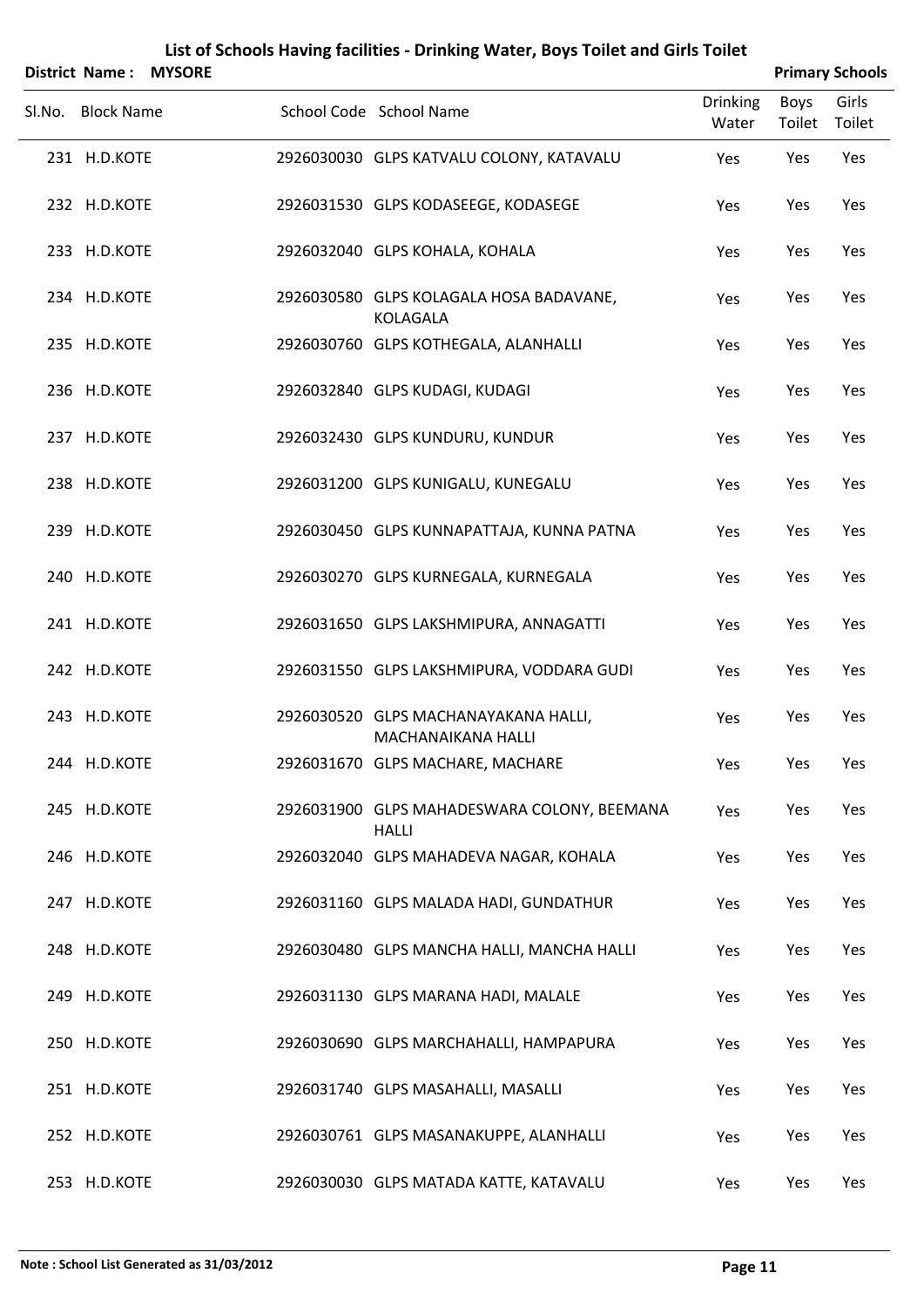|        | <b>District Name:</b> | <b>MYSORE</b> |                                                              |                          |                | <b>Primary Schools</b> |
|--------|-----------------------|---------------|--------------------------------------------------------------|--------------------------|----------------|------------------------|
| Sl.No. | <b>Block Name</b>     |               | School Code School Name                                      | <b>Drinking</b><br>Water | Boys<br>Toilet | Girls<br>Toilet        |
|        | 254 H.D.KOTE          |               | 2926032540 GLPS MC THALALU HADI, M.C.THALALU                 | Yes                      | Yes            | Yes                    |
|        | 255 H.D.KOTE          |               | 2926030930 GLPS MG HALLI HADI, SOOGALLI                      | Yes                      | Yes            | Yes                    |
|        | 256 H.D.KOTE          |               | 2926033010 GLPS MOSARAHALLA, BADANAKUPPE                     | Yes                      | Yes            | Yes                    |
|        | 257 H.D.KOTE          |               | 2926030860 GLPS MUDDANA HUNDI, G.B.SARAGUR                   | Yes                      | Yes            | Yes                    |
|        | 258 H.D.KOTE          |               | 2926030680 GLPS MUDDANAHALLI, MUDDANA HALLI                  | Yes                      | Yes            | Yes                    |
|        | 259 H.D.KOTE          |               | 2926032540 GLPS MUGUTHANA MOLE, M.C.THALALU                  | Yes                      | Yes            | Yes                    |
|        | 260 H.D.KOTE          |               | 2926031940 GLPS MURAGANAHALLI, GANDI NAGARA                  | Yes                      | Yes            | Yes                    |
|        | 261 H.D.KOTE          |               | 2926032260 GLPS MUSKERE, MUSHKERE                            | Yes                      | Yes            | Yes                    |
|        | 262 H.D.KOTE          |               | 2926031120 GLPS N BELTRHUR OLD GATE<br>, N.BELTHUR           | Yes                      | Yes            | Yes                    |
|        | 263 H.D.KOTE          |               | 2926030310 GLPS N.N.HALLI GIRIJANA COLONY,                   | Yes                      | Yes            | Yes                    |
|        | 264 H.D.KOTE          |               | NANJANAYAKANAHALLI<br>2926030310 GLPS N.N.HALLI BOVI COLONY, | Yes                      | Yes            | Yes                    |
|        | 265 H.D.KOTE          |               | NANJANAYAKANAHALLI<br>2926032850 GLPS NADAHADI, NADAHADI     | Yes                      | Yes            | Yes                    |
|        | 266 H.D.KOTE          |               | 2926031870 GLPS NANDINATHA PURA, NANDINATHA<br><b>PURA</b>   | Yes                      | Yes            | Yes                    |
|        | 267 H.D.KOTE          |               | 2926031340 GLPS NANJIAHNA COLONY, BOODANUR                   | Yes                      | Yes            | Yes                    |
|        | 268 H.D.KOTE          |               | 2926031730 GLPS NARASEEPURA, NARASEPURA                      | Yes                      | Yes            | Yes                    |
|        | 269 H.D.KOTE          |               | 2926033410 GLPS NAYKANA BEDI H.D.KOTE, H D KOTE<br>WARD-8    | Yes                      | Yes            | Yes                    |
|        | 270 H.D.KOTE          |               | 2926030290 GLPS NEMMANAHALLI, NEMMANAHALLI                   | Yes                      | Yes            | Yes                    |
|        | 271 H.D.KOTE          |               | 2926030110 GLPS NERLE HOSUR, NERALE                          | Yes                      | Yes            | Yes                    |
|        | 272 H.D.KOTE          |               | 2926031040 GLPS NETKALHUNDI, HALASUR                         | Yes                      | Yes            | Yes                    |
|        | 273 H.D.KOTE          |               | 2926031460 GLPS NILUVAGILU, NILAVAGELU                       | Yes                      | Yes            | Yes                    |
|        | 274 H.D.KOTE          |               | 2926030940 GLPS NISANA, NISNA                                | Yes                      | Yes            | Yes                    |
|        | 275 H.D.KOTE          |               | 2926033630 GLPS NUGU BEERWALU, BEERWALU                      | Yes                      | Yes            | Yes                    |
|        | 276 H.D.KOTE          |               | 2926031630 GLPS NURALAKKUPPE 3, NURALA KUPPE                 | Yes                      | Yes            | Yes                    |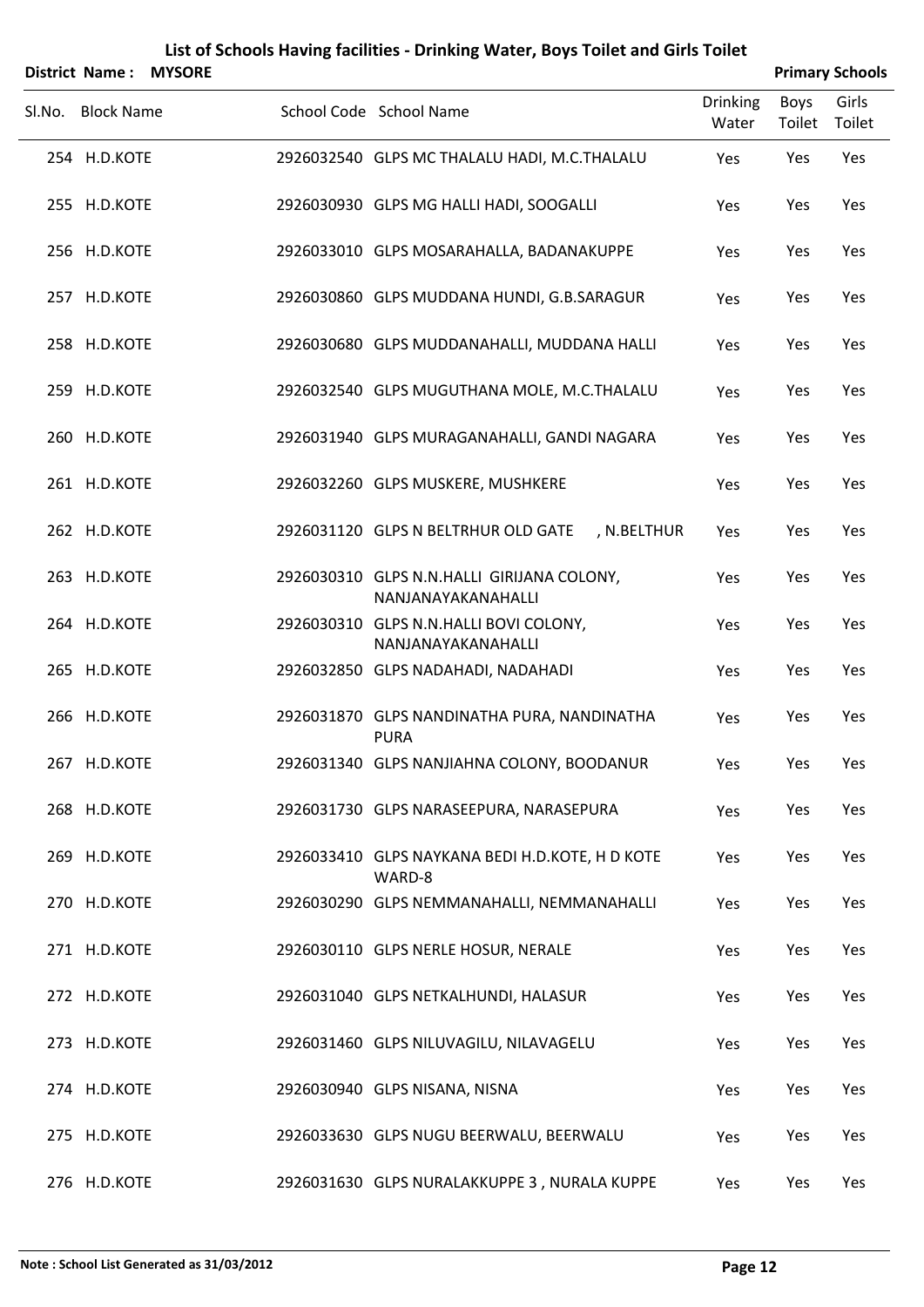| <b>District Name:</b> | <b>MYSORE</b> |                                                                      |                          |                | <b>Primary Schools</b> |
|-----------------------|---------------|----------------------------------------------------------------------|--------------------------|----------------|------------------------|
| Sl.No. Block Name     |               | School Code School Name                                              | <b>Drinking</b><br>Water | Boys<br>Toilet | Girls<br>Toilet        |
| 277 H.D.KOTE          |               | 2926031630 GLPS NURALAKUPPE 1, NURALA KUPPE                          | Yes                      | Yes            | Yes                    |
| 278 H.D.KOTE          |               | 2926031630 GLPS- NURALAKUPPE 2, NURALA KUPPE                         | Yes                      | Yes            | Yes                    |
| 279 H.D.KOTE          |               | 2926031940 GLPS PADUKOTE BOVI COLONY, GANDI<br><b>NAGARA</b>         | Yes                      | Yes            | Yes                    |
| 280 H.D.KOTE          |               | 2926031540 GLPS PADUKOTE, PADUKOTE                                   | Yes                      | Yes            | Yes                    |
| 281 H.D.KOTE          |               | 2926031220 GLPS PAILWAN COLONY, PAILVAN COLONY                       | Yes                      | Yes            | Yes                    |
| 282 H.D.KOTE          |               | 2926032190 GLPS PANJALLI, HERE HALLI                                 | Yes                      | Yes            | Yes                    |
| 283 H.D.KOTE          |               | 2926031030 GLPS PURADAKATTE, PURADA KATTE                            | Yes                      | Yes            | Yes                    |
| 284 H.D.KOTE          |               | 2926030670 GLPS SHANKAHALLI, SHANKALLI                               | Yes                      | Yes            | Yes                    |
| 285 H.D.KOTE          |               | 2926031940 GLPS SHARIP COLONY, GANDI NAGARA                          | Yes                      | Yes            | Yes                    |
| 286 H.D.KOTE          |               | 2926032190 GLPS SHEERANA HUNDI, HERE HALLI                           | Yes                      | Yes            | Yes                    |
| 287 H.D.KOTE          |               | 2926032191 GLPS SHEERANAHUNDIGATE, HERE HALLI                        | Yes                      | Yes            | Yes                    |
| 288 H.D.KOTE          |               | 2926033390 GLPS SIDDAPPPAJI ROAD H.D.KOTE, H D<br><b>KOTE WARD-3</b> | Yes                      | Yes            | Yes                    |
| 289 H.D.KOTE          |               | 2926033620 GLPS SIDDAPURA, SIDDAPURA                                 | Yes                      | Yes            | Yes                    |
| 290 H.D.KOTE          |               | 2926032010 GLPS SIDDINA HUNDI, PURA                                  | Yes                      | Yes            | Yes                    |
| 291 H.D.KOTE          |               | 2926031290 GLPS SOLLEPURDA HADI, METEKUPPE                           | Yes                      | Yes            | Yes                    |
| 292 H.D.KOTE          |               | 2926031310 GLPS SONAHALLI HADI, SONA HALLI                           | Yes                      | Yes            | Yes                    |
| 293 H.D.KOTE          |               | 2926032190 GLPS THARAKA, HERE HALLI                                  | Yes                      | Yes            | Yes                    |
| 294 H.D.KOTE          |               | 2926030030 GLPS THELAGU MASAHALLI, KATAVALU                          | Yes                      | Yes            | Yes                    |
| 295 H.D.KOTE          |               | 2926032380 GLPS THORAVALLI, THORAVALLI                               | Yes                      | Yes            | Yes                    |
| 296 H.D.KOTE          |               | 2926031170 GLPS UDBURU, UDBUR                                        | Yes                      | Yes            | Yes                    |
| 297 H.D.KOTE          |               | 2926030910 GLPS URDU ANTHARASANTHE,<br>ANTHARASANTHE                 | Yes                      | Yes            | Yes                    |
| 298 H.D.KOTE          |               | 2926032890 GLPS URDU CHATARA HUNDI, JAGANA KOTTE                     | Yes                      | Yes            | Yes                    |
| 299 H.D.KOTE          |               | 2926031560 GLPS URDU HAROPURA, HAROPURA                              | Yes                      | Yes            | Yes                    |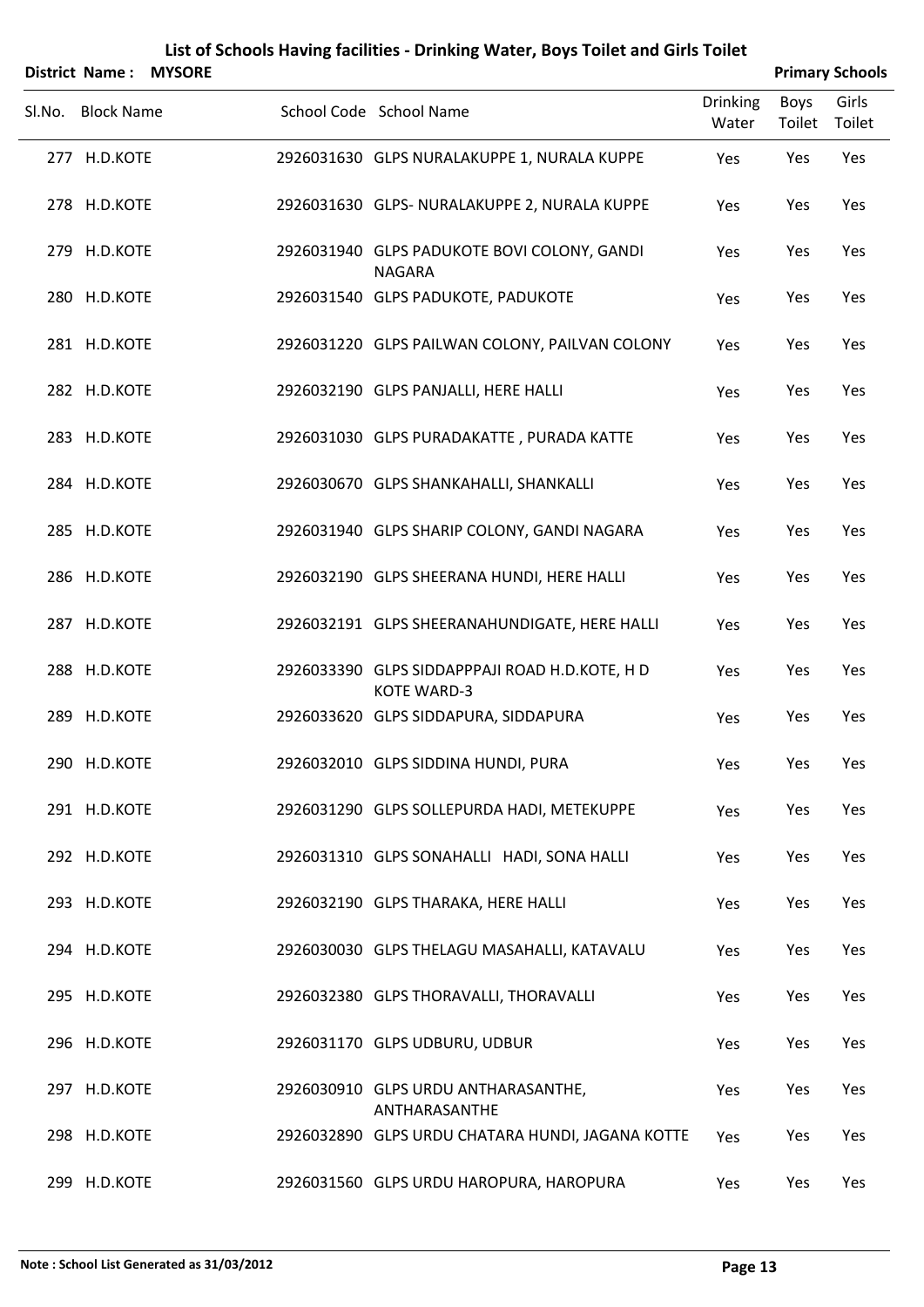| <b>District Name:</b> | <b>MYSORE</b> |                                                                  |                          |                | <b>Primary Schools</b> |
|-----------------------|---------------|------------------------------------------------------------------|--------------------------|----------------|------------------------|
| Sl.No. Block Name     |               | School Code School Name                                          | <b>Drinking</b><br>Water | Boys<br>Toilet | Girls<br>Toilet        |
| 300 H.D.KOTE          |               | 2926031380 GLPS URDU HYRIGE, HYRIGE                              | Yes                      | Yes            | Yes                    |
| 301 H.D.KOTE          |               | 2926031400 GLPS URDU MATAKERE, MATAKERE                          | Yes                      | Yes            | Yes                    |
| 302 H.D.KOTE          |               | 2926032270 GLPS UYYAMBALLI, UYAMBALLI                            | Yes                      | Yes            | Yes                    |
| 303 H.D.KOTE          |               | 2926032610 GLPS VADAKANAMALA, VADAKANA MALA                      | Yes                      | Yes            | Yes                    |
| 304 H.D.KOTE          |               | 2926030700 GLPS VADDARA PALYA, HOMMARAGALLI                      | Yes                      | Yes            | Yes                    |
| 305 H.D.KOTE          |               | 2926032260 GLPS VISHVA KARMA COLONY, MUSHKERE                    | Yes                      | Yes            | Yes                    |
| 306 H.D.KOTE          |               | 2926032290 GLPS YALAMATHURU, YALAMATHUR                          | Yes                      | Yes            | Yes                    |
| 307 H.D.KOTE          |               | 2926032250 GLPS YATHIGA, YATHIGA                                 | Yes                      | Yes            | Yes                    |
| 308 H.D.KOTE          |               | 2926031920 GLPS YELEHUNDI, YALE HUNDI                            | Yes                      | Yes            | Yes                    |
| 309 H.D.KOTE          |               | 2926030300 GLPS, Chikkerehadi, ANNURU                            | Yes                      | Yes            | Yes                    |
| 310 H.D.KOTE          |               | 2926030080 GOVT ADARSHAVIDYALAYA BEECHANAHALLI,<br>BEECHANAHALLI | Yes                      | Yes            | Yes                    |
| 311 HUNSUR            |               | 2926042660 ADARSHA SCHOOL HUNSUR, HUNSUR WARD-<br>22             | Yes                      | Yes            | Yes                    |
| 312 HUNSUR            |               | 2926041030 GHPS CHALLAHALLI, CHALLA HALLI                        | Yes                      | Yes            | Yes                    |
| 313 HUNSUR            |               | 2926041530 GHPS CHIKKA HUNSUR, CHIKKA HUNSUR                     | Yes                      | Yes            | Yes                    |
| 314 HUNSUR            |               | 2926041550 GHPS SIDDANA KOPPALU, SIDDANA<br><b>KOPPALU</b>       | Yes                      | Yes            | Yes                    |
| 315 HUNSUR            |               | 2926042560 GHPS (URDU) HANCYA CALONY(Closed),<br><b>HANCHYA</b>  | Yes                      | Yes            | Yes                    |
| 316 HUNSUR            |               | 2926040330 GHPS ABBUR, ABBUR                                     | Yes                      | Yes            | Yes                    |
| 317 HUNSUR            |               | 2926040670 GHPS AGRAHARA, AGRAHARA                               | Yes                      | Yes            | Yes                    |
| 318 HUNSUR            |               | 2926041820 GHPS ASAVALU, ASAVALU                                 | Yes                      | Yes            | Yes                    |
| 319 HUNSUR            |               | 2926041460 GHPS ATHIKUPPE, ATTHIGUPPE                            | Yes                      | Yes            | Yes                    |
| 320 HUNSUR            |               | 2926041210 GHPS AYARAHALLI, AYARA HALLI                          | Yes                      | Yes            | Yes                    |
| 321 HUNSUR            |               | 2926042360 GHPS AZAD NAGARA, AZAD NAGAR                          | Yes                      | Yes            | Yes                    |
| 322 HUNSUR            |               | 2926040190 GHPS B R KAVAL, B.R.KAVALU                            | Yes                      | Yes            | Yes                    |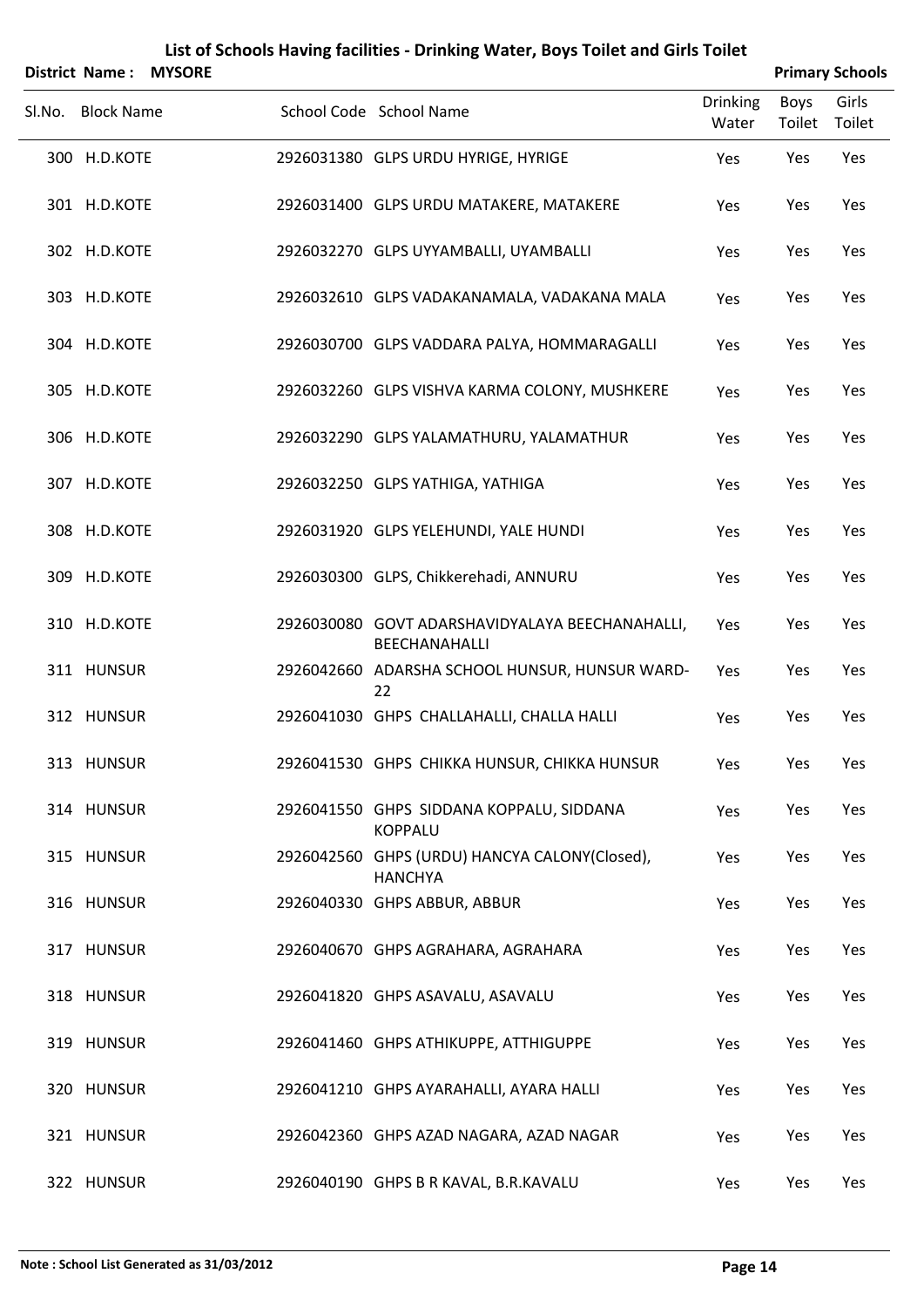| <b>District Name:</b> | <b>MYSORE</b> |                                                                      |                          |                | <b>Primary Schools</b> |
|-----------------------|---------------|----------------------------------------------------------------------|--------------------------|----------------|------------------------|
| Sl.No. Block Name     |               | School Code School Name                                              | <b>Drinking</b><br>Water | Boys<br>Toilet | Girls<br>Toilet        |
| 323 HUNSUR            |               | 2926042890 GHPS BALLENA HALLI, BALLENA HALLI                         | Yes                      | Yes            | Yes                    |
| 324 HUNSUR            |               | 2926042030 GHPS BANNIKUPPE, BANNE KUPPE                              | Yes                      | Yes            | Yes                    |
| 325 HUNSUR            |               | 2926041960 GHPS BEEJAGANAHALLI, BEEJAGANA HALLI                      | Yes                      | Yes            | Yes                    |
| 326 HUNSUR            |               | 2926040460 GHPS BEJAPURA COLONY, BEJAPURA COLONY                     | Yes                      | Yes            | Yes                    |
| 327 HUNSUR            |               | 2926040660 GHPS BELIGERE, BELEGERE                                   | Yes                      | Yes            | Yes                    |
| 328 HUNSUR            |               | 2926041040 GHPS BENKI PURA, BENKE PURA                               | Yes                      | Yes            | Yes                    |
| 329 HUNSUR            |               | 2926041220 GHPS BETTADOOR, BETTADOOR                                 | Yes                      | Yes            | Yes                    |
| 330 HUNSUR            |               | 2926040270 GHPS BHARATHA VADI, BHARATH VADI                          | Yes                      | Yes            | Yes                    |
| 331 HUNSUR            |               | 2926040790 GHPS BILIKERE, BELEKERE                                   | Yes                      | Yes            | Yes                    |
| 332 HUNSUR            |               | 2926041150 GHPS BOLANA HALLI, BOOLANA HALLI                          | Yes                      | Yes            | Yes                    |
| 333 HUNSUR            |               | 2926042720 GHPS BOYS HUNSUR, HUNSUR WARD-16                          | Yes                      | Yes            | Yes                    |
| 334 HUNSUR            |               | 2926041750 GHPS C.B.T.COLONY, C.B.T.COLONY                           | Yes                      | Yes            | Yes                    |
| 335 HUNSUR            |               | 2926040040 GHPS CHANNA SOGE, CHANNA SOGE                             | Yes                      | Yes            | Yes                    |
| 336 HUNSUR            |               | 2926041060 GHPS CHIKKABEECHANAHALLI, CHIKKA<br><b>BEECHANA HALL</b>  | Yes                      | Yes            | Yes                    |
| 337 HUNSUR            |               | 2926040890 GHPS CHIKKADANA HALLI, CHIKADANA HALLI                    | Yes                      | Yes            | Yes                    |
| 338 HUNSUR            |               | 2926041310 GHPS CHIKKADIGANA HALLI, CHIKKADIGANA<br><b>HALLI</b>     | Yes                      | Yes            | Yes                    |
| 339 HUNSUR            |               | 2926040490 GHPS CHILKUNDA, CHILKUNDA                                 | Yes                      | Yes            | Yes                    |
| 340 HUNSUR            |               | 2926040750 GHPS CHITTE KYATHANA HALLI, CHITTE                        | Yes                      | Yes            | Yes                    |
| 341 HUNSUR            |               | <b>KYATHANA HALL</b><br>2926041090 GHPS CHOLENA HALLI, CHOLENA HALLI | Yes                      | Yes            | Yes                    |
| 342 HUNSUR            |               | 2926041840 GHPS DEVAGALLI, DEVA GALLI                                | Yes                      | Yes            | Yes                    |
| 343 HUNSUR            |               | 2926041580 GHPS DHARMAPURA, DHARMA PURA                              | Yes                      | Yes            | Yes                    |
| 344 HUNSUR            |               | 2926040260 GHPS DODDA HEJJURU, DODDA HEGGUR                          | Yes                      | Yes            | Yes                    |
| 345 HUNSUR            |               | 2926040940 GHPS GAGENAHALLI, GAGENA HALLI                            | Yes                      | Yes            | Yes                    |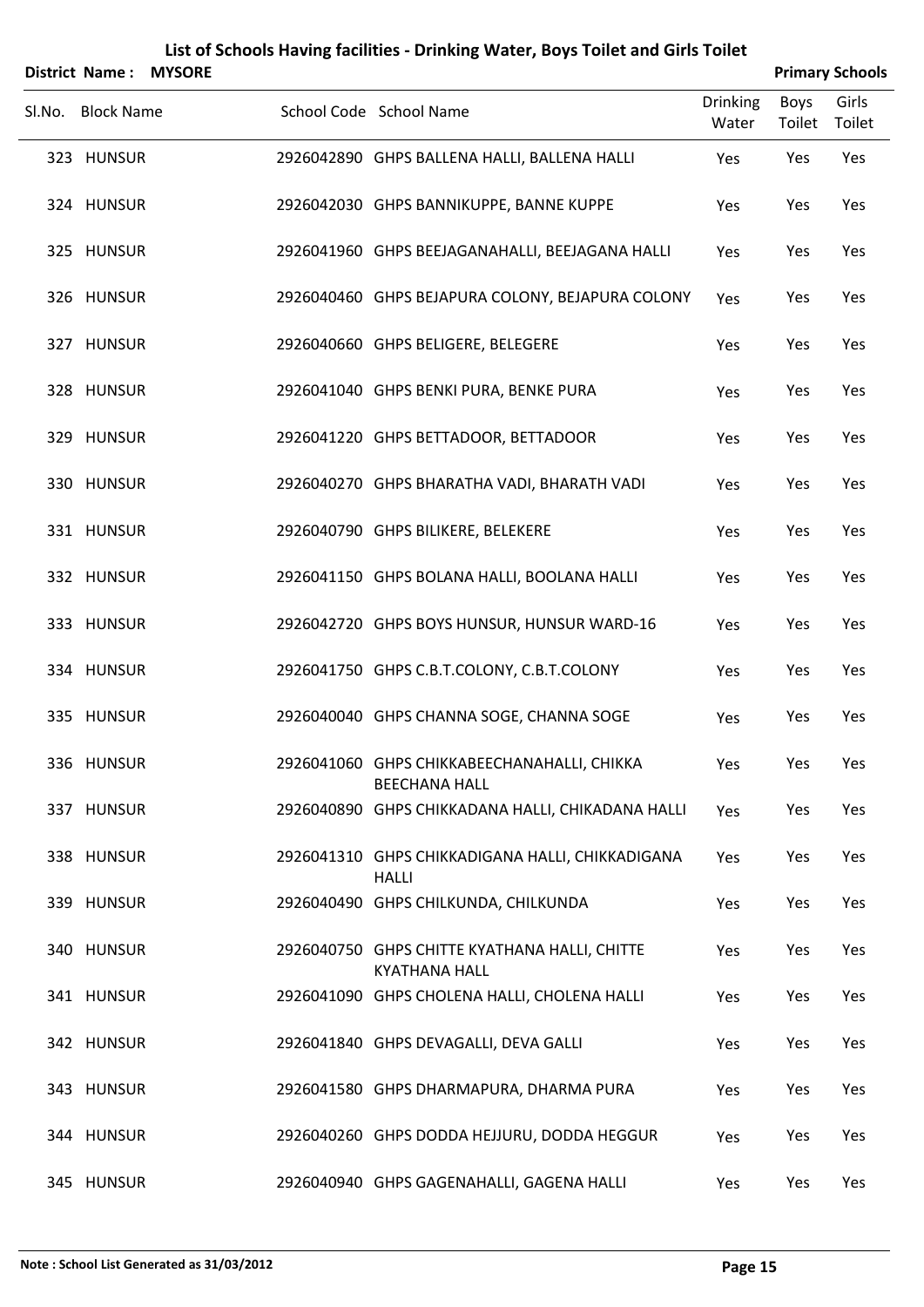|        | <b>District Name:</b> | <b>MYSORE</b> |                                                                   |                          |                | <b>Primary Schools</b> |
|--------|-----------------------|---------------|-------------------------------------------------------------------|--------------------------|----------------|------------------------|
| Sl.No. | <b>Block Name</b>     |               | School Code School Name                                           | <b>Drinking</b><br>Water | Boys<br>Toilet | Girls<br>Toilet        |
|        | 346 HUNSUR            |               | 2926041300 GHPS GAVADA GERE, GAVADA GERE                          | Yes                      | Yes            | Yes                    |
|        | 347 HUNSUR            |               | 2926041180 GHPS GERASANAHALLI, GERASANA HALLI                     | Yes                      | Yes            | Yes                    |
|        | 348 HUNSUR            |               | 2926042730 GHPS GIRLS HUNSUR, HUNSUR WARD-11                      | Yes                      | Yes            | Yes                    |
|        | 349 HUNSUR            |               | 2926041630 GHPS GOWRIPURA, GOWRI PURA                             | Yes                      | Yes            | Yes                    |
|        | 350 HUNSUR            |               | 2926041910 GHPS GURUPURA, GURU PURA                               | Yes                      | Yes            | Yes                    |
|        | 351 HUNSUR            |               | 2926042110 GHPS HAGARANAHALI, HAGARANA HALLI                      | Yes                      | Yes            | Yes                    |
|        | 352 HUNSUR            |               | 2926041190 GHPS HALE BEEDU, HALE BEEDALA                          | Yes                      | Yes            | Yes                    |
|        | 353 HUNSUR            |               | 2926040180 GHPS HANAGUDU, HANGODU                                 | Yes                      | Yes            | Yes                    |
|        | 354 HUNSUR            |               | 2926042180 GHPS HANDANAHALLI, HANDANA HALLI                       | Yes                      | Yes            | Yes                    |
|        | 355 HUNSUR            |               | 2926040210 GHPS HARALE HALLI, HARALE HALLI                        | Yes                      | Yes            | Yes                    |
|        | 356 HUNSUR            |               | 2926040780 GHPS HARAVE RAMENAHALLI, HARAVE<br><b>RAMENA HALLI</b> | Yes                      | Yes            | Yes                    |
|        | 357 HUNSUR            |               | 2926040760 GHPS HARAVE, HARAVE                                    | Yes                      | Yes            | Yes                    |
|        | 358 HUNSUR            |               | 2926040390 GHPS HEBBALA, HEBBALLA                                 | Yes                      | Yes            | Yes                    |
|        | 359 HUNSUR            |               | 2926040530 GHPS HEBBANA KUPPE, HEBBANA KUPPE                      | Yes                      | Yes            | Yes                    |
|        | 360 HUNSUR            |               | 2926040110 GHPS HEGGANDURU, HEGGANDUR                             | Yes                      | Yes            | Yes                    |
|        | 361 HUNSUR            |               | 2926040150 GHPS HEMMIGE, HEMMEGE                                  | Yes                      | Yes            | Yes                    |
|        | 362 HUNSUR            |               | 2926040680 GHPS HERE KYATHANAHALLI,<br><b>HEREKYATHANA HALLI</b>  | Yes                      | Yes            | Yes                    |
|        | 363 HUNSUR            |               | 2926040240 GHPS HINDA GUDLU, HENDA GUDLU                          | Yes                      | Yes            | Yes                    |
|        | 364 HUNSUR            |               | 2926041780 GHPS HONNEKOPPALU, HONNE KOPPALU                       | Yes                      | Yes            | Yes                    |
|        | 365 HUNSUR            |               | 2926040090 GHPS HONNENAHALLI, HONNENA HALLI                       | Yes                      | Yes            | Yes                    |
|        | 366 HUNSUR            |               | 2926042300 GHPS HOSA PENJAHALLI, HOSAPANJAHALLI                   | Yes                      | Yes            | Yes                    |
|        | 367 HUNSUR            |               | 2926041080 GHPS HOSA RAMENAHALLI, HOSA RAMANA                     | Yes                      | Yes            | Yes                    |
|        | 368 HUNSUR            |               | <b>HALLI</b><br>2926041710 GHPS HOSAVARNCHI, HOSA VARANCHI        | Yes                      | Yes            | Yes                    |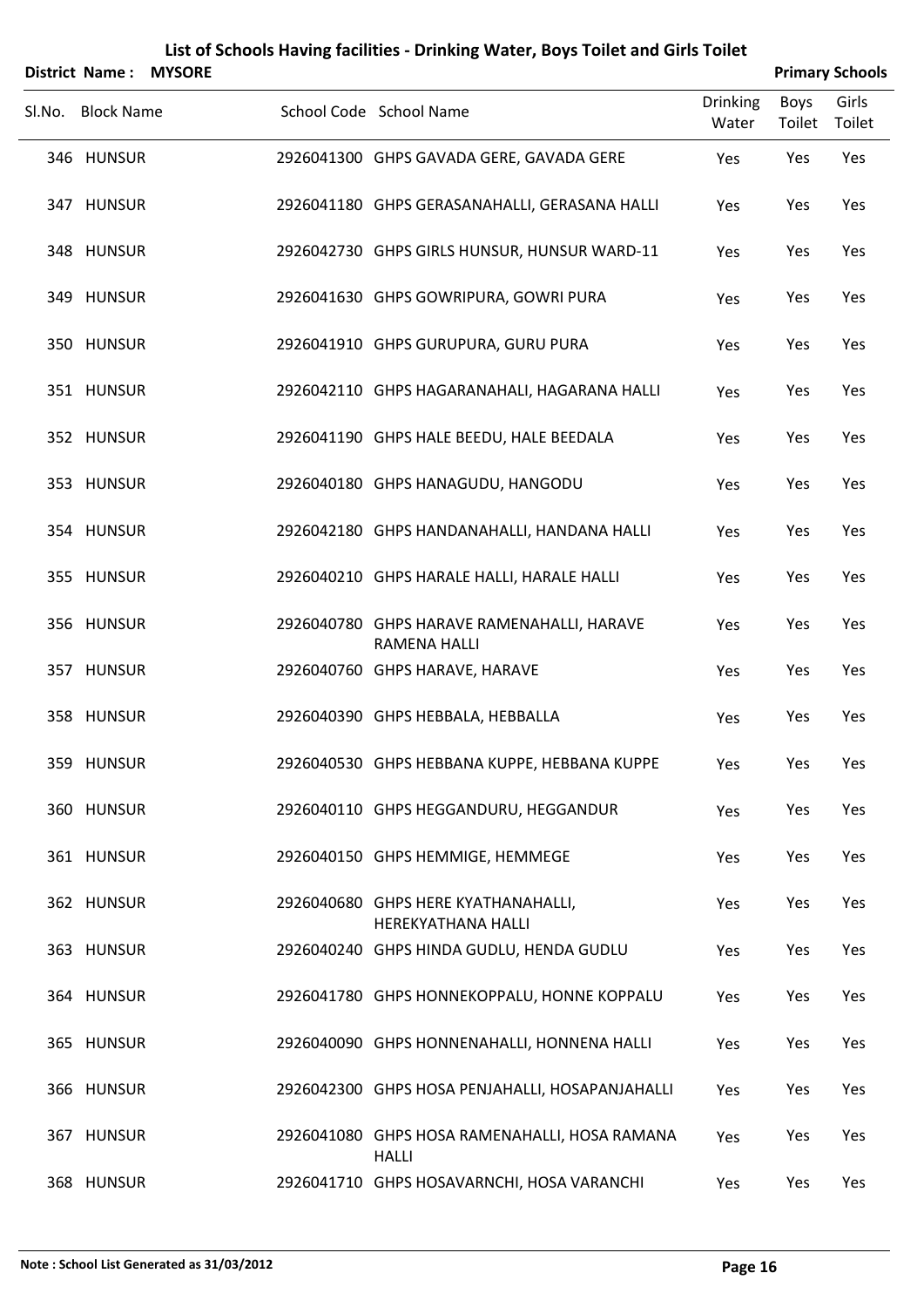|        | District Name:    | <b>MYSORE</b> |                                                                      |                          |                | <b>Primary Schools</b> |
|--------|-------------------|---------------|----------------------------------------------------------------------|--------------------------|----------------|------------------------|
| Sl.No. | <b>Block Name</b> |               | School Code School Name                                              | <b>Drinking</b><br>Water | Boys<br>Toilet | Girls<br>Toilet        |
|        | 369 HUNSUR        |               | 2926041950 GHPS HOSUR KODAGU COLONY, HOSUR<br><b>KODAGU COLONY</b>   | Yes                      | Yes            | Yes                    |
|        | 370 HUNSUR        |               | 2926040930 GHPS HULLENAHALLI, HULLENA HALLI                          | Yes                      | Yes            | Yes                    |
|        | 371 HUNSUR        |               | 2926041690 GHPS HUNDIMALA, HUNDI MALA                                | Yes                      | Yes            | Yes                    |
|        | 372 HUNSUR        |               | 2926040130 GHPS HYRIGE, HIREGE                                       | Yes                      | Yes            | Yes                    |
|        | 373 HUNSUR        |               | 2926041320 GHPS JABAGERE, JABAGERE                                   | Yes                      | Yes            | Yes                    |
|        | 374 HUNSUR        |               | 2926040630 GHPS K.M.VADI, K.M.VADI                                   | Yes                      | Yes            | Yes                    |
|        | 375 HUNSUR        |               | 2926040410 GHPS KADE MANUGANAHALLI, KADE<br><b>MANUGANA HALLI</b>    | Yes                      | Yes            | Yes                    |
|        | 376 HUNSUR        |               | 2926040380 GHPS KALA BOOCHANAHALLI,<br>KALABOOCHANA HALLI            | Yes                      | Yes            | Yes                    |
|        | 377 HUNSUR        |               | 2926042120 GHPS KALE GOWDANA KOPPALU, KALE<br><b>GOWDANA KOPPALU</b> | Yes                      | Yes            | Yes                    |
|        | 378 HUNSUR        |               | 2926041480 GHPS KALKUNIKE, KALKUNIKE                                 | Yes                      | Yes            | Yes                    |
|        | 379 HUNSUR        |               | 2926040450 GHPS KALLA HALLI, KALLA HALLI                             | Yes                      | Yes            | Yes                    |
|        | 380 HUNSUR        |               | 2926040140 GHPS KAMA GOWDANAHALLI, KAMA<br><b>GOWDANA HALLI</b>      | Yes                      | Yes            | Yes                    |
|        | 381 HUNSUR        |               | 2926040540 GHPS KANAGALU, KANAGALU                                   | Yes                      | Yes            | Yes                    |
|        | 382 HUNSUR        |               | 2926040430 GHPS KARANA KUPPE, KARANA KUPPE                           | Yes                      | Yes            | Yes                    |
|        | 383 HUNSUR        |               | 2926042740 GHPS KARIGODA BEEDE HUNSUR, HUNSUR<br>WARD-18             | Yes                      | Yes            | Yes                    |
|        | 384 HUNSUR        |               | 2926041800 GHPS KARIMUDDANAHALLI, KARE<br><b>MUDDANA HALLI</b>       | Yes                      | Yes            | Yes                    |
|        | 385 HUNSUR        |               | 2926042080 GHPS KEBBE KOPPALU, KEBBE KOPPALU                         | Yes                      | Yes            | Yes                    |
|        | 386 HUNSUR        |               | 2926040200 GHPS KERANGURU, KENRANGUR                                 | Yes                      | Yes            | Yes                    |
|        | 387 HUNSUR        |               | 2926041540 GHPS KERIJAJE, KEREJAJE                                   | Yes                      | Yes            | Yes                    |
|        | 388 HUNSUR        |               | 2926040300 GHPS KOLAVIGE, KOLAVEGE                                   | Yes                      | Yes            | Yes                    |
|        | 389 HUNSUR        |               | 2926040550 GHPS KOTHEGALA, KOTTHEGALA                                | Yes                      | Yes            | Yes                    |
|        | 390 HUNSUR        |               | 2926041170 GHPS KRISHNA PURA, KRISHNA PURA                           | Yes                      | Yes            | Yes                    |
|        | 391 HUNSUR        |               | 2926041120 GHPS KUPPE, KUPPE                                         | Yes                      | Yes            | Yes                    |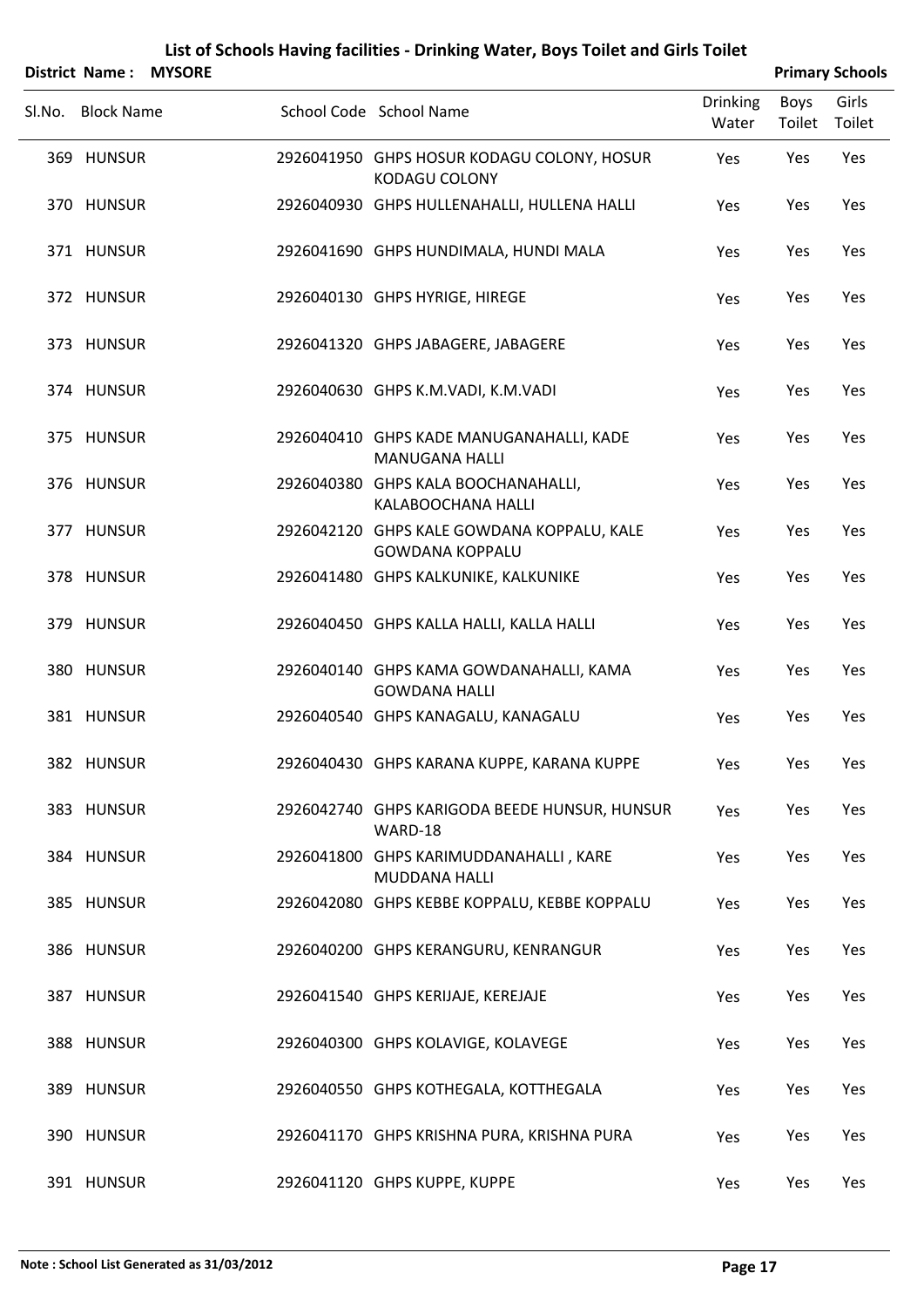| <b>District Name:</b> | <b>MYSORE</b> |                                                                     |                          |                | <b>Primary Schools</b> |
|-----------------------|---------------|---------------------------------------------------------------------|--------------------------|----------------|------------------------|
| Sl.No. Block Name     |               | School Code School Name                                             | <b>Drinking</b><br>Water | Boys<br>Toilet | Girls<br>Toilet        |
| 392 HUNSUR            |               | 2926041830 GHPS KUTHAVADI, KUTAVADI                                 | Yes                      | Yes            | Yes                    |
| 393 HUNSUR            |               | 2926041340 GHPS MANCHA BAYANHA HALLI, MANCHA<br><b>BAYANA HALLI</b> | Yes                      | Yes            | Yes                    |
| 394 HUNSUR            |               | 2926040910 GHPS MANUGANAHALLI, MANUGANA HALLI                       | Yes                      | Yes            | Yes                    |
| 395 HUNSUR            |               | 2926040720 GHPS MAROOR, MAROOR                                      | Yes                      | Yes            | Yes                    |
| 396 HUNSUR            |               | 2926042040 GHPS MARULIAHNA KOPPALU,<br>MARULAIAHNA KOPPALU          | Yes                      | Yes            | Yes                    |
| 397 HUNSUR            |               | 2926042380 GHPS MODURU, MODURU                                      | Yes                      | Yes            | Yes                    |
| 398 HUNSUR            |               | 2926040290 GHPS MUDUGANUR, MUDUGA NOOR                              | Yes                      | Yes            | Yes                    |
| 399 HUNSUR            |               | 2926042020 GHPS MUKANA HALLI, MUKANA HALLI                          | Yes                      | Yes            | Yes                    |
| 400 HUNSUR            |               | 2926041370 GHPS MULLURU, MULLUR                                     | Yes                      | Yes            | Yes                    |
| 401 HUNSUR            |               | 2926040400 GHPS MUTHURAYANA HOSA HALLI,<br>MUTHURAYANA HOSAHALL     | Yes                      | Yes            | Yes                    |
| 402 HUNSUR            |               | 2926040690 GHPS MYALAMBOOR, MYALAMBOOR                              | Yes                      | Yes            | Yes                    |
| 403 HUNSUR            |               | 2926041560 GHPS NARASHIMA SWAMY THIT,<br>NARASHIMA SWAMY THIT       | Yes                      | Yes            | Yes                    |
| 404 HUNSUR            |               | 2926040010 GHPS NELUVAGILU KOPPALU, NELUVAGELU<br><b>KOPPALU</b>    | Yes                      | Yes            | Yes                    |
| 405 HUNSUR            |               | 2926040320 GHPS NERALE KUPPE, NELARALE KUPPE                        | Yes                      | Yes            | Yes                    |
| 406 HUNSUR            |               | 2926042370 GHPS PAKSHIRAJA PURA, PAKSHI RAJA PURA                   | Yes                      | Yes            | Yes                    |
| 407 HUNSUR            |               | 2926041100 GHPS R KOPPULU(THARIKALLU),<br>RANGAIAHNA KOPPULU        | Yes                      | Yes            | Yes                    |
| 408 HUNSUR            |               | 2926042000 GHPS RAMA PATNA, RAMA PATNA                              | Yes                      | Yes            | Yes                    |
| 409 HUNSUR            |               | 2926041100 GHPS RANGAIAHANA KOPPULU,<br>RANGAIAHNA KOPPULU          | Yes                      | Yes            | Yes                    |
| 410 HUNSUR            |               | 2926041500 GHPS RANGANATHA BADAVANE, RANGA<br>NATHA BADAVANE        | Yes                      | Yes            | Yes                    |
| 411 HUNSUR            |               | 2926041570 GHPS RATHNAPUI COLONY, RATHNA PURI<br><b>COLONY</b>      | Yes                      | Yes            | Yes                    |
| 412 HUNSUR            |               | 2926041510 GHPS SADASHIVANA KOPPALU,<br>SADASHIVANA KOPPALU         | Yes                      | Yes            | Yes                    |
| 413 HUNSUR            |               | 2926040700 GHPS SEERENA HALLI, SEERENA HALLI                        | Yes                      | Yes            | Yes                    |
| 414 HUNSUR            |               | 2926041490 GHPS SETHUVE, SETHUVE                                    | Yes                      | Yes            | Yes                    |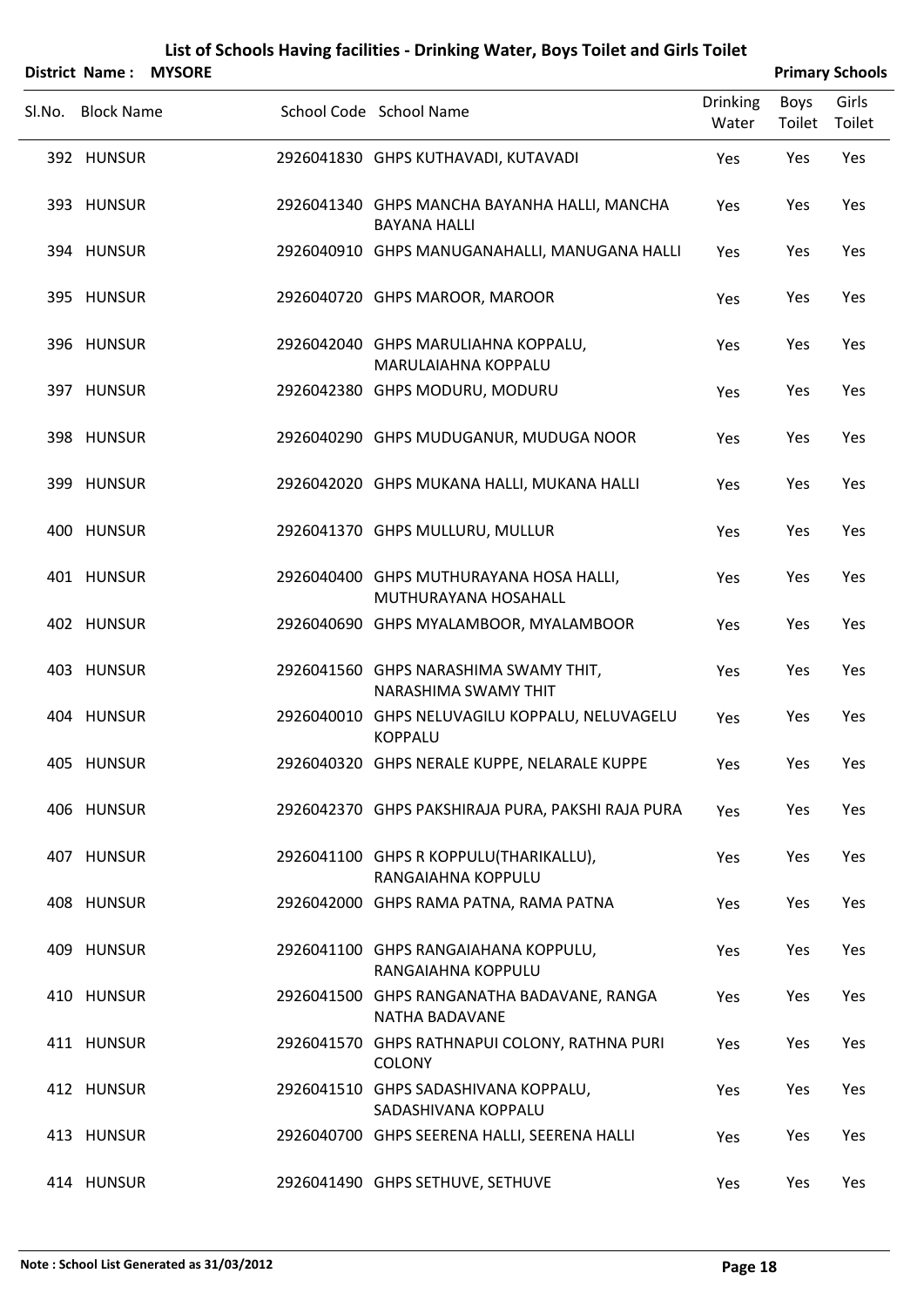|        | <b>District Name:</b> | <b>MYSORE</b> |                                                                     |                          |                | <b>Primary Schools</b> |
|--------|-----------------------|---------------|---------------------------------------------------------------------|--------------------------|----------------|------------------------|
| SI.No. | <b>Block Name</b>     |               | School Code School Name                                             | <b>Drinking</b><br>Water | Boys<br>Toilet | Girls<br>Toilet        |
|        | 415 HUNSUR            |               | 2926041160 GHPS SHANUBHOGANA HALLI,<br><b>SHANUBOOGANA HALLI</b>    | Yes                      | Yes            | Yes                    |
|        | 416 HUNSUR            |               | 2926041450 GHPS SHEREYUR, SHEREYUR                                  | Yes                      | Yes            | Yes                    |
|        | 417 HUNSUR            |               | 2926041810 GHPS SINGARAMARANA HALLI, SINGARA<br><b>MARANA HALLI</b> | Yes                      | Yes            | Yes                    |
|        | 418 HUNSUR            |               | 2926042010 GHPS SOMANA HALLI, SOMANA HALLI                          | Yes                      | Yes            | Yes                    |
|        | 419 HUNSUR            |               | 2926041590 GHPS THARI KALLU, THARI KALLU                            | Yes                      | Yes            | Yes                    |
|        | 420 HUNSUR            |               | 2926040060 GHPS THATTE KERE, THATTE KERE                            | Yes                      | Yes            | Yes                    |
|        | 421 HUNSUR            |               | 2926041200 GHPS THENKALA KOPPALU, THENKALA<br><b>KOPPALU</b>        | Yes                      | Yes            | Yes                    |
|        | 422 HUNSUR            |               | 2926040600 GHPS THIPPALAPURA, THIPPALAPURA                          | Yes                      | Yes            | Yes                    |
|        | 423 HUNSUR            |               | 2926041070 GHPS THIPPURU, THIPPUR                                   | Yes                      | Yes            | Yes                    |
|        | 424 HUNSUR            |               | 2926041380 GHPS THONDALU, THONADALU                                 | Yes                      | Yes            | Yes                    |
|        | 425 HUNSUR            |               | 2926041970 GHPS UDBURU, UDDBUR                                      | Yes                      | Yes            | Yes                    |
|        | 426 HUNSUR            |               | 2926041660 GHPS UEGOWDANAHALLI, UEOGONDANA<br><b>HALLI</b>          | Yes                      | Yes            | Yes                    |
|        | 427 HUNSUR            |               | 2926041920 GHPS UMMATHURU, UMMATHUR                                 | Yes                      | Yes            | Yes                    |
|        | 428 HUNSUR            |               | 2926042710 GHPS URDU BOYS HUNSUR, HUNSUR WARD-<br>17                | Yes                      | Yes            | Yes                    |
|        | 429 HUNSUR            |               | 2926042790 GHPS URDU GIRLS HUNSUR, HUNSUR WARD-<br>14               | Yes                      | Yes            | Yes                    |
|        | 430 HUNSUR            |               | 2926041050 GHPS VADEERA HOSAALLI, VADEERA HOSA<br><b>HALLI</b>      | Yes                      | Yes            | Yes                    |
|        | 431 HUNSUR            |               | 2926041760 GHPS VINOBHA COLONY, VINOBHA COLONY                      | Yes                      | Yes            | Yes                    |
|        | 432 HUNSUR            |               | 2926040560 GHPS YAMAGUMBA, YAMAGUMBA                                | Yes                      | Yes            | Yes                    |
|        | 433 HUNSUR            |               | 2926040610 GHPS YASHODHARA PURA, YASHODHARA<br><b>PURA</b>          | Yes                      | Yes            | Yes                    |
|        | 434 HUNSUR            |               | 2926040680 GLPS H K HALLI GATE, HEREKYATHANA HALLI                  | Yes                      | Yes            | Yes                    |
|        | 435 HUNSUR            |               | 2926042270 GLPS - KADAVADDARAGUDI A,<br>KADUVADARA GUDI             | Yes                      | Yes            | Yes                    |
|        | 436 HUNSUR            |               | 2926040840 GLPS BOOCHANAHALLI, BOOCHA HALLI                         | Yes                      | Yes            | Yes                    |
|        | 437 HUNSUR            |               | 2926042600 GLPS - NS 2006 (DASSTHIKOLA), DASTIKOLA                  | Yes                      | Yes            | Yes                    |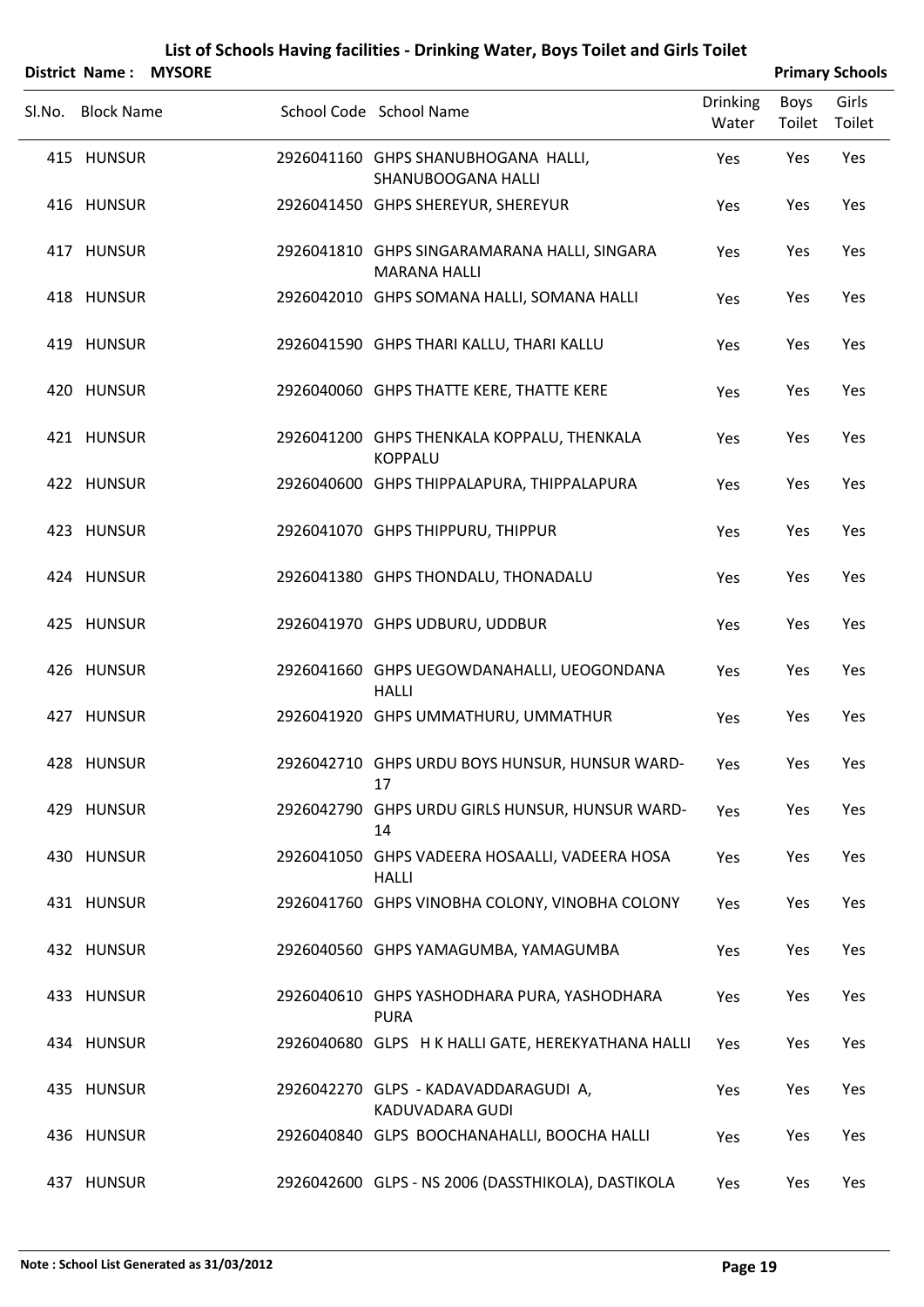|        | <b>District Name:</b> | <b>MYSORE</b> |                                                                      |                          |                       | <b>Primary Schools</b> |
|--------|-----------------------|---------------|----------------------------------------------------------------------|--------------------------|-----------------------|------------------------|
| SI.No. | <b>Block Name</b>     |               | School Code School Name                                              | <b>Drinking</b><br>Water | Boys<br>Toilet Toilet | Girls                  |
|        | 438 HUNSUR            |               | 2926041610 GLPS SHIVAJI NAGAR, SHIVAJE NAGARA                        | Yes                      | Yes                   | Yes                    |
|        | 439 HUNSUR            |               | 2926041930 GLPS URDU NALLURU PALA, NALLURA PALA                      | Yes                      | Yes                   | Yes                    |
|        | 440 HUNSUR            |               | 2926042540 GLPS (1998) KOTTIGE KAVAL, KOTTIGEKAVAL                   | Yes                      | Yes                   | Yes                    |
|        | 441 HUNSUR            |               | 2926042350 GLPS 1998 GOVINDANA HALLI, GOVINDANA<br><b>HALLI</b>      | Yes                      | Yes                   | Yes                    |
|        | 442 HUNSUR            |               | 2926040480 GLPS ADIGANAHALLI, ADIGANA HALLI                          | Yes                      | Yes                   | Yes                    |
|        | 443 HUNSUR            |               | 2926040200 GLPS AMBEDKAR HOSUR, KENRANGUR                            | Yes                      | Yes                   | Yes                    |
|        | 444 HUNSUR            |               | 2926042470 GLPS AMBEDKARA NAGARA (N PALA),<br>AMBEDKAR NAGARA        | Yes                      | Yes                   | Yes                    |
|        | 445 HUNSUR            |               | 2926040050 GLPS ANGATTIHALLI, ANGATTI HALLI                          | Yes                      | Yes                   | Yes                    |
|        | 446 HUNSUR            |               | 2926040880 GLPS ANKANAHALLI, ANKANA HALLI                            | Yes                      | Yes                   | Yes                    |
|        | 447 HUNSUR            |               | 2926040500 GLPS ATTIKUPPE, ATTHIKUPPE                                | Yes                      | Yes                   | Yes                    |
|        | 448 HUNSUR            |               | 2926040180 GLPS AYYANAKEREHADI, HANGODU                              | Yes                      | Yes                   | Yes                    |
|        | 449 HUNSUR            |               | 2926042030 GLPS BANNIKUPPE GATE(new school 20,<br><b>BANNE KUPPE</b> | Yes                      | Yes                   | Yes                    |
|        | 450 HUNSUR            |               | 2926040420 GLPS BEERA THAMMANAHALLI, BEERA<br><b>THAMMANA HALLI</b>  | Yes                      | Yes                   | Yes                    |
|        | 451 HUNSUR            |               | 2926040080 GLPS BEERANAHALLI, BEERANA HALLI                          | Yes                      | Yes                   | Yes                    |
|        | 452 HUNSUR            |               | 2926040420 GLPS BEERATHAMMANA HALLI G HADI,<br>BEERA THAMMANA HALLI  | Yes                      | Yes                   | Yes                    |
|        | 453 HUNSUR            |               | 2926040420 GLPS BEERATHAMMANAHALLI COLONY,<br>BEERA THAMMANA HALLI   | Yes                      | Yes                   | Yes                    |
|        | 454 HUNSUR            |               | 2926040460 GLPS BEJAPURA COLONY, BEJAPURA COLONY                     | Yes                      | Yes                   | Yes                    |
|        | 455 HUNSUR            |               | 2926040390 GLPS BEKYA SHEDU, HEBBALLA                                | Yes                      | Yes                   | Yes                    |
|        | 456 HUNSUR            |               | 2926040180 GLPS BILLENA HOSAHALLI HADI, HANGODU                      | Yes                      | Yes                   | Yes                    |
|        | 457 HUNSUR            |               | 2926040370 GLPS CHANDANA GERE, CHANDANA GERE                         | Yes                      | Yes                   | Yes                    |
|        | 458 HUNSUR            |               | 2926041060 GLPS CHIKKA BEECHANAHALLI HUNDI,<br>CHIKKA BEECHANA HALL  | Yes                      | Yes                   | Yes                    |
|        | 459 HUNSUR            |               | 2926040280 GLPS CHIKKA HEJJURU, CHIKKA HEGGUR                        | Yes                      | Yes                   | Yes                    |
|        | 460 HUNSUR            |               | 2926041700 GLPS CHIKKA PADUKOTE, CHIKKA PADUVA<br>KOTE               | Yes                      | Yes                   | Yes                    |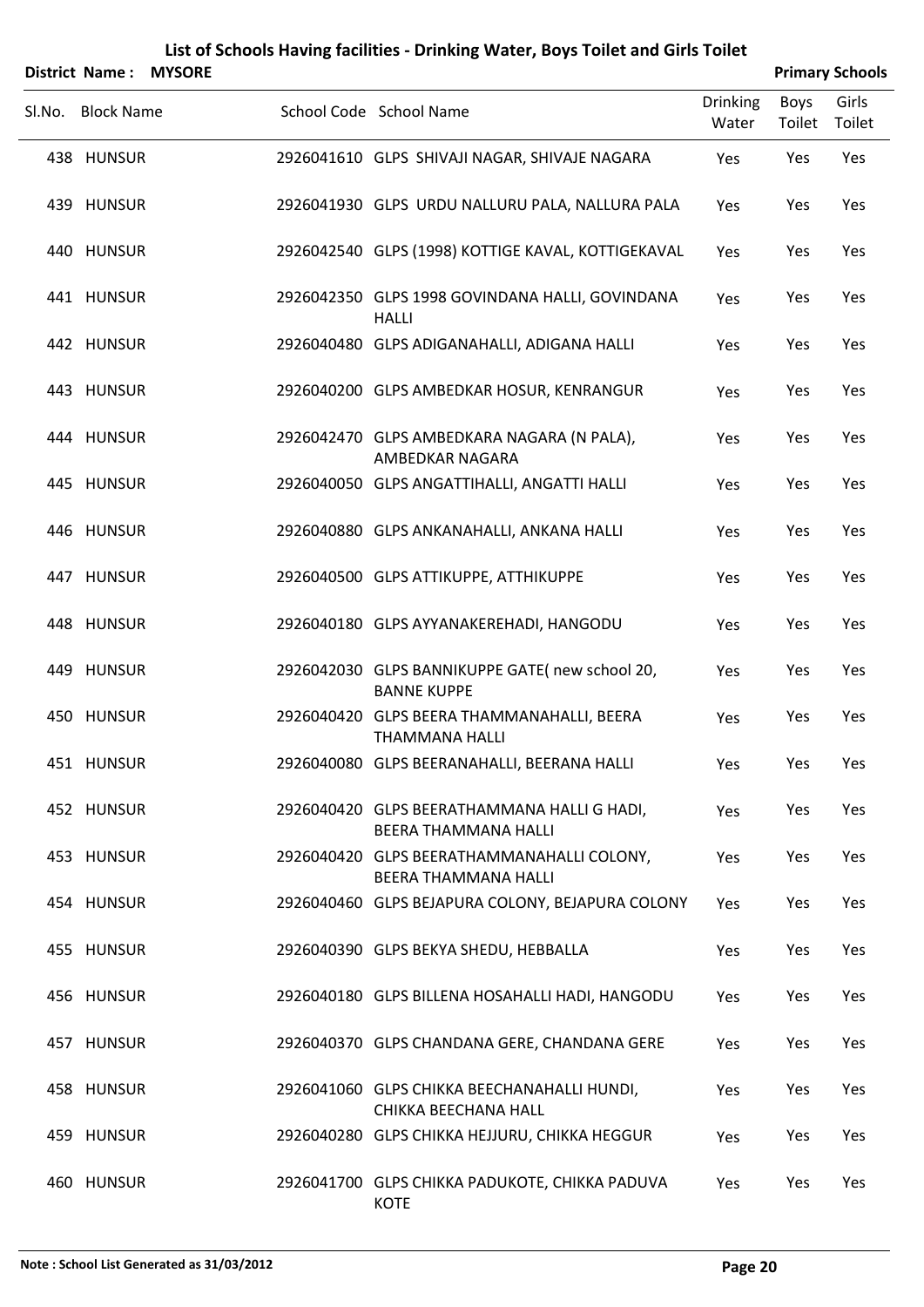| List of Schools Having facilities - Drinking Water, Boys Toilet and Girls Toilet<br><b>Primary Schools</b><br><b>District Name:</b><br><b>MYSORE</b> |                   |  |  |                                                                    |                          |                |                 |  |  |
|------------------------------------------------------------------------------------------------------------------------------------------------------|-------------------|--|--|--------------------------------------------------------------------|--------------------------|----------------|-----------------|--|--|
|                                                                                                                                                      | Sl.No. Block Name |  |  | School Code School Name                                            | <b>Drinking</b><br>Water | Boys<br>Toilet | Girls<br>Toilet |  |  |
|                                                                                                                                                      | 461 HUNSUR        |  |  | 2926041740 GLPS CHOWDI KATTE, CHODEEKATTE                          | Yes                      | Yes            | Yes             |  |  |
|                                                                                                                                                      | 462 HUNSUR        |  |  | 2926042060 GLPS D.G.KOPPALU, DODDE GOWDANA<br><b>KOPPAL</b>        | Yes                      | Yes            | Yes             |  |  |
|                                                                                                                                                      | 463 HUNSUR        |  |  | 2926040870 GLPS DALLALU KOPPALU, DALLALU KOPPALU                   | Yes                      | Yes            | Yes             |  |  |
|                                                                                                                                                      | 464 HUNSUR        |  |  | 2926040860 GLPS DALLALU, DALLALU                                   | Yes                      | Yes            | Yes             |  |  |
|                                                                                                                                                      | 465 HUNSUR        |  |  | 2926040250 GLPS DASANA PURA, DASANA PURA                           | Yes                      | Yes            | Yes             |  |  |
|                                                                                                                                                      | 466 HUNSUR        |  |  | 2926042290 GLPS DEVALAPURA, DEVALA PURA                            | Yes                      | Yes            | Yes             |  |  |
|                                                                                                                                                      | 467 HUNSUR        |  |  | 2926040830 GLPS DEVARAHALLI, DEVARA HALLI                          | Yes                      | Yes            | Yes             |  |  |
|                                                                                                                                                      | 468 HUNSUR        |  |  | 2926040160 GLPS DEVARAJA COLONY, DEVA RAJA<br>COLONY               | Yes                      | Yes            | Yes             |  |  |
|                                                                                                                                                      | 469 HUNSUR        |  |  | 2926041000 GLPS DODDA BEECHANAHALLI, DODDA<br><b>BECHANA HALLI</b> | Yes                      | Yes            | Yes             |  |  |
|                                                                                                                                                      | 470 HUNSUR        |  |  | 2926041660 GLPS DODDAKOPPAL, UEOGONDANA HALLI                      | Yes                      | Yes            | Yes             |  |  |
|                                                                                                                                                      | 471 HUNSUR        |  |  | 2926040640 GLPS G.T.COLONY, KATTE MALALA VADI                      | Yes                      | Yes            | Yes             |  |  |
|                                                                                                                                                      | 472 HUNSUR        |  |  | 2926041860 GLPS GEJJE VADDARAGUDI, GEJJE VADDARA<br><b>GUDI</b>    | Yes                      | Yes            | Yes             |  |  |
|                                                                                                                                                      | 473 HUNSUR        |  |  | 2926040950 GLPS GOHALLI, GOHALLI                                   | Yes                      | Yes            | Yes             |  |  |
|                                                                                                                                                      | 474 HUNSUR        |  |  | 2926042500 GLPS GOWDANAKATTE, GOWDANAKATTE                         | Yes                      | Yes            | Yes             |  |  |
|                                                                                                                                                      | 475 HUNSUR        |  |  | 2926040170 GLPS GOWDI KERE, GOWDI KERE                             | Yes                      | Yes            | Yes             |  |  |
|                                                                                                                                                      | 476 HUNSUR        |  |  | 2926042690 GLPS HALE CHIKKA HUNSUR, HUNSUR WARD-<br>8              | Yes                      | Yes            | Yes             |  |  |
|                                                                                                                                                      | 477 HUNSUR        |  |  | 2926042320 GLPS HALE PENJAHALLI, HALEPANJAHALLI                    | Yes                      | Yes            | Yes             |  |  |
|                                                                                                                                                      | 478 HUNSUR        |  |  | 2926041020 GLPS HALE PURA, HALE PURA                               | Yes                      | Yes            | Yes             |  |  |
|                                                                                                                                                      | 479 HUNSUR        |  |  | 2926042150 GLPS HALE VARANCHI, HALE VARANCHI                       | Yes                      | Yes            | Yes             |  |  |
|                                                                                                                                                      | 480 HUNSUR        |  |  | 2926041230 GLPS HALLADA KALLAHALLI, HALLADA KALLI                  | Yes                      | Yes            | Yes             |  |  |
|                                                                                                                                                      | 481 HUNSUR        |  |  | 2926041650 GLPS HALLADA KOPPALU, HALLADA KOPPALU                   | Yes                      | Yes            | Yes             |  |  |
|                                                                                                                                                      | 482 HUNSUR        |  |  | 2926040980 GLPS HALLI KERE, HALLI KERE                             | Yes                      | Yes            | Yes             |  |  |
|                                                                                                                                                      | 483 HUNSUR        |  |  | 2926042560 GLPS HANCHYA, HANCHYA                                   | Yes                      | Yes            | Yes             |  |  |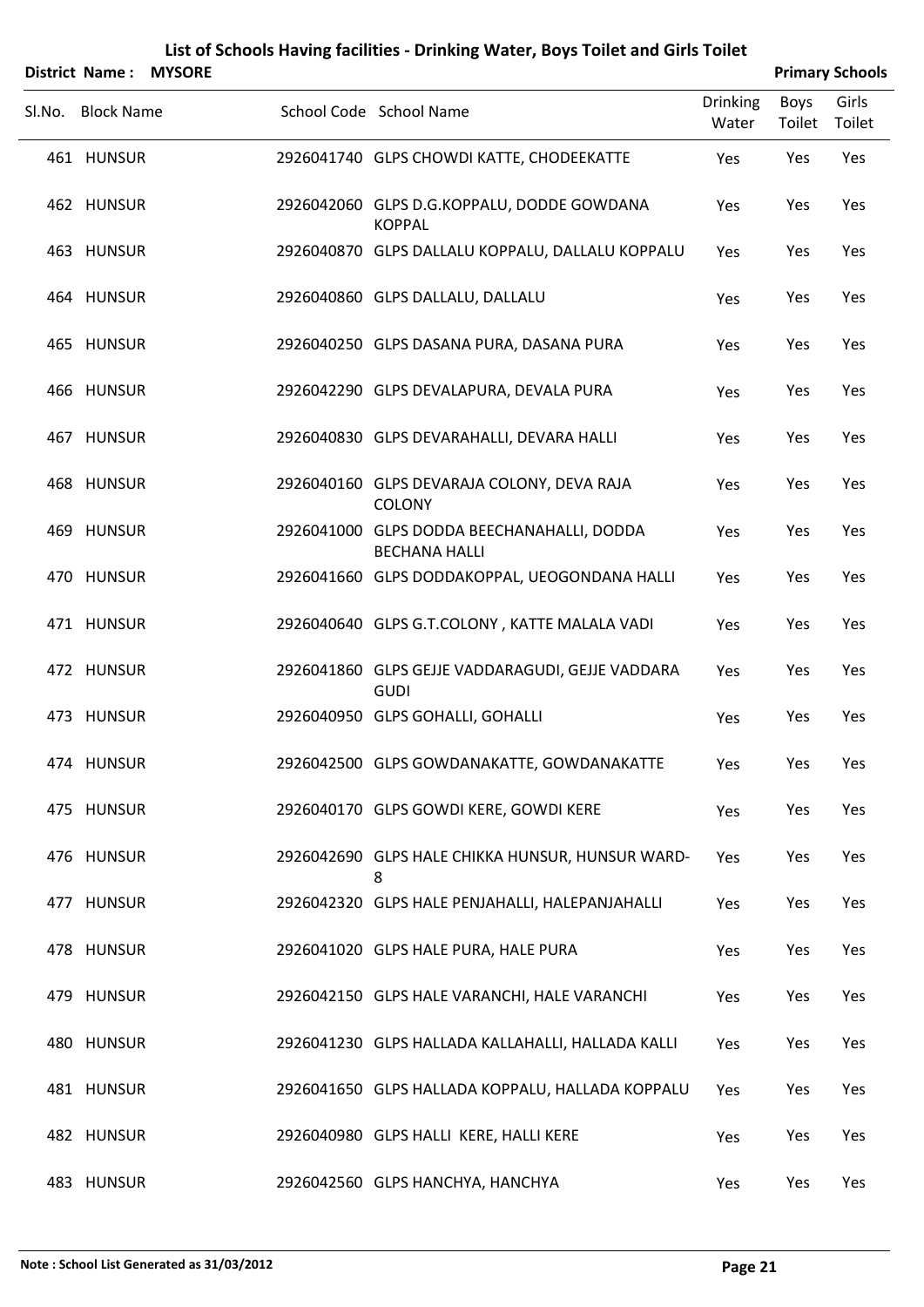|        | <b>District Name:</b> | <b>MYSORE</b> |                                                                   |                          |                | <b>Primary Schools</b> |
|--------|-----------------------|---------------|-------------------------------------------------------------------|--------------------------|----------------|------------------------|
| SI.No. | <b>Block Name</b>     |               | School Code School Name                                           | <b>Drinking</b><br>Water | Boys<br>Toilet | Girls<br>Toilet        |
|        | 484 HUNSUR            |               | 2926041880 GLPS HANUMANTHA PURA, HANUMANTHA<br><b>PURA</b>        | Yes                      | Yes            | Yes                    |
|        | 485 HUNSUR            |               | 2926040970 GLPS HARADANAHALLI, HARADANA HALLI                     | Yes                      | Yes            | Yes                    |
|        | 486 HUNSUR            |               | 2926040770 GLPS HARAVE KALLAHALLI, HARAVE KALLA<br><b>HALLI</b>   | Yes                      | Yes            | Yes                    |
|        | 487 HUNSUR            |               | 2926040440 GLPS HAREENA HALLI, HAREEN HALLI                       | Yes                      | Yes            | Yes                    |
|        | 488 HUNSUR            |               | 2926041280 GLPS HARO HALLI, HARO HALLI                            | Yes                      | Yes            | Yes                    |
|        | 489 HUNSUR            |               | 2926041440 GLPS HEJJUDLU, HEJUDULU                                | Yes                      | Yes            | Yes                    |
|        | 490 HUNSUR            |               | 2926042580 GLPS HEMMEKOPPAL, HEMMEKOPPALU                         | Yes                      | Yes            | Yes                    |
|        | 491 HUNSUR            |               | 2926042430 GLPS HEMMIGE COLONY, HEMMIGE COLONY                    | Yes                      | Yes            | Yes                    |
|        | 492 HUNSUR            |               | 2926040150 GLPS HEMMIGE GIRIJANA HADI(NEW SCHO,<br><b>HEMMEGE</b> | Yes                      | Yes            | Yes                    |
|        | 493 HUNSUR            |               | 2926040990 GLPS HERAMDASI KOOOALU, HERAMDASE<br><b>KOPPALU</b>    | Yes                      | Yes            | Yes                    |
|        | 494 HUNSUR            |               | 2926040090 GLPS HONNENAHALLI, HONNENA HALLI                       | Yes                      | Yes            | Yes                    |
|        | 495 HUNSUR            |               | 2926040520 GLPS HOSA KOPPALU, HOSA KAPPALU                        | Yes                      | Yes            | Yes                    |
|        | 496 HUNSUR            |               | 2926040070 GLPS HOSA KOTE, HOSA KOTE                              | Yes                      | Yes            | Yes                    |
|        | 497 HUNSUR            |               | 2926041770 GLPS HOSAKOTE COLONY, HOSAKOTE<br><b>COLONY</b>        | Yes                      | Yes            | Yes                    |
|        | 498 HUNSUR            |               | 2926042480 GLPS HOSAPURA, HOSA PURA                               | Yes                      | Yes            | Yes                    |
|        | 499 HUNSUR            |               | 2926042440 GLPS HOSSUR(U), HOSSUR                                 | Yes                      | Yes            | Yes                    |
|        | 500 HUNSUR            |               | 2926042490 GLPS HUILEGOWDANA KOPPALU,<br>OHILEGOWDANAKOPPALU      | Yes                      | Yes            | Yes                    |
|        | 501 HUNSUR            |               | 2926041400 GLPS HULYALU, HULYALU                                  | Yes                      | Yes            | Yes                    |
|        | 502 HUNSUR            |               | 2926040470 GLPS HUNASE GALA, HUNASE GALA                          | Yes                      | Yes            | Yes                    |
|        | 503 HUNSUR            |               | 2926040060 GLPS HUNASEGALA, THATTE KERE                           | Yes                      | Yes            | Yes                    |
|        | 504 HUNSUR            |               | 2926041250 GLPS HUNSENA PURA, HUNSENA PURA                        | Yes                      | Yes            | Yes                    |
|        | 505 HUNSUR            |               | 2926042100 GLPS JADAGANA KOPPALU, JADAGANA<br><b>KOPPALU</b>      | Yes                      | Yes            | Yes                    |
|        | 506 HUNSUR            |               | 2926040800 GLPS JEENA HALLI, GENA HALLI                           | Yes                      | Yes            | Yes                    |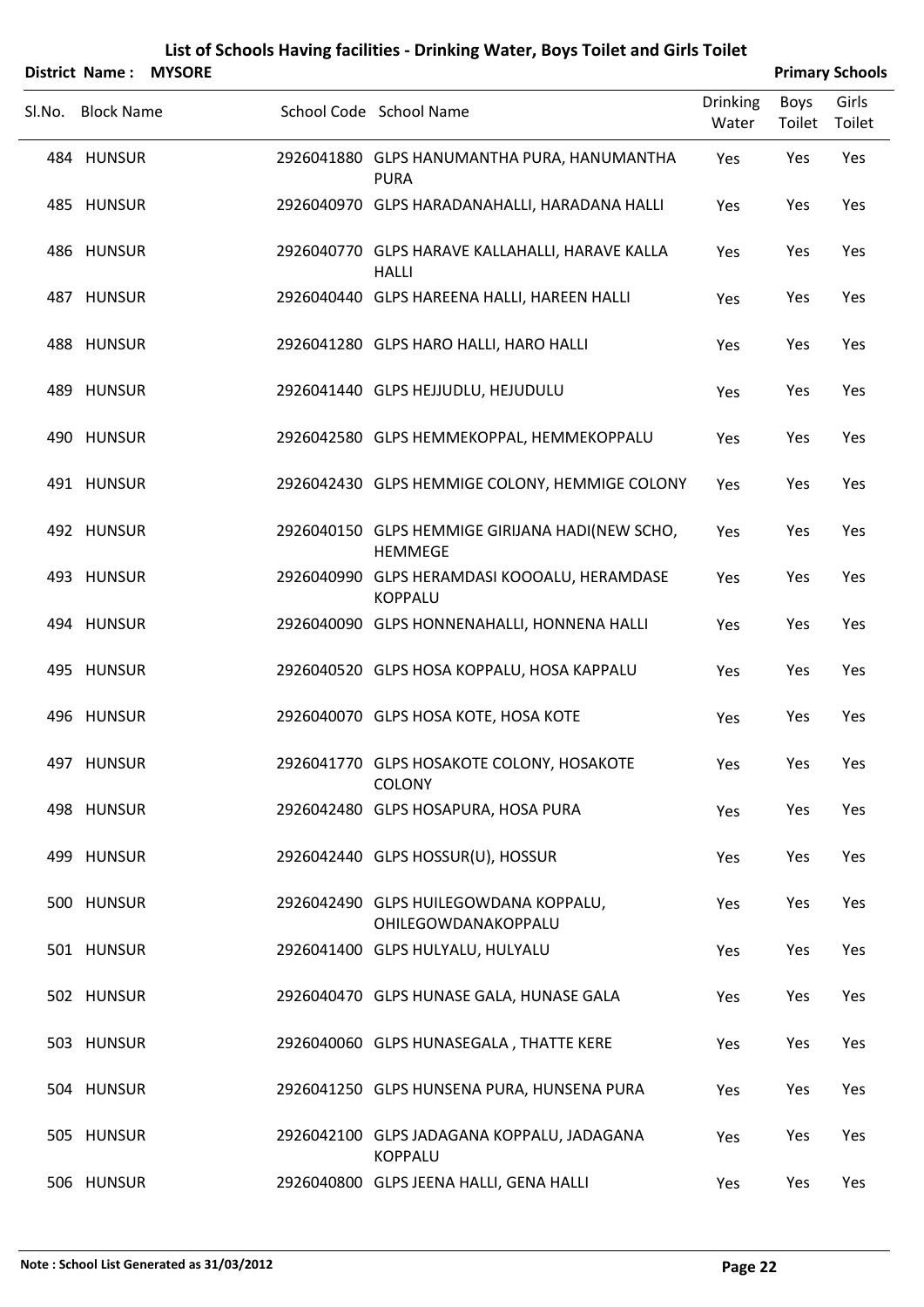|        |                   | District Name: MYSORE |                                                                       |                          |                       | <b>Primary Schools</b> |
|--------|-------------------|-----------------------|-----------------------------------------------------------------------|--------------------------|-----------------------|------------------------|
| Sl.No. | <b>Block Name</b> |                       | School Code School Name                                               | <b>Drinking</b><br>Water | <b>Boys</b><br>Toilet | Girls<br>Toilet        |
|        | 507 HUNSUR        |                       | 2926040360 GLPS KACHUVENA HALLI, KACHUVENA HALLI                      | Yes                      | Yes                   | Yes                    |
|        | 508 HUNSUR        |                       | 2926042050 GLPS KADANA KOPPALU, KADANA KOPPALU                        | Yes                      | Yes                   | Yes                    |
|        | 509 HUNSUR        |                       | 2926042270 GLPS KADAVADDARAGUDI, KADUVADARA<br><b>GUDI</b>            | Yes                      | Yes                   | Yes                    |
|        | 510 HUNSUR        |                       | 2926042210 GLPS KALKADA, KALKADA                                      | Yes                      | Yes                   | Yes                    |
|        | 511 HUNSUR        |                       | 2926040620 GLPS KALLA BETTA COLONY, KALLABETTA<br><b>COLONY</b>       | Yes                      | Yes                   | Yes                    |
|        | 512 HUNSUR        |                       | 2926041330 GLPS KALLE KOPPALU, KALLE KOPPALU                          | Yes                      | Yes                   | Yes                    |
|        | 513 HUNSUR        |                       | 2926040140 GLPS KAMEGOWDANAHALLI (BORE), KAMA<br><b>GOWDANA HALLI</b> | Yes                      | Yes                   | Yes                    |
|        | 514 HUNSUR        |                       | 2926041140 GLPS KANTHEGOWDANA KOPPALU, KANTHE<br><b>GOWDANA KOPPA</b> | Yes                      | Yes                   | Yes                    |
|        | 515 HUNSUR        |                       | 2926042530 GLPS KAPPANA KATTEHADI, DODDAHEJJURU                       | Yes                      | Yes                   | Yes                    |
|        | 516 HUNSUR        |                       | 2926040740 GLPS KARAGALA KOPPALU, KARAGALA<br><b>KOPPALU</b>          | Yes                      | Yes                   | Yes                    |
|        | 517 HUNSUR        |                       | 2926040650 GLPS KATE MALALA KOPPALU, KATTE<br><b>MALALA KOPPPAL</b>   | Yes                      | Yes                   | Yes                    |
|        | 518 HUNSUR        |                       | 2926040900 GLPS KEMPAMMANA HOSURU,<br><b>KEMAPAMMANA HOSUR</b>        | Yes                      | Yes                   | Yes                    |
|        | 519 HUNSUR        |                       | 2926041290 GLPS KEMPANAHALLI, KEMPANA HALLI                           | Yes                      | Yes                   | Yes                    |
|        | 520 HUNSUR        |                       | 2926041890 GLPS KENDAGANNA PURA, KENDA GANNA<br><b>PURA</b>           | Yes                      | Yes                   | Yes                    |
|        | 521 HUNSUR        |                       | 2926041360 GLPS KEREYURU, KEREYUR                                     | Yes                      | Yes                   | Yes                    |
|        | 522 HUNSUR        |                       | 2926041390 GLPS KIRSODLU, KERASODUL                                   | Yes                      | Yes                   | Yes                    |
|        | 523 HUNSUR        |                       | 2926040100 GLPS KODULUR, KODULUR                                      | Yes                      | Yes                   | Yes                    |
|        | 524 HUNSUR        |                       | 2926041130 GLPS KOLAGATTA, KOLA GATTA                                 | Yes                      | Yes                   | Yes                    |
|        | 525 HUNSUR        |                       | 2926040300 GLPS KONANAHOSAHALLI, KOLAVEGE                             | Yes                      | Yes                   | Yes                    |
|        | 526 HUNSUR        |                       | 2926041720 GLPS KUDI NEERA MUDDANAHALLI, KUDI<br>NEERA MUDDANA H      | Yes                      | Yes                   | Yes                    |
|        | 527 HUNSUR        |                       | 2926042330 GLPS KURUBARAHOSAHALLI, KURUBARA<br><b>HOSAHALLI</b>       | Yes                      | Yes                   | Yes                    |
|        | 528 HUNSUR        |                       | 2926041830 GLPS KUTHAVADI, KUTAVADI                                   | Yes                      | Yes                   | Yes                    |
|        | 529 HUNSUR        |                       | 2926041470 GLPS LAKKANA KOPPALU, LAKKANA KOPPALU                      | Yes                      | Yes                   | Yes                    |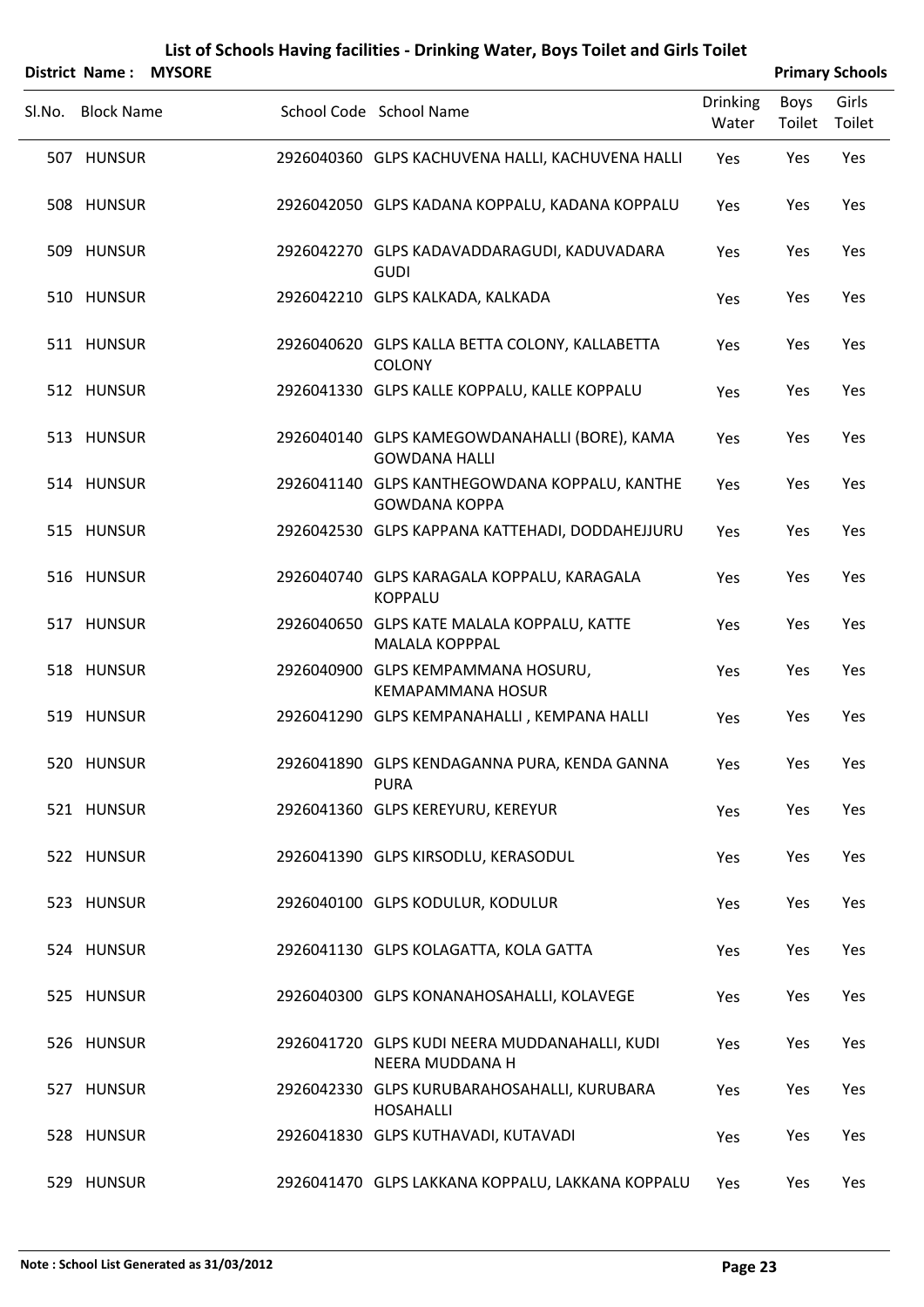|        | <b>District Name:</b> | <b>MYSORE</b> |                                                                       |                          |                | <b>Primary Schools</b> |
|--------|-----------------------|---------------|-----------------------------------------------------------------------|--------------------------|----------------|------------------------|
| SI.No. | <b>Block Name</b>     |               | School Code School Name                                               | <b>Drinking</b><br>Water | Boys<br>Toilet | Girls<br>Toilet        |
|        | 530 HUNSUR            |               | 2926042900 GLPS LAKSHMIPURA, LAKSHMIPURA                              | Yes                      | Yes            | Yes                    |
|        | 531 HUNSUR            |               | 2926041430 GLPS MACHA BAYANA HALLI,<br>MACHABAYANA HALLI              | Yes                      | Yes            | Yes                    |
|        | 532 HUNSUR            |               | 2926042410 GLPS MADAHALLI, MADAHALLI                                  | Yes                      | Yes            | Yes                    |
|        | 533 HUNSUR            |               | 2926042260 GLPS MADHALLI KOPPALU, MADHALLI<br><b>KOPPLU</b>           | Yes                      | Yes            | Yes                    |
|        | 534 HUNSUR            |               | 2926042070 GLPS MADHUGERE KOPPALU, MADHUGERE<br><b>KOPPALU</b>        | Yes                      | Yes            | Yes                    |
|        | 535 HUNSUR            |               | 2926041010 GLPS MAHADEVA PURA, MAHADEVA PURA                          | Yes                      | Yes            | Yes                    |
|        | 536 HUNSUR            |               | 2926040810 GLPS MALLINATHA PURA, MALLINATHA PURA                      | Yes                      | Yes            | Yes                    |
|        | 537 HUNSUR            |               | 2926042450 GLPS MANTIKOPPALU, MANTI KOPPALU                           | Yes                      | Yes            | Yes                    |
|        | 538 HUNSUR            |               | 2926042250 GLPS MANUGANAHALLI, MANAGANAHALLI                          | Yes                      | Yes            | Yes                    |
|        | 539 HUNSUR            |               | 2926041350 GLPS MARA GOWDANA HALLI, MARA<br><b>GOWDANA HALLI</b>      | Yes                      | Yes            | Yes                    |
|        | 540 HUNSUR            |               | 2926042140 GLPS MARADURU HOSURU, MARADUR<br><b>HOSUR</b>              | Yes                      | Yes            | Yes                    |
|        | 541 HUNSUR            |               | 2926042130 GLPS MARADURU, MARADUR                                     | Yes                      | Yes            | Yes                    |
|        | 542 HUNSUR            |               | 2926041870 GLPS MARANA HALLI, MARANA HALLI                            | Yes                      | Yes            | Yes                    |
|        | 543 HUNSUR            |               | 2926042240 GLPS MOODURMUDULA KOPPALU,<br>MOODURMUDULA KOPPLU          | Yes                      | Yes            | Yes                    |
|        | 544 HUNSUR            |               | 2926041240 GLPS MUDALAKOPPALU, MUDALA KOPPALU                         | Yes                      | Yes            | Yes                    |
|        | 545 HUNSUR            |               | 2926041240 GLPS MUDALAKOPPALU, MUDALA KOPPALU                         | Yes                      | Yes            | Yes                    |
|        | 546 HUNSUR            |               | 2926040400 GLPS MUTHU RAYANA HOSAHALLI KAVAL,<br>MUTHURAYANA HOSAHALL | Yes                      | Yes            | Yes                    |
|        | 547 HUNSUR            |               | 2926041260 GLPS MYDANA HALLI, MYDANA HALLI                            | Yes                      | Yes            | Yes                    |
|        | 548 HUNSUR            |               | 2926041980 GLPS NADAPPANAHALLI, NADAPPANA HALLI                       | Yes                      | Yes            | Yes                    |
|        | 549 HUNSUR            |               | 2926040510 GLPS NAGAMANGALA, NAGAMANGALA                              | Yes                      | Yes            | Yes                    |
|        | 550 HUNSUR            |               | 2926040580 GLPS NAGANAHALLI, NAGANA HALLI                             | Yes                      | Yes            | Yes                    |
|        | 551 HUNSUR            |               | 2926041620 GLPS NANJAPURA, NANJAPURA                                  | Yes                      | Yes            | Yes                    |
|        | 552 HUNSUR            |               | 2926042640 GLPS NARASEGOWDARA COLONY,<br>NARASEGOWDARA COLONY         | Yes                      | Yes            | Yes                    |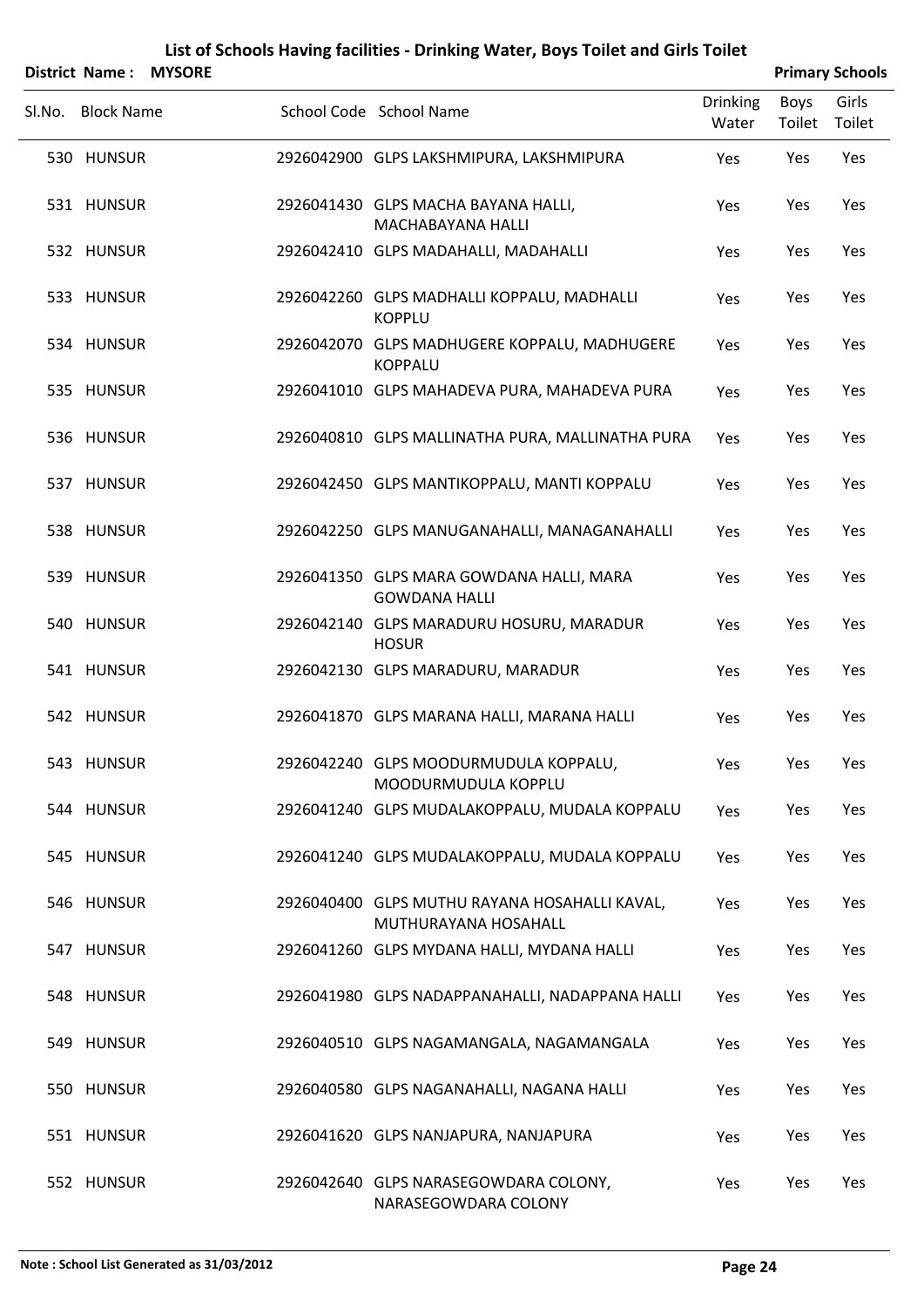|        | District Name:    | <b>MYSORE</b> |                                                                       |                          |                | <b>Primary Schools</b> |
|--------|-------------------|---------------|-----------------------------------------------------------------------|--------------------------|----------------|------------------------|
| Sl.No. | <b>Block Name</b> |               | School Code School Name                                               | <b>Drinking</b><br>Water | Boys<br>Toilet | Girls<br>Toilet        |
|        | 553 HUNSUR        |               | 2926040350 GLPS NEGATHURU, NEGGATHUR                                  | Yes                      | Yes            | Yes                    |
|        | 554 HUNSUR        |               | 2926040020 GLPS NELUVAGILU KOPPALU, NELUVAGELU                        | Yes                      | Yes            | Yes                    |
|        | 555 HUNSUR        |               | 2926042690 GLPS POWRA KARMIKARA CPOLONY<br>HUNSUR, HUNSUR WARD-8      | Yes                      | Yes            | Yes                    |
|        | 556 HUNSUR        |               | 2926040030 GLPS RAMENA HALLI, RAMENA HALLI                            | Yes                      | Yes            | Yes                    |
|        | 557 HUNSUR        |               | 2926042090 GLPS RAYANAHALLI, RAYANA HALLI                             | Yes                      | Yes            | Yes                    |
|        | 558 HUNSUR        |               | 2926040850 GLPS SABBANAHALLI, SABBANA HALLI                           | Yes                      | Yes            | Yes                    |
|        | 559 HUNSUR        |               | 2926042280 GLPS SANJEEVA NAGAR, SANJEEVA NAGARA                       | Yes                      | Yes            | Yes                    |
|        | 560 HUNSUR        |               | 2926041790 GLPS SANNE GOWDARA KOPPALU, SANNE<br><b>GOWDARA KOPPAL</b> | Yes                      | Yes            | Yes                    |
|        | 561 HUNSUR        |               | 2926040570 GLPS SANNENA HALLI, SANNENA HALLI                          | Yes                      | Yes            | Yes                    |
|        | 562 HUNSUR        |               | 2926042460 GLPS SANTHE KERE KODI, SANTHE KERE KODI                    | Yes                      | Yes            | Yes                    |
|        | 563 HUNSUR        |               | 2926042660 GLPS SANTHE MALA HUNSUR, HUNSUR<br>WARD-22                 | Yes                      | Yes            | Yes                    |
|        | 564 HUNSUR        |               | 2926041910 GLPS SARVE NO-25, GURU PURA                                | Yes                      | Yes            | Yes                    |
|        | 565 HUNSUR        |               | 2926040960 GLPS SHANKAHALLI, SHANKA HALLI                             | Yes                      | Yes            | Yes                    |
|        | 566 HUNSUR        |               | 2926042630 GLPS SHANKARA PURA, SHANAKARA PURA                         | Yes                      | Yes            | Yes                    |
|        | 567 HUNSUR        |               | 2926041410 GLPS SHANKARE GOWDANA KOPPALU,<br>SHANKARE GOWDANA KOP     | Yes                      | Yes            | Yes                    |
|        | 568 HUNSUR        |               | 2926041680 GLPS SHANTHPURA(SONAHALLI), SHANTHI<br><b>PURA</b>         | Yes                      | Yes            | Yes                    |
|        | 569 HUNSUR        |               | 2926042160 GLPS SHETTALI HADI, SINDENA HALLI                          | Yes                      | Yes            | Yes                    |
|        | 570 HUNSUR        |               | 2926041110 GLPS SHRAVANA HALLI, SHRAVANA HALLI                        | Yes                      | Yes            | Yes                    |
|        | 571 HUNSUR        |               | 2926041730 GLPS SIDDALINGA PURA, SIDDALINGA PURA                      | Yes                      | Yes            | Yes                    |
|        | 572 HUNSUR        |               | 2926042160 GLPS SINDENA HALLI, SINDENA HALLI                          | Yes                      | Yes            | Yes                    |
|        | 573 HUNSUR        |               | 2926041850 GLPS SONAHALLI, SONAHALLI                                  | Yes                      | Yes            | Yes                    |
|        | 574 HUNSUR        |               | 2926040590 GLPS THAMMADA HALLI, THAMMADA HALLI                        | Yes                      | Yes            | Yes                    |
|        | 575 HUNSUR        |               | 2926041200 GLPS THENKALAKOPPAL(BANNIKUPPE,<br>THENKALA KOPPALU        | Yes                      | Yes            | Yes                    |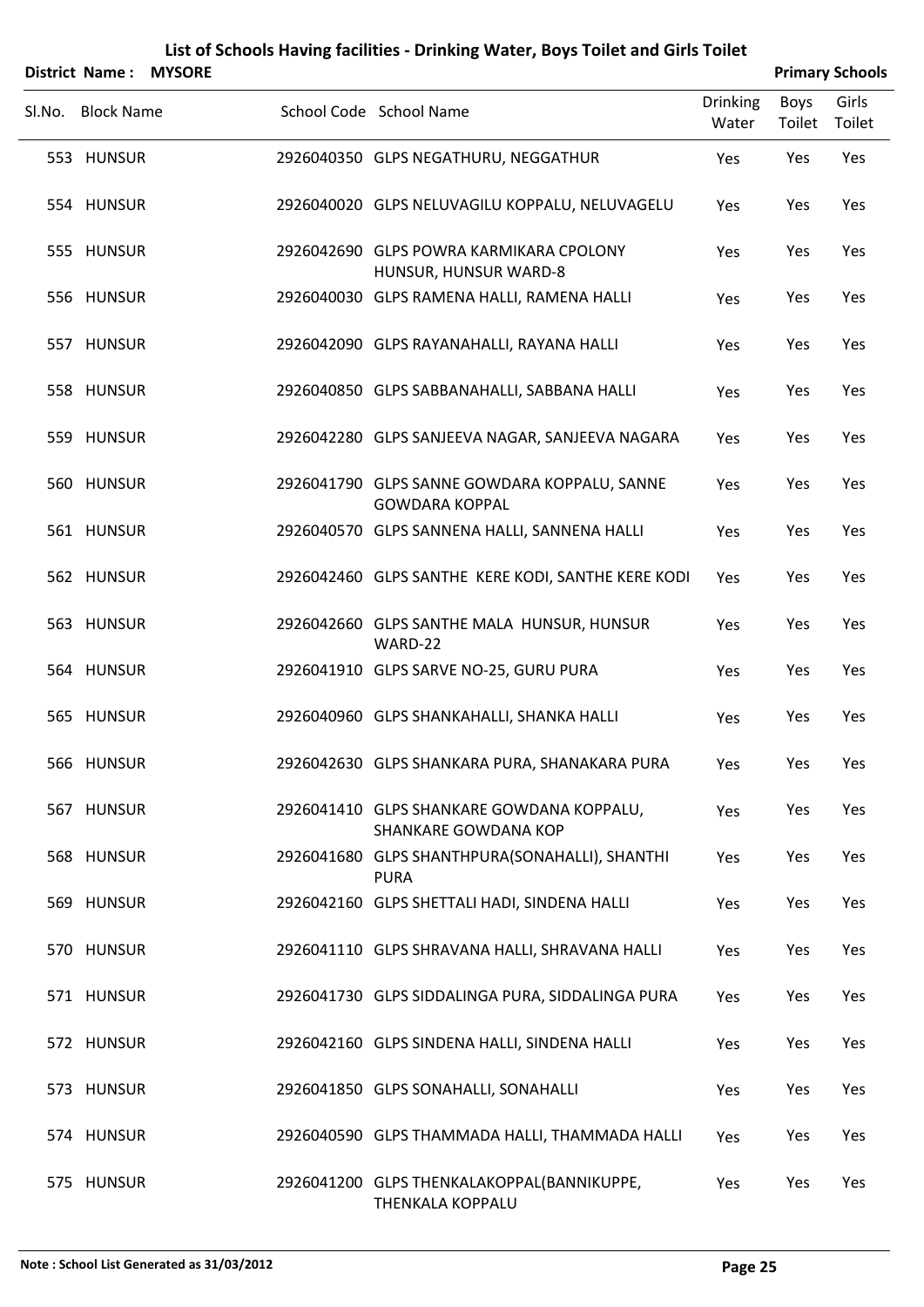|                   | District Name: MYSORE |                                                                       |                          |                | <b>Primary Schools</b> |
|-------------------|-----------------------|-----------------------------------------------------------------------|--------------------------|----------------|------------------------|
| Sl.No. Block Name |                       | School Code School Name                                               | <b>Drinking</b><br>Water | Boys<br>Toilet | Girls<br>Toilet        |
| 576 HUNSUR        |                       | 2926042220 GLPS THOLASI KOPPALU, TOLASI KOPPALU                       | Yes                      | Yes            | Yes                    |
| 577 HUNSUR        |                       | 2926042420 GLPS UDUVEPURA, UDUVEPURA                                  | Yes                      | Yes            | Yes                    |
| 578 HUNSUR        |                       | 2926041420 GLPS UNDAVADI, UNDAVADI                                    | Yes                      | Yes            | Yes                    |
| 579 HUNSUR        |                       | 2926040490 GLPS URDU CHILKUNDA, CHILKUNDA                             | Yes                      | Yes            | Yes                    |
| 580 HUNSUR        |                       | 2926042730 GLPS URDU DODDA MASEEDE, HUNSUR<br>WARD-11                 | Yes                      | Yes            | Yes                    |
| 581 HUNSUR        |                       | 2926040720 GLPS URDU MAROOR, MAROOR                                   | Yes                      | Yes            | Yes                    |
| 582 HUNSUR        |                       | 2926041570 GLPS URDU RATHNAPURI COLONY, RATHNA<br>PURI COLONY         | Yes                      | Yes            | Yes                    |
| 583 HUNSUR        |                       | 2926041490 GLPS URDU SETHUVE, SETHUVE                                 | Yes                      | Yes            | Yes                    |
| 584 HUNSUR        |                       | 2926042770 GLPS URDU SHABBER NAGAR HUNSUR,<br><b>HUNSUR WARD-21</b>   | Yes                      | Yes            | Yes                    |
| 585 HUNSUR        |                       | 2926041660 GLPS UYIGOWDANHALLI-BEEJAGANAL,<br><b>UEOGONDANA HALLI</b> | Yes                      | Yes            | Yes                    |
| 586 HUNSUR        |                       | 2926040120 GLPS VADDAMBALU, VDDAMBALU                                 | Yes                      | Yes            | Yes                    |
| 587 HUNSUR        |                       | 2926041270 GLPS VADDARAHALLI, VADDARA HALLI                           | Yes                      | Yes            | Yes                    |
| 588 HUNSUR        |                       | 2926042610 GLPS VADLI M HALLI, VADLI M HALLI                          | Yes                      | Yes            | Yes                    |
| 589 HUNSUR        |                       | 2926042620 GLPS VIJAYAGIRIHADI, VIJAYAGIRI HADI                       | Yes                      | Yes            | Yes                    |
| 590 HUNSUR        |                       | 2926042620 GLPS VIJAYAGIRIHADI-2, VIJAYAGIRI HADI                     | Yes                      | Yes            | Yes                    |
| 591 HUNSUR        |                       | 2926040820 GLPS YALACHA VADI, YALACHA VADI                            | Yes                      | Yes            | Yes                    |
| 592 HUNSUR        |                       | 2926042400 GLPS YELACHANAHALLI, YELACHANAHALLI                        | Yes                      | Yes            | Yes                    |
| 593 HUNSUR        |                       | 2926040250 GLPS2 DASANAPURA, DASANA PURA                              | Yes                      | Yes            | Yes                    |
| 594 HUNSUR        |                       | 2926040450 GOV ADARSHAVIDYALYA ARASUKALLAHALLI,<br><b>KALLA HALLI</b> | Yes                      | Yes            | Yes                    |
| 595 HUNSUR        |                       | 2926040790 GUHPS BILIKERE, BELEKERE                                   | Yes                      | Yes            | Yes                    |
| 596 HUNSUR        |                       | 2926040640 GUHPS K.M.VADI, KATTE MALALA VADI                          | Yes                      | Yes            | Yes                    |
| 597 HUNSUR        |                       | 2926041910 GULPS GURUPURA, GURU PURA                                  | Yes                      | Yes            | Yes                    |
| 598 HUNSUR        |                       | 2926040180 GULPS HANAGUDU, HANGODU                                    | Yes                      | Yes            | Yes                    |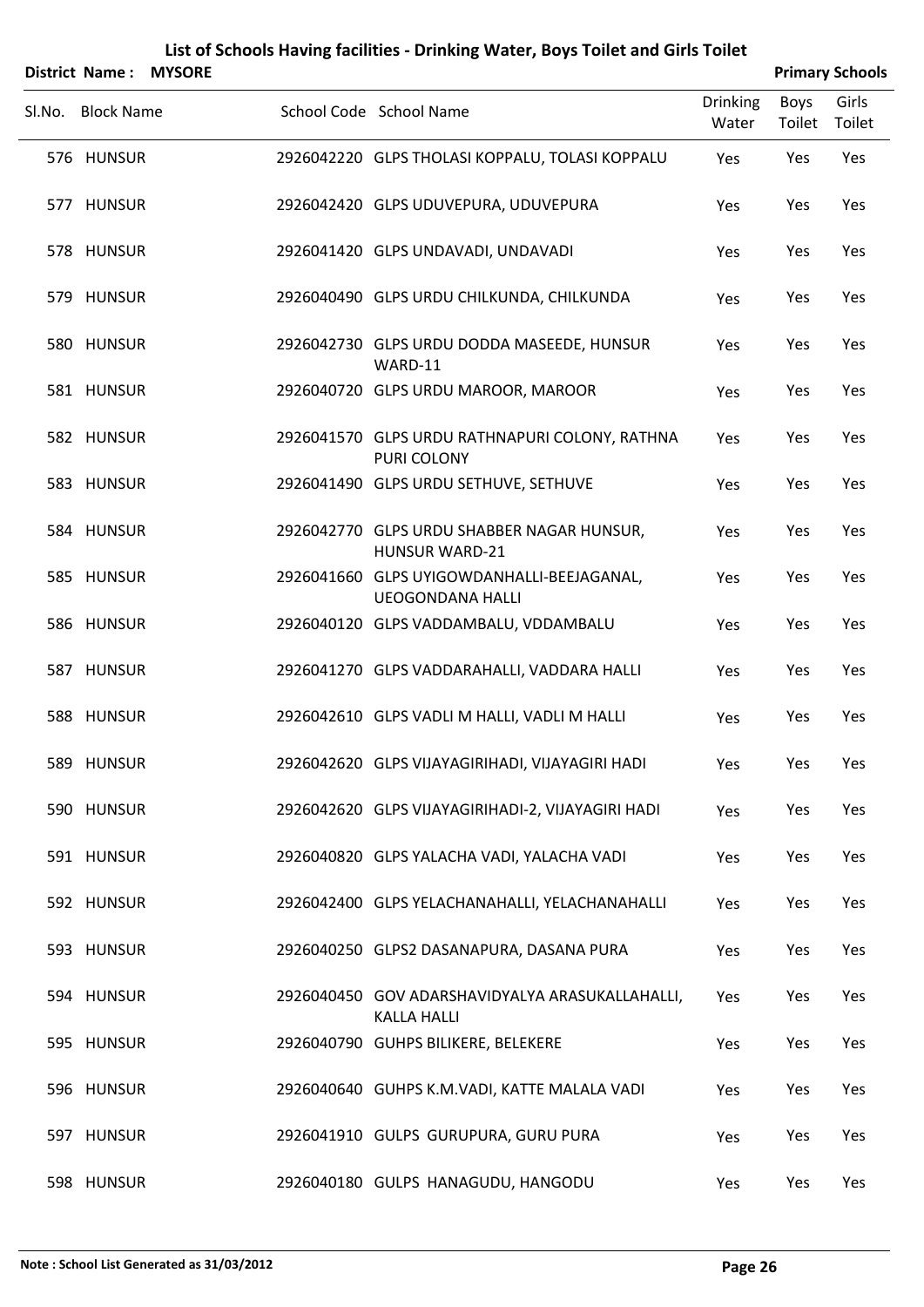|        | <b>District Name:</b> | <b>MYSORE</b> |                                                                      |                          |                | <b>Primary Schools</b> |
|--------|-----------------------|---------------|----------------------------------------------------------------------|--------------------------|----------------|------------------------|
| SI.No. | <b>Block Name</b>     |               | School Code School Name                                              | <b>Drinking</b><br>Water | Boys<br>Toilet | Girls<br>Toilet        |
|        | 599 HUNSUR            |               | 2926041720 GULPS KUDI NEERA MUDDANAHALLI, KUDI<br>NEERA MUDDANA H    | Yes                      | Yes            | Yes                    |
|        | 600 HUNSUR            |               | 2926040130 GULPS HYRIGE, HIREGE                                      | Yes                      | Yes            | Yes                    |
|        | 601 HUNSUR            |               | 2926042310 KENDRA ASHRAMA SCHOOL, NALLURUPALA                        | Yes                      | Yes            | Yes                    |
|        | 602 K.R.NAGARA        |               | 2926061460 GLPS ADIGANAHALLI, ADIGANAHALLI                           | Yes                      | Yes            | Yes                    |
|        | 603 K.R.NAGARA        |               | 2926060750 GLPS BAILAPURA, BAILPURA                                  | Yes                      | Yes            | Yes                    |
|        | 604 K.R.NAGARA        |               | 2926061220 GLPS SANYASIPURA, SANYASIPURA                             | Yes                      | Yes            | Yes                    |
|        | 605 K.R.NAGARA        |               | 2926062301 ADARSHA VIDYALAYA [RMSA] K R NAGAR, K<br>R NAGAR-WARD-17  | Yes                      | Yes            | Yes                    |
|        | 606 K.R.NAGARA        |               | 2926061890 GHPS MUNDURU, MUNDURU                                     | Yes                      | Yes            | Yes                    |
|        | 607 K.R.NAGARA        |               | 2926060240 GHPS NATANAHALLI, NATANAHALLI                             | Yes                      | Yes            | Yes                    |
|        | 608 K.R.NAGARA        |               | 2926062250 GHPS A BLOCK K R NAGAR, K R NAGAR-<br>WARD-7              | Yes                      | Yes            | Yes                    |
|        | 609 K.R.NAGARA        |               | 2926060370 GHPS ADAGURU, ADAGURU                                     | Yes                      | Yes            | Yes                    |
|        | 610 K.R.NAGARA        |               | 2926060220 GHPS ANKANAHALLI, ANKANAHALLI                             | Yes                      | Yes            | Yes                    |
|        | 611 K.R.NAGARA        |               | 2926060660 GHPS ANKANAHALLI, ANKANHALLI                              | Yes                      | Yes            | Yes                    |
|        | 612 K.R.NAGARA        |               | 2926060460 GHPS ARAKEREKOPPALU, ARAKEREKOPPAL                        | Yes                      | Yes            | Yes                    |
|        | 613 K.R.NAGARA        |               | 2926060360 GHPS ARJUNAHALLI, ARJUNAHALLI                             | Yes                      | Yes            | Yes                    |
|        | 614 K.R.NAGARA        |               | 2926062290 GHPS B BLOCK K R NAGAR, K R NAGAR-<br>WARD-16             | Yes                      | Yes            | Yes                    |
|        | 615 K.R.NAGARA        |               | 2926060150 GHPS BALLURE, BALLURE                                     | Yes                      | Yes            | Yes                    |
|        | 616 K.R.NAGARA        |               | 2926060080 GHPS BALUR, BALUR                                         | Yes                      | Yes            | Yes                    |
|        | 617 K.R.NAGARA        |               | 2926060680 GHPS BANDAHALLI, BANDAHALLI                               | Yes                      | Yes            | Yes                    |
|        | 618 K.R.NAGARA        |               | 2926061040 GHPS BEECHANAHALLIKOPPALU,<br><b>BEECHANAHALLI KOPPAL</b> | Yes                      | Yes            | Yes                    |
|        | 619 K.R.NAGARA        |               | 2926061620 GHPS BENGANA HALLI, BENAGANA HALLI                        | Yes                      | Yes            | Yes                    |
|        | 620 K.R.NAGARA        |               | 2926060110 GHPS BETTAHALLI, BETTAHALLI                               | Yes                      | Yes            | Yes                    |
|        | 621 K.R.NAGARA        |               | 2926060300 GHPS BHERYA, BHERYA                                       | Yes                      | Yes            | Yes                    |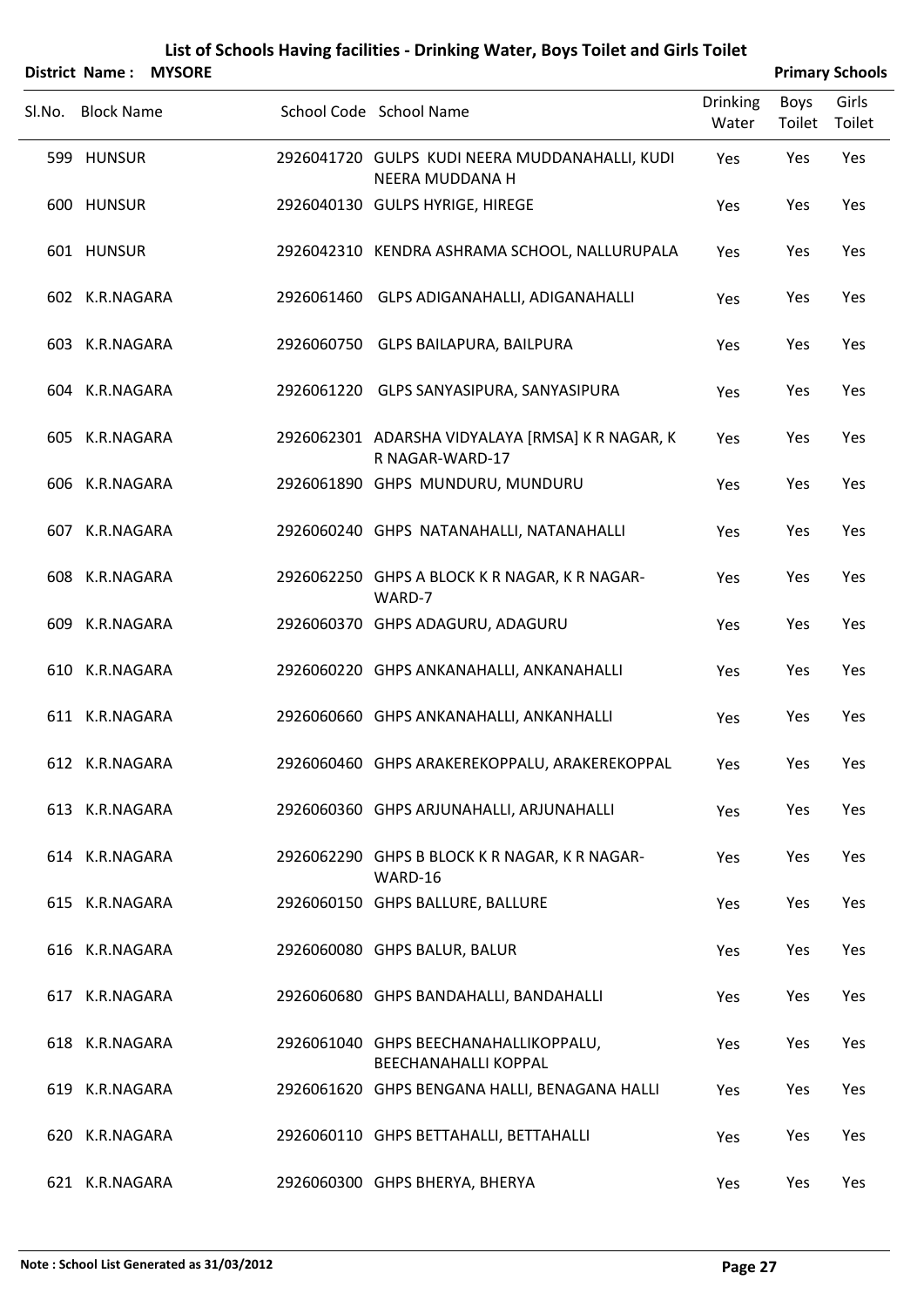|        |                       |               | List of Schools Having facilities - Drinking Water, Boys Toilet and Girls Toilet |                          |                |                        |
|--------|-----------------------|---------------|----------------------------------------------------------------------------------|--------------------------|----------------|------------------------|
|        | <b>District Name:</b> | <b>MYSORE</b> |                                                                                  |                          |                | <b>Primary Schools</b> |
| Sl.No. | <b>Block Name</b>     |               | School Code School Name                                                          | <b>Drinking</b><br>Water | Boys<br>Toilet | Girls<br>Toilet        |
|        | 622 K.R.NAGARA        |               | 2926062300 GHPS BOYS K R NAGAR, K R NAGAR-WARD-17                                | Yes                      | Yes            | Yes                    |
|        | 623 K.R.NAGARA        |               | 2926060230 GHPS BOYS MIRLE, MIRLE                                                | Yes                      | Yes            | Yes                    |
|        | 624 K.R.NAGARA        |               | 2926060190 GHPS BOYS SALIGRAMA, SALIGRAMA                                        | Yes                      | Yes            | Yes                    |
|        | 625 K.R.NAGARA        |               | 2926061800 GHPS BYADARAHALLI, BYADARA HALLI                                      | Yes                      | Yes            | Yes                    |
|        | 626 K.R.NAGARA        |               | 2926060550 GHPS CHANDAGALU, CHANDAGALU                                           | Yes                      | Yes            | Yes                    |
|        | 627 K.R.NAGARA        |               | 2926060690 GHPS CHANNAMGERE, CHANNMMGERE                                         | Yes                      | Yes            | Yes                    |
|        | 628 K.R.NAGARA        |               | 2926060540 GHPS CHEERNAHALLI, CHEERNAHALLI                                       | Yes                      | Yes            | Yes                    |
|        | 629 K.R.NAGARA        |               | 2926061700 GHPS CHIKKAHANASOGE, CHIKKAHANASOGE                                   | Yes                      | Yes            | Yes                    |
|        | 630 K.R.NAGARA        |               | 2926060590 GHPS CHIKKAKOPPALU, CHIKAKOPPAL                                       | Yes                      | Yes            | Yes                    |
|        | 631 K.R.NAGARA        |               | 2926060160 GHPS CHIKKANAYAKANAHALLI,<br>CHIKKANAIKANAHALLI                       | Yes                      | Yes            | Yes                    |
|        | 632 K.R.NAGARA        |               | 2926061970 GHPS CHIKKAVADDARAGUDI, CHIKKA<br><b>VADDARA GUDI</b>                 | Yes                      | Yes            | Yes                    |
|        | 633 K.R.NAGARA        |               | 2926061850 GHPS D.K KOPPALU, D.K.KOPPALU                                         | Yes                      | Yes            | Yes                    |
|        | 634 K.R.NAGARA        |               | 2926060740 GHPS DAMMANAHALLIKOPPALU,<br>DAMMANHALLI                              | Yes                      | Yes            | Yes                    |
|        | 635 K.R.NAGARA        |               | 2926060440 GHPS DEGGANAHALLI, DEGGANAHALLI                                       | Yes                      | Yes            | Yes                    |
|        | 636 K.R.NAGARA        |               | 2926061570 GHPS DIDDAHALLI, DIDDAHALLI                                           | Yes                      | Yes            | Yes                    |
|        | 637 K.R.NAGARA        |               | 2926060380 GHPS DODDAKOPPALU, DODDAKOPPAL                                        | Yes                      | Yes            | Yes                    |
|        | 638 K.R.NAGARA        |               | 2926060380 GHPS DODDAKOPPALU, DODDAKOPPAL                                        | Yes                      | Yes            | Yes                    |
|        | 639 K.R.NAGARA        |               | 2926061400 GHPS DODDEKOPPALU, DODDA KOPPALU                                      | Yes                      | Yes            | Yes                    |
|        | 640 K.R.NAGARA        |               | 2926061210 GHPS GALIGEKERE, GALAGE KERE                                          | Yes                      | Yes            | Yes                    |
|        | 641 K.R.NAGARA        |               | 2926060290 GHPS GANDANAHALLI, GANDANAHALLI                                       | Yes                      | Yes            | Yes                    |
|        | 642 K.R.NAGARA        |               | 2926062260 GHPS GIRLS K R NAGAR, K R NAGAR-WARD-9                                | Yes                      | Yes            | Yes                    |
|        | 643 K.R.NAGARA        |               | 2926060190 GHPS GIRLS SALIGRAMA, SALIGRAMA                                       | Yes                      | Yes            | Yes                    |
|        | 644 K.R.NAGARA        |               | 2926060310 GHPS GULUVINA ATTIGUPPE, GULUVINA<br><b>ATHGUPPE</b>                  | Yes                      | Yes            | Yes                    |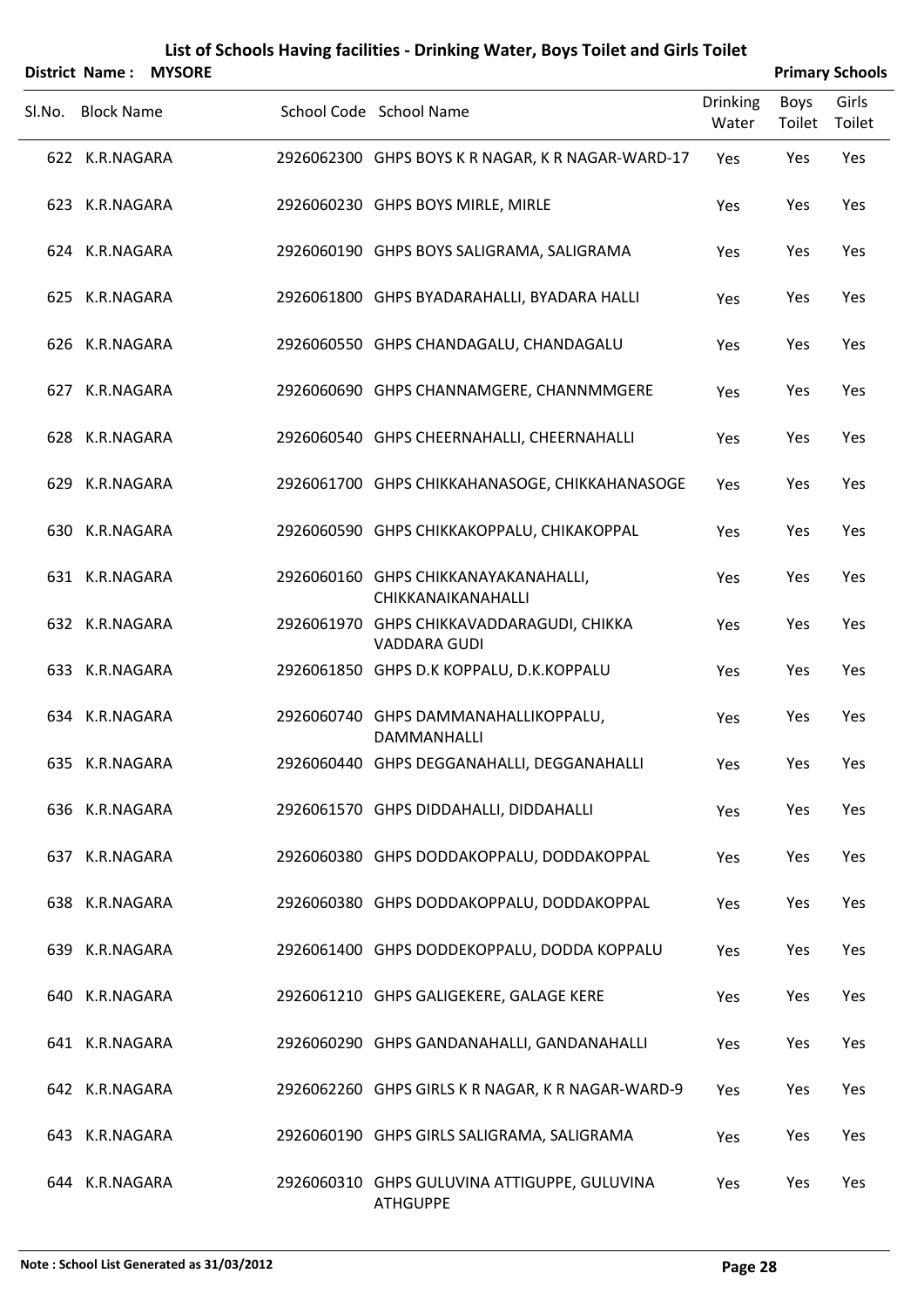|        | <b>District Name:</b> | <b>MYSORE</b> |                                                                 |                          |                | <b>Primary Schools</b> |
|--------|-----------------------|---------------|-----------------------------------------------------------------|--------------------------|----------------|------------------------|
| Sl.No. | <b>Block Name</b>     |               | School Code School Name                                         | <b>Drinking</b><br>Water | Boys<br>Toilet | Girls<br>Toilet        |
|        | 645 K.R.NAGARA        |               | 2926060620 GHPS HADYA, HADYA                                    | Yes                      | Yes            | Yes                    |
|        | 646 K.R.NAGARA        |               | 2926060580 GHPS HALEYUR, HALEYURE                               | Yes                      | Yes            | Yes                    |
|        | 647 K.R.NAGARA        |               | 2926060390 GHPS HAMPAPURA, HAMPAPURA                            | Yes                      | Yes            | Yes                    |
|        | 648 K.R.NAGARA        |               | 2926060630 GHPS HANASOGE, HANSOGE                               | Yes                      | Yes            | Yes                    |
|        | 649 K.R.NAGARA        |               | 2926060090 GHPS HARADANAHALLI, HARADANAHALLI                    | Yes                      | Yes            | Yes                    |
|        | 650 K.R.NAGARA        |               | 2926061160 GHPS HARAMBALLIKOPPALU, HARAMBALLI<br><b>KOPPALU</b> | Yes                      | Yes            | Yes                    |
|        | 651 K.R.NAGARA        |               | 2926061820 GHPS HEBBAL EXTENSTION, HEBBAL<br><b>EXTENSION</b>   | Yes                      | Yes            | Yes                    |
|        | 652 K.R.NAGARA        |               | 2926060530 GHPS HEBBALU, HEBBALU                                | Yes                      | Yes            | Yes                    |
|        | 653 K.R.NAGARA        |               | 2926060130 GHPS HEBSURU, HEBSURU                                | Yes                      | Yes            | Yes                    |
|        | 654 K.R.NAGARA        |               | 2926060020 GHPS HONNENAHALLI, HONNENAHALLI                      | Yes                      | Yes            | Yes                    |
|        | 655 K.R.NAGARA        |               | 2926060330 GHPS HOSAAGRAHARA, HOSAAGARAHARA                     | Yes                      | Yes            | Yes                    |
|        | 656 K.R.NAGARA        |               | 2926060640 GHPS HOSAKOTE, HOSAKOTE                              | Yes                      | Yes            | Yes                    |
|        | 657 K.R.NAGARA        |               | 2926060570 GHPS HOSUR, HOSURE                                   | Yes                      | Yes            | Yes                    |
|        | 658 K.R.NAGARA        |               | 2926060410 GHPS KAGGERE, KAGGERE                                | Yes                      | Yes            | Yes                    |
|        | 659 K.R.NAGARA        |               | 2926060120 GHPS KALAMMANAKOPPALU,<br>KALAMMANAKOPPAL            | Yes                      | Yes            | Yes                    |
|        | 660 K.R.NAGARA        |               | 2926060430 GHPS KALLAHALLI, KALLAHALLI                          | Yes                      | Yes            | Yes                    |
|        | 661 K.R.NAGARA        |               | 2926061310 GHPS KAMENAHALLI, KAMENAHALLI                        | Yes                      | Yes            | Yes                    |
|        | 662 K.R.NAGARA        |               | 2926060350 GHPS KANCHINAKERE, KANCHINAKERE                      | Yes                      | Yes            | Yes                    |
|        | 663 K.R.NAGARA        |               | 2926060050 GHPS KANCHUGARAKOPPALU,<br>KANCHIGARAKOPPALU         | Yes                      | Yes            | Yes                    |
|        | 664 K.R.NAGARA        |               | 2926060830 GHPS KARPURAVALLI, KARPURAVALLI                      | Yes                      | Yes            | Yes                    |
|        | 665 K.R.NAGARA        |               | 2926060700 GHPS KARTHALU, KARTHALU                              | Yes                      | Yes            | Yes                    |
|        | 666 K.R.NAGARA        |               | 2926060910 GHPS KEDAGA, KEDAGA                                  | Yes                      | Yes            | Yes                    |
|        | 667 K.R.NAGARA        |               | 2926061050 GHPS KENCHANAHALLI, KENCHANA HALLI                   | Yes                      | Yes            | Yes                    |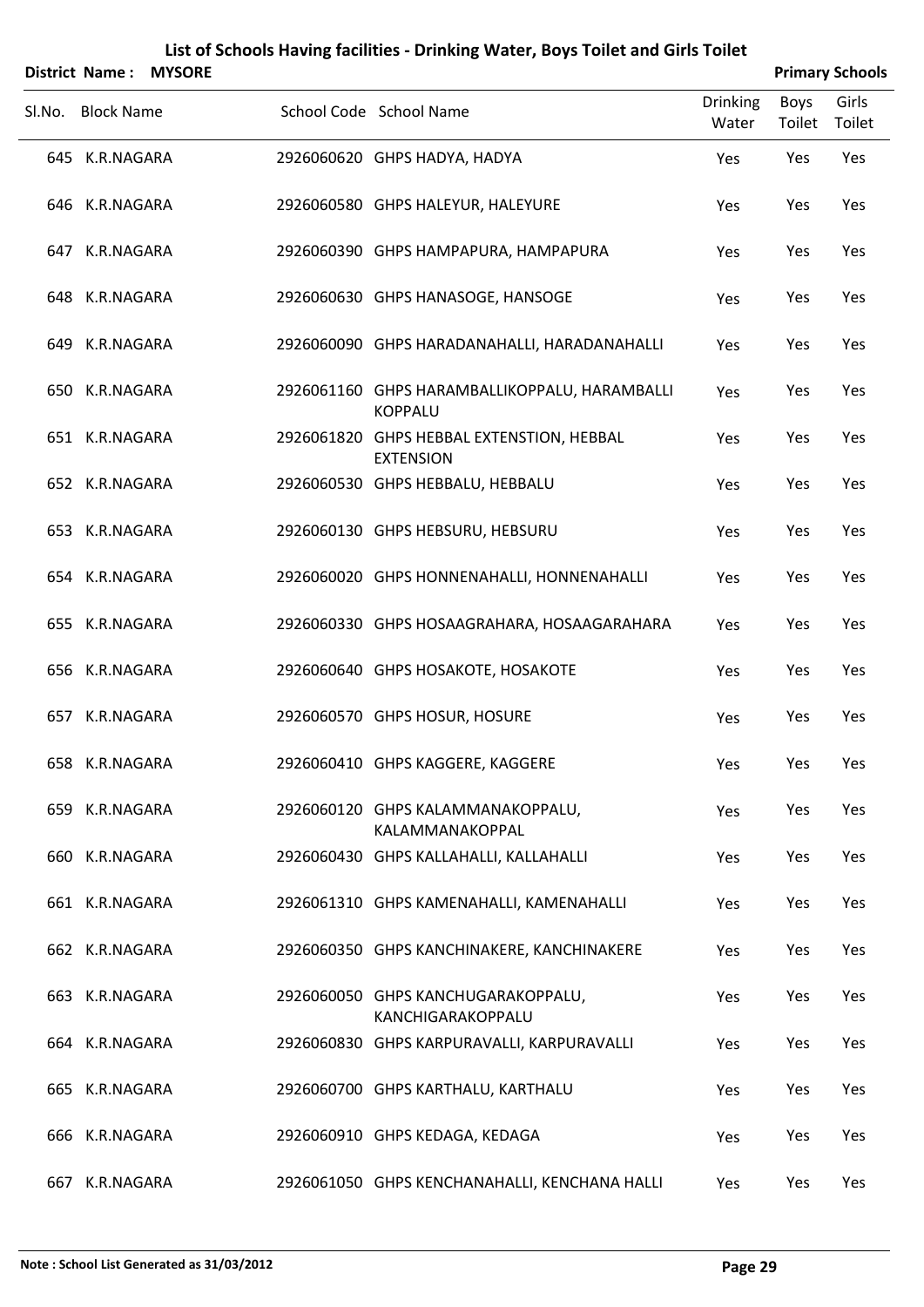|        | <b>District Name:</b> | <b>MYSORE</b> |                                                                     |                          |                              | <b>Primary Schools</b> |
|--------|-----------------------|---------------|---------------------------------------------------------------------|--------------------------|------------------------------|------------------------|
| SI.No. | <b>Block Name</b>     |               | School Code School Name                                             | <b>Drinking</b><br>Water | <b>Boys</b><br>Toilet Toilet | Girls                  |
|        | 668 K.R.NAGARA        |               | 2926060510 GHPS KESTHUR KOPPALU, KESHTURKOPPAL                      | Yes                      | Yes                          | Yes                    |
|        | 669 K.R.NAGARA        |               | 2926061560 GHPS KESTHUR, KESTHUR                                    | Yes                      | Yes                          | Yes                    |
|        | 670 K.R.NAGARA        |               | 2926060650 GHPS KOGILURE, KOGILURE                                  | Yes                      | Yes                          | Yes                    |
|        | 671 K.R.NAGARA        |               | 2926060670 GHPS KOLURU, KOLURE                                      | Yes                      | Yes                          | Yes                    |
|        | 672 K.R.NAGARA        |               | 2926062100 GHPS KULUMEHOSUR, KULUMEHOSUR                            | Yes                      | Yes                          | Yes                    |
|        | 673 K.R.NAGARA        |               | 2926060270 GHPS KUPPAHALLI, KUPPAHALLI                              | Yes                      | Yes                          | Yes                    |
|        | 674 K.R.NAGARA        |               | 2926062030 GHPS LAKKI KUPPE, LAKKI KUPPE                            | Yes                      | Yes                          | Yes                    |
|        | 675 K.R.NAGARA        |               | 2926060180 GHPS LAKSHMIPURA, LAKSHMIPURA                            | Yes                      | Yes                          | Yes                    |
|        | 676 K.R.NAGARA        |               | 2926060450 GHPS LALANAHALLI, LALANAHALLI                            | Yes                      | Yes                          | Yes                    |
|        | 677 K.R.NAGARA        |               | 2926062320 GHPS MADUVALLI EXTENSION K R NAGAR, K<br>R NAGAR-WARD-23 | Yes                      | Yes                          | Yes                    |
|        | 678 K.R.NAGARA        |               | 2926060500 GHPS MALALI, MALALI                                      | Yes                      | Yes                          | Yes                    |
|        | 679 K.R.NAGARA        |               | 2926060840 GHPS MALUGANAHALLI, MALUGUNHALLI                         | Yes                      | Yes                          | Yes                    |
|        | 680 K.R.NAGARA        |               | 2926060400 GHPS MANCHANAHALLI, MANCHANHALLI                         | Yes                      | Yes                          | Yes                    |
|        | 681 K.R.NAGARA        |               | 2926061200 GHPS MARAGOWDANAHALLI,<br><b>MARAGOWDANA HALLI</b>       | Yes                      | Yes                          | Yes                    |
|        | 682 K.R.NAGARA        |               | 2926060490 GHPS MARAGOWDANAHALLI,<br>MARAGOWDANAHALLI               | Yes                      | Yes                          | Yes                    |
|        | 683 K.R.NAGARA        |               | 2926060010 GHPS MARIGUDIKOPPALU,<br>MARIGUDIKOOPAL                  | Yes                      | Yes                          | Yes                    |
|        | 684 K.R.NAGARA        |               | 2926061810 GHPS MAVATHUR, MAVATHUR                                  | Yes                      | Yes                          | Yes                    |
|        | 685 K.R.NAGARA        |               | 2926060610 GHPS MAYIGOWDANAHALLI,<br>MAYIGOWDANHALLI                | Yes                      | Yes                          | Yes                    |
|        | 686 K.R.NAGARA        |               | 2926060200 GHPS MELUR, MELURE                                       | Yes                      | Yes                          | Yes                    |
|        | 687 K.R.NAGARA        |               | 2926060230 GHPS MIRLE, MIRLE                                        | Yes                      | Yes                          | Yes                    |
|        | 688 K.R.NAGARA        |               | 2926060940 GHPS MUDALABEEDU, MUDALABEDU                             | Yes                      | Yes                          | Yes                    |
|        | 689 K.R.NAGARA        |               | 2926060600 GHPS MUDDANAHALLI, MUDDANHALLI                           | Yes                      | Yes                          | Yes                    |
|        | 690 K.R.NAGARA        |               | 2926060260 GHPS MUDUGUPPE, MUDUGUPPE                                | Yes                      | Yes                          | Yes                    |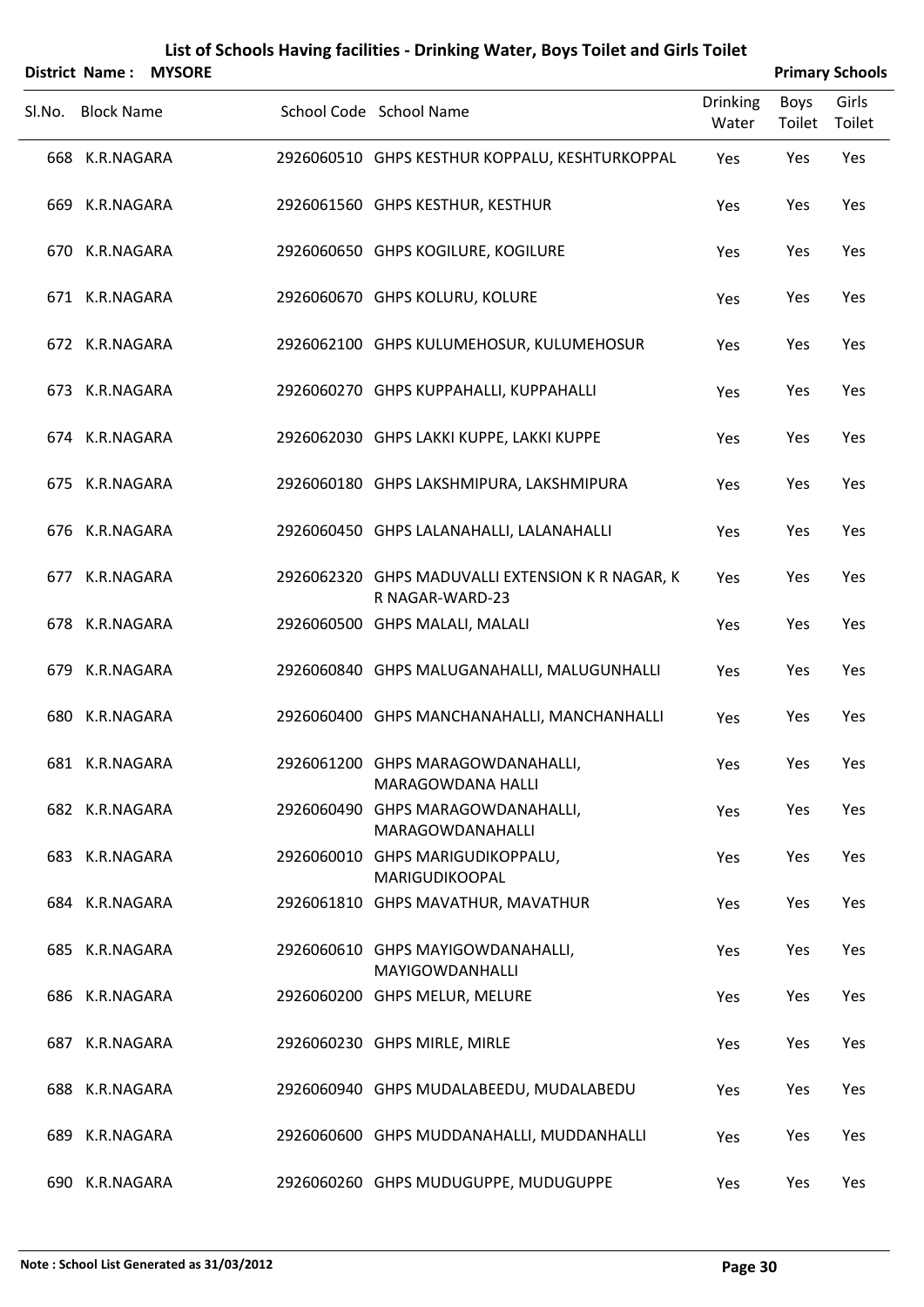|        | <b>District Name:</b> | <b>MYSORE</b> |                                                                   |                          |                       | <b>Primary Schools</b> |
|--------|-----------------------|---------------|-------------------------------------------------------------------|--------------------------|-----------------------|------------------------|
| Sl.No. | <b>Block Name</b>     |               | School Code School Name                                           | <b>Drinking</b><br>Water | <b>Boys</b><br>Toilet | Girls<br>Toilet        |
|        | 691 K.R.NAGARA        |               | 2926060320 GHPS MUNJANAHALLI, MUNJANAHALLI                        | Yes                      | Yes                   | Yes                    |
|        | 692 K.R.NAGARA        |               | 2926062060 GHPS NADAPPANAHALLI, NADAPPANA HALLI                   | Yes                      | Yes                   | Yes                    |
|        | 693 K.R.NAGARA        |               | 2926060250 GHPS NARACHANAHALLI, NARACHANAHALL                     | Yes                      | Yes                   | Yes                    |
|        | 694 K.R.NAGARA        |               | 2926062040 GHPS PASHUPATHI, PASHU PATHI                           | Yes                      | Yes                   | Yes                    |
|        | 695 K.R.NAGARA        |               | 2926060470 GHPS SATHIGRAMA, SATHIGRAMA                            | Yes                      | Yes                   | Yes                    |
|        | 696 K.R.NAGARA        |               | 2926060100 GHPS SHIGAVALU, SHIGAVALU                              | Yes                      | Yes                   | Yes                    |
|        | 697 K.R.NAGARA        |               | 2926060520 GHPS SIDDANAKOPPALU, SIDDANAKOPPAL                     | Yes                      | Yes                   | Yes                    |
|        | 698 K.R.NAGARA        |               | 2926060560 GHPS SIDDAPURA, SIDDAPURA                              | Yes                      | Yes                   | Yes                    |
| 699    | K.R.NAGARA            |               | 2926061860 GHPS SOMANAHALLI, SOMANA HALLI                         | Yes                      | Yes                   | Yes                    |
|        | 700 K.R.NAGARA        |               | 2926061580 GHPS SRI RAMPURA, SREE RAMPURA                         | Yes                      | Yes                   | Yes                    |
|        | 701 K.R.NAGARA        |               | 2926060040 GHPS THANDRE ANKANAHALLI, THANDRE<br>ANKANAHALLI       | Yes                      | Yes                   | Yes                    |
|        | 702 K.R.NAGARA        |               | 2926060210 GHPS THANDRE, THANDRE                                  | Yes                      | Yes                   | Yes                    |
|        | 703 K.R.NAGARA        |               | 2926060420 GHPS THIPPUR, THIPPURE                                 | Yes                      | Yes                   | Yes                    |
|        | 704 K.R.NAGARA        |               | 2926060300 GHPS URDU BHERYA, BHERYA                               | Yes                      | Yes                   | Yes                    |
|        | 705 K.R.NAGARA        |               | 2926062260 GHPS URDU BOYS K R NAGAR, K R NAGAR-<br>WARD-9         | Yes                      | Yes                   | Yes                    |
|        | 706 K.R.NAGARA        |               | 2926062310 GHPS URDU GIRLS SCHOOL K R NAGAR, K R<br>NAGAR-WARD-20 | Yes                      | Yes                   | Yes                    |
|        | 707 K.R.NAGARA        |               | 2926060190 GHPS URDU SALIGRAMA, SALIGRAMA                         | Yes                      | Yes                   | Yes                    |
|        | 708 K.R.NAGARA        |               | 2926061930 GHPS VADDARAHALLI, VADARAHALLI                         | Yes                      | Yes                   | Yes                    |
|        | 709 K.R.NAGARA        |               | 2926060280 GHPS YELEMUDDANAHALLI,<br>YELEMUDDANAHALLI             | Yes                      | Yes                   | Yes                    |
|        | 710 K.R.NAGARA        |               | 2926061710 GHPS YEREMANUGANAHALLI,<br>YEREMANUGANAHALLI           | Yes                      | Yes                   | Yes                    |
|        | 711 K.R.NAGARA        |               | 2926060090 GLPS BADAVANE HARADANAHALLI,<br>HARADANAHALLI          | Yes                      | Yes                   | Yes                    |
|        | 712 K.R.NAGARA        |               | 2926061000 GLPS HANUMANAHALLI, HANUMANAHALLI                      | Yes                      | Yes                   | Yes                    |
|        | 713 K.R.NAGARA        |               | 2926061720 GLPS ABBURE, ABBURE                                    | Yes                      | Yes                   | Yes                    |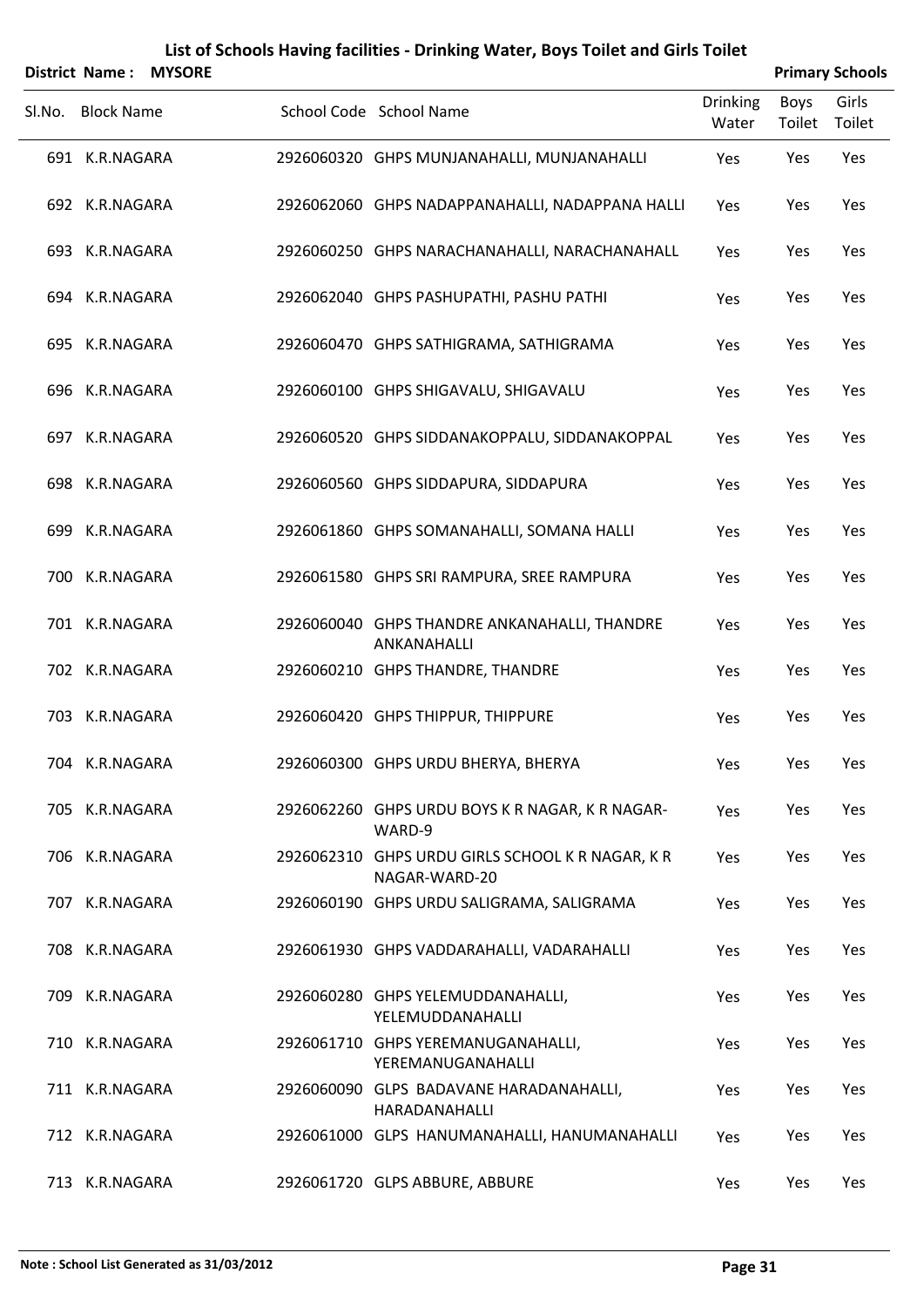|        | <b>District Name:</b> | <b>MYSORE</b> |                                                                   |                          |                | <b>Primary Schools</b> |
|--------|-----------------------|---------------|-------------------------------------------------------------------|--------------------------|----------------|------------------------|
| Sl.No. | <b>Block Name</b>     |               | School Code School Name                                           | <b>Drinking</b><br>Water | Boys<br>Toilet | Girls<br>Toilet        |
|        | 714 K.R.NAGARA        |               | 2926061480 GLPS AICHANAHALLI, AICHANHALLI                         | Yes                      | Yes            | Yes                    |
|        | 715 K.R.NAGARA        |               | 2926060660 GLPS ANKANAHALLI, ANKANHALLI                           | Yes                      | Yes            | Yes                    |
|        | 716 K.R.NAGARA        |               | 2926061960 GLPS ARAKERE, ARAKERE                                  | Yes                      | Yes            | Yes                    |
|        | 717 K.R.NAGARA        |               | 2926061520 GLPS ARASANAKOPPALU, ARSANAKOPPAL                      | Yes                      | Yes            | Yes                    |
|        | 718 K.R.NAGARA        |               | 2926060360 GLPS ARJUNAHALLI, ARJUNAHALLI                          | Yes                      | Yes            | Yes                    |
|        | 719 K.R.NAGARA        |               | 2926060191 GLPS B BLOCK SALIGRAMA, SALIGRAMA                      | Yes                      | Yes            | Yes                    |
| 720    | K.R.NAGARA            |               | 2926061830 GLPS BACHALLI, BACHALLI                                | Yes                      | Yes            | Yes                    |
|        | 721 K.R.NAGARA        |               | 2926061240 GLPS BADAKANAKOPPALU, BADAKANA<br><b>KOPPALU</b>       | Yes                      | Yes            | Yes                    |
|        | 722 K.R.NAGARA        |               | 2926062070 GLPS BASAVANAPURA, BASAVANAPURA                        | Yes                      | Yes            | Yes                    |
|        | 723 K.R.NAGARA        |               | 2926061390 GLPS BASAVAPATNA, BASAVAPATNA                          | Yes                      | Yes            | Yes                    |
|        | 724 K.R.NAGARA        |               | 2926061340 GLPS BASAVARAJAPURA, BASAVARAJEPURA                    | Yes                      | Yes            | Yes                    |
|        | 725 K.R.NAGARA        |               | 2926061890 GLPS BASAVARAJAPURA, MUNDURU                           | Yes                      | Yes            | Yes                    |
|        | 726 K.R.NAGARA        |               | 2926061080 GLPS BATIGANAHALLI, BATIGANA HALLI                     | Yes                      | Yes            | Yes                    |
|        | 727 K.R.NAGARA        |               | 2926060990 GLPS BEECHANAHALLI, BEECHNAHALLI                       | Yes                      | Yes            | Yes                    |
|        | 728 K.R.NAGARA        |               | 2926061540 GLPS BEERANAHALLI, BEERNAHALLI                         | Yes                      | Yes            | Yes                    |
|        | 729 K.R.NAGARA        |               | 2926061180 GLPS BOMMENAHALLI, BOMMENA HALLI                       | Yes                      | Yes            | Yes                    |
|        | 730 K.R.NAGARA        |               | 2926061140 GLPS BOREGOWDANAKOPPALU, BORE<br><b>GOWDAN KOPPALU</b> | Yes                      | Yes            | Yes                    |
|        | 731 K.R.NAGARA        |               | 2926060790 GLPS BOREKALLAHALLI, BOREKALLAHALLI                    | Yes                      | Yes            | Yes                    |
|        | 732 K.R.NAGARA        |               | 2926062260 GLPS BOYS K R NAGAR, K R NAGAR-WARD-9                  | Yes                      | Yes            | Yes                    |
|        | 733 K.R.NAGARA        |               | 2926061270 GLPS CHAMALAPURA, CHAMALAPURA                          | Yes                      | Yes            | Yes                    |
|        | 734 K.R.NAGARA        |               | 2926061500 GLPS CHANNAPPANAKOPPALU,<br>CHANAPANAKOPPALU           | Yes                      | Yes            | Yes                    |
|        | 735 K.R.NAGARA        |               | 2926061550 GLPS CHIBUKAHALLI, CHIBUKAHALLI                        | Yes                      | Yes            | Yes                    |
|        | 736 K.R.NAGARA        |               | 2926061110 GLPS CHIKKABHERYA, CHIKKA BHERY                        | Yes                      | Yes            | Yes                    |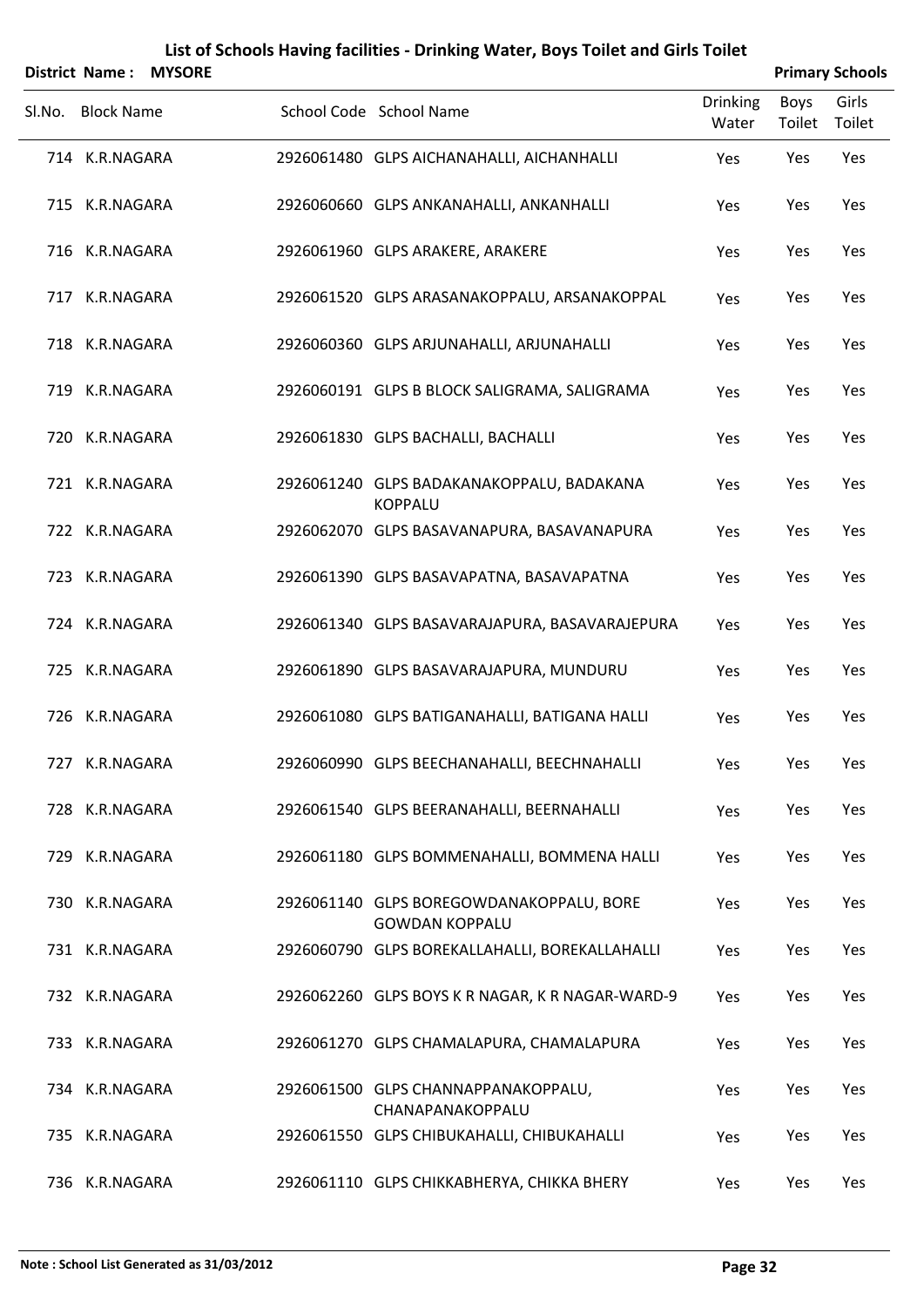|        | District Name:    | <b>MYSORE</b> |                                                                     |                          |                | <b>Primary Schools</b> |
|--------|-------------------|---------------|---------------------------------------------------------------------|--------------------------|----------------|------------------------|
| SI.No. | <b>Block Name</b> |               | School Code School Name                                             | <b>Drinking</b><br>Water | Boys<br>Toilet | Girls<br>Toilet        |
|        | 737 K.R.NAGARA    |               | 2926061420 GLPS CHOWKAHALLI, CHOWKAHALLI                            | Yes                      | Yes            | Yes                    |
|        | 738 K.R.NAGARA    |               | 2926060710 GLPS CHUNCHANAKATTE, CHUNCHANA<br><b>KATTE</b>           | Yes                      | Yes            | Yes                    |
|        | 739 K.R.NAGARA    |               | 2926062350 GLPS DADADAHALLI, DADADAHALLI                            | Yes                      | Yes            | Yes                    |
|        | 740 K.R.NAGARA    |               | 2926060740 GLPS DAMMANAHALLI, DAMMANHALLI                           | Yes                      | Yes            | Yes                    |
|        | 741 K.R.NAGARA    |               | 2926061170 GLPS DODDAVADDARAGUDI,<br>DODDAVADDARA GUDI              | Yes                      | Yes            | Yes                    |
|        | 742 K.R.NAGARA    |               | 2926060390 GLPS EXTENSION HAMPAPURA, HAMPAPURA                      | Yes                      | Yes            | Yes                    |
|        | 743 K.R.NAGARA    |               | 2926060290 GLPS GANDANA HALLI, GANDANAHALLI                         | Yes                      | Yes            | Yes                    |
|        | 744 K.R.NAGARA    |               | 2926061250 GLPS GANDANAHALLIKOPPALU,<br><b>GANDANAHALLI KOPPALU</b> | Yes                      | Yes            | Yes                    |
|        | 745 K.R.NAGARA    |               | 2926060890 GLPS GAYANAHALLI, GAYANHALLI                             | Yes                      | Yes            | Yes                    |
|        | 746 K.R.NAGARA    |               | 2926061130 GLPS GERDADA, GERDADA                                    | Yes                      | Yes            | Yes                    |
|        | 747 K.R.NAGARA    |               | 2926060300 GLPS GIRLS URDU BHERYA, BHERYA                           | Yes                      | Yes            | Yes                    |
|        | 748 K.R.NAGARA    |               | 2926061280 GLPS GORAGUNDI, GORAGUNDI                                | Yes                      | Yes            | Yes                    |
|        | 749 K.R.NAGARA    |               | 2926061490 GLPS GOWDENAHALLI, GOWDANAHALLI                          | Yes                      | Yes            | Yes                    |
|        | 750 K.R.NAGARA    |               | 2926061640 GLPS GUDUGANAHALLI, GUDUGANA HALLI                       | Yes                      | Yes            | Yes                    |
|        | 751 K.R.NAGARA    |               | 2926061750 GLPS GUMMANAHALLI, GUMMANAHALLI                          | Yes                      | Yes            | Yes                    |
|        | 752 K.R.NAGARA    |               | 2926062110 GLPS HALAGEGOWDANAKOPPAL,<br>HALAGEGOWDANAKOPPAL         | Yes                      | Yes            | Yes                    |
|        | 753 K.R.NAGARA    |               | 2926060230 GLPS HALE MIRLE, MIRLE                                   | Yes                      | Yes            | Yes                    |
|        | 754 K.R.NAGARA    |               | 2926061380 GLPS HANGARABAYANAHALLI,<br>HANGARABAYANAHALLI           | Yes                      | Yes            | Yes                    |
|        | 755 K.R.NAGARA    |               | 2926061150 GLPS HARAMBALLI, HARAMBALLI                              | Yes                      | Yes            | Yes                    |
|        | 756 K.R.NAGARA    |               | 2926061370 GLPS HOSAHALLI, HOSAHALLI                                | Yes                      | Yes            | Yes                    |
|        | 757 K.R.NAGARA    |               | 2926061530 GLPS HOSAKOPPALU, HOSAKOPPAL                             | Yes                      | Yes            | Yes                    |
|        | 758 K.R.NAGARA    |               | 2926061870 GLPS HOSAKOTEKOPPALU, HOSA KOTE<br><b>KOPPALU</b>        | Yes                      | Yes            | Yes                    |
|        | 759 K.R.NAGARA    |               | 2926060570 GLPS HOSUR KAVAL, HOSURE                                 | Yes                      | Yes            | Yes                    |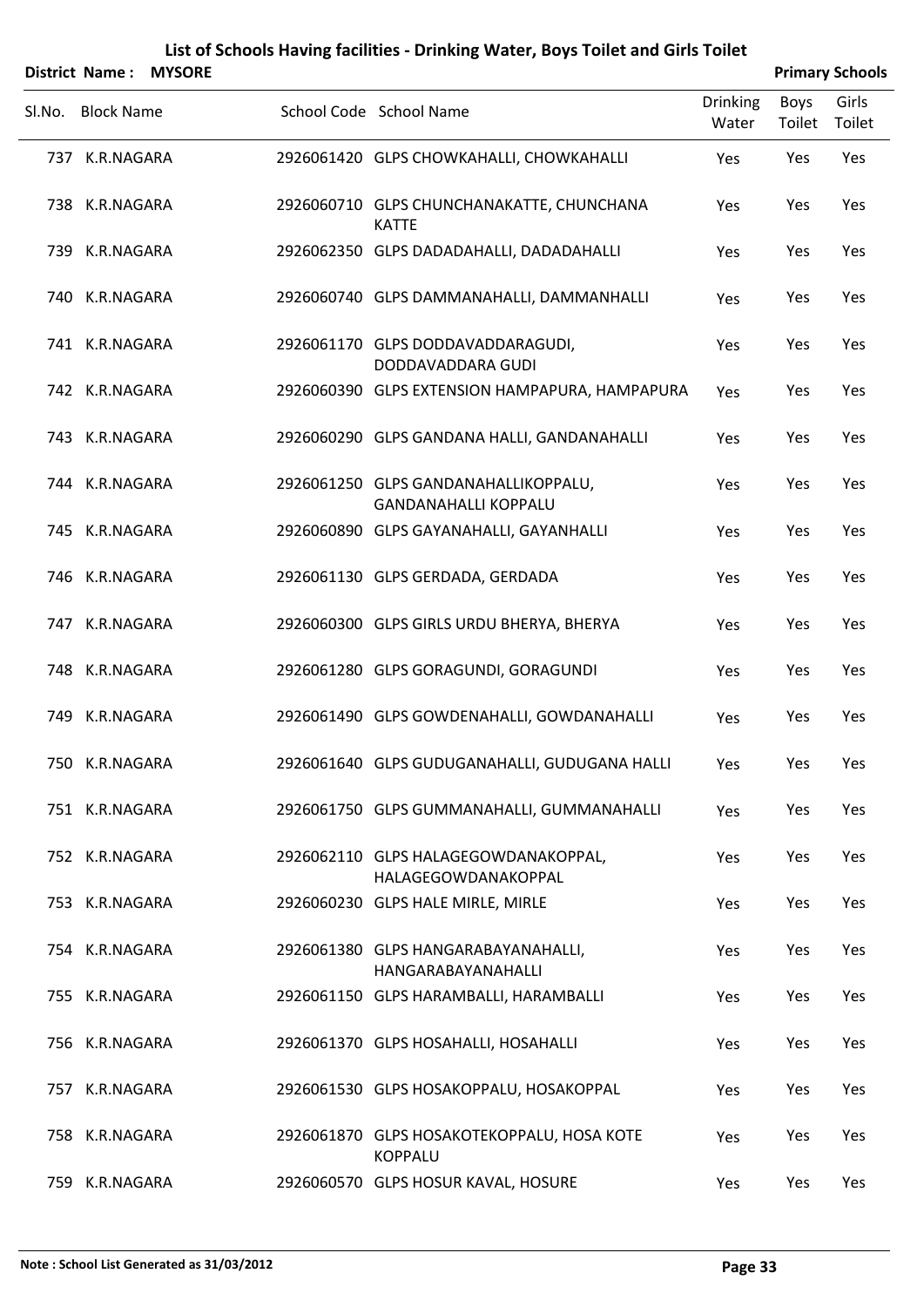|        | <b>District Name:</b> | <b>MYSORE</b> |                                                                      |                          |                | <b>Primary Schools</b> |
|--------|-----------------------|---------------|----------------------------------------------------------------------|--------------------------|----------------|------------------------|
| Sl.No. | <b>Block Name</b>     |               | School Code School Name                                              | <b>Drinking</b><br>Water | Boys<br>Toilet | Girls<br>Toilet        |
|        | 760 K.R.NAGARA        |               | 2926061600 GLPS JAVAREGOWDANAKOPPALU, JAVARE<br><b>GOWDANA KOPPA</b> | Yes                      | Yes            | Yes                    |
|        | 761 K.R.NAGARA        |               | 2926061680 GLPS KAGGALA, KAGGALA                                     | Yes                      | Yes            | Yes                    |
|        | 762 K.R.NAGARA        |               | 2926061230 GLPS KAGGALIBOREKAVAL, KAGGAALIBORE<br><b>KAVAL</b>       | Yes                      | Yes            | Yes                    |
|        | 763 K.R.NAGARA        |               | 2926060770 GLPS KAKANAHALLI, KAKANAHALLI                             | Yes                      | Yes            | Yes                    |
|        | 764 K.R.NAGARA        |               | 2926061430 GLPS KALENAHALLI A, KALENAHALLI-1                         | Yes                      | Yes            | Yes                    |
|        | 765 K.R.NAGARA        |               | 2926061440 GLPS KALENAHALLI B, KALENAHALLI-2                         | Yes                      | Yes            | Yes                    |
|        | 766 K.R.NAGARA        |               | 2926061760 GLPS KALLIMUDDANAHALLI, KALLI<br><b>MUDDANA HALLI</b>     | Yes                      | Yes            | Yes                    |
|        | 767 K.R.NAGARA        |               | 2926061190 GLPS KALYANAPURA, KALYANA PURA                            | Yes                      | Yes            | Yes                    |
|        | 768 K.R.NAGARA        |               | 2926062090 GLPS KANAKANAGAR, KANAKANAGAR                             | Yes                      | Yes            | Yes                    |
|        | 769 K.R.NAGARA        |               | 2926062280 GLPS KANTENA HALLI, K R NAGAR-WARD-12                     | Yes                      | Yes            | Yes                    |
|        | 770 K.R.NAGARA        |               | 2926061260 GLPS KANUGANAHALLI, KANUGANAHALLI                         | Yes                      | Yes            | Yes                    |
|        | 771 K.R.NAGARA        |               | 2926060960 GLPS KATNALU, KATANALU                                    | Yes                      | Yes            | Yes                    |
|        | 772 K.R.NAGARA        |               | 2926061450 GLPS KATNALU, KATNALU                                     | Yes                      | Yes            | Yes                    |
|        | 773 K.R.NAGARA        |               | 2926060970 GLPS KELAGINAKOPPALU, KELAGINAKOPPAL                      | Yes                      | Yes            | Yes                    |
|        | 774 K.R.NAGARA        |               | 2926061940 GLPS KEMPANAKOPPALU, KEMPANAKOPPAL                        | Yes                      | Yes            | Yes                    |
|        | 775 K.R.NAGARA        |               | 2926061780 GLPS KESTHUR GATE, KESTHUR GET                            | Yes                      | Yes            | Yes                    |
|        | 776 K.R.NAGARA        |               | 2926061560 GLPS KESTHURU KOPPALU, KESTHUR                            | Yes                      | Yes            | Yes                    |
|        | 777 K.R.NAGARA        |               | 2926061010 GLPS KODIYALA, KODIYALA                                   | Yes                      | Yes            | Yes                    |
|        | 778 K.R.NAGARA        |               | 2926061410 GLPS KUMBARAKOPPALU,<br>KUMBARAKOPPALU                    | Yes                      | Yes            | Yes                    |
|        | 779 K.R.NAGARA        |               | 2926061590 GLPS KUPPE, KUPPE                                         | Yes                      | Yes            | Yes                    |
|        | 780 K.R.NAGARA        |               | 2926061030 GLPS KUPPEBORE KAVALU, KUPPEBORE<br><b>KAVALU</b>         | Yes                      | Yes            | Yes                    |
|        | 781 K.R.NAGARA        |               | 2926060950 GLPS KURUBAHALLI, KURUBANAHALLI                           | Yes                      | Yes            | Yes                    |
|        | 782 K.R.NAGARA        |               | 2926060930 GLPS LAKKIKUPPEKOPPALU,<br>LAKKIKUPPEKOPPAL               | Yes                      | Yes            | Yes                    |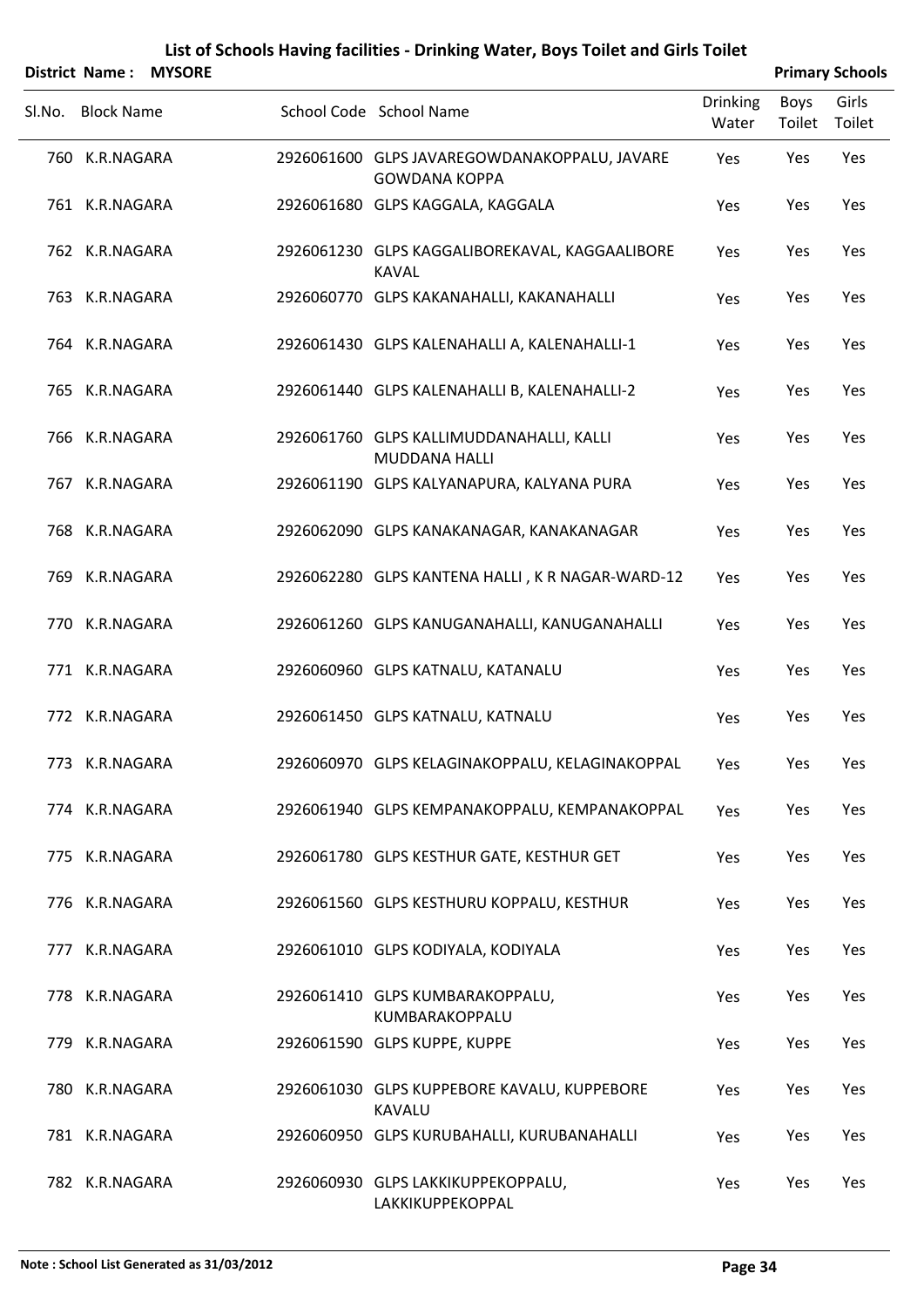|        | <b>District Name:</b> | <b>MYSORE</b> |                                                                |                          |                | <b>Primary Schools</b> |
|--------|-----------------------|---------------|----------------------------------------------------------------|--------------------------|----------------|------------------------|
| SI.No. | <b>Block Name</b>     |               | School Code School Name                                        | <b>Drinking</b><br>Water | Boys<br>Toilet | Girls<br>Toilet        |
|        | 783 K.R.NAGARA        |               | 2926061330 GLPS LALANADEVANAHALLI, LALANDEVANA<br><b>HALLI</b> | Yes                      | Yes            | Yes                    |
|        | 784 K.R.NAGARA        |               | 2926061770 GLPS MADAHALLI, MADAHALLI                           | Yes                      | Yes            | Yes                    |
|        | 785 K.R.NAGARA        |               | 2926060860 GLPS MADAPURA, MADAPURA                             | Yes                      | Yes            | Yes                    |
|        | 786 K.R.NAGARA        |               | 2926062160 GLPS MADUVANA HALLLI, K R NAGAR -<br>WARD-21        | Yes                      | Yes            | Yes                    |
|        | 787 K.R.NAGARA        |               | 2926060980 GLPS MALANAYAKANAHALLI BADAVANE,<br>MALANAYAHALLI   | Yes                      | Yes            | Yes                    |
|        | 788 K.R.NAGARA        |               | 2926061900 GLPS MALANAYAKANAHALLI,<br>MALANAYAKANA HALLI       | Yes                      | Yes            | Yes                    |
|        | 789 K.R.NAGARA        |               | 2926061090 GLPS MANDIGANAHALLI, MANDIGANA HALLI                | Yes                      | Yes            | Yes                    |
|        | 790 K.R.NAGARA        |               | 2926061350 GLPS MARCHAHALLI, MARCHAHALLI                       | Yes                      | Yes            | Yes                    |
|        | 791 K.R.NAGARA        |               | 2926060900 GLPS MAVANUR, MAVANUR                               | Yes                      | Yes            | Yes                    |
|        | 792 K.R.NAGARA        |               | 2926061290 GLPS MUDALAKOPPALU, MUDALAKOPPALU                   | Yes                      | Yes            | Yes                    |
|        | 793 K.R.NAGARA        |               | 2926061360 GLPS MULEPETLU, MULEPETIU                           | Yes                      | Yes            | Yes                    |
|        | 794 K.R.NAGARA        |               | 2926061320 GLPS NARAYANAPURA, NARAYANAPURA                     | Yes                      | Yes            | Yes                    |
|        | 795 K.R.NAGARA        |               | 2926061660 GLPS NIJIGANAHALLI, NIJIGANA HALLI                  | Yes                      | Yes            | Yes                    |
|        | 796 K.R.NAGARA        |               | 2926060920 GLPS PASHUPATHIKOPPALU,<br>PASHUPATHIKOPPAL         | Yes                      | Yes            | Yes                    |
|        | 797 K.R.NAGARA        |               | 2926062240 GLPS POWRA KARMIKARA COLONY, KR<br>NAGAR-WARD-5     | Yes                      | Yes            | Yes                    |
|        | 798 K.R.NAGARA        |               | 2926060800 GLPS RAMPURA, RAMAPURA                              | Yes                      | Yes            | Yes                    |
|        | 799 K.R.NAGARA        |               | 2926061630 GLPS SAKKARE, SAKKARE                               | Yes                      | Yes            | Yes                    |
|        | 800 K.R.NAGARA        |               | 2926061610 GLPS SALEKOPPALU, SALE KOPPALU                      | Yes                      | Yes            | Yes                    |
|        | 801 K.R.NAGARA        |               | 2926060191 GLPS SALIGRAMA EXT, SALIGRAMA                       | Yes                      | Yes            | Yes                    |
|        | 802 K.R.NAGARA        |               | 2926060870 GLPS SALUKOPPALU, SALUKOPPAL                        | Yes                      | Yes            | Yes                    |
|        | 803 K.R.NAGARA        |               | 2926061980 GLPS SAMBRAVALLI, SAMBRAVALLI                       | Yes                      | Yes            | Yes                    |
|        | 804 K.R.NAGARA        |               | 2926061070 GLPS SANKANAHALLI, SANKANAHALLI                     | Yes                      | Yes            | Yes                    |
|        | 805 K.R.NAGARA        |               | 2926061670 GLPS SANNEGOWDANAKOPPALU,<br>SANNEGOWDAN KOPPALU    | Yes                      | Yes            | Yes                    |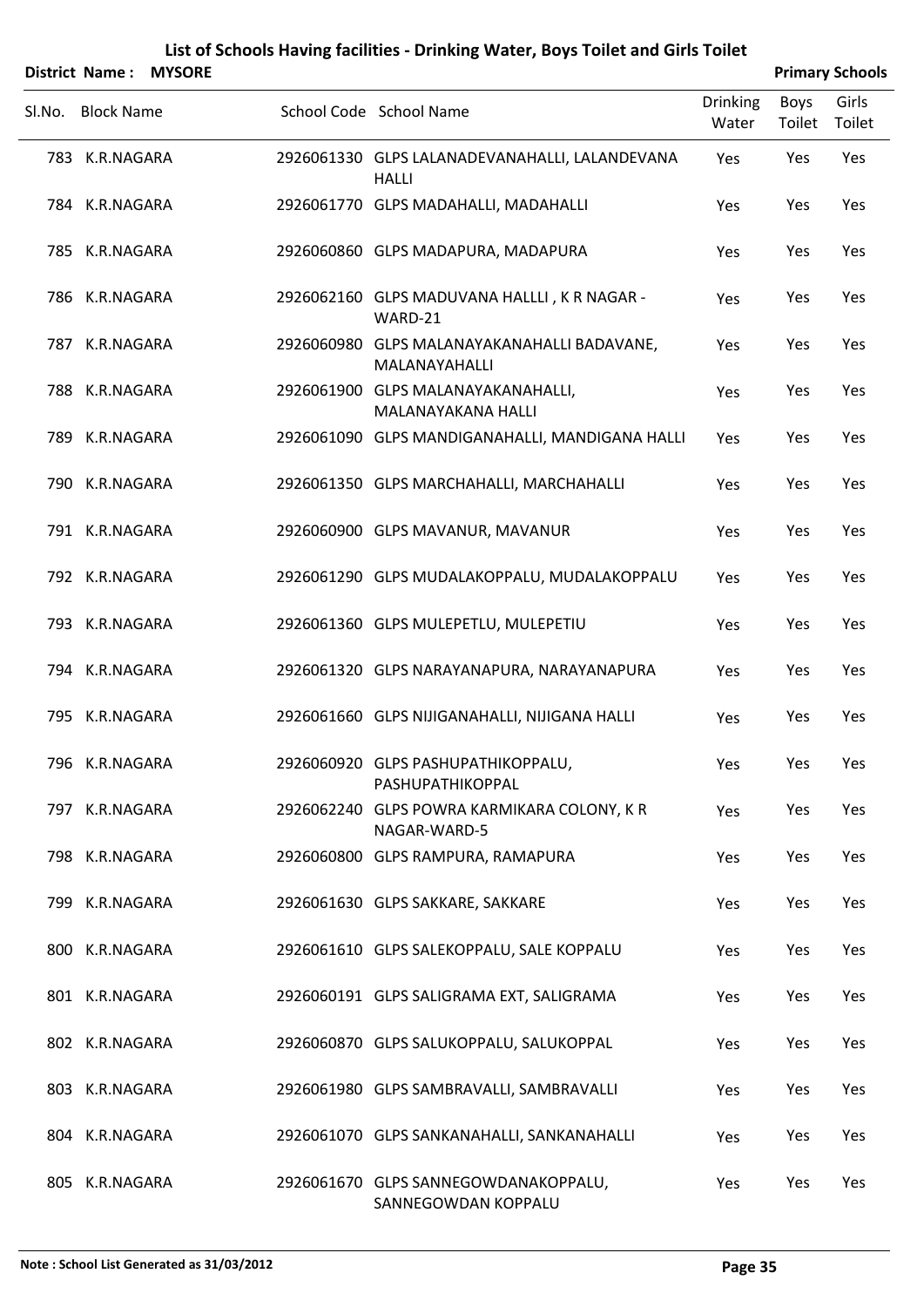|        | District Name:    | <b>MYSORE</b> |                                                                  |                          |                | <b>Primary Schools</b> |
|--------|-------------------|---------------|------------------------------------------------------------------|--------------------------|----------------|------------------------|
| SI.No. | <b>Block Name</b> |               | School Code School Name                                          | <b>Drinking</b><br>Water | Boys<br>Toilet | Girls<br>Toilet        |
|        | 806 K.R.NAGARA    |               | 2926060880 GLPS SARAGURU, SARAGURU                               | Yes                      | Yes            | Yes                    |
|        | 807 K.R.NAGARA    |               | 2926061860 GLPS SOMANAHALLI, SOMANA HALLI                        | Yes                      | Yes            | Yes                    |
|        | 808 K.R.NAGARA    |               | 2926061300 GLPS SOUTHANAHALLI, SOUTHANAHALLI                     | Yes                      | Yes            | Yes                    |
|        | 809 K.R.NAGARA    |               | 2926062080 GLPS SUBBEGOWDANA KOPPAL,<br>SUBBEGOWDANAKOPPAL       | Yes                      | Yes            | Yes                    |
|        | 810 K.R.NAGARA    |               | 2926061100 GLPS SUGGANAHALLI, SUGANA HALLI                       | Yes                      | Yes            | Yes                    |
|        | 811 K.R.NAGARA    |               | 2926060210 GLPS THANDRE, THANDRE                                 | Yes                      | Yes            | Yes                    |
|        | 812 K.R.NAGARA    |               | 2926060780 GLPS UDAYAGIRI, UADAYAGERI                            | Yes                      | Yes            | Yes                    |
|        | 813 K.R.NAGARA    |               | 2926061110 GLPS URDU CHIKKABHERYA, CHIKKA BHERY                  | Yes                      | Yes            | Yes                    |
|        | 814 K.R.NAGARA    |               | 2926061400 GLPS URDU DODDEKOPPALU, DODDA<br><b>KOPPALU</b>       | Yes                      | Yes            | Yes                    |
|        | 815 K.R.NAGARA    |               | 2926060390 GLPS URDU HAMPAPURA, HAMPAPURA                        | Yes                      | Yes            | Yes                    |
|        | 816 K.R.NAGARA    |               | 2926060630 GLPS URDU HANASOGE, HANSOGE                           | Yes                      | Yes            | Yes                    |
|        | 817 K.R.NAGARA    |               | 2926060570 GLPS URDU HOSUR, HOSURE                               | Yes                      | Yes            | Yes                    |
|        | 818 K.R.NAGARA    |               | 2926060830 GLPS URDU KARPURAVALLI, KARPURAVALLI                  | Yes                      | Yes            | Yes                    |
|        | 819 K.R.NAGARA    |               | 2926060180 GLPS URDU LAKSHMIPURA, LAKSHMIPURA                    | Yes                      | Yes            | Yes                    |
|        | 820 K.R.NAGARA    |               | 2926061730 GLPS URDU SHYABALU, SHYABALU                          | Yes                      | Yes            | Yes                    |
|        | 821 K.R.NAGARA    |               | 2926061710 GLPS URDU YEREMANUGANAHALLI,<br>YEREMANUGANAHALLI     | Yes                      | Yes            | Yes                    |
|        | 822 K.R.NAGARA    |               | 2926061020 GLPS VADDARAKOPPALU, VADDARA<br><b>KOPPALU</b>        | Yes                      | Yes            | Yes                    |
|        | 823 K.R.NAGARA    |               | 2926060730 GLPS VADDARAKOPPALU, VADDRAKOPPAL                     | Yes                      | Yes            | Yes                    |
|        | 824 K.R.NAGARA    |               | 2926060810 GLPS YELADAHALLI, YELADHALLI                          | Yes                      | Yes            | Yes                    |
|        | 825 K.R.NAGARA    |               | 2926060760 GLPS YELEMUDDANAHALLIKOPPALU,<br>YELLIMUDANAHALLI KOP | Yes                      | Yes            | Yes                    |
|        | 826 K.R.NAGARA    |               | 2926062300 KGBV KR NAGAR, KR NAGAR-WARD-17                       | Yes                      | Yes            | Yes                    |
|        | 827 MYSORE NORTH  |               | 2926070491 GHPS 3 INFANTARY, WARD-45                             | Yes                      | Yes            | Yes                    |
|        | 828 MYSORE NORTH  |               | 2926070540 GHPS ADI JAMBAVA, WARD-50                             | Yes                      | Yes            | Yes                    |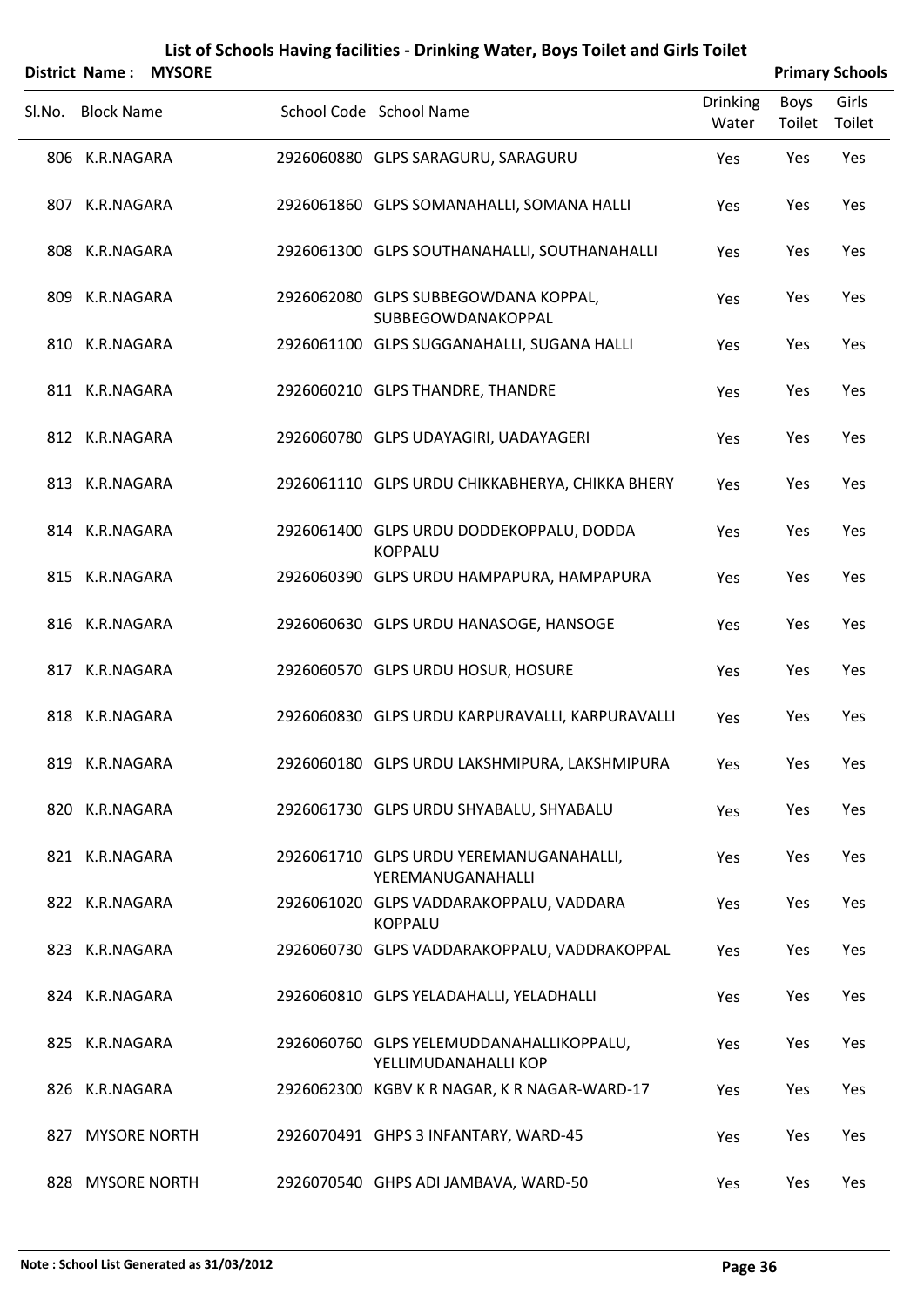|        | District Name:    | <b>MYSORE</b> |                                                     |                          | <b>Primary Schools</b> |                 |
|--------|-------------------|---------------|-----------------------------------------------------|--------------------------|------------------------|-----------------|
| Sl.No. | <b>Block Name</b> |               | School Code School Name                             | <b>Drinking</b><br>Water | <b>Boys</b><br>Toilet  | Girls<br>Toilet |
|        | 829 MYSORE NORTH  |               | 2926070370 GHPS BOYS YADAVA GIRI, WARD-32           | Yes                      | Yes                    | Yes             |
|        | 830 MYSORE NORTH  |               | 2926070640 GHPS C BLOCK GOUSHYA NAGAR, WARD-60      | Yes                      | Yes                    | Yes             |
|        | 831 MYSORE NORTH  |               | 2926070410 GHPS DODDAPETE, WARD-37                  | Yes                      | Yes                    | Yes             |
|        | 832 MYSORE NORTH  |               | 2926070610 GHPS GIRIYABOVI PALYA, WARD-57           | Yes                      | Yes                    | Yes             |
|        | 833 MYSORE NORTH  |               | 2926070470 GHPS GIRLS THILAK NAGAR, WARD-43         | Yes                      | Yes                    | Yes             |
|        | 834 MYSORE NORTH  |               | 2926070370 GHPS GIRLS VONTIKOPPAL, WARD-32          | Yes                      | Yes                    | Yes             |
|        | 835 MYSORE NORTH  |               | 2926070540 GHPS HALE JALPURI, WARD-50               | Yes                      | Yes                    | Yes             |
|        | 836 MYSORE NORTH  |               | 2926070330 GHPS HEBBALU, WARD-28                    | Yes                      | Yes                    | Yes             |
|        | 837 MYSORE NORTH  |               | 2926070660 GHPS HHMOI JALPURI, WARD-62              | Yes                      | Yes                    | Yes             |
|        | 838 MYSORE NORTH  |               | 2926070660 GHPS HORSE LINE JYOTHINAGAR, WARD-62     | Yes                      | Yes                    | Yes             |
|        | 839 MYSORE NORTH  |               | 2926070500 GHPS KAILASHPURAM, WARD-46               | Yes                      | Yes                    | Yes             |
|        | 840 MYSORE NORTH  |               | 2926070490 GHPS KAN BANNIMANTAPA HUDCO, WARD-<br>45 | Yes                      | Yes                    | Yes             |
|        | 841 MYSORE NORTH  |               | 2926070650 GHPS KAYTHAMARANAHALLI, WARD-61          | Yes                      | Yes                    | Yes             |
|        | 842 MYSORE NORTH  |               | 2926070400 GHPS MANDI PET, WARD-35                  | Yes                      | Yes                    | Yes             |
|        | 843 MYSORE NORTH  |               | 2926070360 GHPS MANJUNATHA PURA, WARD-31            | Yes                      | Yes                    | Yes             |
|        | 844 MYSORE NORTH  |               | 2926070660 GHPS MCC COLONY, WARD-62                 | Yes                      | Yes                    | Yes             |
|        | 845 MYSORE NORTH  |               | 2926070390 GHPS MEDARA'S BLOCK, WARD-34             | Yes                      | Yes                    | Yes             |
|        | 846 MYSORE NORTH  |               | 2926070671 GHPS MULLA EDUCATION SCHOOL, WARD-<br>64 | Yes                      | Yes                    | Yes             |
|        | 847 MYSORE NORTH  |               | 2926070451 GHPS N R MOHALLA, WARD-41                | Yes                      | Yes                    | Yes             |
|        | 848 MYSORE NORTH  |               | 2926070290 GHPS PADUVARAHALLI, WARD-23              | Yes                      | Yes                    | Yes             |
|        | 849 MYSORE NORTH  |               | 2926070670 GHPS PRACTICING, WARD-64                 | Yes                      | Yes                    | Yes             |
|        | 850 MYSORE NORTH  |               | 2926070510 GHPS RAJENDRA NAGAR, WARD-47             | Yes                      | Yes                    | Yes             |

851 MYSORE NORTH 2926070600 GHPS SATHGALLI BADAVANE, WARD-56 Yes Yes Yes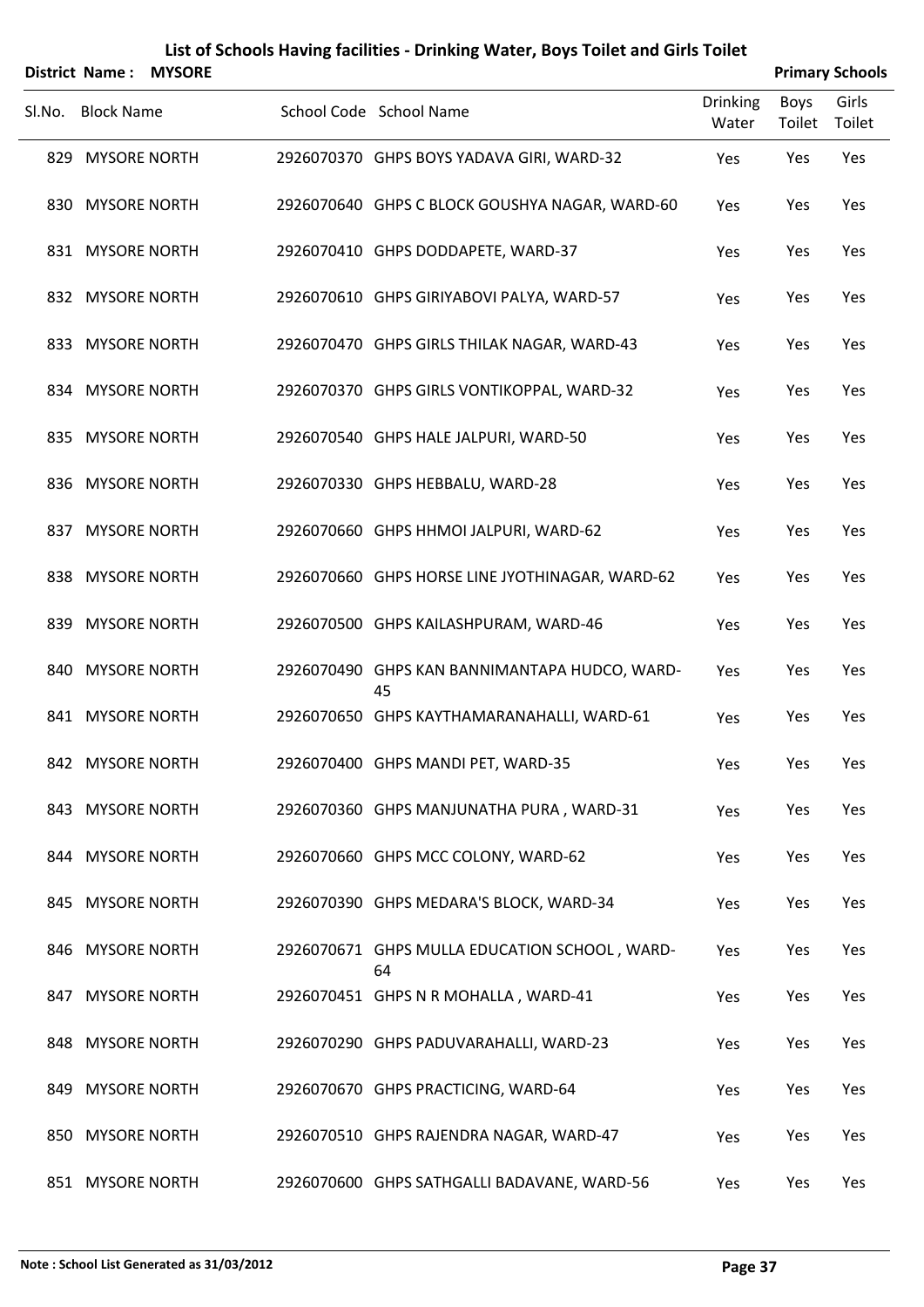| List of Schools Having facilities - Drinking Water, Boys Toilet and Girls Toilet |
|----------------------------------------------------------------------------------|
|----------------------------------------------------------------------------------|

|        |                   | <b>District Name: MYSORE</b> |                                                      |                          |                | <b>Primary Schools</b> |
|--------|-------------------|------------------------------|------------------------------------------------------|--------------------------|----------------|------------------------|
| Sl.No. | <b>Block Name</b> |                              | School Code School Name                              | <b>Drinking</b><br>Water | Boys<br>Toilet | Girls<br>Toilet        |
|        | 852 MYSORE NORTH  |                              | 2926070671 GHPS SINDI SCHOOL, WARD-64                | Yes                      | Yes            | Yes                    |
|        | 853 MYSORE NORTH  |                              | 2926070491 GHPS TIPPU NAGAR, WARD-45                 | Yes                      | Yes            | Yes                    |
|        | 854 MYSORE NORTH  |                              | 2926070420 GHPS UGRAPPA, WARD-38                     | Yes                      | Yes            | Yes                    |
|        | 855 MYSORE NORTH  |                              | 2926070500 GHPS URDU BADAMAKHAN, WARD-46             | Yes                      | Yes            | Yes                    |
|        | 856 MYSORE NORTH  |                              | 2926070630 GHPS URDU GOWSIYA NAGAR, WARD-59          | Yes                      | Yes            | Yes                    |
|        | 857 MYSORE NORTH  |                              | 2926070491 GHPS URDU HALEEM NAGAR, WARD-45           | Yes                      | Yes            | Yes                    |
|        | 858 MYSORE NORTH  |                              | 2926070460 GHPS URDU HOSA EDIGA, WARD-42             | Yes                      | Yes            | Yes                    |
|        | 859 MYSORE NORTH  |                              | 2926070650 GHPS URDU KAYATHAMARANAHALLI, WARD-<br>61 | Yes                      | Yes            | Yes                    |
|        | 860 MYSORE NORTH  |                              | 2926070500 GHPS URDU KESARE, WARD-46                 | Yes                      | Yes            | Yes                    |
|        | 861 MYSORE NORTH  |                              | 2926070430 GHPS URDU MANDI AHAMADIA, WARD-39         | Yes                      | Yes            | Yes                    |
|        | 862 MYSORE NORTH  |                              | 2926070451 GHPS URDU N R MOHALLA, WARD-41            | Yes                      | Yes            | Yes                    |
|        | 863 MYSORE NORTH  |                              | 2926070451 GHPS URDU NIZAMIA, WARD-41                | Yes                      | Yes            | Yes                    |
|        | 864 MYSORE NORTH  |                              | 2926070420 GHPS URDU PATVEGAR MANDVA, WARD-38        | Yes                      | Yes            | Yes                    |
|        | 865 MYSORE NORTH  |                              | 2926070410 GHPS URDU PRACTICING SCHOOL, WARD-37      | Yes                      | Yes            | Yes                    |
|        | 866 MYSORE NORTH  |                              | 2926070460 GHPS URDU SALIKA DEVANKHAN, WARD-42       | Yes                      | Yes            | Yes                    |
|        | 867 MYSORE NORTH  |                              | 2926070430 GHPS URDU SAVOI, WARD-39                  | Yes                      | Yes            | Yes                    |
|        | 868 MYSORE NORTH  |                              | 2926070600 GHPS URDU SRINAGAR, WARD-56               | Yes                      | Yes            | Yes                    |
|        | 869 MYSORE NORTH  |                              | 2926070451 GHPS URDU SUNNI CHOUKA, WARD-41           | Yes                      | Yes            | Yes                    |
|        | 870 MYSORE NORTH  |                              | 2926070560 GHPS URDU UDAYAGIRI, WARD-52              | Yes                      | Yes            | Yes                    |
|        | 871 MYSORE NORTH  |                              | 2926070290 GHPS VINAYAKA NAGAR, WARD-23              | Yes                      | Yes            | Yes                    |
|        | 872 MYSORE NORTH  |                              | 2926070470 GLPS EDIGA-2 BRANCH, WARD-43              | Yes                      | Yes            | Yes                    |
|        | 873 MYSORE NORTH  |                              | 2926070450 GLPS EDIGA-2, WARD-41                     | Yes                      | Yes            | Yes                    |
|        | 874 MYSORE NORTH  |                              | 2926070360 GLPS GOKULAM, WARD-31                     | Yes                      | Yes            | Yes                    |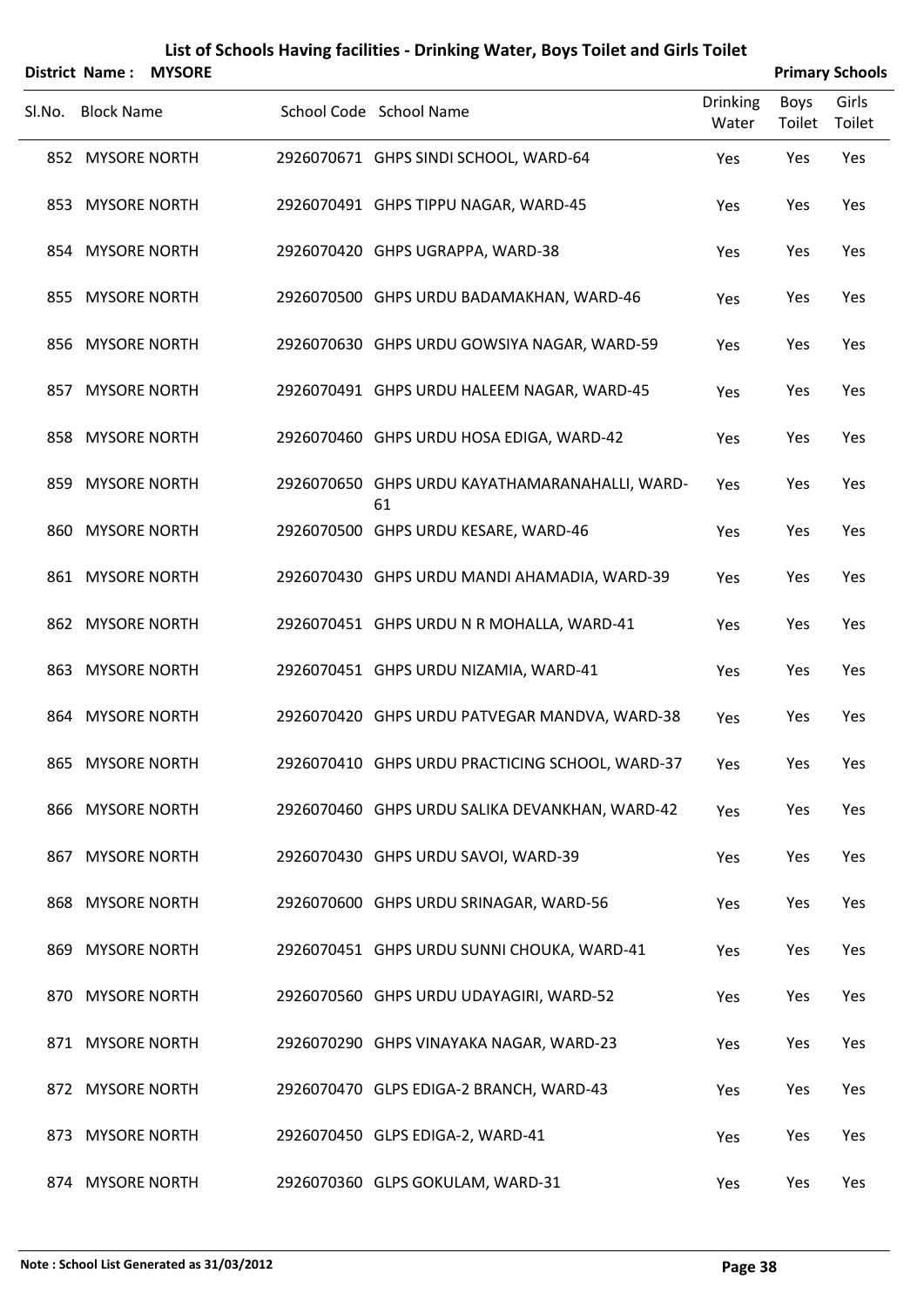|                   | <b>District Name: MYSORE</b> |                                                           |                          |                | <b>Primary Schools</b> |
|-------------------|------------------------------|-----------------------------------------------------------|--------------------------|----------------|------------------------|
| SI.No. Block Name |                              | School Code School Name                                   | <b>Drinking</b><br>Water | Boys<br>Toilet | Girls<br>Toilet        |
| 875 MYSORE NORTH  |                              | 2926070540 GLPS HOSA JALPURI, WARD-50                     | Yes                      | Yes            | Yes                    |
| 876 MYSORE NORTH  |                              | 2926070590 GLPS KALYANAGIRI, WARD-55                      | Yes                      | Yes            | Yes                    |
| 877 MYSORE NORTH  |                              | 2926070580 GLPS KAN NGK BLOCK SHANTHINAGAR,<br>WARD-54    | Yes                      | Yes            | Yes                    |
| 878 MYSORE NORTH  |                              | 2926070630 GLPS KAYTHAMARANAHALLI-2, WARD-59              | Yes                      | Yes            | Yes                    |
| 879 MYSORE NORTH  |                              | 2926070450 GLPS URDU 3 INFENTORY, WARD-41                 | Yes                      | Yes            | Yes                    |
| 880 MYSORE NORTH  |                              | 2926070510 GLPS URDU A J BLOCK, WARD-47                   | Yes                      | Yes            | Yes                    |
| 881 MYSORE NORTH  |                              | 2926070440 GLPS URDU ARCH GATE, WARD-40                   | Yes                      | Yes            | Yes                    |
| 882 MYSORE NORTH  |                              | 2926070450 GLPS URDU CENTRAL, WARD-41                     | Yes                      | Yes            | Yes                    |
| 883 MYSORE NORTH  |                              | 2926070450 GLPS URDU JAMIA MAZZED, WARD-41                | Yes                      | Yes            | Yes                    |
| 884 MYSORE NORTH  |                              | 2926070450 GLPS URDU LASHKARMOHALLA, WARD-41              | Yes                      | Yes            | Yes                    |
| 885 MYSORE NORTH  |                              | 2926070490 GLPS URDU POLICE LINE, WARD-45                 | Yes                      | Yes            | Yes                    |
| 886 MYSORE NORTH  |                              | 2926070450 GLPS URDU PRACTICING, WARD-41                  | Yes                      | Yes            | Yes                    |
| 887 MYSORE NORTH  |                              | 2926070490 GLPS URDU SIDDIKI NAGAR, WARD-45               | Yes                      | Yes            | Yes                    |
| 888 MYSORE NORTH  |                              | 2926070380 GOVT ADARSHAVIDYALYA VINAYAKANAGAR,<br>WARD-33 | Yes                      | Yes            | Yes                    |
| 889 MYSORE NORTH  |                              | 2926070580 GOVT RESIDENCIAL SCHOOL GNGR, WARD-<br>54      | Yes                      | Yes            | Yes                    |
| 890 MYSORE NORTH  |                              | 2926070450 GUHPS GIRLS CENTRAL, WARD-41                   | Yes                      | Yes            | Yes                    |
| 891 MYSORE NORTH  |                              | 2926070660 GUHPS HORSE LINE, WARD-62                      | Yes                      | Yes            | Yes                    |
| 892 MYSORE NORTH  |                              | 2926070590 GUHPS KALYANAGIRI, WARD-55                     | Yes                      | Yes            | Yes                    |
| 893 MYSORE NORTH  |                              | 2926070580 GUHPS NGK BLOCK SHANTHINAGAR, WARD-<br>54      | Yes                      | Yes            | Yes                    |
| 894 MYSORE NORTH  |                              | 2926070570 GUHPS RAJEVA NAGAR, WARD-53                    | Yes                      | Yes            | Yes                    |
| 895 MYSORE NORTH  |                              | 2926070510 GUHPS SATHYA NAGAR, WARD-47                    | Yes                      | Yes            | Yes                    |
| 896 MYSORE NORTH  |                              | 2926070440 GUHPS SAWARLINE ARCHGATE, WARD-40              | Yes                      | Yes            | Yes                    |
| 897 MYSORE NORTH  |                              | 2926070380 GULPBS MALTI CRAFT COLONY, WARD-33             | Yes                      | Yes            | Yes                    |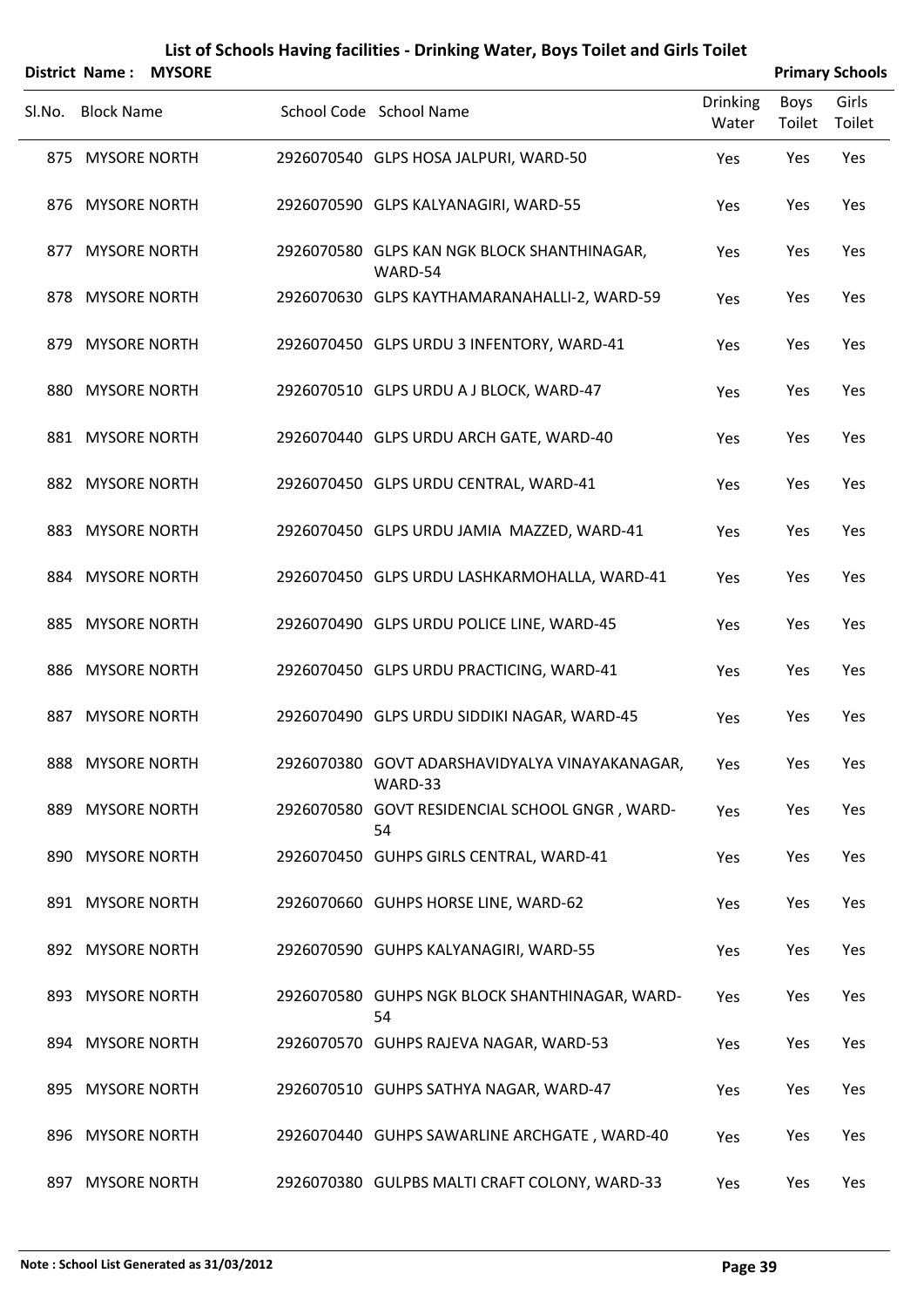| List of Schools Having facilities - Drinking Water, Boys Toilet and Girls Toilet<br><b>MYSORE</b><br><b>Primary Schools</b><br><b>District Name:</b> |                     |  |  |                                                          |                 |        |        |  |  |
|------------------------------------------------------------------------------------------------------------------------------------------------------|---------------------|--|--|----------------------------------------------------------|-----------------|--------|--------|--|--|
|                                                                                                                                                      |                     |  |  | School Code School Name                                  | <b>Drinking</b> | Boys   | Girls  |  |  |
| SI.No.                                                                                                                                               | <b>Block Name</b>   |  |  |                                                          | Water           | Toilet | Toilet |  |  |
| 898                                                                                                                                                  | <b>MYSORE NORTH</b> |  |  | 2926070590 GULPS AJIZZ SET NAGAR, WARD-55                | Yes             | Yes    | Yes    |  |  |
| 899                                                                                                                                                  | <b>MYSORE NORTH</b> |  |  | 2926070500 GULPS MUMIN NAGAR, WARD-46                    | Yes             | Yes    | Yes    |  |  |
| 900                                                                                                                                                  | <b>MYSORE NORTH</b> |  |  | 2926070391 GULPS NEW EDIGA, WARD-34                      | Yes             | Yes    | Yes    |  |  |
|                                                                                                                                                      | 901 MYSORE NORTH    |  |  | 2926070571 GULPS SAVAR LINE RAJEVNAGARA, WARD-53         | Yes             | Yes    | Yes    |  |  |
|                                                                                                                                                      | 902 MYSORE RURAL    |  |  | 2926080790 GHP[S MANDAKALLI, MANDAKALLI                  | Yes             | Yes    | Yes    |  |  |
|                                                                                                                                                      | 903 MYSORE RURAL    |  |  | 2926081540 GHPS MARBALLI, MARBALLI                       | Yes             | Yes    | Yes    |  |  |
|                                                                                                                                                      | 904 MYSORE RURAL    |  |  | 2926080720 GHPS ALANAHALI, ALANA HALLI                   | Yes             | Yes    | Yes    |  |  |
|                                                                                                                                                      | 905 MYSORE RURAL    |  |  | 2926080160 GHPS AMACHAVADI, AMACHAVADI                   | Yes             | Yes    | Yes    |  |  |
|                                                                                                                                                      | 906 MYSORE RURAL    |  |  | 2926080360 GHPS ANAGALLI, ANAGALLI                       | Yes             | Yes    | Yes    |  |  |
|                                                                                                                                                      | 907 MYSORE RURAL    |  |  | 2926080180 GHPS ANANDUR, ANANDUR                         | Yes             | Yes    | Yes    |  |  |
|                                                                                                                                                      | 908 MYSORE RURAL    |  |  | 2926081900 GHPS ARASANAKERE, ARASANA KERE                | Yes             | Yes    | Yes    |  |  |
| 909                                                                                                                                                  | <b>MYSORE RURAL</b> |  |  | 2926081820 GHPS AYARAHALLI, AYARA HALLI                  | Yes             | Yes    | Yes    |  |  |
|                                                                                                                                                      | 910 MYSORE RURAL    |  |  | 2926081380 GHPS BADAGALAHUNDI, BADAGALA HUNDI            | Yes             | Yes    | Yes    |  |  |
|                                                                                                                                                      | 911 MYSORE RURAL    |  |  | 2926080800 GHPS BANDIPALYA, BANDIPALYA                   | Yes             | Yes    | Yes    |  |  |
|                                                                                                                                                      | 912 MYSORE RURAL    |  |  | 2926080270 GHPS BEERIHUNDI, BEERI HUNDI                  | Yes             | Yes    | Yes    |  |  |
|                                                                                                                                                      | 913 MYSORE RURAL    |  |  | 2926080480 GHPS BELAVADI, BELAVADI                       | Yes             | Yes    | Yes    |  |  |
|                                                                                                                                                      | 914 MYSORE RURAL    |  |  | 2926080750 GHPS BHAKTHARA HALLI, BHAKTHARA HALLI         | Yes             | Yes    | Yes    |  |  |
|                                                                                                                                                      | 915 MYSORE RURAL    |  |  | 2926080050 GHPS BHOMMENBAHALLI, BHOMMENA<br><b>HALLI</b> | Yes             | Yes    | Yes    |  |  |
|                                                                                                                                                      | 916 MYSORE RURAL    |  |  | 2926080370 GHPS BOGADI, BHOGADI                          | Yes             | Yes    | Yes    |  |  |
|                                                                                                                                                      | 917 MYSORE RURAL    |  |  | 2926082140 GHPS CHAMUNDIBETTA, CHAMUNDIBETTA             | Yes             | Yes    | Yes    |  |  |
|                                                                                                                                                      | 918 MYSORE RURAL    |  |  | 2926081180 GHPS CHATHAHALLI 1, CHATNAHALLI-1             | Yes             | Yes    | Yes    |  |  |
| 919                                                                                                                                                  | <b>MYSORE RURAL</b> |  |  | 2926081230 GHPS CHIKKA HALLI, CHIKKA HALLI               | Yes             | Yes    | Yes    |  |  |
|                                                                                                                                                      | 920 MYSORE RURAL    |  |  | 2926080210 GHPS CHIKKABAHALLI, CHIKKANA HALLI            | Yes             | Yes    | Yes    |  |  |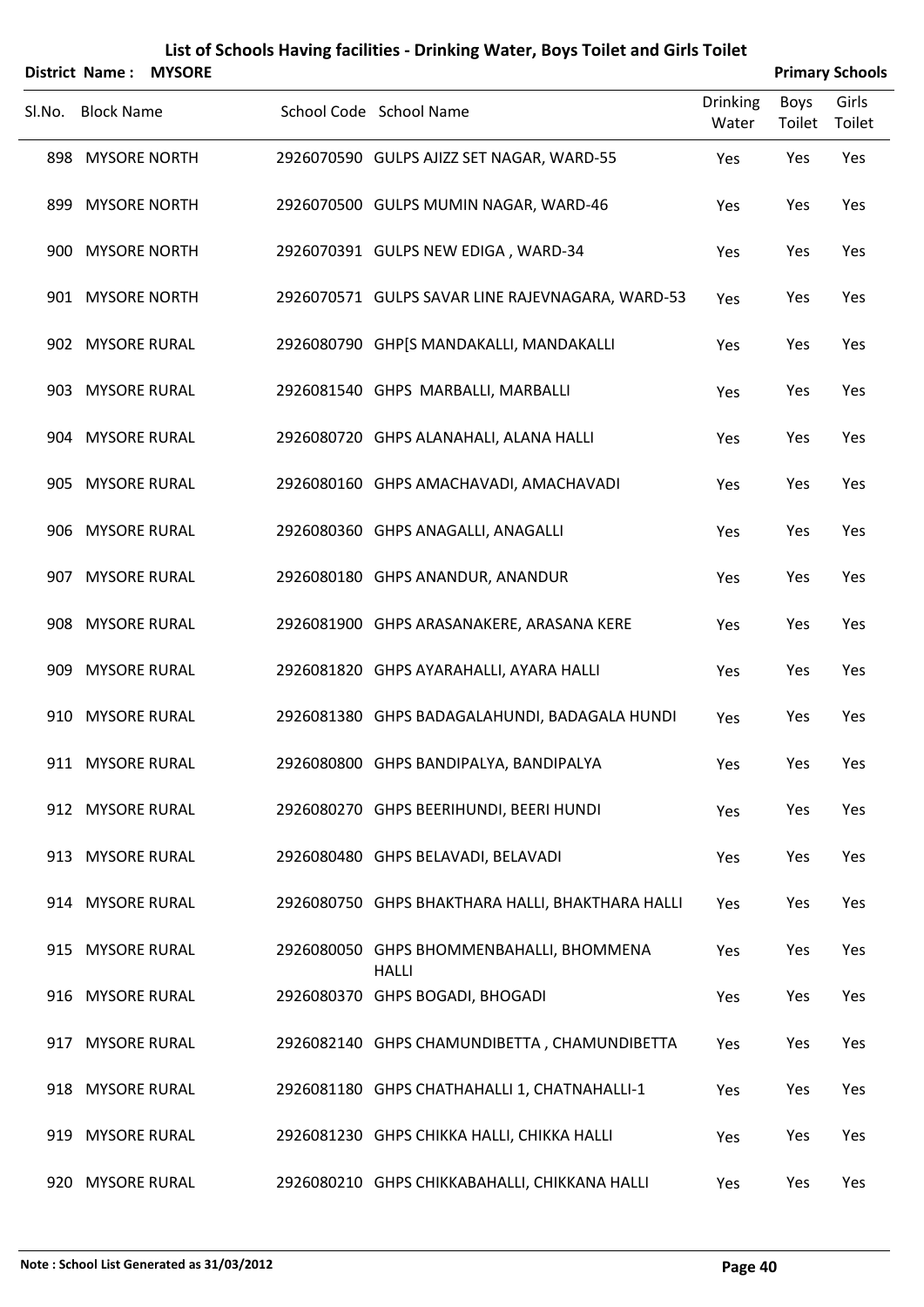|        |                   | District Name: MYSORE |                                                                     | <b>Primary Schools</b>   |                |                 |  |
|--------|-------------------|-----------------------|---------------------------------------------------------------------|--------------------------|----------------|-----------------|--|
| Sl.No. | <b>Block Name</b> |                       | School Code School Name                                             | <b>Drinking</b><br>Water | Boys<br>Toilet | Girls<br>Toilet |  |
|        | 921 MYSORE RURAL  |                       | 2926080040 GHPS CHIKKEGOWDAN KOPPAL, CHIKKE<br><b>GOWDAN KOPPAL</b> | Yes                      | Yes            | Yes             |  |
|        | 922 MYSORE RURAL  |                       | 2926081240 GHPS CHORANAHALLI, CHORANA HALLI                         | Yes                      | Yes            | Yes             |  |
|        | 923 MYSORE RURAL  |                       | 2926081460 GHPS CHUNCHARAYANA HUNDI,<br>CHUNCHURAYANA HUNDI         | Yes                      | Yes            | Yes             |  |
|        | 924 MYSORE RURAL  |                       | 2926081650 GHPS D.KATOORU, D.KATOORU                                | Yes                      | Yes            | Yes             |  |
|        | 925 MYSORE RURAL  |                       | 2926080280 GHPS D.M.G. HALLI, D.M.G.HALLI                           | Yes                      | Yes            | Yes             |  |
|        | 926 MYSORE RURAL  |                       | 2926081700 GHPS D.SALUNDI, D.SALUNDI                                | Yes                      | Yes            | Yes             |  |
|        | 927 MYSORE RURAL  |                       | 2926081670 GHPS DADADA HALLI, DADADA HALLI                          | Yes                      | Yes            | Yes             |  |
|        | 928 MYSORE RURAL  |                       | 2926080200 GHPS DADADAKALLA HALLI, DADADA KALLA<br><b>HALLI</b>     | Yes                      | Yes            | Yes             |  |
|        | 929 MYSORE RURAL  |                       | 2926081710 GHPS DANAGALLI, DANAGALLI                                | Yes                      | Yes            | Yes             |  |
|        | 930 MYSORE RURAL  |                       | 2926081320 GHPS DEVAIAHANAHUNDI, DEVAIAHNA<br><b>HUNDI</b>          | Yes                      | Yes            | Yes             |  |
|        | 931 MYSORE RURAL  |                       | 2926081060 GHPS DEVALAPURA, DEVALAPURA                              | Yes                      | Yes            | Yes             |  |
|        | 932 MYSORE RURAL  |                       | 2926081630 GHPS DODDAKANYA, DODDA KANYA                             | Yes                      | Yes            | Yes             |  |
|        | 933 MYSORE RURAL  |                       | 2926081520 GHPS DOORA, DOORA                                        | Yes                      | Yes            | Yes             |  |
|        | 934 MYSORE RURAL  |                       | 2926081170 GHPS DUDDAGERE, DUDDAGERE                                | Yes                      | Yes            | Yes             |  |
|        | 935 MYSORE RURAL  |                       | 2926081500 GHPS G.G.PURA, G.G.PURA                                  | Yes                      | Yes            | Yes             |  |
|        | 936 MYSORE RURAL  |                       | 2926080840 GHPS GEJJAGALLI, GEJJAGALLI                              | Yes                      | Yes            | Yes             |  |
|        | 937 MYSORE RURAL  |                       | 2926081720 GHPS GOPALAPURA, GOPALA PURA                             | Yes                      | Yes            | Yes             |  |
|        | 938 MYSORE RURAL  |                       | 2926080190 GHPS GUNGRALA CHATHRA, GUNGRALA<br><b>CHATHRA</b>        | Yes                      | Yes            | Yes             |  |
|        | 939 MYSORE RURAL  |                       | 2926081310 GHPS GURUR, GORUR                                        | Yes                      | Yes            | Yes             |  |
|        | 940 MYSORE RURAL  |                       | 2926081840 GHPS HADAJANA, HADAJANA                                  | Yes                      | Yes            | Yes             |  |
|        | 941 MYSORE RURAL  |                       | 2926080640 GHPS HALE KESARE, HALE KESARE                            | Yes                      | Yes            | Yes             |  |
|        | 942 MYSORE RURAL  |                       | 2926080910 GHPS HALLIKEREHUNDI, HALLIKERE HUNDI                     | Yes                      | Yes            | Yes             |  |
|        | 943 MYSORE RURAL  |                       | 2926080660 GHPS HANCHYA, HANCHYA                                    | Yes                      | Yes            | Yes             |  |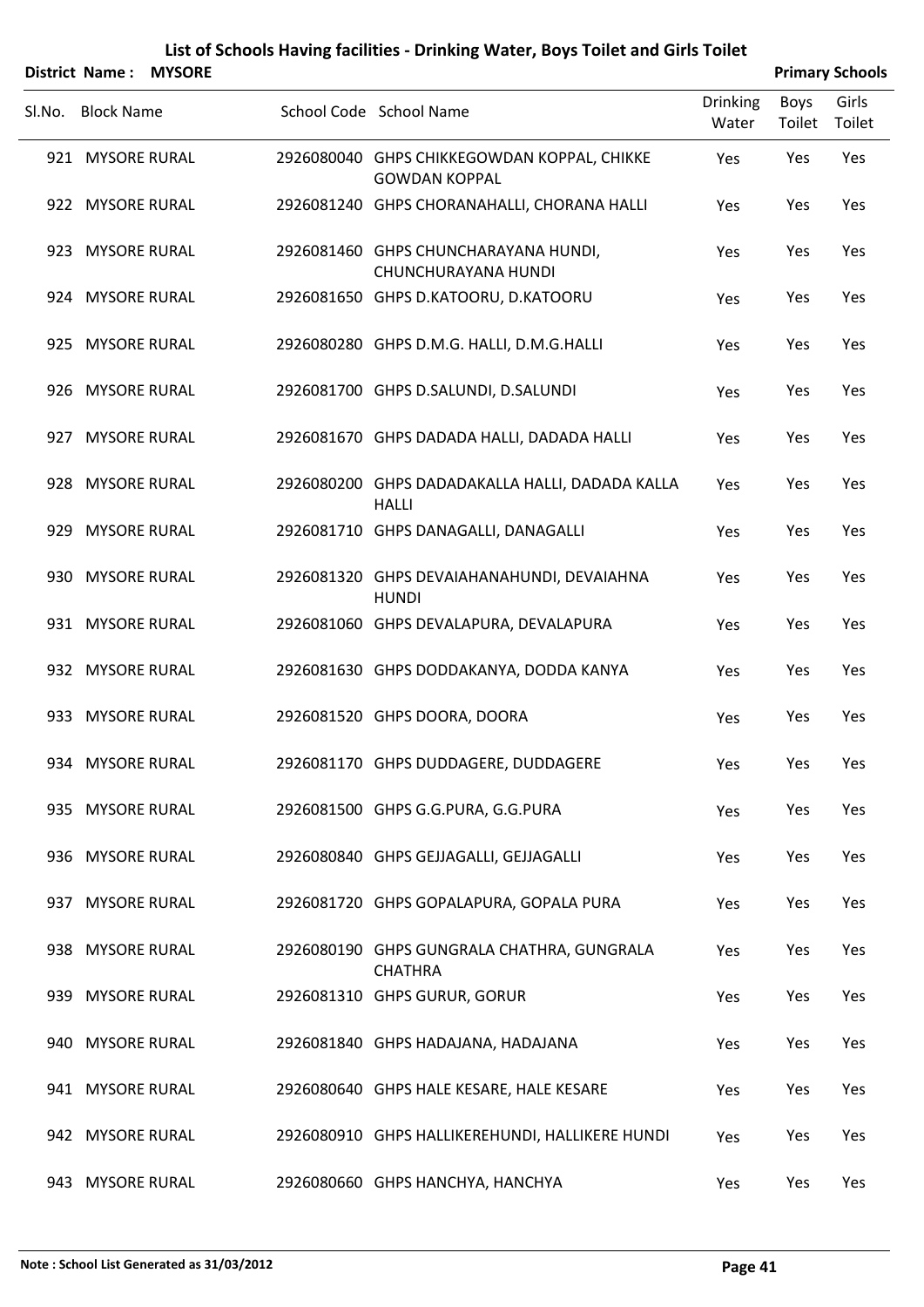|        | <b>District Name:</b> | <b>MYSORE</b> |                                                                     |                          |                | <b>Primary Schools</b> |
|--------|-----------------------|---------------|---------------------------------------------------------------------|--------------------------|----------------|------------------------|
| Sl.No. | <b>Block Name</b>     |               | School Code School Name                                             | <b>Drinking</b><br>Water | Boys<br>Toilet | Girls<br>Toilet        |
|        | 944 MYSORE RURAL      |               | 2926080920 GHPS HAROHALLI, HARO HALLI                               | Yes                      | Yes            | Yes                    |
|        | 945 MYSORE RURAL      |               | 2926081890 GHPS HINKAL HUNDI, HINKAL HUNDI                          | Yes                      | Yes            | Yes                    |
|        | 946 MYSORE RURAL      |               | 2926080450 GHPS HINKAL, HINKAL                                      | Yes                      | Yes            | Yes                    |
|        | 947 MYSORE RURAL      |               | 2926080810 GHPS HOSA HUNDI, HOSA HUNDI                              | Yes                      | Yes            | Yes                    |
|        | 948 MYSORE RURAL      |               | 2926080460 GHPS HUTAGALLI, HUTTAGALLI                               | Yes                      | Yes            | Yes                    |
|        | 949 MYSORE RURAL      |               | 2926080490 GHPS HUYELALU, HUYELALU                                  | Yes                      | Yes            | Yes                    |
|        | 950 MYSORE RURAL      |               | 2926080530 GHPS JAYA DEVANAGARA, JAYA<br>DEVANAGARA                 | Yes                      | Yes            | Yes                    |
|        | 951 MYSORE RURAL      |               | 2926081410 GHPS JAYAPURA, JAYAPURA                                  | Yes                      | Yes            | Yes                    |
|        | 952 MYSORE RURAL      |               | 2926080420 GHPS K.HEMMANAHALLI, K.HEMMANAHALLI                      | Yes                      | Yes            | Yes                    |
|        | 953 MYSORE RURAL      |               | 2926080630 GHPS K.K.HUNDI, K.K.HUNDI                                | Yes                      | Yes            | Yes                    |
|        | 954 MYSORE RURAL      |               | 2926081690 GHPS K.N.HUNDI, K.N.HUNDI                                | Yes                      | Yes            | Yes                    |
|        | 955 MYSORE RURAL      |               | 2926080590 GHPS K.R.MILLS, K.R.MILLS COLONY                         | Yes                      | Yes            | Yes                    |
|        | 956 MYSORE RURAL      |               | 2926081600 GHPS KADAKOLA, KADAKOLA                                  | Yes                      | Yes            | Yes                    |
|        | 957 MYSORE RURAL      |               | 2926081800 GHPS KADANA HALLI, KADANA HALLI                          | Yes                      | Yes            | Yes                    |
|        | 958 MYSORE RURAL      |               | 2926080620 GHPS KALASTHVADI, KALASTHAVADI                           | Yes                      | Yes            | Yes                    |
|        | 959 MYSORE RURAL      |               | 2926080680 GHPS KALISIDDANAHUNDI,<br><b>KALISIDDANAHUNDI</b>        | Yes                      | Yes            | Yes                    |
|        | 960 MYSORE RURAL      |               | 2926080150 GHPS KALLURA NAGANAHALLI, KALLURA<br><b>NAGANA HALLI</b> | Yes                      | Yes            | Yes                    |
|        | 961 MYSORE RURAL      |               | 2926080290 GHPS KAMARAVALLI, KAMARA VALLI                           | Yes                      | Yes            | Yes                    |
|        | 962 MYSORE RURAL      |               | 2926080960 GHPS KEELANAPURA, KEELANA PURA                           | Yes                      | Yes            | Yes                    |
|        | 963 MYSORE RURAL      |               | 2926081590 GHPS KELLAHALLI, KELLA HALLI                             | Yes                      | Yes            | Yes                    |
|        | 964 MYSORE RURAL      |               | 2926080950 GHPS KEMPE GOWDAN HUNDI, KEMPE<br><b>GOWDANA HUNDI</b>   | Yes                      | Yes            | Yes                    |
|        | 965 MYSORE RURAL      |               | 2926080270 GHPS KERAGALLI, BEERI HUNDI                              | Yes                      | Yes            | Yes                    |
|        | 966 MYSORE RURAL      |               | 2926081830 GHPS KERALU, KERALU                                      | Yes                      | Yes            | Yes                    |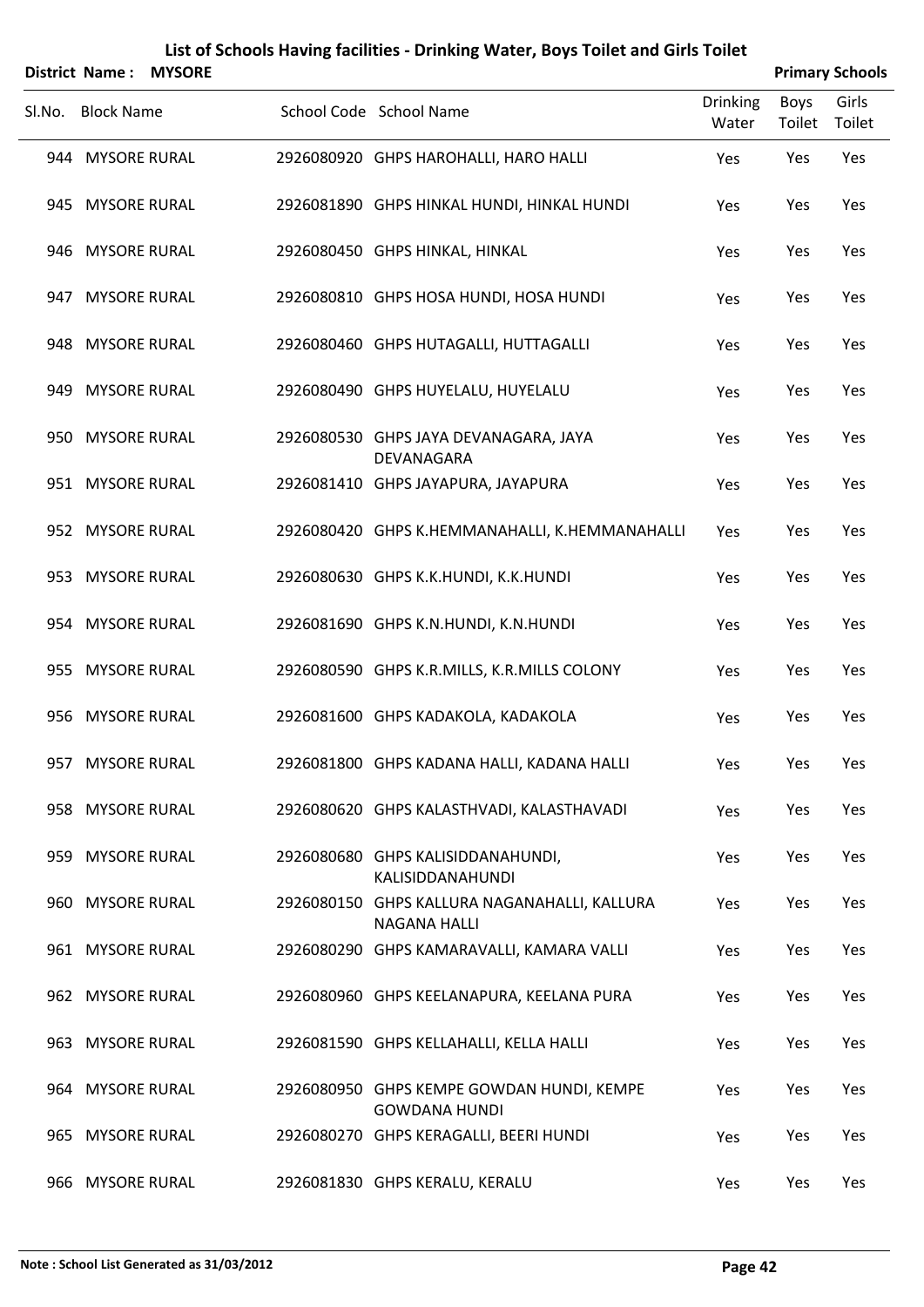|        | List of Schools Having facilities - Drinking Water, Boys Toilet and Girls Toilet<br>District Name: MYSORE<br><b>Primary Schools</b> |  |  |                                                         |                 |             |        |  |  |  |
|--------|-------------------------------------------------------------------------------------------------------------------------------------|--|--|---------------------------------------------------------|-----------------|-------------|--------|--|--|--|
| Sl.No. | <b>Block Name</b>                                                                                                                   |  |  | School Code School Name                                 | <b>Drinking</b> | <b>Boys</b> | Girls  |  |  |  |
|        |                                                                                                                                     |  |  |                                                         | Water           | Toilet      | Toilet |  |  |  |
|        | 967 MYSORE RURAL                                                                                                                    |  |  | 2926081090 GHPS KOCHANAHALLI, KOCHANA HALLI             | Yes             | Yes         | Yes    |  |  |  |
|        | 968 MYSORE RURAL                                                                                                                    |  |  | 2926081080 GHPS KOODANAHALLI, KOODANA HALLI             | Yes             | Yes         | Yes    |  |  |  |
|        | 969 MYSORE RURAL                                                                                                                    |  |  | 2926081340 GHPS KOTE HUNDI, KOTE HUNDI                  | Yes             | Yes         | Yes    |  |  |  |
|        | 970 MYSORE RURAL                                                                                                                    |  |  | 2926080440 GHPS KUMAR BEEDU, KUMARA BEEDU               | Yes             | Yes         | Yes    |  |  |  |
|        | 971 MYSORE RURAL                                                                                                                    |  |  | 2926081110 GHPS KUMBRALLI MAT, KUMBRALLI MAT            | Yes             | Yes         | Yes    |  |  |  |
|        | 972 MYSORE RURAL                                                                                                                    |  |  | 2926081010 GHPS KUPPEGALA, KUPPE GALA                   | Yes             | Yes         | Yes    |  |  |  |
|        | 973 MYSORE RURAL                                                                                                                    |  |  | 2926080470 GHPS KURGALLI, KURGALLI                      | Yes             | Yes         | Yes    |  |  |  |
|        | 974 MYSORE RURAL                                                                                                                    |  |  | 2926080650 GHPS LAKSHMIPURA, LAKSHMIPURA                | Yes             | Yes         | Yes    |  |  |  |
|        | 975 MYSORE RURAL                                                                                                                    |  |  | 2926080730 GHPS LALITHADRIPURA, LALETHADRIPURA          | Yes             | Yes         | Yes    |  |  |  |
|        | 976 MYSORE RURAL                                                                                                                    |  |  | 2926081390 GHPS LINGAMBHODI PALYA, LINGAMBHODI<br>PALYA | Yes             | Yes         | Yes    |  |  |  |
|        | 977 MYSORE RURAL                                                                                                                    |  |  | 2926081810 GHPS M.B.HALLI, M.B.HALLI                    | Yes             | Yes         | Yes    |  |  |  |
|        | 978 MYSORE RURAL                                                                                                                    |  |  | 2926080970 GHPS M.C. HUNDI, M.C.HUNDI                   | Yes             | Yes         | Yes    |  |  |  |
|        | 979 MYSORE RURAL                                                                                                                    |  |  | 2926080540 GHPS M.G. KOPPALU, M.G.KOPPALU               | Yes             | Yes         | Yes    |  |  |  |
|        | 980 MYSORE RURAL                                                                                                                    |  |  | 2926080380 GHPS M.K. HALLI, M.K.HALLI                   | Yes             | Yes         | Yes    |  |  |  |
|        | 981 MYSORE RURAL                                                                                                                    |  |  | 2926080340 GHPS MADAHALLI, MADAHALLI                    | Yes             | Yes         | Yes    |  |  |  |
|        | 982 MYSORE RURAL                                                                                                                    |  |  | 2926081480 GHPS MADDUR, MADDUR                          | Yes             | Yes         | Yes    |  |  |  |
|        | 983 MYSORE RURAL                                                                                                                    |  |  | 2926080270 GHPS MAHADEVAPURA, BEERI HUNDI               | Yes             | Yes         | Yes    |  |  |  |
|        | 984 MYSORE RURAL                                                                                                                    |  |  | 2926080980 GHPS MAHADHAVAGERE, MADHAVA GERE             | Yes             | Yes         | Yes    |  |  |  |
|        | 985 MYSORE RURAL                                                                                                                    |  |  | 2926080860 GHPS MAKANAHUNDI, MAKANA HUNDI               | Yes             | Yes         | Yes    |  |  |  |
|        | 986 MYSORE RURAL                                                                                                                    |  |  | 2926081860 GHPS MARASHETTAHALLI, MARASETTAHAALI         | Yes             | Yes         | Yes    |  |  |  |
|        | 987 MYSORE RURAL                                                                                                                    |  |  | 2926081550 GHPS MARBALLI HUNDI, MARBALLI HUNDI          | Yes             | Yes         | Yes    |  |  |  |
|        | 988 MYSORE RURAL                                                                                                                    |  |  | 2926081420 GHPS MAVENAHALLI, MAVENA HALLI               | Yes             | Yes         | Yes    |  |  |  |
|        | 989 MYSORE RURAL                                                                                                                    |  |  | 2926080880 GHPS MELLAHALLI, MELLAHALLI                  | Yes             | Yes         | Yes    |  |  |  |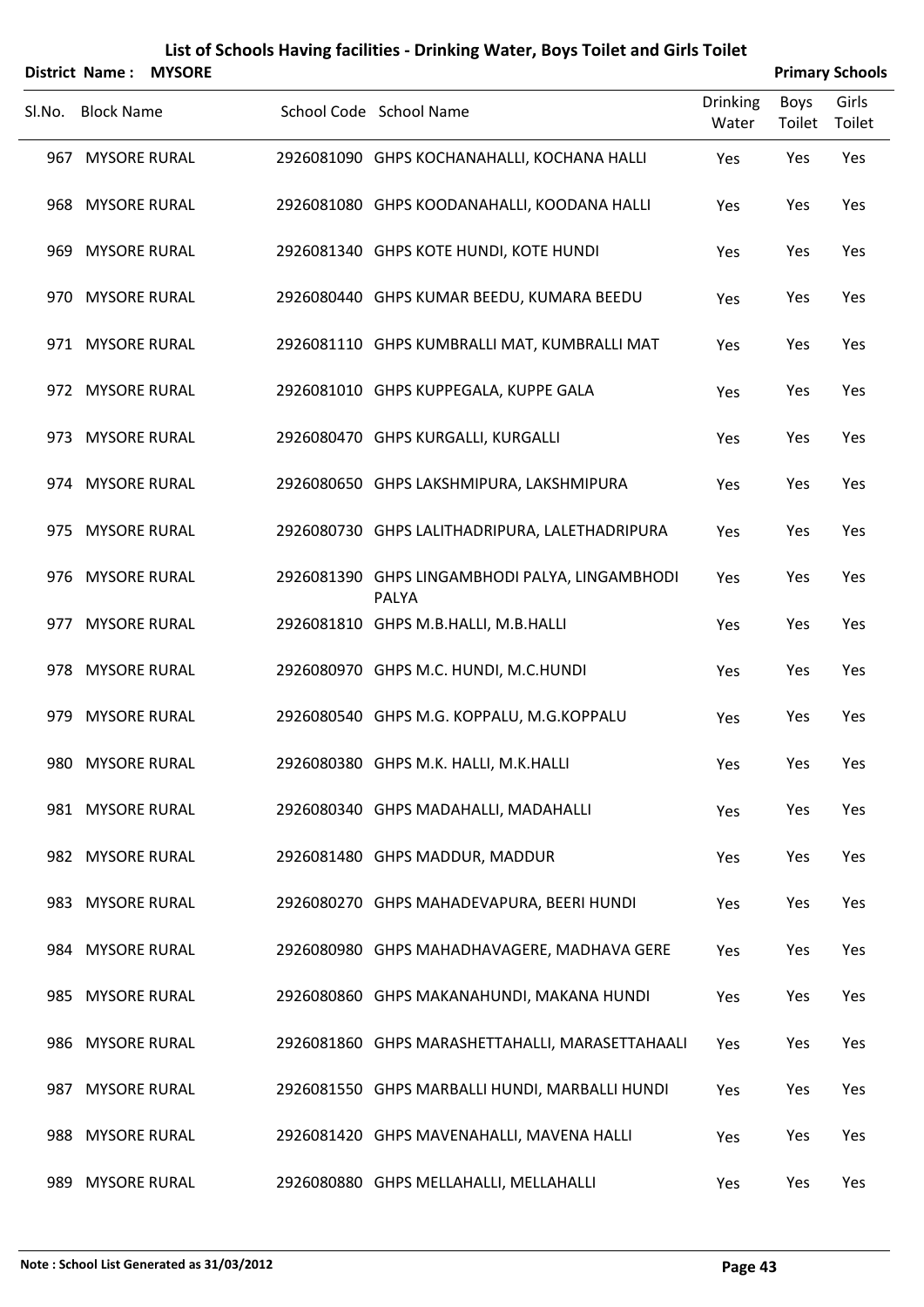|        | <b>District Name:</b> | <b>MYSORE</b> |                                                                   |                   |                       | <b>Primary Schools</b> |
|--------|-----------------------|---------------|-------------------------------------------------------------------|-------------------|-----------------------|------------------------|
| SI.No. | <b>Block Name</b>     |               | School Code School Name                                           | Drinking<br>Water | <b>Boys</b><br>Toilet | Girls<br>Toilet        |
|        | 990 MYSORE RURAL      |               | 2926080520 GHPS METAGAHALLI, METAGALLI                            | Yes               | Yes                   | Yes                    |
|        | 991 MYSORE RURAL      |               | 2926081300 GHPS MUGANAHUNDI, MUGANA HUNDI                         | Yes               | Yes                   | Yes                    |
|        | 992 MYSORE RURAL      |               | 2926081570 GHPS MURUDAGALLI, MURUDA GALLI                         | Yes               | Yes                   | Yes                    |
|        | 993 MYSORE RURAL      |               | 2926080030 GHPS MYDANAHALLI, MYDANA HALLI                         | Yes               | Yes                   | Yes                    |
|        | 994 MYSORE RURAL      |               | 2926081280 GHPS NACHANAHALLI, NACHANA HALLI<br>PALYA              | Yes               | Yes                   | Yes                    |
|        | 995 MYSORE RURAL      |               | 2926080610 GHPS NAGANAHALLI, NAGANA HALLI                         | Yes               | Yes                   | Yes                    |
|        | 996 MYSORE RURAL      |               | 2926081350 GHPS NAGARTHAHALLI, NAGARTHAHALLI                      | Yes               | Yes                   | Yes                    |
|        | 997 MYSORE RURAL      |               | 2926080060 GHPS NAGAVALA, NAGAVALA                                | Yes               | Yes                   | Yes                    |
|        | 998 MYSORE RURAL      |               | 2926081260 GHPS PILLAHALLI, PILLA HALLI                           | Yes               | Yes                   | Yes                    |
|        | 999 MYSORE RURAL      |               | 2926080670 GHPS RAMANA HALLI, RAMMANA HALLI                       | Yes               | Yes                   | Yes                    |
|        | 1000 MYSORE RURAL     |               | 2926080020 GHPS RATNALLI, RATNALLI                                | Yes               | Yes                   | Yes                    |
|        | 1001 MYSORE RURAL     |               | 2926080220 GHPS S HEMMANA HALLI, S.HEMMANA HALLI                  | Yes               | Yes                   | Yes                    |
|        | 1002 MYSORE RURAL     |               | 2926081440 GHPS S.KALLA HALLI, S.KALLA HALLI                      | Yes               | Yes                   | Yes                    |
|        | 1003 MYSORE RURAL     |               | 2926081000 GHPS S.R.HUNDI, S.R.HUNDI                              | Yes               | Yes                   | Yes                    |
|        | 1004 MYSORE RURAL     |               | 2926081880 GHPS SAJJE HUNDI, SAJJE HUNDI                          | Yes               | Yes                   | Yes                    |
|        | 1005 MYSORE RURAL     |               | 2926080330 GHPS SETTYNAYAKANAHALLI, SETTY<br><b>NAIKANA HALLI</b> | Yes               | Yes                   | Yes                    |
|        | 1006 MYSORE RURAL     |               | 2926080600 GHPS SIDDALINGAPURA, SIDDALINGAPURA                    | Yes               | Yes                   | Yes                    |
|        | 1007 MYSORE RURAL     |               | 2926081620 GHPS SINDUVALLI, SINDUVALLI                            | Yes               | Yes                   | Yes                    |
|        | 1008 MYSORE RURAL     |               | 2926081070 GHPS SOMESHWARAPURA, SOMESWARA<br><b>PURA</b>          | Yes               | Yes                   | Yes                    |
|        | 1009 MYSORE RURAL     |               | 2926081270 GHPS SRIRAMPURA, SRIRAMPURA                            | Yes               | Yes                   | Yes                    |
|        | 1010 MYSORE RURAL     |               | 2926081580 GHPS T.KATOORU, T.KATOORU                              | Yes               | Yes                   | Yes                    |
|        | 1011 MYSORE RURAL     |               | 2926081530 GHPS THALURU, THALUR                                   | Yes               | Yes                   | Yes                    |
|        | 1012 MYSORE RURAL     |               | 2926081510 GHPS UDBUR, UDBUR                                      | Yes               | Yes                   | Yes                    |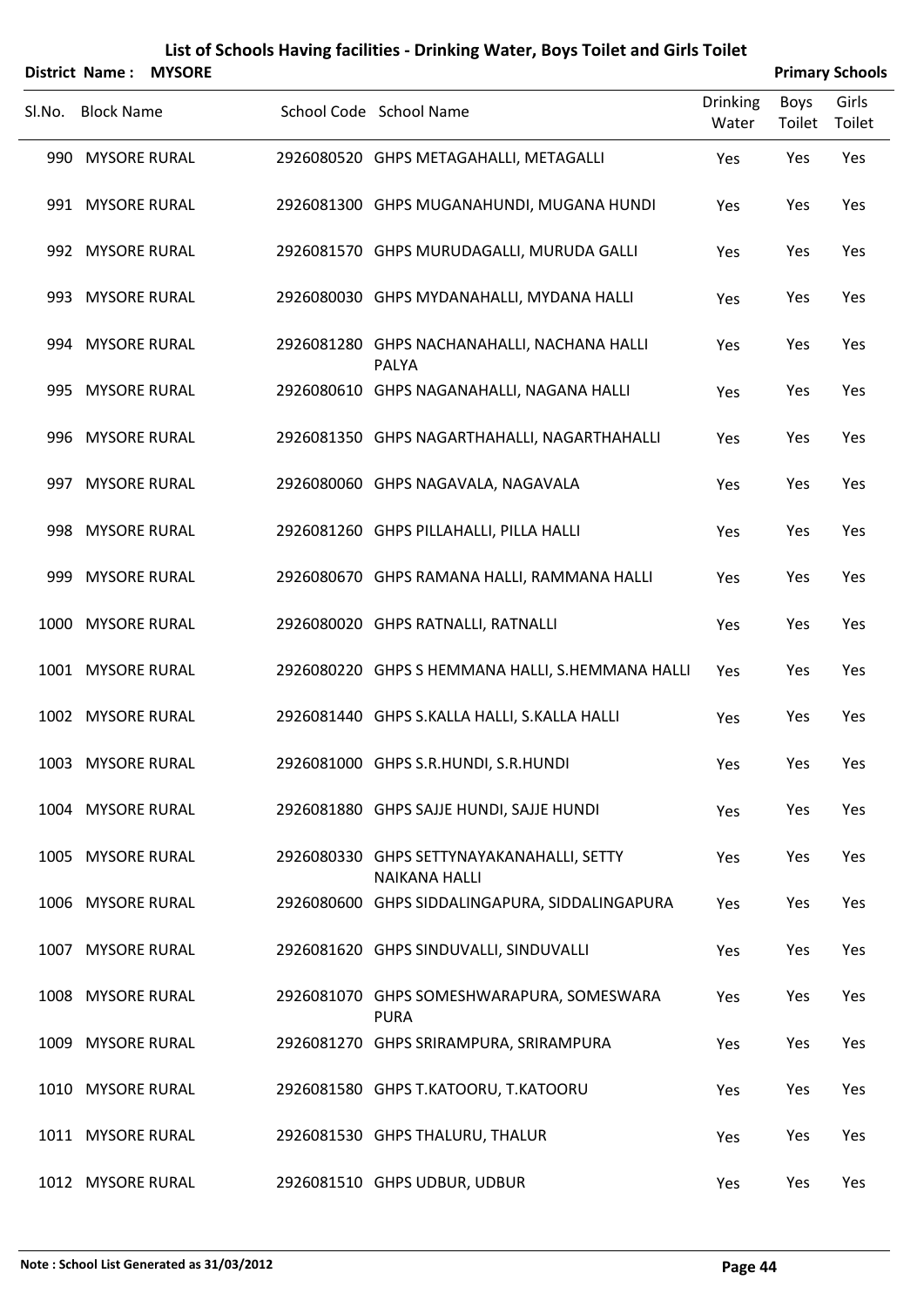| List of Schools Having facilities - Drinking Water, Boys Toilet and Girls Toilet |  |
|----------------------------------------------------------------------------------|--|
|----------------------------------------------------------------------------------|--|

|        |                   | District Name: MYSORE |                                                                  |                          |                | <b>Primary Schools</b> |
|--------|-------------------|-----------------------|------------------------------------------------------------------|--------------------------|----------------|------------------------|
| SI.No. | <b>Block Name</b> |                       | School Code School Name                                          | <b>Drinking</b><br>Water | Boys<br>Toilet | Girls<br>Toilet        |
|        | 1013 MYSORE RURAL |                       | 2926080570 GHPS UNDAVADI, UNDAVADI                               | Yes                      | Yes            | Yes                    |
|        | 1014 MYSORE RURAL |                       | 2926080820 GHPS UTTANAHALLI, UTTANA HALLI                        | Yes                      | Yes            | Yes                    |
|        | 1015 MYSORE RURAL |                       | 2926080740 GHPS VAJAMANGALA, VAJAMANGALA                         | Yes                      | Yes            | Yes                    |
|        | 1016 MYSORE RURAL |                       | 2926080890 GHPS VARAKODU, VARAKODU                               | Yes                      | Yes            | Yes                    |
|        | 1017 MYSORE RURAL |                       | 2926081160 GHPS VARUNA, VARUNA                                   | Yes                      | Yes            | Yes                    |
|        | 1018 MYSORE RURAL |                       | 2926082030 GHPS YADAHALLI JAYPURA, YADA HALLI<br><b>JAYAPURA</b> | Yes                      | Yes            | Yes                    |
|        | 1019 MYSORE RURAL |                       | 2926080170 GHPS YADAHALLI, YADA HALLI                            | Yes                      | Yes            | Yes                    |
|        | 1020 MYSORE RURAL |                       | 2926080710 GHPS YARAGANAHALLI, YARAGANA HALLI                    | Yes                      | Yes            | Yes                    |
|        | 1021 MYSORE RURAL |                       | 2926080010 GHPS YELWALA, YELWALA                                 | Yes                      | Yes            | Yes                    |
|        | 1022 MYSORE RURAL |                       | 2926080250 GL;PS D.G. KOPPALU, D.G.KOPPALU                       | Yes                      | Yes            | Yes                    |
|        | 1023 MYSORE RURAL |                       | 2926080520 GLPS BYRAVESWARA NAGAR, METAGALLI                     | Yes                      | Yes            | Yes                    |
|        | 1024 MYSORE RURAL |                       | 2926082190 GLPS - 2003 NEHARU NAGARA, NEHRU<br><b>NAGAR</b>      | Yes                      | Yes            | Yes                    |
|        | 1025 MYSORE RURAL |                       | 2926080120 GLPS MEGALAPURA, MEGALA PURA                          | Yes                      | Yes            | Yes                    |
|        | 1026 MYSORE RURAL |                       | 2926082180 GLPS URDU - 2003 BHARATNAGARA, BHRAT<br><b>NAGAR</b>  | Yes                      | Yes            | Yes                    |
|        | 1027 MYSORE RURAL |                       | 2926080120 GLPS (VARUNA CLUSTER), MEGALA PURA                    | Yes                      | Yes            | Yes                    |
|        | 1028 MYSORE RURAL |                       | 2926081990 GLPS (1998) PARASAIHNA HUNDI,<br>PARASAIAHNA HUNDI    | Yes                      | Yes            | Yes                    |
|        | 1029 MYSORE RURAL |                       | 2926082010 GLPS (JAYAPURA HOBLI), NANJARAJAIAHNA<br><b>HUNDI</b> | Yes                      | Yes            | Yes                    |
|        | 1030 MYSORE RURAL |                       | 2926080090 GLPS ALOKA, ALOKA                                     | Yes                      | Yes            | Yes                    |
|        | 1031 MYSORE RURAL |                       | 2926081380 GLPS BADAGALAHUNDI, BADAGALA HUNDI                    | Yes                      | Yes            | Yes                    |
|        | 1032 MYSORE RURAL |                       | 2926080350 GLPS BALLAHALLI, BALLA HALLI                          | Yes                      | Yes            | Yes                    |
|        | 1033 MYSORE RURAL |                       | 2926081780 GLPS BARADANAPURA, BARADANA PURA                      | Yes                      | Yes            | Yes                    |
|        | 1034 MYSORE RURAL |                       | 2926081100 GLPS BASALLIHUNDI, BASALLI HUNDI                      | Yes                      | Yes            | Yes                    |
|        | 1035 MYSORE RURAL |                       | 2926080510 GLPS BASAVANAPURA, BASAVANA PURA                      | Yes                      | Yes            | Yes                    |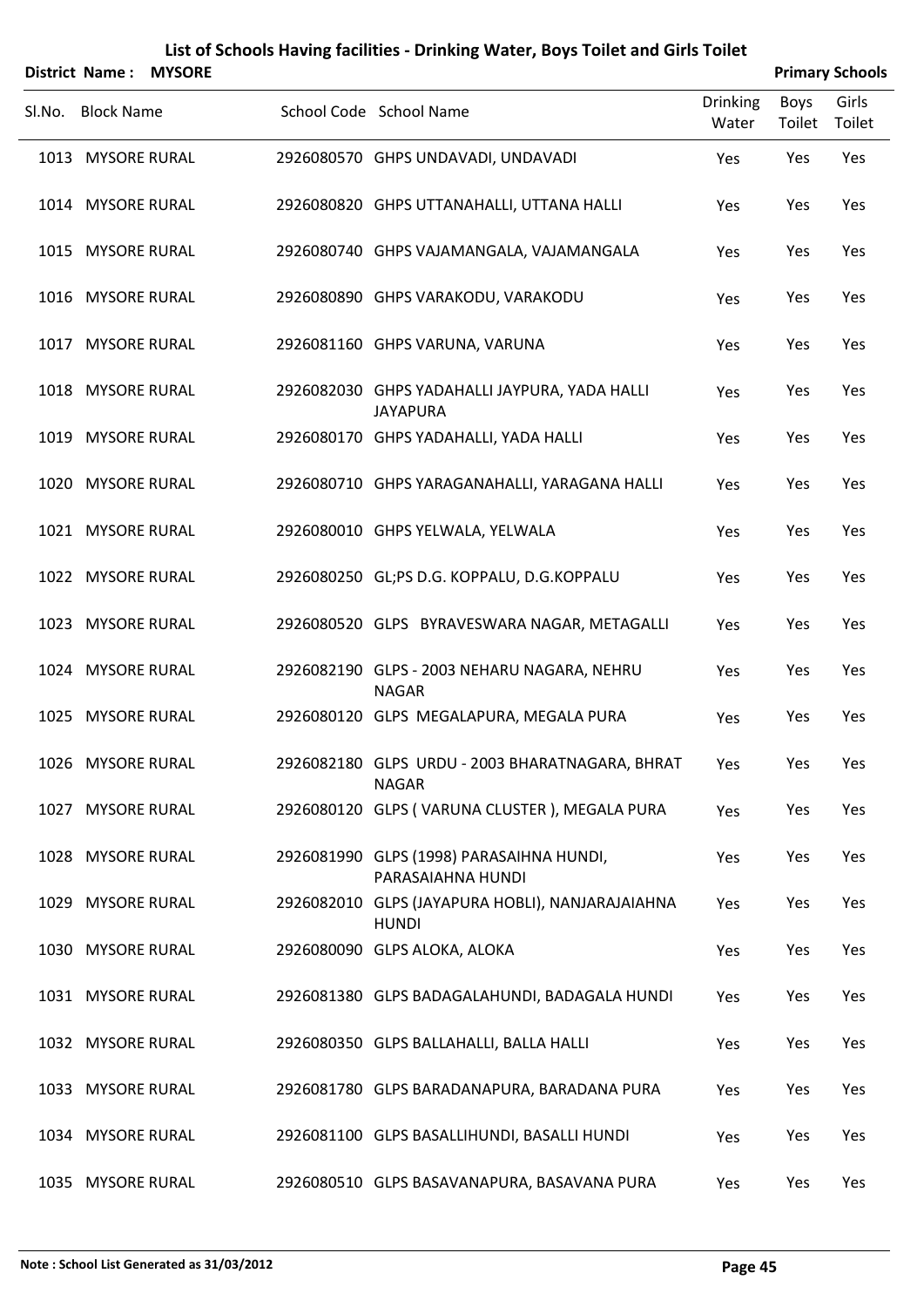|        | District Name:    | <b>MYSORE</b> |                                                                     |                          |                | <b>Primary Schools</b> |
|--------|-------------------|---------------|---------------------------------------------------------------------|--------------------------|----------------|------------------------|
| Sl.No. | <b>Block Name</b> |               | School Code School Name                                             | <b>Drinking</b><br>Water | Boys<br>Toilet | Girls<br>Toilet        |
|        | 1036 MYSORE RURAL |               | 2926081680 GLPS BEEREGOWDANAHUNDI, BEERE<br><b>GOWDANA HUNDI</b>    | Yes                      | Yes            | Yes                    |
|        | 1037 MYSORE RURAL |               | 2926080560 GLPS BELAVATTA, BELAVATTA                                | Yes                      | Yes            | Yes                    |
|        | 1038 MYSORE RURAL |               | 2926081660 GLPS BYATHAHALLI, BYATHA HALLI                           | Yes                      | Yes            | Yes                    |
|        | 1039 MYSORE RURAL |               | 2926081190 GLPS CHATNAHALLI 2, CHATNAHALLI-2                        | Yes                      | Yes            | Yes                    |
|        | 1040 MYSORE RURAL |               | 2926081200 GLPS CHATNAHALLIPALYA, CHATNAHALLI<br>PALYA              | Yes                      | Yes            | Yes                    |
|        | 1041 MYSORE RURAL |               | 2926081640 GLPS CHIKKAKANYA, CHIKKAKANYA                            | Yes                      | Yes            | Yes                    |
|        | 1042 MYSORE RURAL |               | 2926081150 GLPS CHIKKE GOWDANA HUNDI, CHIKKE<br><b>GOWDAN HUNDI</b> | Yes                      | Yes            | Yes                    |
|        | 1043 MYSORE RURAL |               | 2926081050 GLPS D.G.HUNDI, D.G.HUNDI                                | Yes                      | Yes            | Yes                    |
|        | 1044 MYSORE RURAL |               | 2926081250 GLPS DANDIKERE, DANDI KERE                               | Yes                      | Yes            | Yes                    |
|        | 1045 MYSORE RURAL |               | 2926081730 GLPS DAREEPURA, DAREEPURA                                | Yes                      | Yes            | Yes                    |
|        | 1046 MYSORE RURAL |               | 2926080390 GLPS DASANAKOPPALU, DASANA KOPPALU                       | Yes                      | Yes            | Yes                    |
|        | 1047 MYSORE RURAL |               | 2926081760 GLPS DEVAGALLI, DEVAGALLI                                | Yes                      | Yes            | Yes                    |
|        | 1048 MYSORE RURAL |               | 2926081750 GLPS DODDA HUNDI, DODDA HUNDI                            | Yes                      | Yes            | Yes                    |
|        | 1049 MYSORE RURAL |               | 2926080320 GLPS DODDAHATTIHUNDI, DODDA HATTI<br><b>HUNDI</b>        | Yes                      | Yes            | Yes                    |
|        | 1050 MYSORE RURAL |               | 2926080690 GLPS GALEGARAHUNDI, GALEGARA HUNDI                       | Yes                      | Yes            | Yes                    |
|        | 1051 MYSORE RURAL |               | 2926080410 GLPS GOHALLI, GOHALLI                                    | Yes                      | Yes            | Yes                    |
|        | 1052 MYSORE RURAL |               | 2926081430 GLPS GUMACH HALLI, GUMACHA HALLI                         | Yes                      | Yes            | Yes                    |
|        | 1053 MYSORE RURAL |               | 2926080770 GLPS HALAGAIAHNA HUNDI, HALAGAIAHNA<br><b>HUNDI</b>      | Yes                      | Yes            | Yes                    |
|        | 1054 MYSORE RURAL |               | 2926080100 GLPS HALEKAMANAKOPPALU, HALEKAMANA<br><b>KOPPALU</b>     | Yes                      | Yes            | Yes                    |
|        | 1055 MYSORE RURAL |               | 2926080920 GLPS HARO HALLI, HARO HALLI                              | Yes                      | Yes            | Yes                    |
|        | 1056 MYSORE RURAL |               | 2926080550 GLPS HEBBALU COLONY, HEBBALU COLONY                      | Yes                      | Yes            | Yes                    |
|        | 1057 MYSORE RURAL |               | 2926080990 GLPS HOSA HALLI, HOSA HALLI                              | Yes                      | Yes            | Yes                    |
|        | 1058 MYSORE RURAL |               | 2926080230 GLPS HOSA KOTE, HOSA KOTE                                | Yes                      | Yes            | Yes                    |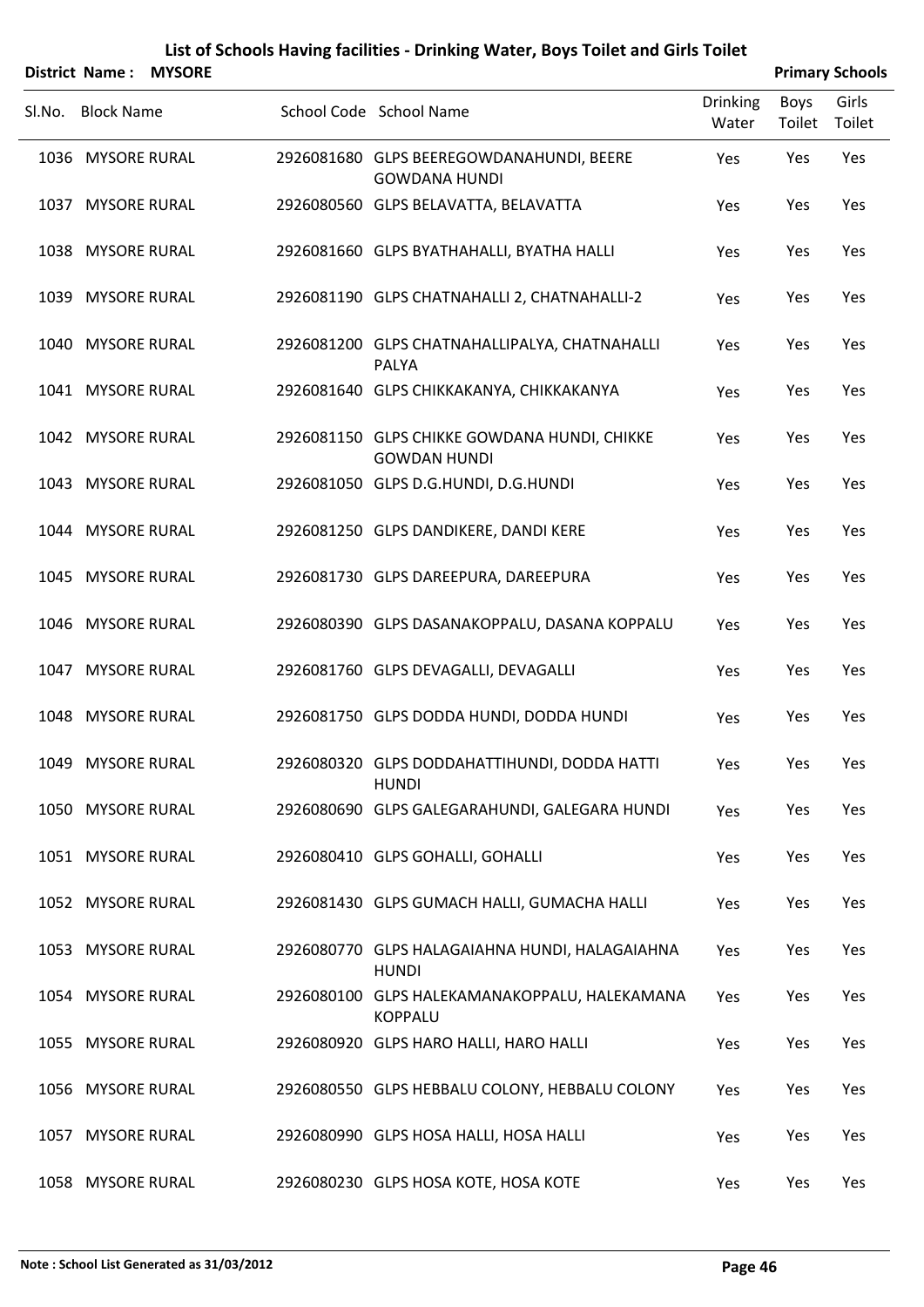|        | District Name:    | <b>MYSORE</b> |                                                                 |                          |                | <b>Primary Schools</b> |
|--------|-------------------|---------------|-----------------------------------------------------------------|--------------------------|----------------|------------------------|
| Sl.No. | <b>Block Name</b> |               | School Code School Name                                         | <b>Drinking</b><br>Water | Boys<br>Toilet | Girls<br>Toilet        |
|        | 1059 MYSORE RURAL |               | 2926081850 GLPS JANTHAGALLI, JANTHA GALLI                       | Yes                      | Yes            | Yes                    |
|        | 1060 MYSORE RURAL |               | 2926080430 GLPS JATTIHUNDI, JATTE HUNDI                         | Yes                      | Yes            | Yes                    |
|        | 1061 MYSORE RURAL |               | 2926081610 GLPS KADAKOLA HUNDI, KADAKOLA HUNDI                  | Yes                      | Yes            | Yes                    |
|        | 1062 MYSORE RURAL |               | 2926082040 GLPS KADAVEKATTE HUNDI, KADAVE KATTE<br><b>HUNDI</b> | Yes                      | Yes            | Yes                    |
|        | 1063 MYSORE RURAL |               | 2926081400 GLPS KALALA VADI, KALALAVADI                         | Yes                      | Yes            | Yes                    |
|        | 1064 MYSORE RURAL |               | 2926080070 GLPS KARAKANAHALLI, KARAKANA HALLI                   | Yes                      | Yes            | Yes                    |
|        | 1065 MYSORE RURAL |               | 2926081770 GLPS KENCHALA GURDU, KENCHALA GUDU                   | Yes                      | Yes            | Yes                    |
|        | 1066 MYSORE RURAL |               | 2926081740 GLPS KEREHUNDI, KERE HUNDI                           | Yes                      | Yes            | Yes                    |
|        | 1067 MYSORE RURAL |               | 2926080870 GLPS KOPPALUR, KOPPALUR                              | Yes                      | Yes            | Yes                    |
|        | 1068 MYSORE RURAL |               | 2926081930 GLPS KRISHNAPURA, KRISHNA PURA                       | Yes                      | Yes            | Yes                    |
|        | 1069 MYSORE RURAL |               | 2926081140 GLPS KUMBRALLI, KUMBRALLI                            | Yes                      | Yes            | Yes                    |
|        | 1070 MYSORE RURAL |               | 2926081220 GLPS LAKSHMIPURA 1, LAKSHMIPURA-1                    | Yes                      | Yes            | Yes                    |
|        | 1071 MYSORE RURAL |               | 2926080930 GLPS LAKSHMIPURA 2, LAKSHMIPURA-2                    | Yes                      | Yes            | Yes                    |
|        | 1072 MYSORE RURAL |               | 2926081040 GLPS M.G. HUNDI, M.G.HUNDI                           | Yes                      | Yes            | Yes                    |
|        | 1073 MYSORE RURAL |               | 2926081470 GLPS MADDUR HUNDI, MADDUR HUNDI                      | Yes                      | Yes            | Yes                    |
|        | 1074 MYSORE RURAL |               | 2926081410 GLPS MAHADEVAPURA, JAYAPURA                          | Yes                      | Yes            | Yes                    |
|        | 1075 MYSORE RURAL |               | 2926080580 GLPS MALLEGOWDAN KOPPALU,<br>MALLEGOWDAN KOPPALU     | Yes                      | Yes            | Yes                    |
|        | 1076 MYSORE RURAL |               | 2926081490 GLPS MANDANAHALLI, MANDANA HALLI                     | Yes                      | Yes            | Yes                    |
|        | 1077 MYSORE RURAL |               | 2926080300 GLPS MANIKYAPURA, MANIKYA PURA                       | Yes                      | Yes            | Yes                    |
|        | 1078 MYSORE RURAL |               | 2926080310 GLPS MARAIAHANAHUNDI, MARAIAHNA<br><b>HUNDI</b>      | Yes                      | Yes            | Yes                    |
|        | 1079 MYSORE RURAL |               | 2926081130 GLPS MARIGOWDANAHUNDI,<br>MARIGOWDAN HUNDI           | Yes                      | Yes            | Yes                    |
|        | 1080 MYSORE RURAL |               | 2926080500 GLPS MARISIDDANAKOPPLAU,<br>MARISIDDANA KOPPALU      | Yes                      | Yes            | Yes                    |
|        | 1081 MYSORE RURAL |               | 2926080850 GLPS MARSE, MARASE                                   | Yes                      | Yes            | Yes                    |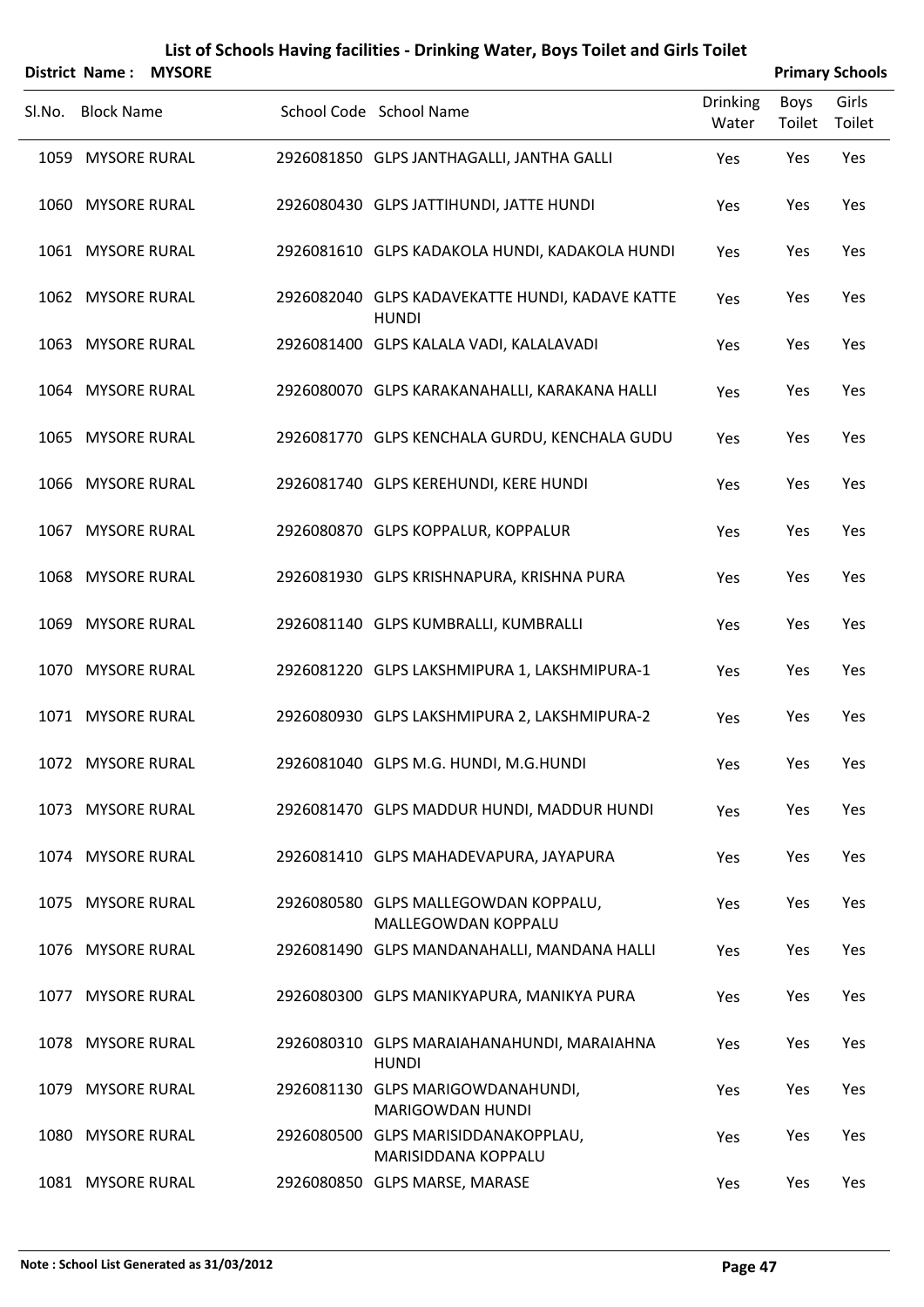|        |                   | <b>District Name: MYSORE</b> |                                                               |                          |                | <b>Primary Schools</b> |
|--------|-------------------|------------------------------|---------------------------------------------------------------|--------------------------|----------------|------------------------|
| SI.No. | <b>Block Name</b> |                              | School Code School Name                                       | <b>Drinking</b><br>Water | Boys<br>Toilet | Girls<br>Toilet        |
|        | 1082 MYSORE RURAL |                              | 2926081920 GLPS MEENAKSHIPURA, MEENAKSHI PURA                 | Yes                      | Yes            | Yes                    |
|        | 1083 MYSORE RURAL |                              | 2926081210 GLPS MHADEVI COLONY, MAHADEVI COLONY               | Yes                      | Yes            | Yes                    |
|        | 1084 MYSORE RURAL |                              | 2926080940 GLPS MUDALAHUNDI, MUDALA HUNDI                     | Yes                      | Yes            | Yes                    |
|        | 1085 MYSORE RURAL |                              | 2926081790 GLPS MULLURU, MULLUR                               | Yes                      | Yes            | Yes                    |
|        | 1086 MYSORE RURAL |                              | 2926080760 GLPS NADANAHALLI, NADANA HALLI                     | Yes                      | Yes            | Yes                    |
|        | 1087 MYSORE RURAL |                              | 2926082060 GLPS NUGGA HALLI, NUGGA HALLI                      | Yes                      | Yes            | Yes                    |
|        | 1088 MYSORE RURAL |                              | 2926081360 GLPS RAMANA HUNDI, RAMANA HUNDI                    | Yes                      | Yes            | Yes                    |
|        | 1089 MYSORE RURAL |                              | 2926080260 GLPS RAMENA HALLI, RAMENA HALLI                    | Yes                      | Yes            | Yes                    |
|        | 1090 MYSORE RURAL |                              | 2926082200 GLPS RANABAI NAGARA, RAMABAI NAGAR                 | Yes                      | Yes            | Yes                    |
|        | 1091 MYSORE RURAL |                              | 2926081970 GLPS RANGANATHA PURA, RANGANATHA<br><b>PURA</b>    | Yes                      | Yes            | Yes                    |
|        | 1092 MYSORE RURAL |                              | 2926081120 GLPS RAYANAHUNDI, RAYANA HUNDI                     | Yes                      | Yes            | Yes                    |
|        | 1093 MYSORE RURAL |                              | 2926080400 GLPS SAHUKARA HUNDI, SAHUKARA HUNDI                | Yes                      | Yes            | Yes                    |
|        | 1094 MYSORE RURAL |                              | 2926081370 GLPS SALUNDI, SALUNDI                              | Yes                      | Yes            | Yes                    |
|        | 1095 MYSORE RURAL |                              | 2926080700 GLPS SATHA GALLI, SATHA GALLI                      | Yes                      | Yes            | Yes                    |
|        | 1096 MYSORE RURAL |                              | 2926080110 GLPS SEEGAHALLI, SEEGAHALLI                        | Yes                      | Yes            | Yes                    |
|        | 1097 MYSORE RURAL |                              | 2926081330 GLPS SHIVAPURA, SHIVA PURA                         | Yes                      | Yes            | Yes                    |
|        | 1098 MYSORE RURAL |                              | 2926081950 GLPS SHYDANAHALLI, SHYADANA HALLI                  | Yes                      | Yes            | Yes                    |
|        | 1099 MYSORE RURAL |                              | 2926081450 GLPS SOLIGARACOLONY, SOLEGARA COLONY               | Yes                      | Yes            | Yes                    |
|        | 1100 MYSORE RURAL |                              | 2926082080 GLPS SRINIVASAPURA, SRINIVASAPURA                  | Yes                      | Yes            | Yes                    |
|        | 1101 MYSORE RURAL |                              | 2926081870 GLPS T.M.HUNDI, T.M.HUNDI                          | Yes                      | Yes            | Yes                    |
|        | 1102 MYSORE RURAL |                              | 2926081960 GLPS THAVARE KATTE, THAVARE KATTE                  | Yes                      | Yes            | Yes                    |
|        | 1103 MYSORE RURAL |                              | 2926081940 GLPS THIBBAIAHNAHUNDI, THIBBAIAHNA<br><b>HUNDI</b> | Yes                      | Yes            | Yes                    |
|        | 1104 MYSORE RURAL |                              | 2926082190 GLPS URDU 2003, NEHRU NAGAR                        | Yes                      | Yes            | Yes                    |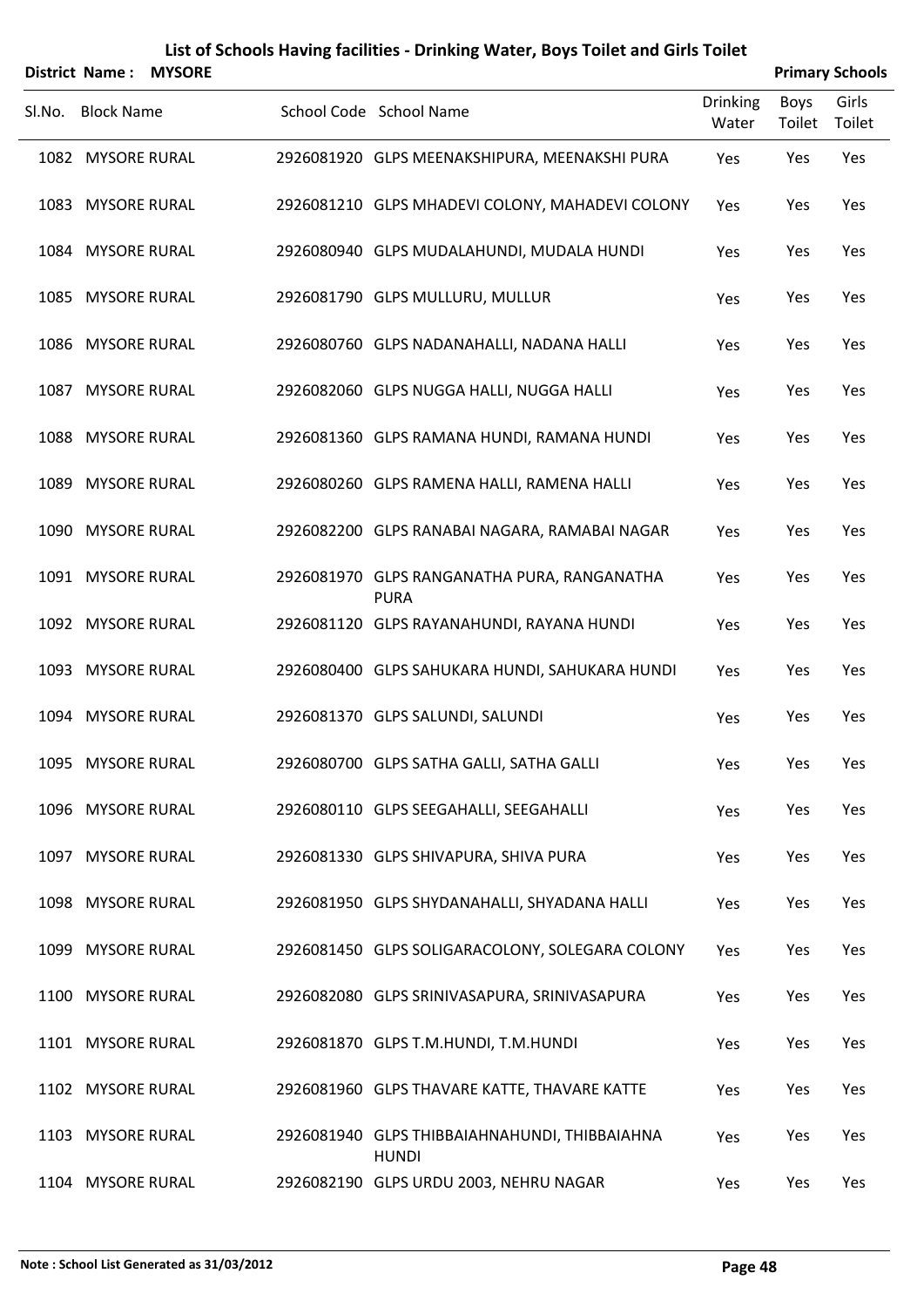|        |                   | <b>District Name: MYSORE</b> |                                                                  |                          |                | <b>Primary Schools</b> |
|--------|-------------------|------------------------------|------------------------------------------------------------------|--------------------------|----------------|------------------------|
| SI.No. | <b>Block Name</b> |                              | School Code School Name                                          | <b>Drinking</b><br>Water | Boys<br>Toilet | Girls<br>Toilet        |
|        | 1105 MYSORE RURAL |                              | 2926081630 GLPS URDU DODDAKANYA, DODDA KANYA                     | Yes                      | Yes            | Yes                    |
|        | 1106 MYSORE RURAL |                              | 2926081520 GLPS URDU DOORA, DOORA                                | Yes                      | Yes            | Yes                    |
|        | 1107 MYSORE RURAL |                              | 2926081410 GLPS URDU JAYAPURA, JAYAPURA                          | Yes                      | Yes            | Yes                    |
|        | 1108 MYSORE RURAL |                              | 2926080590 GLPS URDU K.R. MILLLS, K.R.MILLS COLONY               | Yes                      | Yes            | Yes                    |
|        | 1109 MYSORE RURAL |                              | 2926081600 GLPS URDU KADAKOLA, KADAKOLA                          | Yes                      | Yes            | Yes                    |
|        | 1110 MYSORE RURAL |                              | 2926081620 GLPS URDU SINDUVALLI, SINDUVALLI                      | Yes                      | Yes            | Yes                    |
|        | 1111 MYSORE RURAL |                              | 2926080010 GLPS URDU YELWALA, YELWALA                            | Yes                      | Yes            | Yes                    |
|        | 1112 MYSORE RURAL |                              | 2926080240 GLPS YACHE GOWDANAHALLI, YACHE<br><b>GOWDAN HALLI</b> | Yes                      | Yes            | Yes                    |
|        | 1113 MYSORE RURAL |                              | 2926081020 GLPS YADAKOLA, YADA KOLA                              | Yes                      | Yes            | Yes                    |
|        | 1114 MYSORE RURAL |                              | 2926080780 GLPS YANDAHALLI, YANDA HALLI                          | Yes                      | Yes            | Yes                    |
|        | 1115 MYSORE RURAL |                              | 2926080080 GLPS YELACHANAHALLI, YELACHA HALLI                    | Yes                      | Yes            | Yes                    |
|        | 1116 MYSORE RURAL |                              | 2926080830 GLPS YELEGEHUNDI, YELEGE HUNDI                        | Yes                      | Yes            | Yes                    |
|        | 1117 MYSORE RURAL |                              | 2926082180 GLPS-2003 BHARATNAGARA, BHRAT NAGAR                   | Yes                      | Yes            | Yes                    |
|        | 1118 MYSORE RURAL |                              | 2926080140 GLPSERAPPANAKOPPALU, ERAPPANA<br><b>KOPPALU</b>       | Yes                      | Yes            | Yes                    |
|        | 1119 MYSORE RURAL |                              | 2926081650 GULPS D.KATOORU, D.KATOORU                            | Yes                      | Yes            | Yes                    |
|        | 1120 MYSORE SOUTH |                              | 2926120150 GHPS 13TH CROSS, WARD-9                               | Yes                      | Yes            | Yes                    |
|        | 1121 MYSORE SOUTH |                              | 2926120310 GHPS BODYGAURD LINE, WARD-63                          | Yes                      | Yes            | Yes                    |
|        | 1122 MYSORE SOUTH |                              | 2926120090 GHPS BOYS LAKSHMIPURA, WARD-3                         | Yes                      | Yes            | Yes                    |
|        | 1123 MYSORE SOUTH |                              | 2926120170 GHPS DEVARAJU URS COLONY, WARD-11                     | Yes                      | Yes            | Yes                    |
|        | 1124 MYSORE SOUTH |                              | 2926120090 GHPS GADI CHOKA LAKSHMIPURAM, WARD-3                  | Yes                      | Yes            | Yes                    |
|        | 1125 MYSORE SOUTH |                              | 2926120131 GHPS HALE KRISHNAMURTHIPURAM, WARD-<br>7              | Yes                      | Yes            | Yes                    |
|        | 1126 MYSORE SOUTH |                              | 2926120320 GHPS K.A.R.P BODYGARD LINE, WARD-65                   | Yes                      | Yes            | Yes                    |
|        | 1127 MYSORE SOUTH |                              | 2926120140 GHPS KANNE GOWDANA KOPPAL, WARD-8                     | Yes                      | Yes            | Yes                    |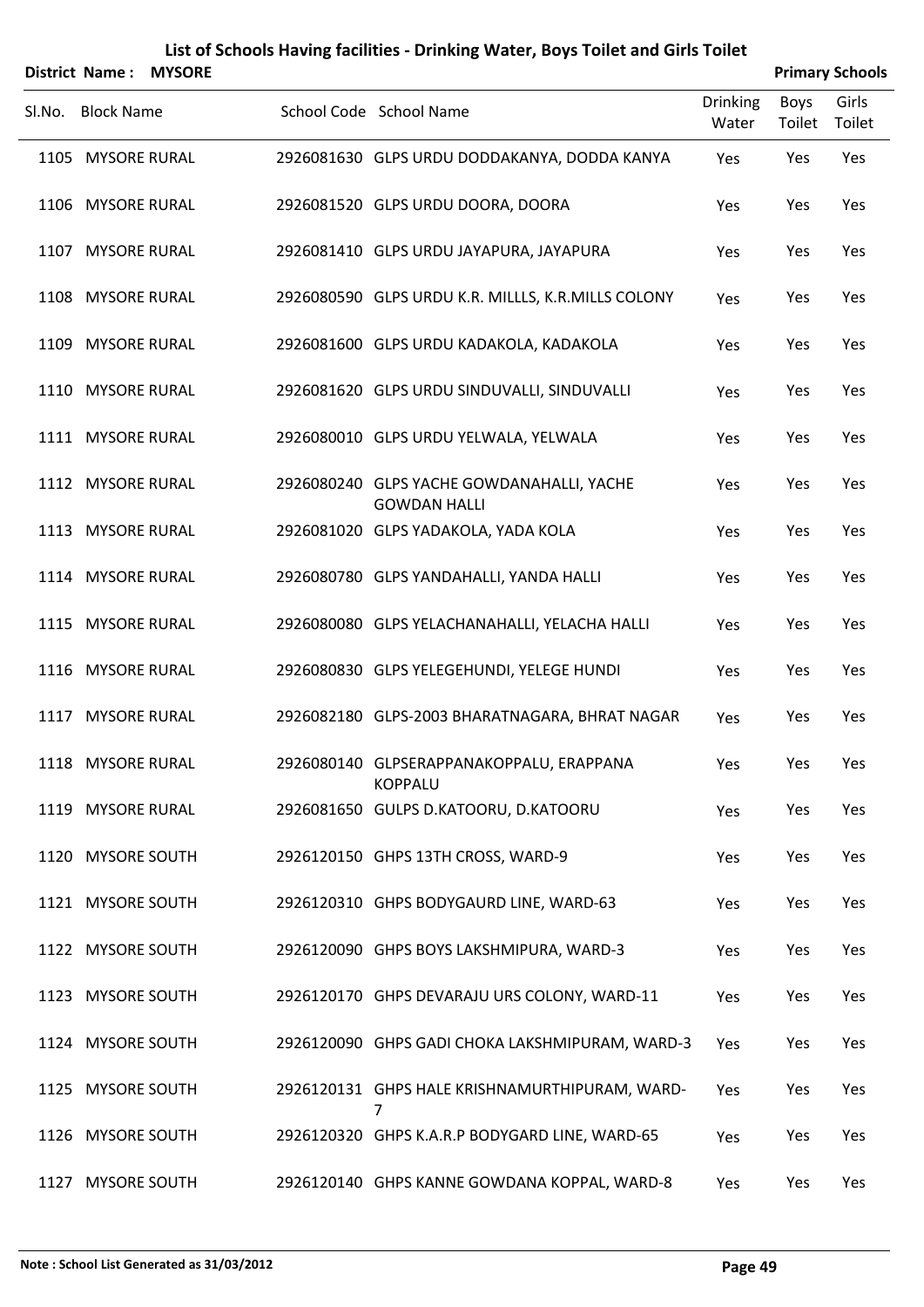|        |                   | <b>District Name: MYSORE</b> |                                                       |                          |                | <b>Primary Schools</b> |
|--------|-------------------|------------------------------|-------------------------------------------------------|--------------------------|----------------|------------------------|
| SI.No. | <b>Block Name</b> |                              | School Code School Name                               | <b>Drinking</b><br>Water | Boys<br>Toilet | Girls<br>Toilet        |
|        | 1128 MYSORE SOUTH |                              | 2926120100 GHPS KRISHNARAJA BB GARDANS, WARD-4        | Yes                      | Yes            | Yes                    |
|        | 1129 MYSORE SOUTH |                              | 2926120290 GHPS KUDARE MOHALLA, WARD-23               | Yes                      | Yes            | Yes                    |
|        | 1130 MYSORE SOUTH |                              | 2926120260 GHPS KUKKRAHALLI, WARD-20                  | Yes                      | Yes            | Yes                    |
|        | 1131 MYSORE SOUTH |                              | 2926120240 GHPS KUVEMPUNAGAR, WARD-18                 | Yes                      | Yes            | Yes                    |
|        | 1132 MYSORE SOUTH |                              | 2926120132 GHPS MADARI ASHOK PURAM, WARD-7            | Yes                      | Yes            | Yes                    |
|        | 1133 MYSORE SOUTH |                              | 2926120300 GHPS MAHARANI NTMS N S ROAD, WARD-36       | Yes                      | Yes            | Yes                    |
|        | 1134 MYSORE SOUTH |                              | 2926120080 GHPS N.MK.V.BALABHODINI, WARD-2            | Yes                      | Yes            | Yes                    |
|        | 1135 MYSORE SOUTH |                              | 2926120140 GHPS PYLAVAN BASAVAIAHNA NAGAR,<br>WARD-8  | Yes                      | Yes            | Yes                    |
|        | 1136 MYSORE SOUTH |                              | 2926120150 GHPS RAILWAY COLONY, WARD-9                | Yes                      | Yes            | Yes                    |
|        | 1137 MYSORE SOUTH |                              | 2926120110 GHPS SHARADAVILAS KANAKAGERE, WARD-5       | Yes                      | Yes            | Yes                    |
|        | 1138 MYSORE SOUTH |                              | 2926120300 GHPS SHIVARAM PET, WARD-36                 | Yes                      | Yes            | Yes                    |
|        | 1139 MYSORE SOUTH |                              | 2926120090 GHPS THAMIL V.V ROAD, WARD-3               | Yes                      | Yes            | Yes                    |
|        | 1140 MYSORE SOUTH |                              | 2926120280 GHPS THONACHIKOPPAL, WARD-22               | Yes                      | Yes            | Yes                    |
|        | 1141 MYSORE SOUTH |                              | 2926120080 GHPS URDU BOYS K R MOHALLA, WARD-2         | Yes                      | Yes            | Yes                    |
|        | 1142 MYSORE SOUTH |                              | 2926120080 GHPS URDU GIRLS K R MOHALLA, WARD-2        | Yes                      | Yes            | Yes                    |
|        | 1143 MYSORE SOUTH |                              | 2926120100 GHPS URDU KRISHNARAJA, WARD-4              | Yes                      | Yes            | Yes                    |
|        | 1144 MYSORE SOUTH |                              | 2926120180 GHPS URDU NACHANA HALLI PALYA, WARD-<br>12 | Yes                      | Yes            | Yes                    |
|        | 1145 MYSORE SOUTH |                              | 2926120160 GHPS URDU RAHAMANIYA, WARD-10              | Yes                      | Yes            | Yes                    |
|        | 1146 MYSORE SOUTH |                              | 2926120120 GHPS V.M.V BALA BHODIDI CHAMUN, WARD-<br>6 | Yes                      | Yes            | Yes                    |
|        | 1147 MYSORE SOUTH |                              | 2926120280 GHPS VASANTHANAGAR, WARD-22                | Yes                      | Yes            | Yes                    |
|        | 1148 MYSORE SOUTH |                              | 2926120110 GLPS MUNESWARA NAGAR, WARD-5               | Yes                      | Yes            | Yes                    |
|        | 1149 MYSORE SOUTH |                              | 2926120160 GLPS HOSA ITTEGEGUD, WARD-10               | Yes                      | Yes            | Yes                    |
|        | 1150 MYSORE SOUTH |                              | 2926120320 GLPS ITTEGE GUD, WARD-65                   | Yes                      | Yes            | Yes                    |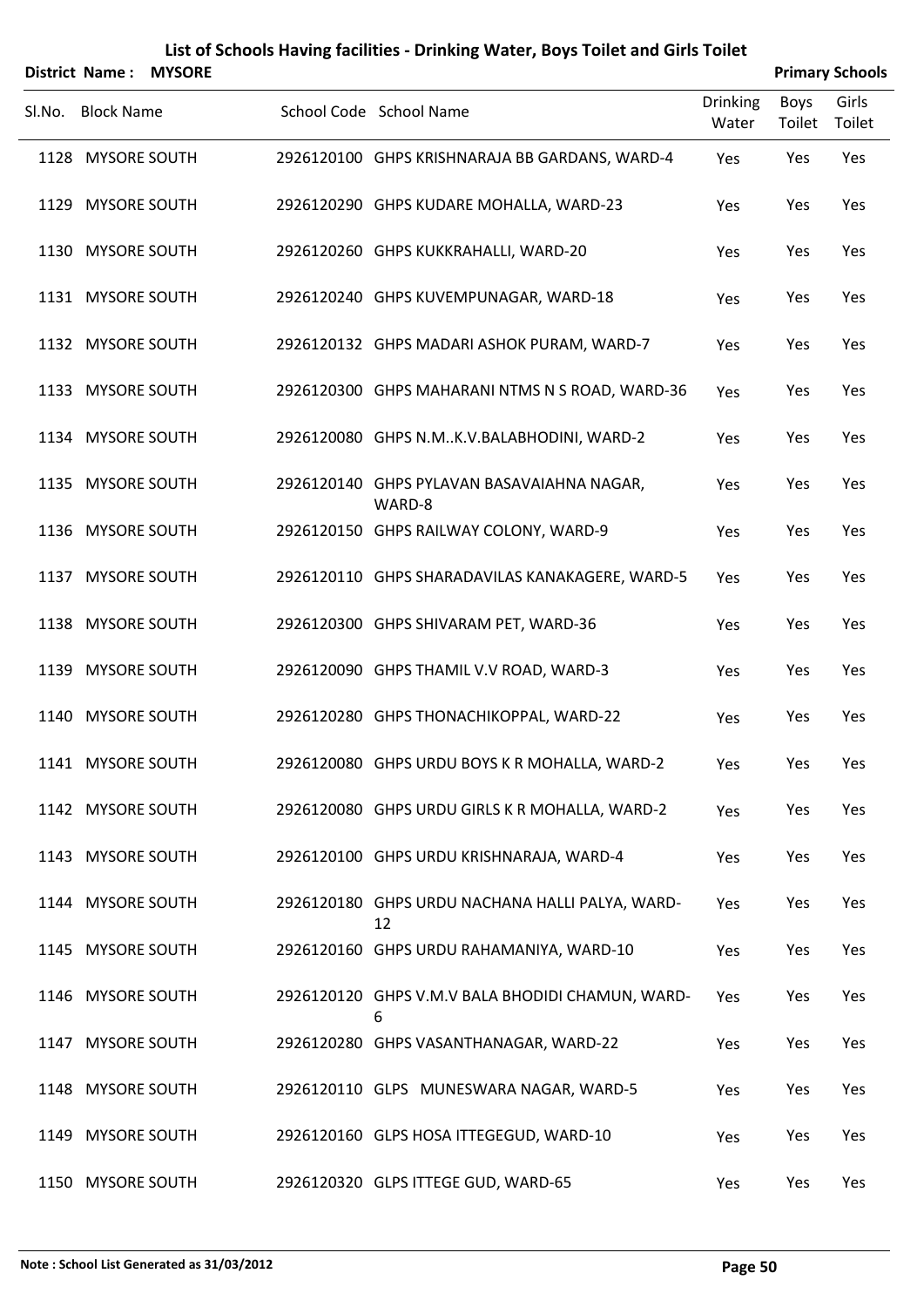|      | District Name: MYSORE |  |                                                                   |                          | <b>Primary Schools</b> |                 |
|------|-----------------------|--|-------------------------------------------------------------------|--------------------------|------------------------|-----------------|
|      | Sl.No. Block Name     |  | School Code School Name                                           | <b>Drinking</b><br>Water | <b>Boys</b><br>Toilet  | Girls<br>Toilet |
|      | 1151 MYSORE SOUTH     |  | 2926120140 GLPS JAYANAGAR, WARD-8                                 | Yes                      | Yes                    | Yes             |
|      | 1152 MYSORE SOUTH     |  | 2926120150 GLPS NELLUR SHED, WARD-9                               | Yes                      | Yes                    | Yes             |
|      | 1153 MYSORE SOUTH     |  | 2926120301 GLPS THAMIL SHIVARAMA PET, WARD-36                     | Yes                      | Yes                    | Yes             |
|      | 1154 MYSORE SOUTH     |  | 2926120072 GLPS URDU PILKANA, WARD-1                              | Yes                      | Yes                    | Yes             |
|      | 1155 MYSORE SOUTH     |  | 2926120281 GULPS VASANTHNAGAR, WARD-22                            | Yes                      | Yes                    | Yes             |
|      | 1156 NANJANAGUD       |  | 2926092290 GHPS AKALA, AKALA                                      | Yes                      | Yes                    | Yes             |
|      | 1157 NANJANAGUD       |  | 2926091950 GHPS BOYS THAGADUR, THAGADUR                           | Yes                      | Yes                    | Yes             |
|      | 1158 NANJANAGUD       |  | 2926091660 GHPS GEEKAHALLI, GEKALLI                               | Yes                      | Yes                    | Yes             |
|      | 1159 NANJANAGUD       |  | 2926091950 GHPS GIRL THAGADUR, THAGADUR                           | Yes                      | Yes                    | Yes             |
|      | 1160 NANJANAGUD       |  | 2926093010 GHPS KARYA (TDR), KARYA-THAGADUR                       | Yes                      | Yes                    | Yes             |
|      | 1161 NANJANAGUD       |  | 2926090830 GHPS ADAKANAHALLI HUNDI, ADAKANA<br><b>HALLI HUNDI</b> | Yes                      | Yes                    | Yes             |
|      | 1162 NANJANAGUD       |  | 2926090680 GHPS AHALYA, RAMPURA                                   | Yes                      | Yes                    | Yes             |
|      | 1163 NANJANAGUD       |  | 2926092020 GHPS ALAGANCHI PURA, HALA GANCHI PURA                  | Yes                      | Yes                    | Yes             |
|      | 1164 NANJANAGUD       |  | 2926091980 GHPS ALAGANCHI, HALA GANCHI                            | Yes                      | Yes                    | Yes             |
|      | 1165 NANJANAGUD       |  | 2926091670 GHPS ALAMBURU, ALAMBUR                                 | Yes                      | Yes                    | Yes             |
| 1166 | NANJANAGUD            |  | 2926090970 GHPS ALATHURU, ALATHUR                                 | Yes                      | Yes                    | Yes             |
|      | 1167 NANJANAGUD       |  | 2926092610 GHPS ALLAIAHNAPURA, ALLAIAHANA PURA                    | Yes                      | Yes                    | Yes             |
|      | 1168 NANJANAGUD       |  | 2926090210 GHPS AMBALE, AMBALE                                    | Yes                      | Yes                    | Yes             |
|      | 1169 NANJANAGUD       |  | 2926090360 GHPS ARIYURU, HAREYUR                                  | Yes                      | Yes                    | Yes             |
|      | 1170 NANJANAGUD       |  | 2926092880 GHPS ASHOKAPURAM, NANJANAGUD WARD-<br>24               | Yes                      | Yes                    | Yes             |
|      | 1171 NANJANAGUD       |  | 2926092050 GHPS BADANAVALU, BADANA VALLU                          | Yes                      | Yes                    | Yes             |
|      | 1172 NANJANAGUD       |  | 2926092440 GHPS BANCHALLIHUNDI, BANCHALLI HUNDI                   | Yes                      | Yes                    | Yes             |
|      |                       |  |                                                                   |                          |                        |                 |

NANJANAGUD 2926090430 GHPS BANKAHALLI, BANKALLAI Yes Yes Yes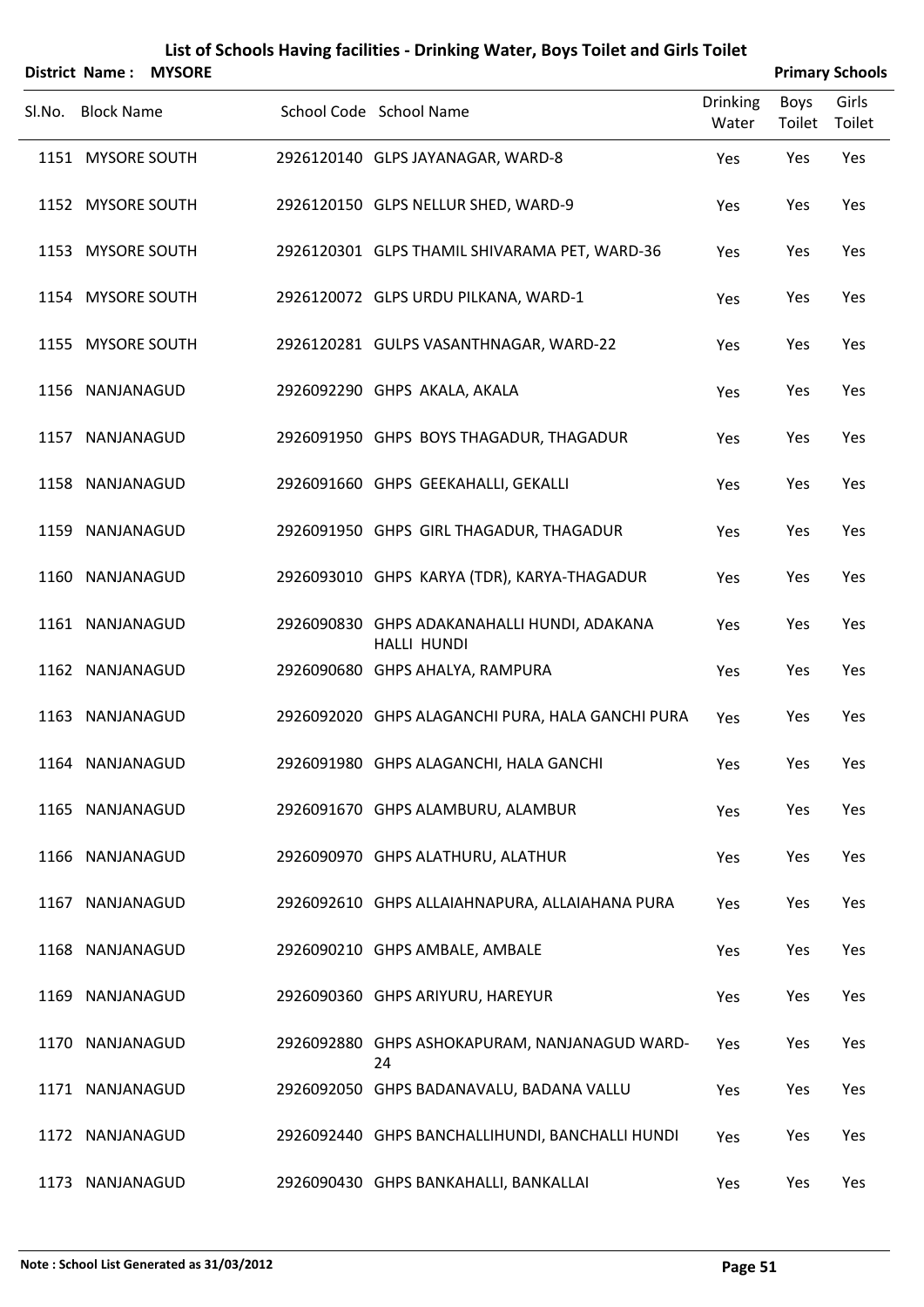|        | <b>District Name:</b> | <b>MYSORE</b> |                                                                     |                          |                       | <b>Primary Schools</b> |
|--------|-----------------------|---------------|---------------------------------------------------------------------|--------------------------|-----------------------|------------------------|
| Sl.No. | <b>Block Name</b>     |               | School Code School Name                                             | <b>Drinking</b><br>Water | <b>Boys</b><br>Toilet | Girls<br>Toilet        |
|        | 1174 NANJANAGUD       |               | 2926090660 GHPS BELALE, BELALE                                      | Yes                      | Yes                   | Yes                    |
|        | 1175 NANJANAGUD       |               | 2926090690 GHPS BIDARAGUDU, BEDARAGUD                               | Yes                      | Yes                   | Yes                    |
|        | 1176 NANJANAGUD       |               | 2926091720 GHPS BILIGERE, BILEGERE                                  | Yes                      | Yes                   | Yes                    |
|        | 1177 NANJANAGUD       |               | 2926091040 GHPS BILUGALI, BELUGALE                                  | Yes                      | Yes                   | Yes                    |
|        | 1178 NANJANAGUD       |               | 2926090890 GHPS BOKKAHALLI-1, BHOKKALLI                             | Yes                      | Yes                   | Yes                    |
|        | 1179 NANJANAGUD       |               | 2926091090 GHPS C.D.HOMMA, C.D.HOMMA                                | Yes                      | Yes                   | Yes                    |
|        | 1180 NANJANAGUD       |               | 2926092900 GHPS CHAMALAPURADA HUNDI,<br>NANJANAGUD WARD-26          | Yes                      | Yes                   | Yes                    |
|        | 1181 NANJANAGUD       |               | 2926090280 GHPS CHANNAPATNA, CHANNAPTNA                             | Yes                      | Yes                   | Yes                    |
|        | 1182 NANJANAGUD       |               | 2926092060 GHPS CHINNADA GUDI HUNDI, CHINNADA<br><b>GUDI HUNDIG</b> | Yes                      | Yes                   | Yes                    |
|        | 1183 NANJANAGUD       |               | 2926091920 GHPS CHINNAMBALLI, CHINNAMBALLI                          | Yes                      | Yes                   | Yes                    |
| 1184   | NANJANAGUD            |               | 2926092180 GHPS CHUNCHANAHALLI, CHUNCHANA<br><b>HALLI</b>           | Yes                      | Yes                   | Yes                    |
|        | 1185 NANJANAGUD       |               | 2926092730 GHPS DALAVAI, NANJANAGUD WARD-4                          | Yes                      | Yes                   | Yes                    |
|        | 1186 NANJANAGUD       |               | 2926092560 GHPS DASANURU, DASANURU                                  | Yes                      | Yes                   | Yes                    |
|        | 1187 NANJANAGUD       |               | 2926090600 GHPS DEBURU, DEBUR                                       | Yes                      | Yes                   | Yes                    |
|        | 1188 NANJANAGUD       |               | 2926092170 GHPS DEVANURU, DEVANUR                                   | Yes                      | Yes                   | Yes                    |
|        | 1189 NANJANAGUD       |               | 2926092100 GHPS DEVARASANAHALLI, DEVARASANA<br><b>HALLI</b>         | Yes                      | Yes                   | Yes                    |
|        | 1190 NANJANAGUD       |               | 2926090060 GHPS DEVARAYASHETTIPURA, DEVARAYA<br><b>SETTY PURA</b>   | Yes                      | Yes                   | Yes                    |
|        | 1191 NANJANAGUD       |               | 2926091170 GHPS DEVEERAMMANA HALLI,<br>DEVERAMMANA HALLI            | Yes                      | Yes                   | Yes                    |
|        | 1192 NANJANAGUD       |               | 2926091120 GHPS DODDAKAVALANDE, DODDA<br>KAVALANDE                  | Yes                      | Yes                   | Yes                    |
|        | 1193 NANJANAGUD       |               | 2926090010 GHPS DUGGAHALLI, DUGGAHALLI                              | Yes                      | Yes                   | Yes                    |
|        | 1194 NANJANAGUD       |               | 2926090450 GHPS EREGOWDANA HUNDI,<br>ERREGOWDANAHUNDI               | Yes                      | Yes                   | Yes                    |
|        | 1195 NANJANAGUD       |               | 2926091130 GHPS GATTAVADI, GATTAVADI                                | Yes                      | Yes                   | Yes                    |
|        | 1196 NANJANAGUD       |               | 2926091140 GHPS GATTAVADIPURA, GATTAVADIPURA                        | Yes                      | Yes                   | Yes                    |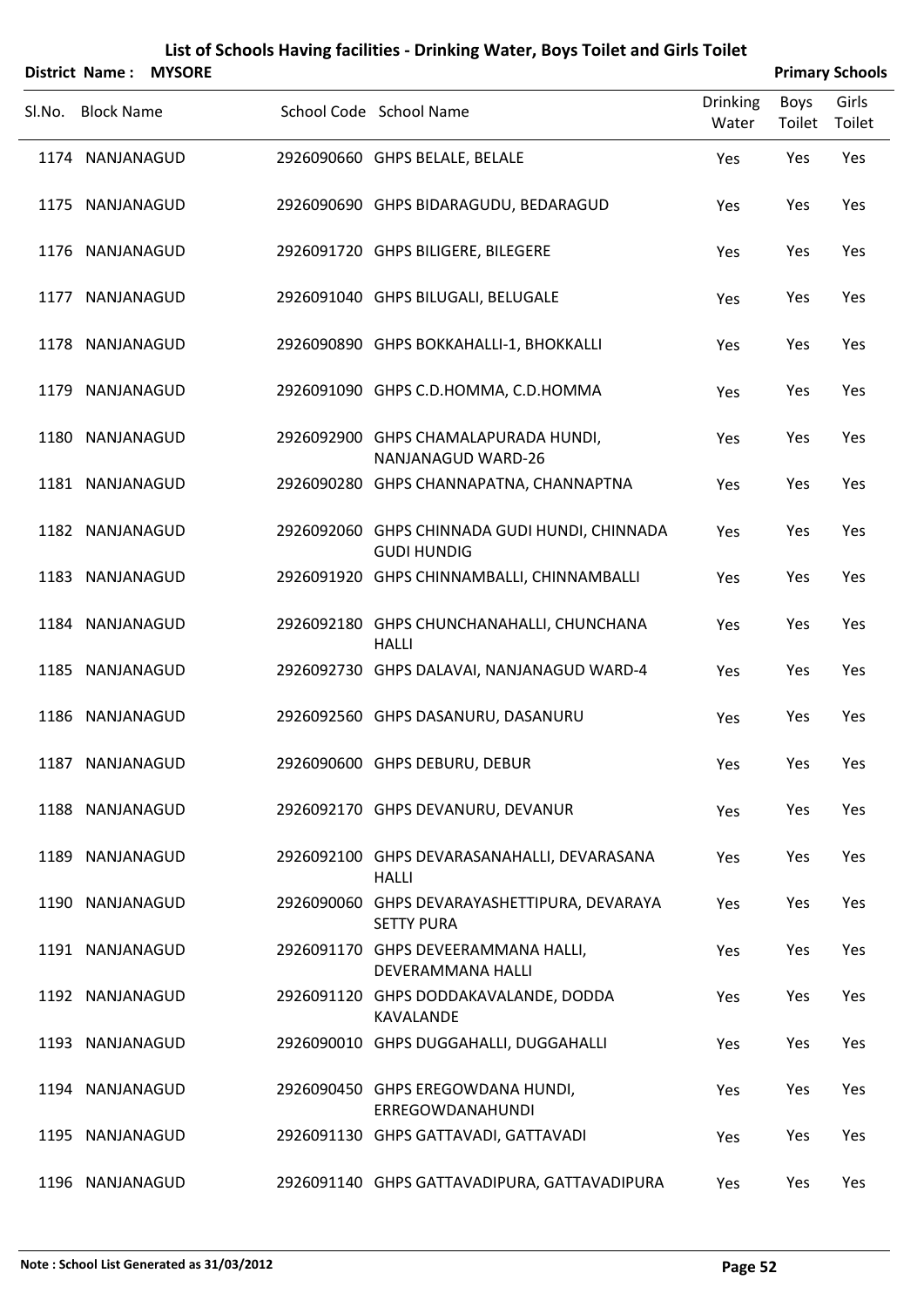|        | <b>District Name:</b> | <b>MYSORE</b> |                                                      |                          |                       | <b>Primary Schools</b> |
|--------|-----------------------|---------------|------------------------------------------------------|--------------------------|-----------------------|------------------------|
| Sl.No. | <b>Block Name</b>     |               | School Code School Name                              | <b>Drinking</b><br>Water | <b>Boys</b><br>Toilet | Girls<br>Toilet        |
|        | 1197 NANJANAGUD       |               | 2926091870 GHPS GEJJAGANAHALLI, GEJJAGANA HALLI      | Yes                      | Yes                   | Yes                    |
|        | 1198 NANJANAGUD       |               | 2926092120 GHPS GOLURU, GOLUR                        | Yes                      | Yes                   | Yes                    |
|        | 1199 NANJANAGUD       |               | 2926091800 GHPS GONAHALLI, GONA HALLI                | Yes                      | Yes                   | Yes                    |
|        | 1200 NANJANAGUD       |               | 2926090920 GHPS HADINARU MOLE, HADENARU              | Yes                      | Yes                   | Yes                    |
|        | 1201 NANJANAGUD       |               | 2926090920 GHPS HADINARU, HADENARU                   | Yes                      | Yes                   | Yes                    |
|        | 1202 NANJANAGUD       |               | 2926090350 GHPS HADYA, HADYA                         | Yes                      | Yes                   | Yes                    |
|        | 1203 NANJANAGUD       |               | 2926090200 GHPS HAGINAVALU, HAGINAVALU               | Yes                      | Yes                   | Yes                    |
|        | 1204 NANJANAGUD       |               | 2926091580 GHPS HALEPURA, HALE PURA                  | Yes                      | Yes                   | Yes                    |
|        | 1205 NANJANAGUD       |               | 2926092720 GHPS HALLADA KERE`, NANJANAGUD WARD-<br>1 | Yes                      | Yes                   | Yes                    |
|        | 1206 NANJANAGUD       |               | 2926090230 GHPS HALLARE, HALLARE                     | Yes                      | Yes                   | Yes                    |
|        | 1207 NANJANAGUD       |               | 2926092320 GHPS HALLIDIDDI, HALLI DDI                | Yes                      | Yes                   | Yes                    |
|        | 1208 NANJANAGUD       |               | 2926091360 GHPS HANUMANAPURA, HANUMANA PURA          | Yes                      | Yes                   | Yes                    |
|        | 1209 NANJANAGUD       |               | 2926090140 GHPS HARADANAHALLI, HARADANA HALLI        | Yes                      | Yes                   | Yes                    |
|        | 1210 NANJANAGUD       |               | 2926090760 GHPS HARATHALE, HARATHALE                 | Yes                      | Yes                   | Yes                    |
|        | 1211 NANJANAGUD       |               | 2926091860 GHPS HAROPURA, HORU PURA                  | Yes                      | Yes                   | Yes                    |
|        | 1212 NANJANAGUD       |               | 2926090810 GHPS HEBYA, HEBBYA                        | Yes                      | Yes                   | Yes                    |
|        | 1213 NANJANAGUD       |               | 2926091280 GHPS HEDATHALE, HEDATHALE                 | Yes                      | Yes                   | Yes                    |
|        | 1214 NANJANAGUD       |               | 2926090410 GHPS HEDIYALA, HEDEYALA                   | Yes                      | Yes                   | Yes                    |
|        | 1215 NANJANAGUD       |               | 2926090730 GHPS HEGGADAHALLI, HEGGADA HALLI          | Yes                      | Yes                   | Yes                    |
|        | 1216 NANJANAGUD       |               | 2926090850 GHPS HEJJIGE, HEJJEGE                     | Yes                      | Yes                   | Yes                    |
|        | 1217 NANJANAGUD       |               | 2926091240 GHPS HEMMRAGALA, HEMMARA GALA             | Yes                      | Yes                   | Yes                    |
|        | 1218 NANJANAGUD       |               | 2926091640 GHPS HORALAVADI, HORALA VADI              | Yes                      | Yes                   | Yes                    |
|        | 1219 NANJANAGUD       |               | 2926091210 GHPS HOSAHALLI, KARALA PURA               | Yes                      | Yes                   | Yes                    |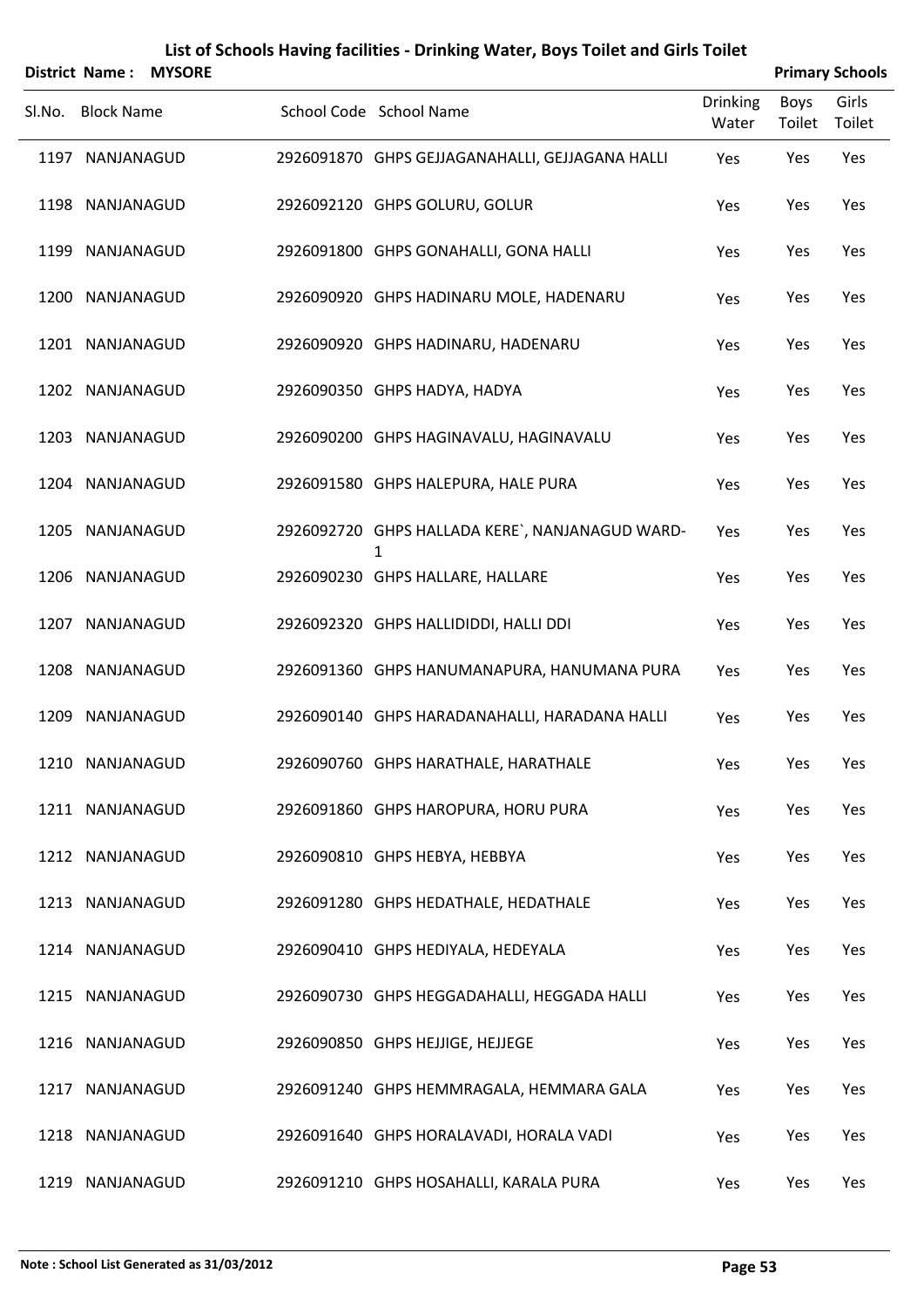| <b>District Name:</b> | <b>MYSORE</b> | List of Schools Having facilities - Drinking Water, Boys Toilet and Girls Toilet |                          |                       | <b>Primary Schools</b> |
|-----------------------|---------------|----------------------------------------------------------------------------------|--------------------------|-----------------------|------------------------|
| Sl.No. Block Name     |               | School Code School Name                                                          | <b>Drinking</b><br>Water | <b>Boys</b><br>Toilet | Girls<br>Toilet        |
| 1220 NANJANAGUD       |               | 2926090950 GHPS HOSAKOTE, HOSA KOTE                                              | Yes                      | Yes                   | Yes                    |
| 1221 NANJANAGUD       |               | 2926090950 GHPS HOSAKOTE-2, HOSA KOTE                                            | Yes                      | Yes                   | Yes                    |
| 1222 NANJANAGUD       |               | 2926091530 GHPS HOSAPURA, HOSA PURA                                              | Yes                      | Yes                   | Yes                    |
| 1223 NANJANAGUD       |               | 2926090080 GHPS HOSAVEEDU, HOSAVEEDU                                             | Yes                      | Yes                   | Yes                    |
| 1224 NANJANAGUD       |               | 2926092130 GHPS HOSURU, HOSUR                                                    | Yes                      | Yes                   | Yes                    |
| 1225 NANJANAGUD       |               | 2926092590 GHPS HULIMAVU, HULI MAVU                                              | Yes                      | Yes                   | Yes                    |
| 1226 NANJANAGUD       |               | 2926090130 GHPS HULLAHALLI, HULLAHALLI                                           | Yes                      | Yes                   | Yes                    |
| 1227 NANJANAGUD       |               | 2926091390 GHPS HUNASANALU, HUNASANALU                                           | Yes                      | Yes                   | Yes                    |
| 1228 NANJANAGUD       |               | 2926090270 GHPS HURA, HURA                                                       | Yes                      | Yes                   | Yes                    |
| 1229 NANJANAGUD       |               | 2926090670 GHPS HUSKURU, HUSKUR                                                  | Yes                      | Yes                   | Yes                    |
| 1230 NANJANAGUD       |               | 2926090150 GHPS IBJALA, IBJALA                                                   | Yes                      | Yes                   | Yes                    |
| 1231 NANJANAGUD       |               | 2926090880 GHPS IMMAVU, IMMAYU                                                   | Yes                      | Yes                   | Yes                    |
| 1232 NANJANAGUD       |               | 2926090530 GHPS KADABURU, KADABUR                                                | Yes                      | Yes                   | Yes                    |
| 1233 NANJANAGUD       |               | 2926091420 GHPS KALALE, KALALE                                                   | Yes                      | Yes                   | Yes                    |
| 1234 NANJANAGUD       |               | 2926091600 GHPS KALIHUNDI, SIDUVALLI                                             | Yes                      | Yes                   | Yes                    |
| 1235 NANJANAGUD       |               | 2926091740 GHPS KALKUNDA, KALKUNDA                                               | Yes                      | Yes                   | Yes                    |
| 1236 NANJANAGUD       |               | 2926090640 GHPS KALLAHALLI, KALLAHALLI                                           | Yes                      | Yes                   | Yes                    |
| 1237 NANJANAGUD       |               | 2926091750 GHPS KALMALLI, KALMALLI                                               | Yes                      | Yes                   | Yes                    |
| 1238 NANJANAGUD       |               | 2926090380 GHPS KANDEGALA, KANDEGALA                                             | Yes                      | Yes                   | Yes                    |
| 1239 NANJANAGUD       |               | 2926090500 GHPS KANENURU, KANNENUR                                               | Yes                      | Yes                   | Yes                    |
| 1240 NANJANAGUD       |               | 2926090520 GHPS KAPPASOGE, KAPPUSOGE                                             | Yes                      | Yes                   | Yes                    |
| 1241 NANJANAGUD       |               | 2926091210 GHPS KARALAPURA, KARALA PURA                                          | Yes                      | Yes                   | Yes                    |
| 1242 NANJANAGUD       |               | 2926091930 GHPS KAREPURA, KARE PURA                                              | Yes                      | Yes                   | Yes                    |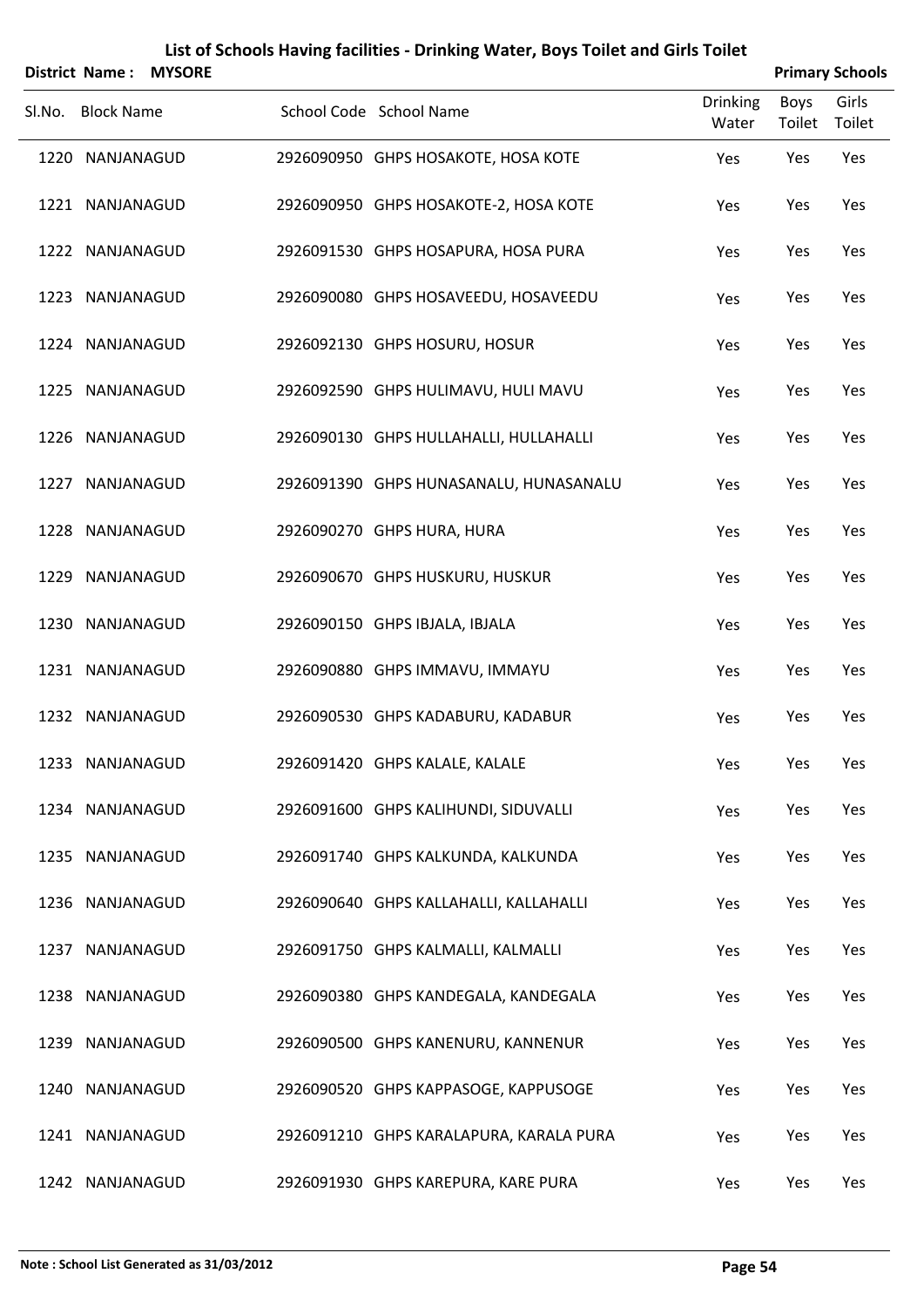|                   | District Name: MYSORE |                                                                  |                          |                       | <b>Primary Schools</b> |
|-------------------|-----------------------|------------------------------------------------------------------|--------------------------|-----------------------|------------------------|
| Sl.No. Block Name |                       | School Code School Name                                          | <b>Drinking</b><br>Water | <b>Boys</b><br>Toilet | Girls<br>Toilet        |
| 1243 NANJANAGUD   |                       | 2926091910 GHPS KARYA, KARYA                                     | Yes                      | Yes                   | Yes                    |
| 1244 NANJANAGUD   |                       | 2926091440 GHPS KASUVINAHALLI, KASUVENA HALLI                    | Yes                      | Yes                   | Yes                    |
| 1245 NANJANAGUD   |                       | 2926092300 GHPS KATHVADIPURA, KATHAVADI PURA                     | Yes                      | Yes                   | Yes                    |
| 1246 NANJANAGUD   |                       | 2926090190 GHPS KATURU, KATURU                                   | Yes                      | Yes                   | Yes                    |
| 1247 NANJANAGUD   |                       | 2926090840 GHPS KEMPISIDDANA HUNDI,<br><b>KEMPESIDDANA HUNDI</b> | Yes                      | Yes                   | Yes                    |
| 1248 NANJANAGUD   |                       | 2926091990 GHPS KIRUGUNDA, KERAGUNDA                             | Yes                      | Yes                   | Yes                    |
| 1249 NANJANAGUD   |                       | 2926091330 GHPS KONANURU, KONANUR                                | Yes                      | Yes                   | Yes                    |
| 1250 NANJANAGUD   |                       | 2926091450 GHPS KOOGALURU, KUGALUR                               | Yes                      | Yes                   | Yes                    |
| 1251 NANJANAGUD   |                       | 2926091150 GHPS KRISHNARAJA PURA, KRISHNARAJA<br><b>PURA</b>     | Yes                      | Yes                   | Yes                    |
| 1252 NANJANAGUD   |                       | 2926091380 GHPS KUDLAPURA, KUDLAPURA                             | Yes                      | Yes                   | Yes                    |
| 1253 NANJANAGUD   |                       | 2926091270 GHPS KUMARAHALLI, KUMBARA HALLI                       | Yes                      | Yes                   | Yes                    |
| 1254 NANJANAGUD   |                       | 2926091730 GHPS KUPPARAVALLI, KUPPARAVALLI                       | Yes                      | Yes                   | Yes                    |
| 1255 NANJANAGUD   |                       | 2926091610 GHPS KURAHATTI, KURAHATTI                             | Yes                      | Yes                   | Yes                    |
| 1256 NANJANAGUD   |                       | 2926090490 GHPS KURIHUNDI, KURE HUNDI                            | Yes                      | Yes                   | Yes                    |
| 1257 NANJANAGUD   |                       | 2926090560 GHPS MADANAHALLI, MADANA HALLI                        | Yes                      | Yes                   | Yes                    |
| 1258 NANJANAGUD   |                       | 2926090030 GHPS MADAPURA, MADAPURA                               | Yes                      | Yes                   | Yes                    |
| 1259 NANJANAGUD   |                       | 2926091280 GHPS MADARAHALLI, HEDATHALE                           | Yes                      | Yes                   | Yes                    |
| 1260 NANJANAGUD   |                       | 2926090420 GHPS MADUVINAHALLI, MADUVENAHALLI                     | Yes                      | Yes                   | Yes                    |
| 1261 NANJANAGUD   |                       | 2926091460 GHPS MAKANAPURA, MAKANA PURA                          | Yes                      | Yes                   | Yes                    |
| 1262 NANJANAGUD   |                       | 2926090240 GHPS MALKUNDI, MALKUNDI                               | Yes                      | Yes                   | Yes                    |
| 1263 NANJANAGUD   |                       | 2926091250 GHPS MALLAHALLI, MALLA HALLI                          | Yes                      | Yes                   | Yes                    |
| 1264 NANJANAGUD   |                       | 2926090250 GHPS MALLAHALLI, MALLAHALLI                           | Yes                      | Yes                   | Yes                    |
| 1265 NANJANAGUD   |                       | 2926091970 GHPS MALLUPURA, MALLUPURA                             | Yes                      | Yes                   | Yes                    |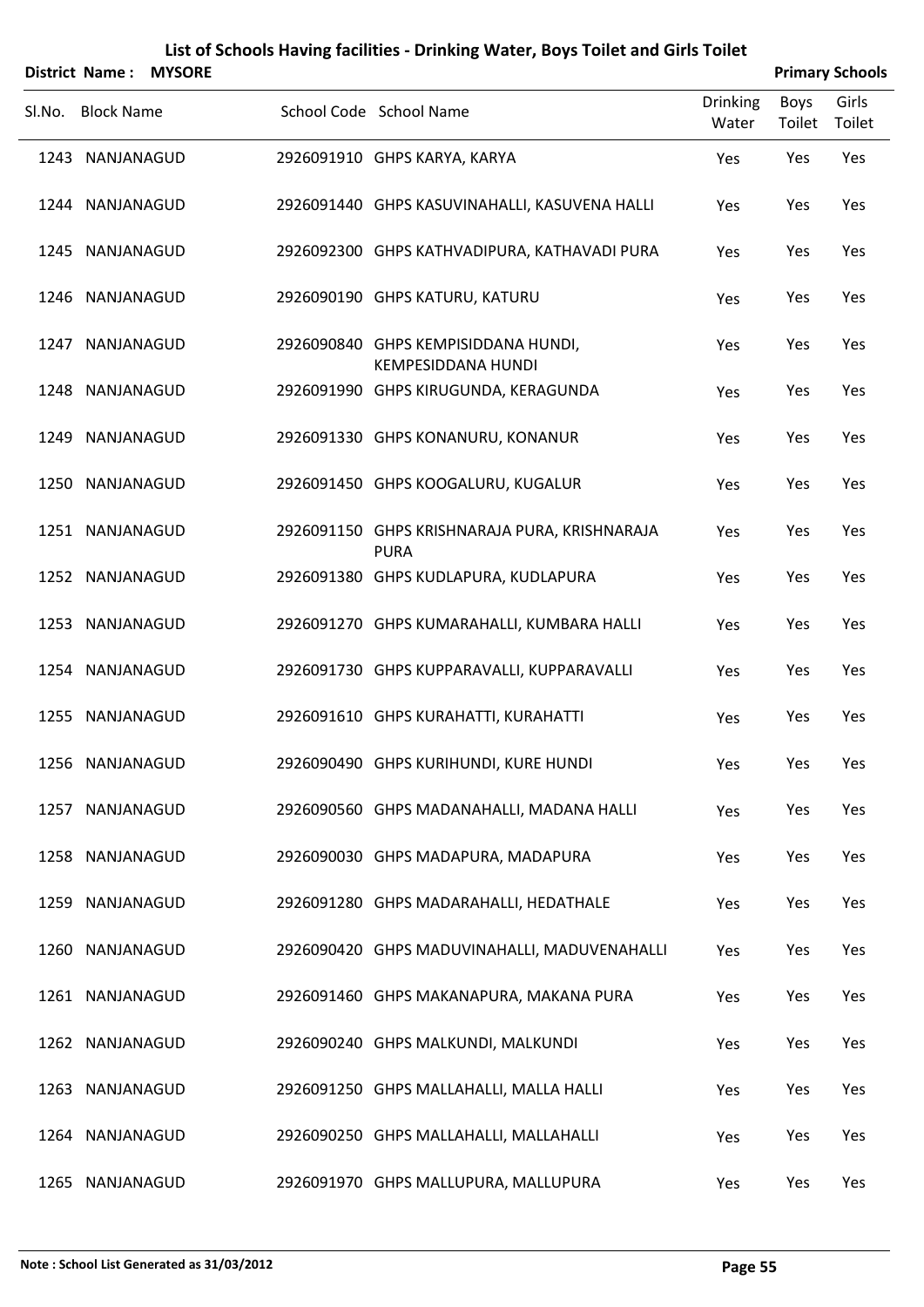|      | <b>District Name:</b> | <b>MYSORE</b> |                                                               |                          |                | <b>Primary Schools</b> |
|------|-----------------------|---------------|---------------------------------------------------------------|--------------------------|----------------|------------------------|
|      | Sl.No. Block Name     |               | School Code School Name                                       | <b>Drinking</b><br>Water | Boys<br>Toilet | Girls<br>Toilet        |
|      | 1266 NANJANAGUD       |               | 2926090780 GHPS MARALURU, MARALUR                             | Yes                      | Yes            | Yes                    |
|      | 1267 NANJANAGUD       |               | 2926091220 GHPS MASAGE, MASAGE                                | Yes                      | Yes            | Yes                    |
| 1268 | NANJANAGUD            |               | 2926091520 GHPS MOODAHALLI, MUDAHALLI                         | Yes                      | Yes            | Yes                    |
|      | 1269 NANJANAGUD       |               | 2926090300 GHPS MOODALAHUNDI, HOSAKADABATTE                   | Yes                      | Yes            | Yes                    |
| 1270 | NANJANAGUD            |               | 2926092490 GHPS MUDDHA HALLI, MOODA HALLI                     | Yes                      | Yes            | Yes                    |
|      | 1271 NANJANAGUD       |               | 2926091650 GHPS MULLURU, MULLUR                               | Yes                      | Yes            | Yes                    |
| 1272 | NANJANAGUD            |               | 2926092790 GHPS NAGAMMA, NANJANAGUD WARD-13                   | Yes                      | Yes            | Yes                    |
|      | 1273 NANJANAGUD       |               | 2926090070 GHPS NAGANAPURA, NAGANAPURA                        | Yes                      | Yes            | Yes                    |
|      | 1274 NANJANAGUD       |               | 2926091780 GHPS NAGARLE, NAGARLE                              | Yes                      | Yes            | Yes                    |
|      | 1275 NANJANAGUD       |               | 2926091550 GHPS NAVILURU, NAVELUR                             | Yes                      | Yes            | Yes                    |
| 1276 | NANJANAGUD            |               | 2926090580 GHPS NELLITHALAPURA, NALLITHALAPURA                | Yes                      | Yes            | Yes                    |
|      | 1277 NANJANAGUD       |               | 2926091570 GHPS NERALE, NERALE                                | Yes                      | Yes            | Yes                    |
|      | 1278 NANJANAGUD       |               | 2926090680 GHPS RAMPURA, RAMPURA                              | Yes                      | Yes            | Yes                    |
|      | 1279 NANJANAGUD       |               | 2926092920 GHPS RP ROAD, NANJANAGUD WARD-5                    | Yes                      | Yes            | Yes                    |
|      | 1280 NANJANAGUD       |               | 2926091790 GHPS SARAGURU, SARAGUR                             | Yes                      | Yes            | Yes                    |
|      | 1281 NANJANAGUD       |               | 2926092830 GHPS SHANKARA PURA, NANJANAGUD<br>WARD-18          | Yes                      | Yes            | Yes                    |
|      | 1282 NANJANAGUD       |               | 2926090650 GHPS SHIRMALLI, SERAMALLI                          | Yes                      | Yes            | Yes                    |
|      | 1283 NANJANAGUD       |               | 2926092340 GHPS SIDDAIAHANA HUNDI, SIDDAIAHNA<br><b>HUNDI</b> | Yes                      | Yes            | Yes                    |
|      | 1284 NANJANAGUD       |               | 2926090320 GHPS SIDDEGOWDANA HUNDI,<br>SIDDEGOWDANAHUNDI      | Yes                      | Yes            | Yes                    |
|      | 1285 NANJANAGUD       |               | 2926091600 GHPS SINDHUVALLI, SIDUVALLI                        | Yes                      | Yes            | Yes                    |
|      | 1286 NANJANAGUD       |               | 2926091630 GHPS SINDHUVALLIPURA, SINDUVALLI PURA              | Yes                      | Yes            | Yes                    |
| 1287 | NANJANAGUD            |               | 2926091540 GHPS SOORAHALLI, SURAHALLI                         | Yes                      | Yes            | Yes                    |
|      | 1288 NANJANAGUD       |               | 2926092720 GHPS SRIRAMPURA, NANJANAGUD WARD-1                 | Yes                      | Yes            | Yes                    |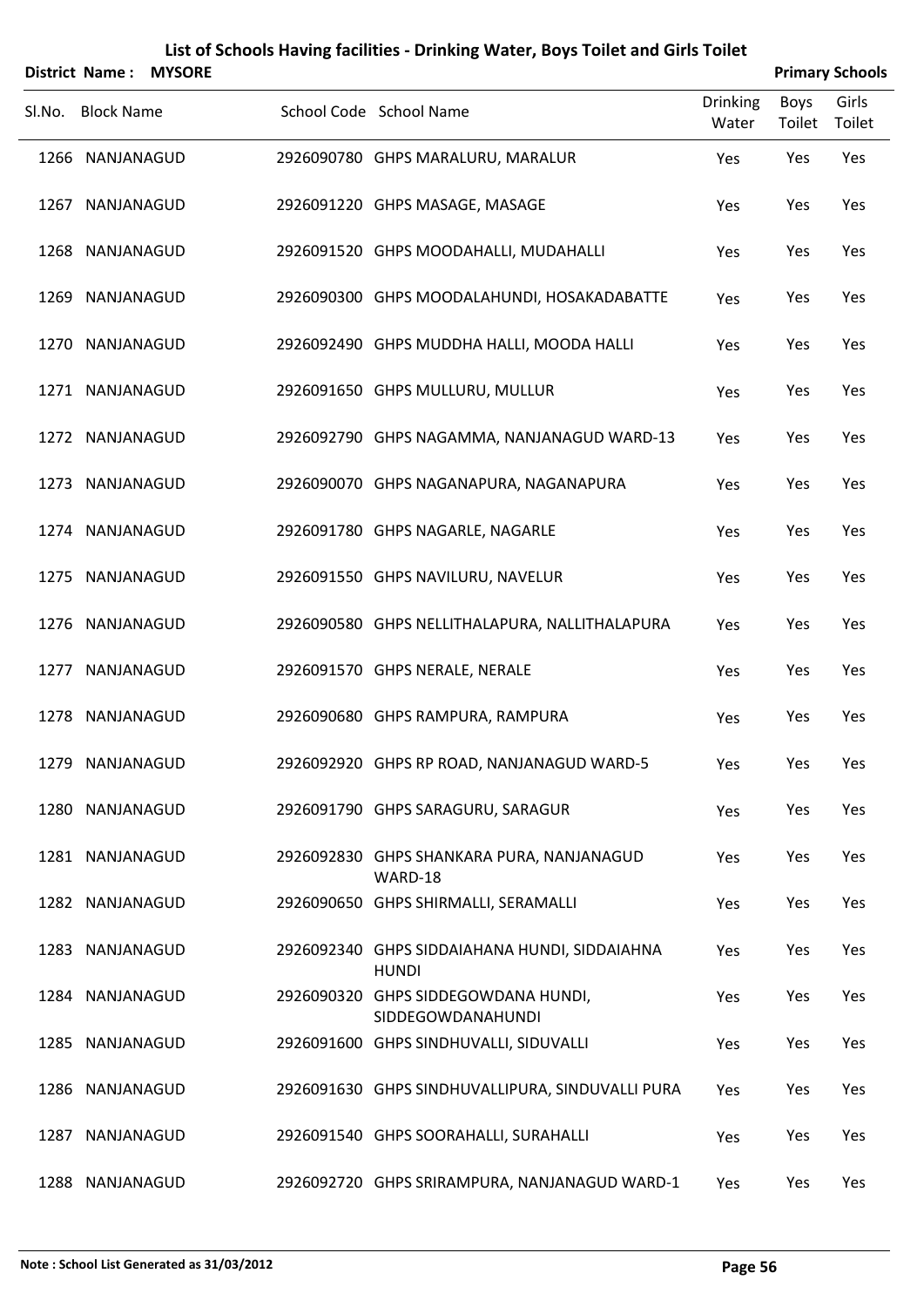|        | <b>District Name:</b> | <b>MYSORE</b> |                                                                 |                          |                | <b>Primary Schools</b> |
|--------|-----------------------|---------------|-----------------------------------------------------------------|--------------------------|----------------|------------------------|
| Sl.No. | <b>Block Name</b>     |               | School Code School Name                                         | <b>Drinking</b><br>Water | Boys<br>Toilet | Girls<br>Toilet        |
|        | 1289 NANJANAGUD       |               | 2926092910 GHPS SUJATHA PURAM, NANJANAGUD<br>WARD-27            | Yes                      | Yes            | Yes                    |
|        | 1290 NANJANAGUD       |               | 2926091030 GHPS SUTHURU, SUTHUR                                 | Yes                      | Yes            | Yes                    |
|        | 1291 NANJANAGUD       |               | 2926090800 GHPS THANDAVAPURA, THANDAVAPURA                      | Yes                      | Yes            | Yes                    |
|        | 1292 NANJANAGUD       |               | 2926091400 GHPS THARADHALE, THARADALE                           | Yes                      | Yes            | Yes                    |
|        | 1293 NANJANAGUD       |               | 2926092600 GHPS THARAGANA HALLI, THARAGANA HALLI                | Yes                      | Yes            | Yes                    |
|        | 1294 NANJANAGUD       |               | 2926091840 GHPS THAYURU, THAYUR                                 | Yes                      | Yes            | Yes                    |
|        | 1295 NANJANAGUD       |               | 2926091070 GHPS THORAVALLI, THORAVALLI                          | Yes                      | Yes            | Yes                    |
|        | 1296 NANJANAGUD       |               | 2926090990 GHPS THUMMNERALE, THUMNERALE                         | Yes                      | Yes            | Yes                    |
|        | 1297 NANJANAGUD       |               | 2926092110 GHPS UPPANAHALLI, UPPANA HALLI                       | Yes                      | Yes            | Yes                    |
|        | 1298 NANJANAGUD       |               | 2926092850 GHPS URDU AJAD NAGAR, NANJANAGUD<br>WARD-20          | Yes                      | Yes            | Yes                    |
|        | 1299 NANJANAGUD       |               | 2926092740 GHPS URDU BOYS, NANJANAGUD WARD-8                    | Yes                      | Yes            | Yes                    |
|        | 1300 NANJANAGUD       |               | 2926091120 GHPS URDU DODDAKAVALANDE, DODDA<br>KAVALANDE         | Yes                      | Yes            | Yes                    |
|        | 1301 NANJANAGUD       |               | 2926092770 GHPS URDU GIRLS, NANJANAGUD WARD-11                  | Yes                      | Yes            | Yes                    |
|        | 1302 NANJANAGUD       |               | 2926090130 GHPS URDU HULLAHALLI, HULLAHALLI                     | Yes                      | Yes            | Yes                    |
|        | 1303 NANJANAGUD       |               | 2926091780 GHPS URDU NAGARLE, NAGARLE                           | Yes                      | Yes            | Yes                    |
|        | 1304 NANJANAGUD       |               | 2926090220 GHPS VALAGERE, VALAGERE                              | Yes                      | Yes            | Yes                    |
|        | 1305 NANJANAGUD       |               | 2926092310 GHPS YECHAGALLI, YECHAGALLI                          | Yes                      | Yes            | Yes                    |
|        | 1306 NANJANAGUD       |               | 2926093020 GHPS YECHAGUNDLA, YECHAGUNDLA                        | Yes                      | Yes            | Yes                    |
|        | 1307 NANJANAGUD       |               | 2926091490 GHPS YELACHAGERE, YELACHAGERE                        | Yes                      | Yes            | Yes                    |
|        | 1308 NANJANAGUD       |               | 2926091340 GHPS. PADAVALA MARAHALLI, PADUVALA<br><b>MARALLI</b> | Yes                      | Yes            | Yes                    |
|        | 1309 NANJANAGUD       |               | 2926091810 GLPS BASAVANAPURA, HANIYAMBALLI                      | Yes                      | Yes            | Yes                    |
|        | 1310 NANJANAGUD       |               | 2926091560 GLPS BYALARAHUNDI, BYALARAHUNDI                      | Yes                      | Yes            | Yes                    |
|        | 1311 NANJANAGUD       |               | 2926091860 GLPS KAHALLI, HORU PURA                              | Yes                      | Yes            | Yes                    |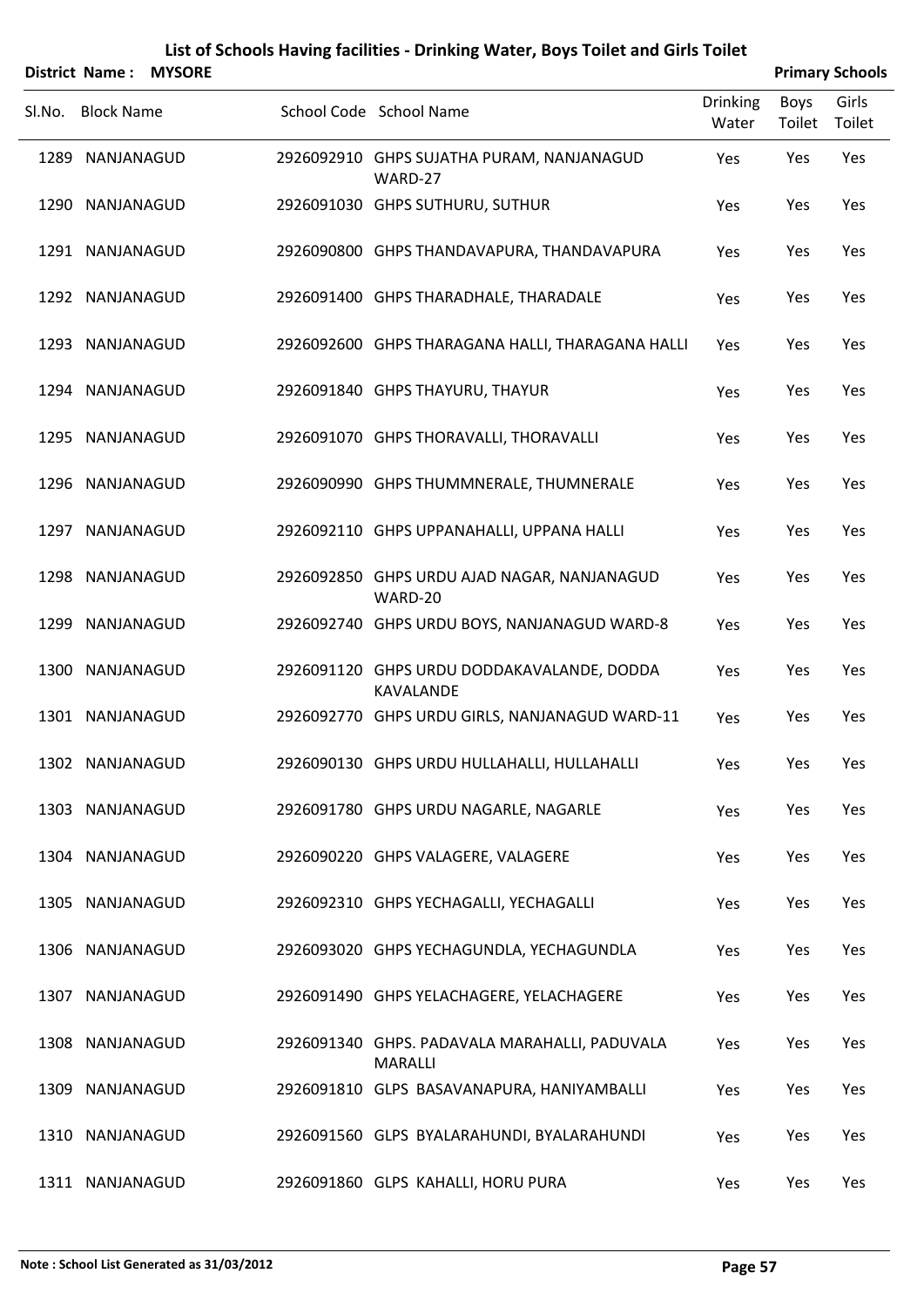|        | <b>District Name:</b> | <b>MYSORE</b> |                                                                 |                          |                       | <b>Primary Schools</b> |
|--------|-----------------------|---------------|-----------------------------------------------------------------|--------------------------|-----------------------|------------------------|
| SI.No. | <b>Block Name</b>     |               | School Code School Name                                         | <b>Drinking</b><br>Water | <b>Boys</b><br>Toilet | Girls<br>Toilet        |
|        | 1312 NANJANAGUD       |               | 2926091670 GLPS ALAMBURU MUNTI, ALAMBUR                         | Yes                      | Yes                   | Yes                    |
|        | 1313 NANJANAGUD       |               | 2926090410 GLPS ANJANAPURA, HEDEYALA                            | Yes                      | Yes                   | Yes                    |
|        | 1314 NANJANAGUD       |               | 2926091090 GLPS ANKUSHARAYANAPURA, C.D.HOMMA                    | Yes                      | Yes                   | Yes                    |
|        | 1315 NANJANAGUD       |               | 2926091090 GLPS AVATHALAPURA, C.D.HOMMA                         | Yes                      | Yes                   | Yes                    |
|        | 1316 NANJANAGUD       |               | 2926090750 GLPS B.KONGALLI, B.KONGALLI                          | Yes                      | Yes                   | Yes                    |
|        | 1317 NANJANAGUD       |               | 2926092670 GLPS BADAGALAHUNDI, BADAGALAHUNDI                    | Yes                      | Yes                   | Yes                    |
|        | 1318 NANJANAGUD       |               | 2926092430 GLPS BAGUR, BAGUR                                    | Yes                      | Yes                   | Yes                    |
|        | 1319 NANJANAGUD       |               | 2926090100 GLPS BALLURUHUNDI, BALLURUHUNDI                      | Yes                      | Yes                   | Yes                    |
|        | 1320 NANJANAGUD       |               | 2926091410 GLPS BANURU, BANUR                                   | Yes                      | Yes                   | Yes                    |
|        | 1321 NANJANAGUD       |               | 2926090170 GLPS BASAPURA, BASAPURA                              | Yes                      | Yes                   | Yes                    |
|        | 1322 NANJANAGUD       |               | 2926090870 GLPS BASAVANAPURA, BASAV ANA PURA                    | Yes                      | Yes                   | Yes                    |
|        | 1323 NANJANAGUD       |               | 2926091320 GLPS BASAVATTIGE, BASAVATTIGE                        | Yes                      | Yes                   | Yes                    |
|        | 1324 NANJANAGUD       |               | 2926090480 GLPS BEEREDEVANAPURA,<br><b>BEREDEVANAPURA</b>       | Yes                      | Yes                   | Yes                    |
|        | 1325 NANJANAGUD       |               | 2926091840 GLPS BEERIHUNDI, THAYUR                              | Yes                      | Yes                   | Yes                    |
|        | 1326 NANJANAGUD       |               | 2926091760 GLPS BELAGUNDA, BELAGUNDA                            | Yes                      | Yes                   | Yes                    |
|        | 1327 NANJANAGUD       |               | 2926092030 GLPS BENDAGALLI, BENDAGALLI                          | Yes                      | Yes                   | Yes                    |
|        | 1328 NANJANAGUD       |               | 2926091260 GLPS BHOGAIAHANA HUNDI,<br>BHUJAGAIAHNA HUNDI        | Yes                      | Yes                   | Yes                    |
|        | 1329 NANJANAGUD       |               | 2926091770 GLPS BHUJAGAIAHANA HUNDI,<br><b>BHOGAIAHNA HUNDI</b> | Yes                      | Yes                   | Yes                    |
|        | 1330 NANJANAGUD       |               | 2926090890 GLPS BOKKAHALLI-2, BHOKKALLI                         | Yes                      | Yes                   | Yes                    |
|        | 1331 NANJANAGUD       |               | 2926090630 GLPS BYALARU, BYALARU                                | Yes                      | Yes                   | Yes                    |
|        | 1332 NANJANAGUD       |               | 2926090540 GLPS CHANDRAVADI, CHANDRAVADI                        | Yes                      | Yes                   | Yes                    |
|        | 1333 NANJANAGUD       |               | 2926090820 GLPS CHATHRA-2, CHATHRA                              | Yes                      | Yes                   | Yes                    |
|        | 1334 NANJANAGUD       |               | 2926092210 GLPS CHIKKA KAVALANDE, CHIKKA KULANDE                | Yes                      | Yes                   | Yes                    |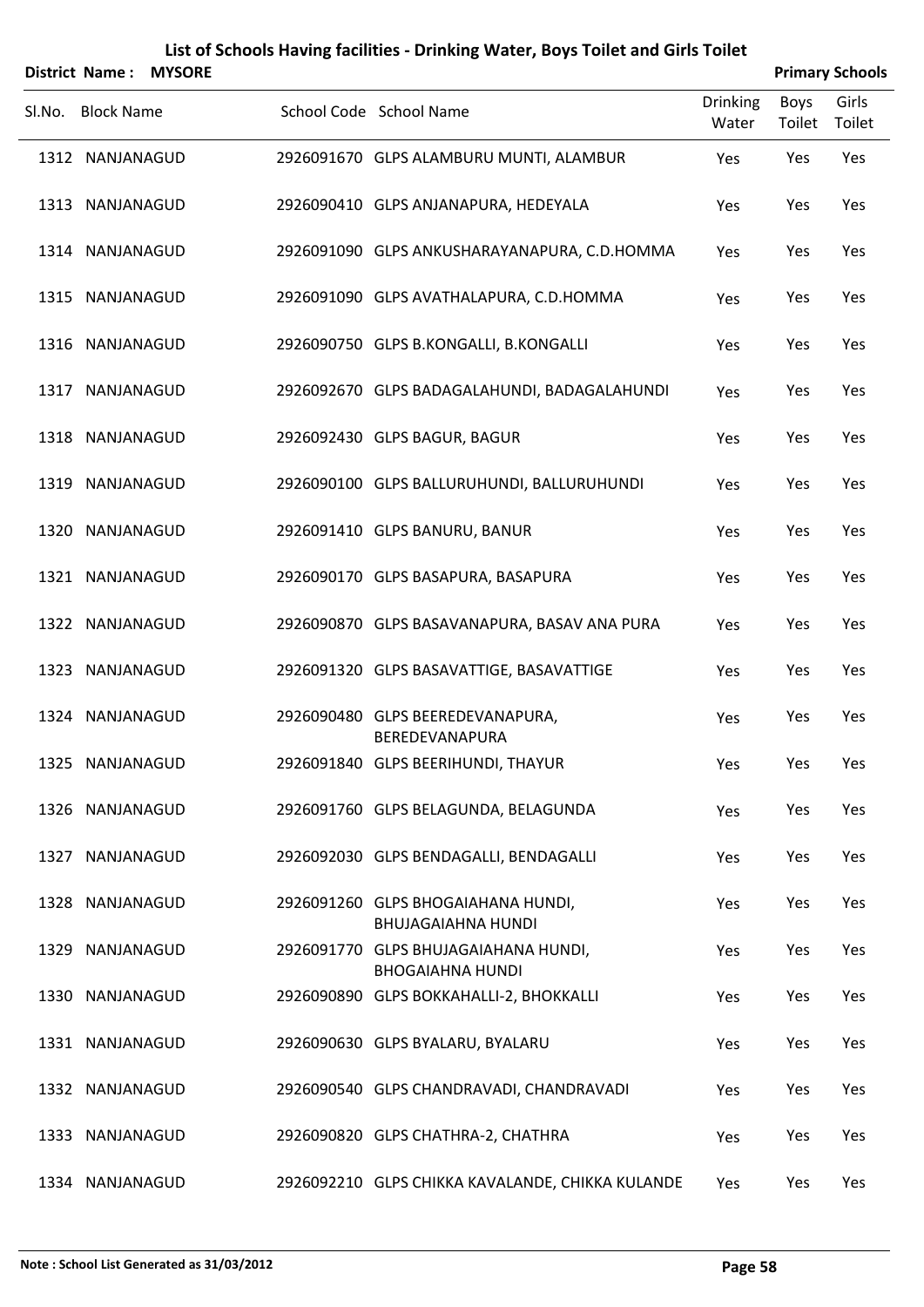|        | <b>District Name:</b> | <b>MYSORE</b> |                                                                  |                          |                | <b>Primary Schools</b> |
|--------|-----------------------|---------------|------------------------------------------------------------------|--------------------------|----------------|------------------------|
| Sl.No. | <b>Block Name</b>     |               | School Code School Name                                          | <b>Drinking</b><br>Water | Boys<br>Toilet | Girls<br>Toilet        |
|        | 1335 NANJANAGUD       |               | 2926092650 GLPS CHIKKAHOMMADAMOLE,<br>CHIKKAHOMMADAMOLE          | Yes                      | Yes            | Yes                    |
|        | 1336 NANJANAGUD       |               | 2926092270 GLPS CHILAKAHALLI, CHILAKA HALLI                      | Yes                      | Yes            | Yes                    |
|        | 1337 NANJANAGUD       |               | 2926090260 GLPS DEPEGOWDANA PURA,<br>DEVEGOWDANAPURA             | Yes                      | Yes            | Yes                    |
|        | 1338 NANJANAGUD       |               | 2926091200 GLPS DEVIRAMMANA HALLI HUNDI,<br>DEVERAMMANA HALLI HU | Yes                      | Yes            | Yes                    |
|        | 1339 NANJANAGUD       |               | 2926090430 GLPS DORANAKATTE COLONY, BANKALLAI                    | Yes                      | Yes            | Yes                    |
|        | 1340 NANJANAGUD       |               | 2926092890 GLPS EDIGA URDU, NANJANAGUD WARD-25                   | Yes                      | Yes            | Yes                    |
|        | 1341 NANJANAGUD       |               | 2926091850 GLPS ESWARAGOWDANA HUNDI, ESHWARA<br><b>GOWDANA</b>   | Yes                      | Yes            | Yes                    |
|        | 1342 NANJANAGUD       |               | 2926092330 GLPS G.MARAHALLI, G.MARAHALLI                         | Yes                      | Yes            | Yes                    |
|        | 1343 NANJANAGUD       |               | 2926091660 GLPS GEEKAHALLI HUNDI, GEKALLI                        | Yes                      | Yes            | Yes                    |
|        | 1344 NANJANAGUD       |               | 2926091310 GLPS GONATHAGALA, GONATHA GALA                        | Yes                      | Yes            | Yes                    |
|        | 1345 NANJANAGUD       |               | 2926090720 GLPS GOWDARA HUNDI, GOWDARA HUNDI                     | Yes                      | Yes            | Yes                    |
|        | 1346 NANJANAGUD       |               | 2926093030 GLPS HADYA (TDR), HADYA (TDR)                         | Yes                      | Yes            | Yes                    |
|        | 1347 NANJANAGUD       |               | 2926090350 GLPS HADYADAHUNDI, HADYA                              | Yes                      | Yes            | Yes                    |
|        | 1348 NANJANAGUD       |               | 2926090790 GLPS HALLIKEREHUNDI, HALLIKERE HUNDI                  | Yes                      | Yes            | Yes                    |
|        | 1349 NANJANAGUD       |               | 2926091590 GLPS HAMPAPURA, HAMPAPURA                             | Yes                      | Yes            | Yes                    |
|        | 1350 NANJANAGUD       |               | 2926090610 GLPS HANDUVINA HALLI, HANDUVENA HALLI                 | Yes                      | Yes            | Yes                    |
|        | 1351 NANJANAGUD       |               | 2926091810 GLPS HANIYAMBALLI, HANIYAMBALLI                       | Yes                      | Yes            | Yes                    |
|        | 1352 NANJANAGUD       |               | 2926091160 GLPS HARAGANAPURA, HARAGANA PURA                      | Yes                      | Yes            | Yes                    |
|        | 1353 NANJANAGUD       |               | 2926091640 GLPS HORALAVADI HOSUR, HORALA VADI                    | Yes                      | Yes            | Yes                    |
|        | 1354 NANJANAGUD       |               | 2926090300 GLPS HOSAKADA JETTI, HOSAKADABATTE                    | Yes                      | Yes            | Yes                    |
|        | 1355 NANJANAGUD       |               | 2926090080 GLPS HOSAVEEDU HUNDI, HOSAVEEDU                       | Yes                      | Yes            | Yes                    |
|        | 1356 NANJANAGUD       |               | 2926092260 GLPS HUCHGANI, HUCHHAGANI                             | Yes                      | Yes            | Yes                    |
|        | 1357 NANJANAGUD       |               | 2926090060 GLPS INDIRANAGARA, DEVARAYA SETTY<br><b>PURA</b>      | Yes                      | Yes            | Yes                    |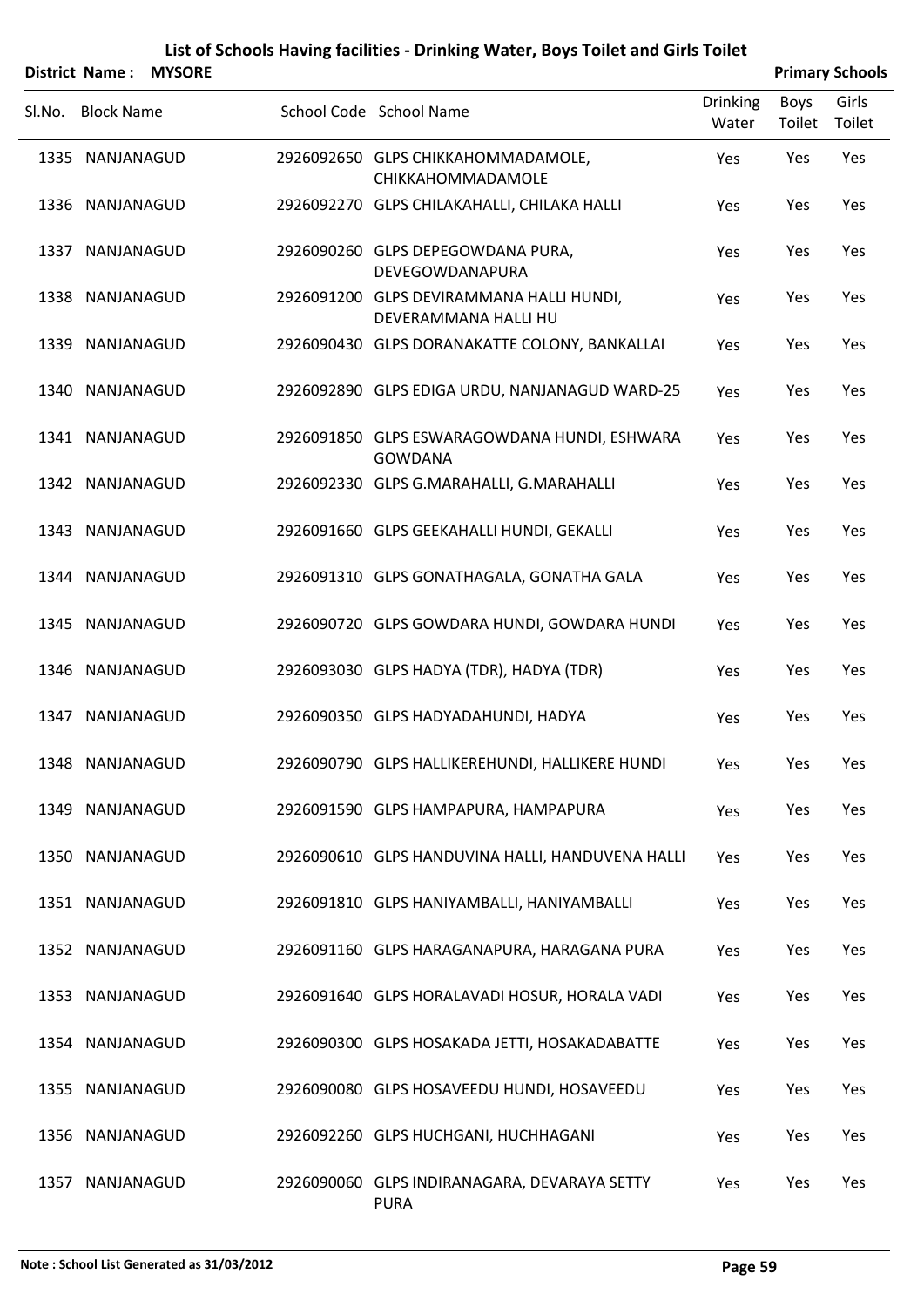| <b>District Name:</b> | <b>MYSORE</b> | List of Schools Having facilities - Drinking Water, Boys Toilet and Girls Toilet |                          |                       | <b>Primary Schools</b> |
|-----------------------|---------------|----------------------------------------------------------------------------------|--------------------------|-----------------------|------------------------|
| Sl.No. Block Name     |               | School Code School Name                                                          | <b>Drinking</b><br>Water | <b>Boys</b><br>Toilet | Girls<br>Toilet        |
| 1358 NANJANAGUD       |               | 2926091810 GLPS KABBALAGEREGUNDI, HANIYAMBALLI                                   | Yes                      | Yes                   | Yes                    |
| 1359 NANJANAGUD       |               | 2926090310 GLPS KAGGALI HUNDI, KAGGLEHUNDI                                       | Yes                      | Yes                   | Yes                    |
| 1360 NANJANAGUD       |               | 2926090050 GLPS KAGGALURU, KAGGALURU                                             | Yes                      | Yes                   | Yes                    |
| 1361 NANJANAGUD       |               | 2926091420 GLPS KAIVALYA PURA, KALALE                                            | Yes                      | Yes                   | Yes                    |
| 1362 NANJANAGUD       |               | 2926092200 GLPS KAKKARAHATTI, KAKKARA HATTI                                      | Yes                      | Yes                   | Yes                    |
| 1363 NANJANAGUD       |               | 2926092350 GLPS KAMAHALLI, KAMALLI                                               | Yes                      | Yes                   | Yes                    |
| 1364 NANJANAGUD       |               | 2926091760 GLPS KANAKANAGARA, BELAGUNDA                                          | Yes                      | Yes                   | Yes                    |
| 1365 NANJANAGUD       |               | 2926091100 GLPS KAREMOLE, KAREMOLE                                               | Yes                      | Yes                   | Yes                    |
| 1366 NANJANAGUD       |               | 2926092100 GLPS KEBBEPURA, DEVARASANA HALLI                                      | Yes                      | Yes                   | Yes                    |
| 1367 NANJANAGUD       |               | 2926090290 GLPS KELLUPURA, KELLUPURA                                             | Yes                      | Yes                   | Yes                    |
| 1368 NANJANAGUD       |               | 2926090700 GLPS KEMBAL, KEMBALA                                                  | Yes                      | Yes                   | Yes                    |
| 1369 NANJANAGUD       |               | 2926092760 GLPS KHB COLONY, NANJANAGUD WARD-10                                   | Yes                      | Yes                   | Yes                    |
| 1370 NANJANAGUD       |               | 2926092550 GLPS KONANAPURA, KONANAPURA                                           | Yes                      | Yes                   | Yes                    |
| 1371 NANJANAGUD       |               | 2926091330 GLPS KONANAPURADAPALYA,<br>KONANAPURA, KONANUR                        | Yes                      | Yes                   | Yes                    |
| 1372 NANJANAGUD       |               | 2926092900 GLPS KORE HUNDI, NANJANAGUD WARD-26                                   | Yes                      | Yes                   | Yes                    |
| 1373 NANJANAGUD       |               | 2926090120 GLPS KOTTHANA HALLI COLONY, KOTHANA<br><b>HALLI</b>                   | Yes                      | Yes                   | Yes                    |
| 1374 NANJANAGUD       |               | 2926090120 GLPS KOTTHANAHALLI, KOTHANA HALLI                                     | Yes                      | Yes                   | Yes                    |
| 1375 NANJANAGUD       |               | 2926091480 GLPS KRISHNAPURA, KRISHNA PURA                                        | Yes                      | Yes                   | Yes                    |
| 1376 NANJANAGUD       |               | 2926091640 GLPS KULLANKANA HUNDI, HORALA VADI                                    | Yes                      | Yes                   | Yes                    |
| 1377 NANJANAGUD       |               | 2926091500 GLPS LAKSHMANAPURA, LAKSHMANA PURA                                    | Yes                      | Yes                   | Yes                    |
| 1378 NANJANAGUD       |               | 2926092250 GLPS M.KONGALLI, M.KONGALLI                                           | Yes                      | Yes                   | Yes                    |
| 1379 NANJANAGUD       |               | 2926091970 GLPS MADAHALLI, MALLUPURA                                             | Yes                      | Yes                   | Yes                    |
| 1380 NANJANAGUD       |               | 2926090950 GLPS MADAIAHNA HUNDI, HOSA KOTE                                       | Yes                      | Yes                   | Yes                    |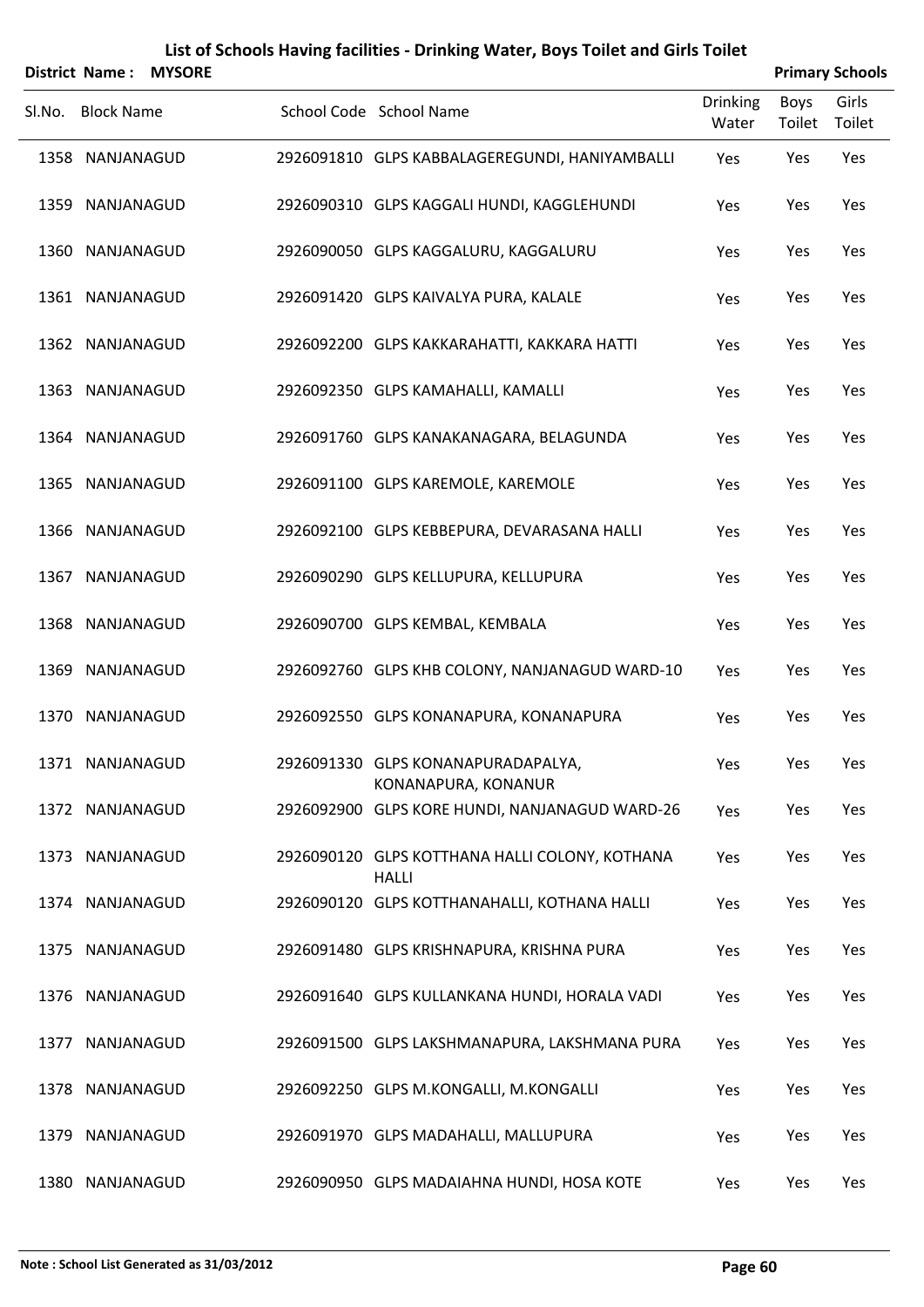|        | <b>District Name:</b> | <b>MYSORE</b> |                                                               |                          |                       | <b>Primary Schools</b> |
|--------|-----------------------|---------------|---------------------------------------------------------------|--------------------------|-----------------------|------------------------|
| SI.No. | <b>Block Name</b>     |               | School Code School Name                                       | <b>Drinking</b><br>Water | <b>Boys</b><br>Toilet | Girls<br>Toilet        |
|        | 1381 NANJANAGUD       |               | 2926090410 GLPS MAHADEVANAGARA, HEDEYALA                      | Yes                      | Yes                   | Yes                    |
|        | 1382 NANJANAGUD       |               | 2926092160 GLPS MAHADEVANAGARA,<br>MAHADEVANAGARA             | Yes                      | Yes                   | Yes                    |
| 1383   | NANJANAGUD            |               | 2926090920 GLPS MALLARAJAIAHNA HUNDI, HADENARU                | Yes                      | Yes                   | Yes                    |
|        | 1384 NANJANAGUD       |               | 2926090990 GLPS MARADIHUNDI, THUMNERALE                       | Yes                      | Yes                   | Yes                    |
| 1385   | NANJANAGUD            |               | 2926091350 GLPS MARALIPURA, MARALE PURA                       | Yes                      | Yes                   | Yes                    |
|        | 1386 NANJANAGUD       |               | 2926092750 GLPS MEDARGERE, NANJANAGUD WARD-9                  | Yes                      | Yes                   | Yes                    |
| 1387   | NANJANAGUD            |               | 2926091950 GLPS MEGALAKERI, THAGADUR                          | Yes                      | Yes                   | Yes                    |
|        | 1388 NANJANAGUD       |               | 2926092420 GLPS MOBBAHALLI, MOBBALLI                          | Yes                      | Yes                   | Yes                    |
| 1389   | NANJANAGUD            |               | 2926090570 GLPS MOTHA, MOTHA                                  | Yes                      | Yes                   | Yes                    |
|        | 1390 NANJANAGUD       |               | 2926091020 GLPS NANDIGUNDA PURA, NANDI GUNDANA<br><b>PURA</b> | Yes                      | Yes                   | Yes                    |
|        | 1391 NANJANAGUD       |               | 2926091010 GLPS NANDIGUNDA, NANDI GUNDA                       | Yes                      | Yes                   | Yes                    |
|        | 1392 NANJANAGUD       |               | 2926092220 GLPS NANJANA HALLI, NANJANA HALLI                  | Yes                      | Yes                   | Yes                    |
|        | 1393 NANJANAGUD       |               | 2926091230 GLPS PALYA, PALYA                                  | Yes                      | Yes                   | Yes                    |
|        | 1394 NANJANAGUD       |               | 2926092280 GLPS PARVATHI PURA, PARVATHI PURA                  | Yes                      | Yes                   | Yes                    |
|        | 1395 NANJANAGUD       |               | 2926092780 GLPS RAJAJI COLO NY, NANJANAGUD WARD-<br>12        | Yes                      | Yes                   | Yes                    |
|        | 1396 NANJANAGUD       |               | 2926093000 GLPS RAJANAGARA, RAJANAGARA                        | Yes                      | Yes                   | Yes                    |
|        | 1397 NANJANAGUD       |               | 2926090550 GLPS RAJURU, RAJUR                                 | Yes                      | Yes                   | Yes                    |
|        | 1398 NANJANAGUD       |               | 2926091870 GLPS SALUNDI, GEJJAGANA HALLI                      | Yes                      | Yes                   | Yes                    |
|        | 1399 NANJANAGUD       |               | 2926092040 GLPS SANNAMALLUPURA,<br>SANNAMALLUPURA             | Yes                      | Yes                   | Yes                    |
| 1400   | NANJANAGUD            |               | 2926090590 GLPS SHETTAHALLI, SETTA HALLI                      | Yes                      | Yes                   | Yes                    |
|        | 1401 NANJANAGUD       |               | 2926091300 GLPS SHINGARIPURA, SINGARI PURA                    | Yes                      | Yes                   | Yes                    |
|        | 1402 NANJANAGUD       |               | 2926092010 GLPS SONAHALLI, SONA HALLI                         | Yes                      | Yes                   | Yes                    |
|        | 1403 NANJANAGUD       |               | 2926092540 GLPS SREENAGARA, SRINAGARA                         | Yes                      | Yes                   | Yes                    |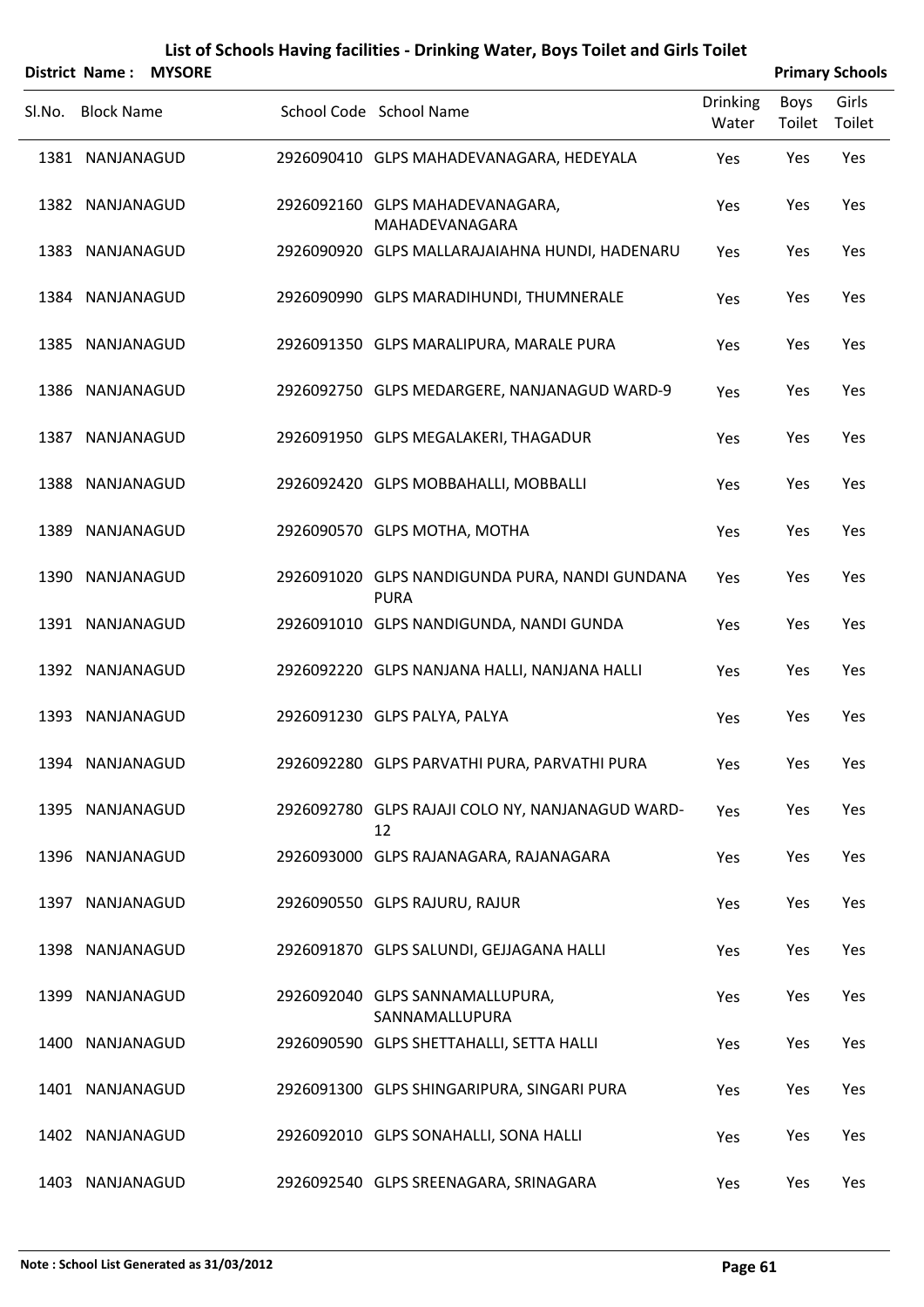|        |                   | District Name: MYSORE |                                                               |                          |                | <b>Primary Schools</b> |
|--------|-------------------|-----------------------|---------------------------------------------------------------|--------------------------|----------------|------------------------|
| SI.No. | <b>Block Name</b> |                       | School Code School Name                                       | <b>Drinking</b><br>Water | Boys<br>Toilet | Girls<br>Toilet        |
|        | 1404 NANJANAGUD   |                       | 2926090860 GLPS THORAMAVU, THORE MAVU                         | Yes                      | Yes            | Yes                    |
|        | 1405 NANJANAGUD   |                       | 2926091180 GLPS THORAVALLIMOLE, THORAVALLI MOLE               | Yes                      | Yes            | Yes                    |
|        | 1406 NANJANAGUD   |                       | 2926090990 GLPS THUMMANERALE BADAVANE,<br>THUMNERALE          | Yes                      | Yes            | Yes                    |
|        | 1407 NANJANAGUD   |                       | 2926090910 GLPS UPPALIGARA HUNDI, UPPELEGARA<br><b>HUNDI</b>  | Yes                      | Yes            | Yes                    |
|        | 1408 NANJANAGUD   |                       | 2926090200 GLPS URDU HAGINAVALU, HAGINAVALU                   | Yes                      | Yes            | Yes                    |
|        | 1409 NANJANAGUD   |                       | 2926090230 GLPS URDU HALLARE, HALLARE                         | Yes                      | Yes            | Yes                    |
|        | 1410 NANJANAGUD   |                       | 2926090140 GLPS URDU HARADANAHALLI, HARADANA<br><b>HALLI</b>  | Yes                      | Yes            | Yes                    |
|        | 1411 NANJANAGUD   |                       | 2926090410 GLPS URDU HEDIYALA, HEDEYALA                       | Yes                      | Yes            | Yes                    |
|        | 1412 NANJANAGUD   |                       | 2926092050 GLPS URDU MAHADEVANAGARA, BADANA<br>VALLU          | Yes                      | Yes            | Yes                    |
|        | 1413 NANJANAGUD   |                       | 2926091840 GLPS VADDARAHUNDI, THAYUR                          | Yes                      | Yes            | Yes                    |
|        | 1414 NANJANAGUD   |                       | 2926092190 GLPS VARAHALLI, VARAHALLI                          | Yes                      | Yes            | Yes                    |
|        | 1415 NANJANAGUD   |                       | 2926092080 GLPS VEEREDEVANAPURA, VIREDEVANAPURA               | Yes                      | Yes            | Yes                    |
|        | 1416 NANJANAGUD   |                       | 2926092090 GLPS VEEREGOWDANA HUNDI,<br>VIREGOWDANAHUNDI       | Yes                      | Yes            | Yes                    |
|        | 1417 NANJANAGUD   |                       | 2926090470 GLPS VENKATACHALA PURA,<br>VENKATACHALAPURA        | Yes                      | Yes            | Yes                    |
|        | 1418 NANJANAGUD   |                       | 2926090440 GLPS VODEYANAPURA, VODEYANAPURA                    | Yes                      | Yes            | Yes                    |
|        | 1419 NANJANAGUD   |                       | 2926090330 GLPS YADAHALLI, YADAHALLI                          | Yes                      | Yes            | Yes                    |
|        | 1420 NANJANAGUD   |                       | 2926090020 GLPS YELAHALLI, YALEHALLI                          | Yes                      | Yes            | Yes                    |
|        | 1421 NANJANAGUD   |                       | 2926091960 GLPSM KONTHAIAHANA HUNDI,<br>KONTHAIAHNA HUNDI     | Yes                      | Yes            | Yes                    |
|        | 1422 NANJANAGUD   |                       | 2926090600 GOVT ADARSHAVIYALYA DEBURU, DEBUR                  | Yes                      | Yes            | Yes                    |
|        | 1423 PERIYA PATNA |                       | 2926101770 GHP SURAGAHALLI, SURAGALLI                         | Yes                      | Yes            | Yes                    |
|        | 1424 PERIYA PATNA |                       | 2926102020 GHPS ARALEEMARADA KOPPALU,<br>ARALEEMARADA KOPPALU | Yes                      | Yes            | Yes                    |
|        | 1425 PERIYA PATNA |                       | 2926102590 GHPS GOURAMA. V. GIRLS PETE,<br>PEIYAPATNA WARD-1  | Yes                      | Yes            | Yes                    |
|        | 1426 PERIYA PATNA |                       | 2926101980 GHPS ABBUR, ABBUR                                  | Yes                      | Yes            | Yes                    |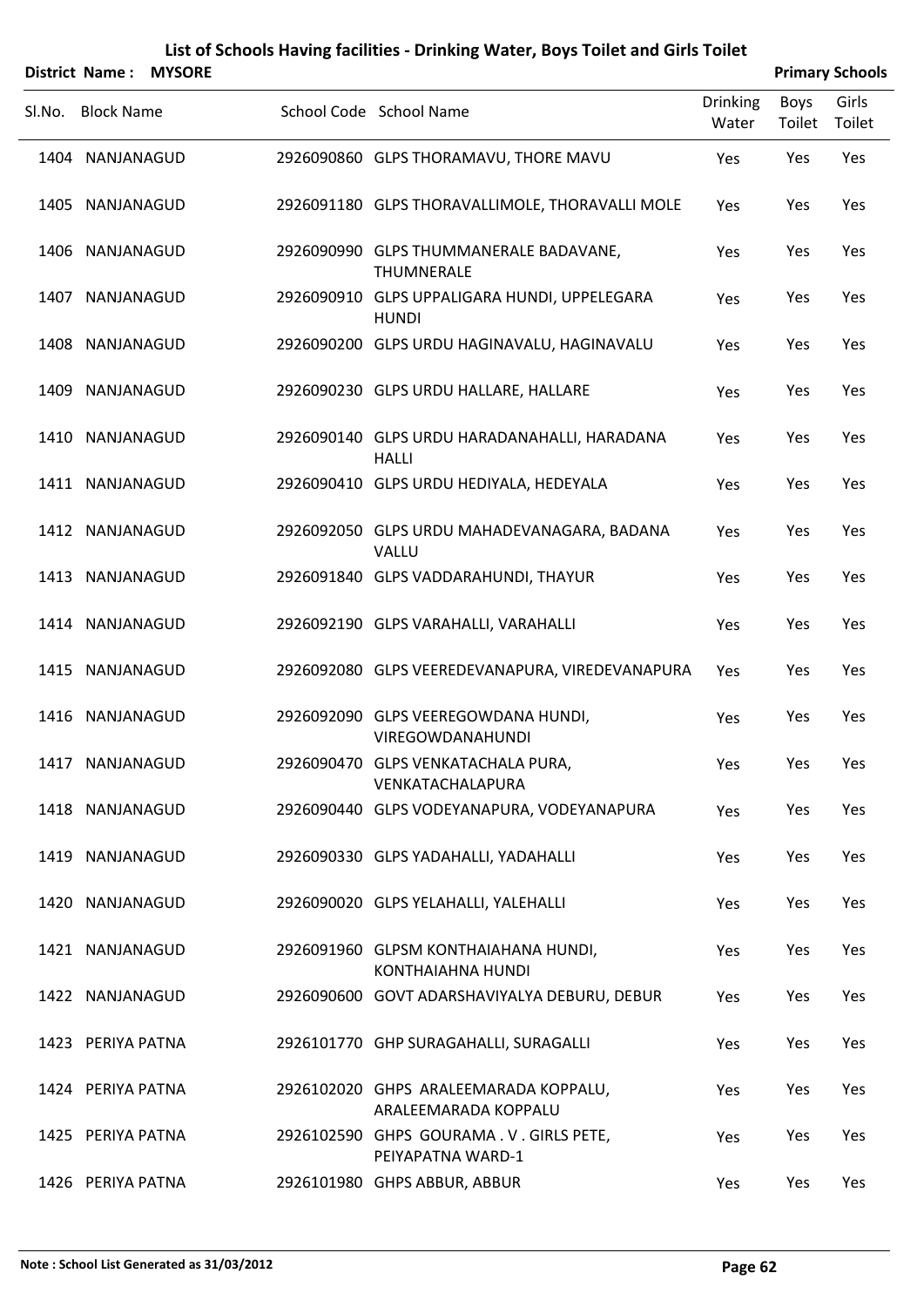| <b>District Name:</b> | <b>MYSORE</b> | List of Schools Having facilities - Drinking Water, Boys Toilet and Girls Toilet |                          |                       | <b>Primary Schools</b> |
|-----------------------|---------------|----------------------------------------------------------------------------------|--------------------------|-----------------------|------------------------|
| Sl.No. Block Name     |               | School Code School Name                                                          | <b>Drinking</b><br>Water | <b>Boys</b><br>Toilet | Girls<br>Toilet        |
| 1427 PERIYA PATNA     |               | 2926100640 GHPS ALANAHALLI, ALANAHALLI                                           | Yes                      | Yes                   | Yes                    |
| 1428 PERIYA PATNA     |               | 2926100200 GHPS AMBALARE, AMBALARE                                               | Yes                      | Yes                   | Yes                    |
| 1429 PERIYA PATNA     |               | 2926100500 GHPS ANANDA NAGAR, ANANDA NAGAR                                       | Yes                      | Yes                   | Yes                    |
| 1430 PERIYA PATNA     |               | 2926101580 GHPS ANEVALU, ANEVALU                                                 | Yes                      | Yes                   | Yes                    |
| 1431 PERIYA PATNA     |               | 2926100900 GHPS ANKANA HALLI, ANKANA HALLI                                       | Yes                      | Yes                   | Yes                    |
| 1432 PERIYA PATNA     |               | 2926101250 GHPS ARENA HALLI, ARENA HALLI                                         | Yes                      | Yes                   | Yes                    |
| 1433 PERIYA PATNA     |               | 2926100010 GHPS ATTEGUDU, ATTEGUDU                                               | Yes                      | Yes                   | Yes                    |
| 1434 PERIYA PATNA     |               | 2926100460 GHPS AVARTHI, AVARTHI                                                 | Yes                      | Yes                   | Yes                    |
| 1435 PERIYA PATNA     |               | 2926101320 GHPS AYATHANA HALLI, AYATHANA HALLI                                   | Yes                      | Yes                   | Yes                    |
| 1436 PERIYA PATNA     |               | 2926101520 GHPS BARASE, BARASE                                                   | Yes                      | Yes                   | Yes                    |
| 1437 PERIYA PATNA     |               | 2926101090 GHPS BASALA PURA, BASALA PURA                                         | Yes                      | Yes                   | Yes                    |
| 1438 PERIYA PATNA     |               | 2926101510 GHPS BEKKARE, BEKKARE                                                 | Yes                      | Yes                   | Yes                    |
| 1439 PERIYA PATNA     |               | 2926101020 GHPS BETHYA, BETHYA                                                   | Yes                      | Yes                   | Yes                    |
| 1440 PERIYA PATNA     |               | 2926101560 GHPS BETTADPURA, BETTADA PURA                                         | Yes                      | Yes                   | Yes                    |
| 1441 PERIYA PATNA     |               | 2926101480 GHPS BHOVANA HALLI, BHOVANA HALLI                                     | Yes                      | Yes                   | Yes                    |
| 1442 PERIYA PATNA     |               | 2926101120 GHPS BORE HOSA HALLI, BORE HOSA HALLI                                 | Yes                      | Yes                   | Yes                    |
| 1443 PERIYA PATNA     |               | 2926102590 GHPS BOYS PERIYAPANTA, PEIYAPATNA<br>WARD-1                           | Yes                      | Yes                   | Yes                    |
| 1444 PERIYA PATNA     |               | 2926100380 GHPS BYLA KUPPE, BYLA KUPPE                                           | Yes                      | Yes                   | Yes                    |
| 1445 PERIYA PATNA     |               | 2926100470 GHPS CHANNAKAL, CHANNAKAL                                             | Yes                      | Yes                   | Yes                    |
| 1446 PERIYA PATNA     |               | 2926100620 GHPS CHANNAKESHVA PURA,<br><b>CHANKESHAVA PURA</b>                    | Yes                      | Yes                   | Yes                    |
| 1447 PERIYA PATNA     |               | 2926100190 GHPS CHAPPARADA HALLI, CHAPPARADA<br><b>HALLI</b>                     | Yes                      | Yes                   | Yes                    |
| 1448 PERIYA PATNA     |               | 2926100820 GHPS CHETTENA HALLI, CHETTENA HALLI                                   | Yes                      | Yes                   | Yes                    |
| 1449 PERIYA PATNA     |               | 2926100280 GHPS CHIKKA NERALE, CHIKKA NERALE                                     | Yes                      | Yes                   | Yes                    |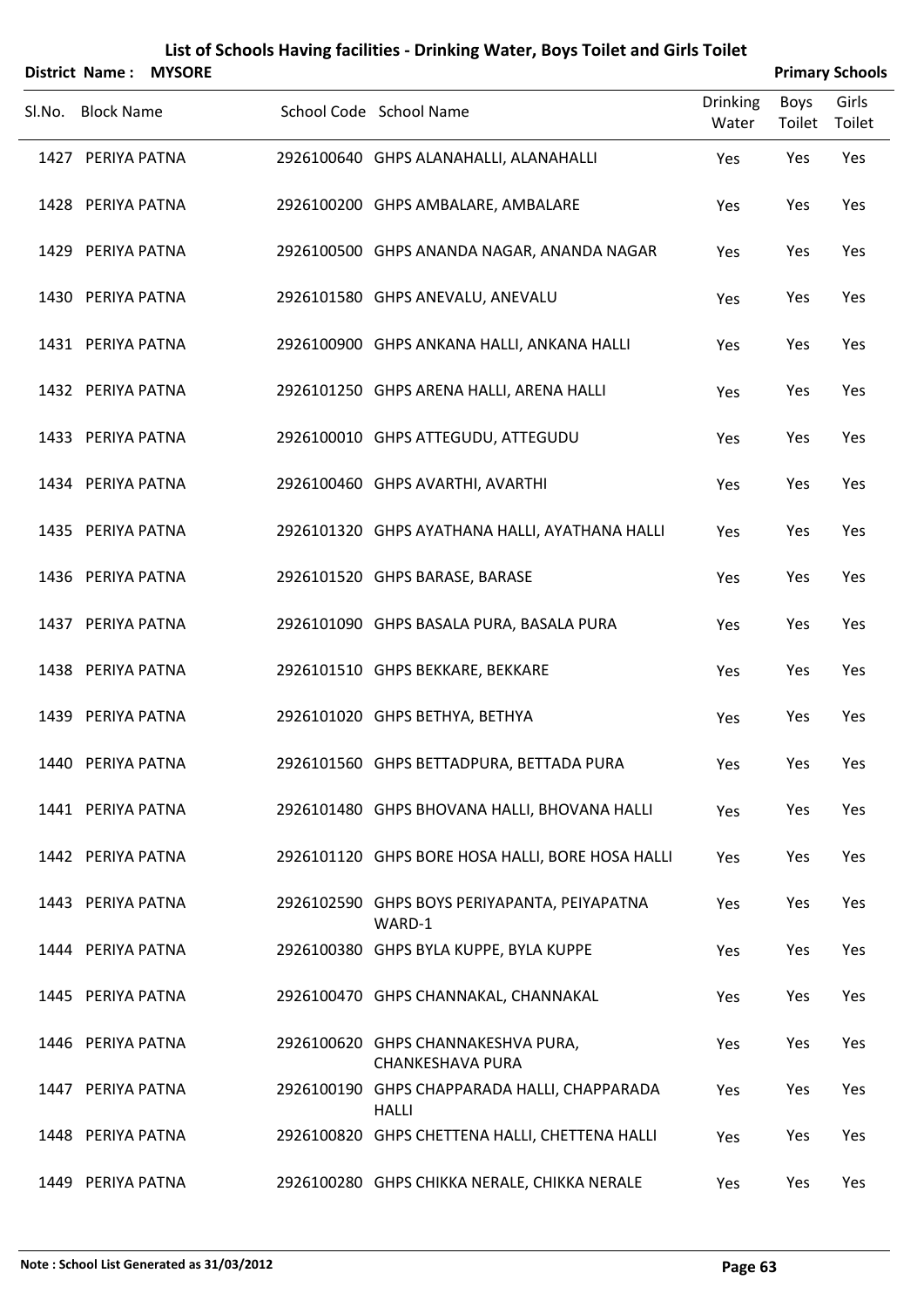|        |                   | District Name: MYSORE |                                                               |                   |                       | <b>Primary Schools</b> |
|--------|-------------------|-----------------------|---------------------------------------------------------------|-------------------|-----------------------|------------------------|
| Sl.No. | <b>Block Name</b> |                       | School Code School Name                                       | Drinking<br>Water | <b>Boys</b><br>Toilet | Girls<br>Toilet        |
|        | 1450 PERIYA PATNA |                       | 2926101920 GHPS CHIKKAMAGALI, CHIKKA MALALI                   | Yes               | Yes                   | Yes                    |
|        | 1451 PERIYA PATNA |                       | 2926100770 GHPS CHOTHI, CHOTHI                                | Yes               | Yes                   | Yes                    |
|        | 1452 PERIYA PATNA |                       | 2926100410 GHPS DODDA HARAVE, DODDA HARAVE                    | Yes               | Yes                   | Yes                    |
|        | 1453 PERIYA PATNA |                       | 2926100430 GHPS DODDA HONNUR, DODDA HONNUR                    | Yes               | Yes                   | Yes                    |
|        | 1454 PERIYA PATNA |                       | 2926100390 GHPS DODDA HOSURU, DODDA HOSUR                     | Yes               | Yes                   | Yes                    |
|        | 1455 PERIYA PATNA |                       | 2926101220 GHPS DODDABYALALU, DODDA BYALALU                   | Yes               | Yes                   | Yes                    |
|        | 1456 PERIYA PATNA |                       | 2926100560 GHPS DODDAKAMARAVALLI, DODDA KAMRA<br><b>VALLI</b> | Yes               | Yes                   | Yes                    |
|        | 1457 PERIYA PATNA |                       | 2926101230 GHPS DOREKERE, DORE KERE                           | Yes               | Yes                   | Yes                    |
|        | 1458 PERIYA PATNA |                       | 2926101490 GHPS EACHURU, ECHUR                                | Yes               | Yes                   | Yes                    |
|        | 1459 PERIYA PATNA |                       | 2926100230 GHPS GANGANAKUPPE, GANGANA KUPPE                   | Yes               | Yes                   | Yes                    |
|        | 1460 PERIYA PATNA |                       | 2926101560 GHPS GIRLS, BETTADAPURA, BETTADA PURA              | Yes               | Yes                   | Yes                    |
|        | 1461 PERIYA PATNA |                       | 2926100220 GHPS GORAHALLI, GORA HALLI                         | Yes               | Yes                   | Yes                    |
|        | 1462 PERIYA PATNA |                       | 2926100940 GHPS HABATOORU, HABACHUR                           | Yes               | Yes                   | Yes                    |
|        | 1463 PERIYA PATNA |                       | 2926101780 GHPS HALAGANA HALLI, HALAGANA HALLI                | Yes               | Yes                   | Yes                    |
|        | 1464 PERIYA PATNA |                       | 2926101690 GHPS HANDITHAVALLI, HANDITHAVALLI                  | Yes               | Yes                   | Yes                    |
|        | 1465 PERIYA PATNA |                       | 2926101570 GHPS HARADURU, HARADUR                             | Yes               | Yes                   | Yes                    |
|        | 1466 PERIYA PATNA |                       | 2926100210 GHPS HARANAHALLI, HARANA HALLI                     | Yes               | Yes                   | Yes                    |
|        | 1467 PERIYA PATNA |                       | 2926100040 GHPS HAREENAHALLI, HAREENA HALLI                   | Yes               | Yes                   | Yes                    |
|        | 1468 PERIYA PATNA |                       | 2926100320 GHPS HASUVENA KAVALU, HASUVENA<br><b>KAVALU</b>    | Yes               | Yes                   | Yes                    |
|        | 1469 PERIYA PATNA |                       | 2926100840 GHPS HEMMEGE, HEMMEGE                              | Yes               | Yes                   | Yes                    |
|        | 1470 PERIYA PATNA |                       | 2926101300 GHPS HITTENEHEBBAGILU, HETTNA<br>HEBBAGELU         | Yes               | Yes                   | Yes                    |
|        | 1471 PERIYA PATNA |                       | 2926100570 GHPS HONNAPURA, HONNA PURA                         | Yes               | Yes                   | Yes                    |
|        | 1472 PERIYA PATNA |                       | 2926101700 GHPS HONNENA HALLI, HONNENA HALLI                  | Yes               | Yes                   | Yes                    |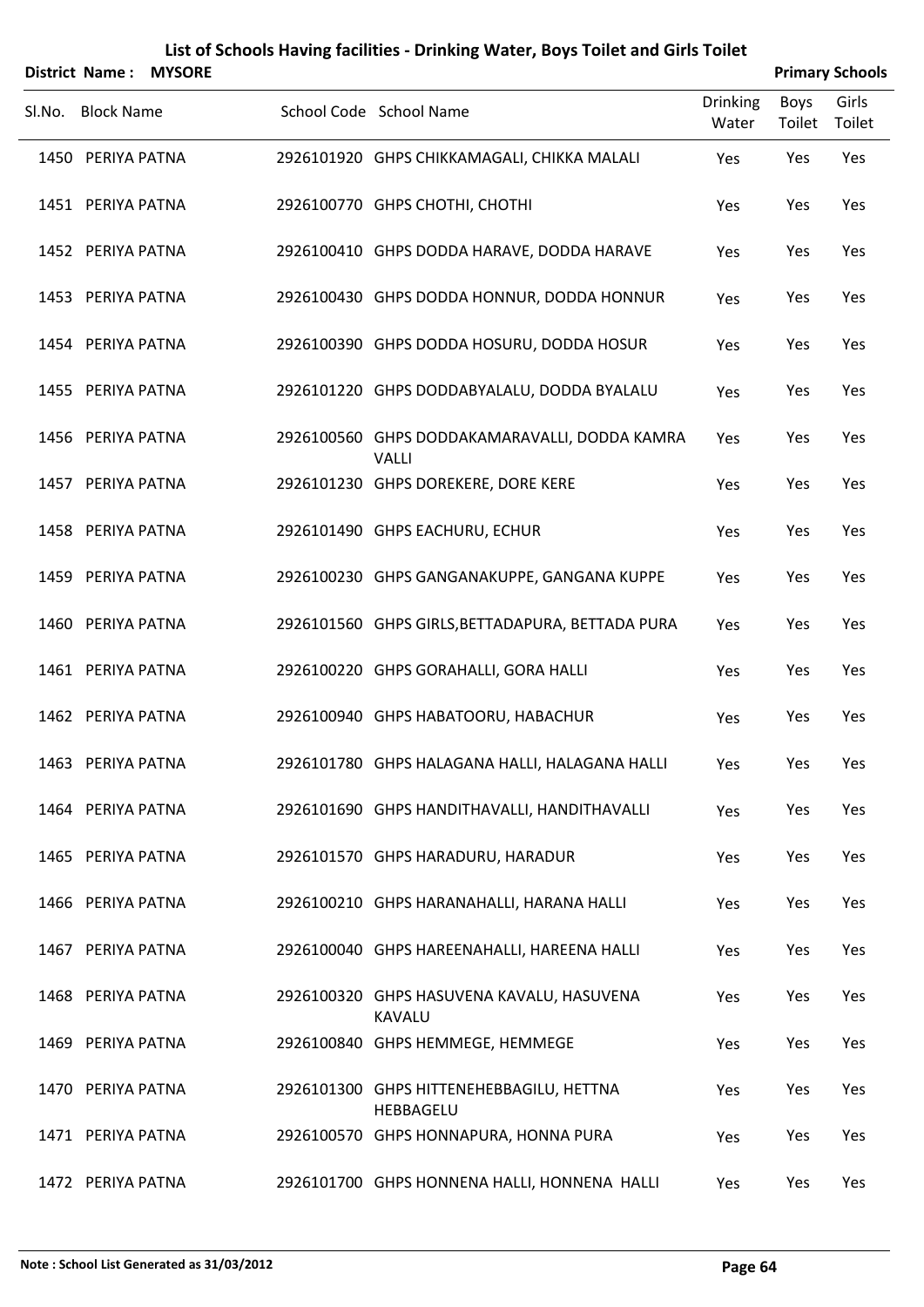| <b>District Name:</b> | <b>MYSORE</b> |                                                                      |                          |                | <b>Primary Schools</b> |
|-----------------------|---------------|----------------------------------------------------------------------|--------------------------|----------------|------------------------|
| Sl.No. Block Name     |               | School Code School Name                                              | <b>Drinking</b><br>Water | Boys<br>Toilet | Girls<br>Toilet        |
| 1473 PERIYA PATNA     |               | 2926100630 GHPS HUNASAVADI, HUNSAVADI                                | Yes                      | Yes            | Yes                    |
| 1474 PERIYA PATNA     |               | 2926100910 GHPS HUNASE KUPPE, HUNASE KUPPE                           | Yes                      | Yes            | Yes                    |
| 1475 PERIYA PATNA     |               | 2926101110 GHPS JAVANE KUPPE, JAVANE KUPPE                           | Yes                      | Yes            | Yes                    |
| 1476 PERIYA PATNA     |               | 2926101310 GHPS KAGGUNDI, KAGUNDDI                                   | Yes                      | Yes            | Yes                    |
| 1477 PERIYA PATNA     |               | 2926101070 GHPS KAMPALAPURA, KAMPALA PURA                            | Yes                      | Yes            | Yes                    |
| 1478 PERIYA PATNA     |               | 2926101830 GHPS KANAGALU, KANAGALU                                   | Yes                      | Yes            | Yes                    |
| 1479 PERIYA PATNA     |               | 2926100800 GHPS KANDHEGALA, KANDEGALA                                | Yes                      | Yes            | Yes                    |
| 1480 PERIYA PATNA     |               | 2926101630 GHPS KELAGANAHALLI, KELAGANA HALLI                        | Yes                      | Yes            | Yes                    |
| 1481 PERIYA PATNA     |               | 2926101620 GHPS KELLURU, KELLUR                                      | Yes                      | Yes            | Yes                    |
| 1482 PERIYA PATNA     |               | 2926101080 GHPS KIRANALLI, KERUNALLI                                 | Yes                      | Yes            | Yes                    |
| 1483 PERIYA PATNA     |               | 2926100100 GHPS KITHURU, KITHUR                                      | Yes                      | Yes            | Yes                    |
| 1484 PERIYA PATNA     |               | 2926102030 GHPS KITTUR MUDLU KOPPALU, KITTUR<br><b>MUDLU KOPPALU</b> | Yes                      | Yes            | Yes                    |
| 1485 PERIYA PATNA     |               | 2926100760 GHPS KOGILAVADI, KOGELAVADA                               | Yes                      | Yes            | Yes                    |
| 1486 PERIYA PATNA     |               | 2926101400 GHPS KOMALAPURA, KOMALA PURA                              | Yes                      | Yes            | Yes                    |
| 1487 PERIYA PATNA     |               | 2926101500 GHPS KONASURU, KONASUR                                    | Yes                      | Yes            | Yes                    |
| 1488 PERIYA PATNA     |               | 2926100370 GHPS KOPPA, KOPPA                                         | Yes                      | Yes            | Yes                    |
| 1489 PERIYA PATNA     |               | 2926102590 GHPS KOTE PERIYAPATNA, PEIYAPATNA<br>WARD-1               | Yes                      | Yes            | Yes                    |
| 1490 PERIYA PATNA     |               | 2926100020 GHPS KOTHAVALLI, KOTHAVALLI                               | Yes                      | Yes            | Yes                    |
| 1491 PERIYA PATNA     |               | 2926100750 GHPS LINGAPURA, LINGAPURA                                 | Yes                      | Yes            | Yes                    |
| 1492 PERIYA PATNA     |               | 2926101420 GHPS M.HOSA HALLI, M.HOSA HALLI                           | Yes                      | Yes            | Yes                    |
| 1493 PERIYA PATNA     |               | 2926101160 GHPS M.SETTAHALLI, M.SETTAHALLI                           | Yes                      | Yes            | Yes                    |
| 1494 PERIYA PATNA     |               | 2926101130 GHPS MAKANA HALLI, MATHANA HALLI                          | Yes                      | Yes            | Yes                    |
| 1495 PERIYA PATNA     |               | 2926101150 GHPS MAKODU, MAKODU                                       | Yes                      | Yes            | Yes                    |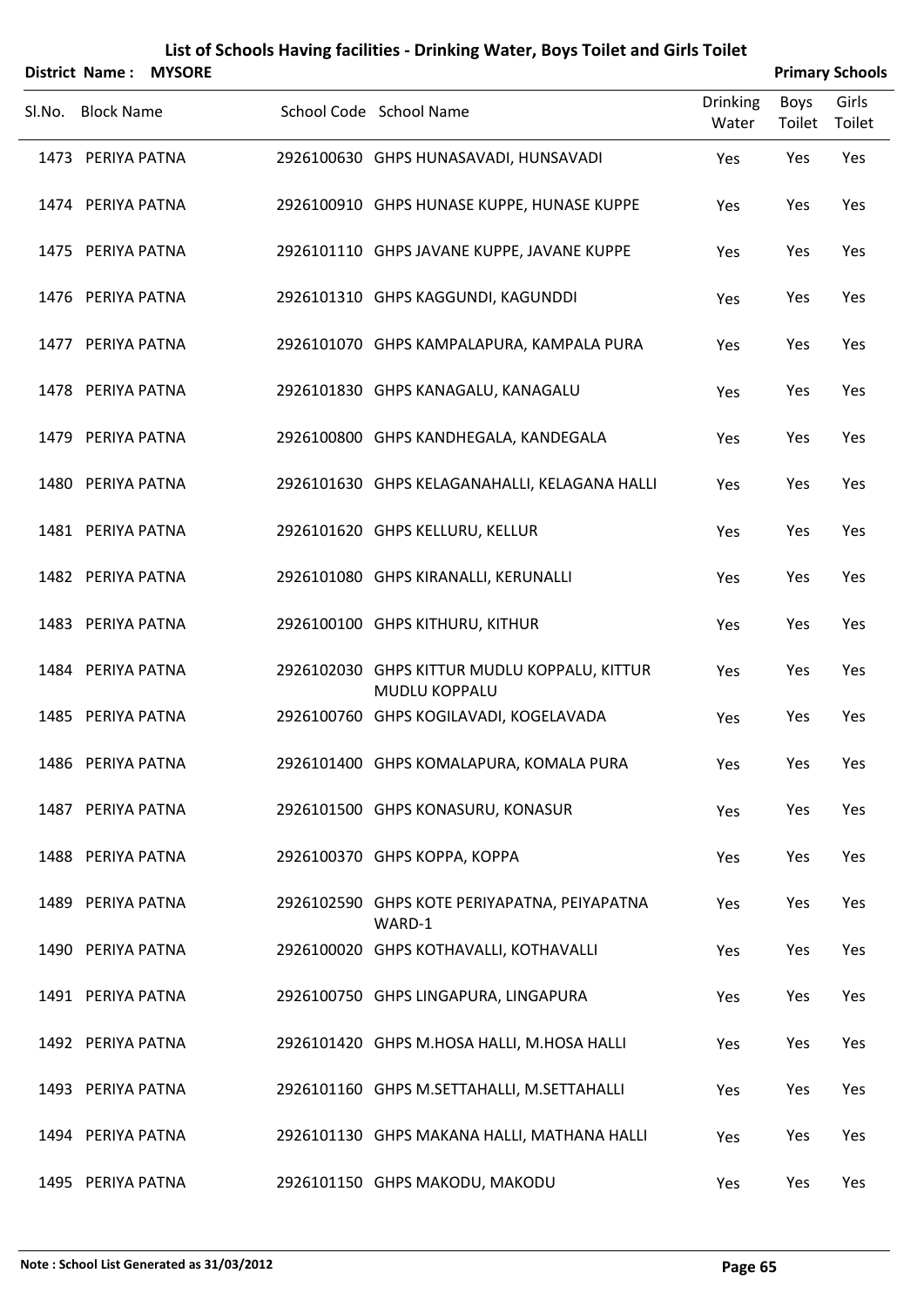|        | <b>District Name:</b> | <b>MYSORE</b> |                                                               |                          |                       | <b>Primary Schools</b> |
|--------|-----------------------|---------------|---------------------------------------------------------------|--------------------------|-----------------------|------------------------|
| Sl.No. | <b>Block Name</b>     |               | School Code School Name                                       | <b>Drinking</b><br>Water | <b>Boys</b><br>Toilet | Girls<br>Toilet        |
|        | 1496 PERIYA PATNA     |               | 2926101170 GHPS MALAGANA KERE, MALAGANA KERE                  | Yes                      | Yes                   | Yes                    |
|        | 1497 PERIYA PATNA     |               | 2926102010 GHPS MALANGI, MALANGI                              | Yes                      | Yes                   | Yes                    |
|        | 1498 PERIYA PATNA     |               | 2926100890 GHPS MALANGIGOMALA, MALANGE<br><b>GOMALA</b>       | Yes                      | Yes                   | Yes                    |
|        | 1499 PERIYA PATNA     |               | 2926100440 GHPS MANCHADEVANA HALLI,<br>MANCHADEVANA HALLI     | Yes                      | Yes                   | Yes                    |
|        | 1500 PERIYA PATNA     |               | 2926100360 GHPS MANTI BELUGALE, MANTI BELUGALE                | Yes                      | Yes                   | Yes                    |
|        | 1501 PERIYA PATNA     |               | 2926100120 GHPS MELURU, MELUR                                 | Yes                      | Yes                   | Yes                    |
|        | 1502 PERIYA PATNA     |               | 2926100990 GHPS MUDDANAHALLI, MUDDANA HALLI                   | Yes                      | Yes                   | Yes                    |
|        | 1503 PERIYA PATNA     |               | 2926100610 GHPS MUTHINAMULASOGE, MUTHINA<br><b>MULLA SOGE</b> | Yes                      | Yes                   | Yes                    |
|        | 1504 PERIYA PATNA     |               | 2926100740 GHPS MUTHRU, MUTHURU                               | Yes                      | Yes                   | Yes                    |
|        | 1505 PERIYA PATNA     |               | 2926101910 GHPS N.SETTA HALLI, N.SETTA HALLI                  | Yes                      | Yes                   | Yes                    |
|        | 1506 PERIYA PATNA     |               | 2926101550 GHPS NANDI PURA, NANDI PURA                        | Yes                      | Yes                   | Yes                    |
|        | 1507 PERIYA PATNA     |               | 2926100710 GHPS NANDINATHA PURA, NANDINATHA<br><b>PURA</b>    | Yes                      | Yes                   | Yes                    |
|        | 1508 PERIYA PATNA     |               | 2926100660 GHPS NAVELUR, NAVELUR                              | Yes                      | Yes                   | Yes                    |
|        | 1509 PERIYA PATNA     |               | 2926100450 GHPS NILAVADI, NELAVADI                            | Yes                      | Yes                   | Yes                    |
|        | 1510 PERIYA PATNA     |               | 2926100980 GHPS PANCHAVALLI, PANCHAVALLI                      | Yes                      | Yes                   | Yes                    |
|        | 1511 PERIYA PATNA     |               | 2926102590 GHPS PERIYAPATNA WARD-1, PEIYAPATNA<br>WARD-1      | Yes                      | Yes                   | Yes                    |
|        | 1512 PERIYA PATNA     |               | 2926100650 GHPS POONADAHALLI, PUNADA HALLI                    | Yes                      | Yes                   | Yes                    |
|        | 1513 PERIYA PATNA     |               | 2926101180 GHPS R.HOSA HALLI, R.HOSAHALLI                     | Yes                      | Yes                   | Yes                    |
|        | 1514 PERIYA PATNA     |               | 2926102000 GHPS RAJNABILAGULI, RAJANA BELUGALE                | Yes                      | Yes                   | Yes                    |
|        | 1515 PERIYA PATNA     |               | 2926101240 GHPS RAMANATHATHUNGA, RAMANATHA<br><b>THUNGA</b>   | Yes                      | Yes                   | Yes                    |
|        | 1516 PERIYA PATNA     |               | 2926101610 GHPS RAVANDURU, RAVANDUR                           | Yes                      | Yes                   | Yes                    |
|        | 1517 PERIYA PATNA     |               | 2926100350 GHPS SALU KOPPALU, SALU KOPPALU                    | Yes                      | Yes                   | Yes                    |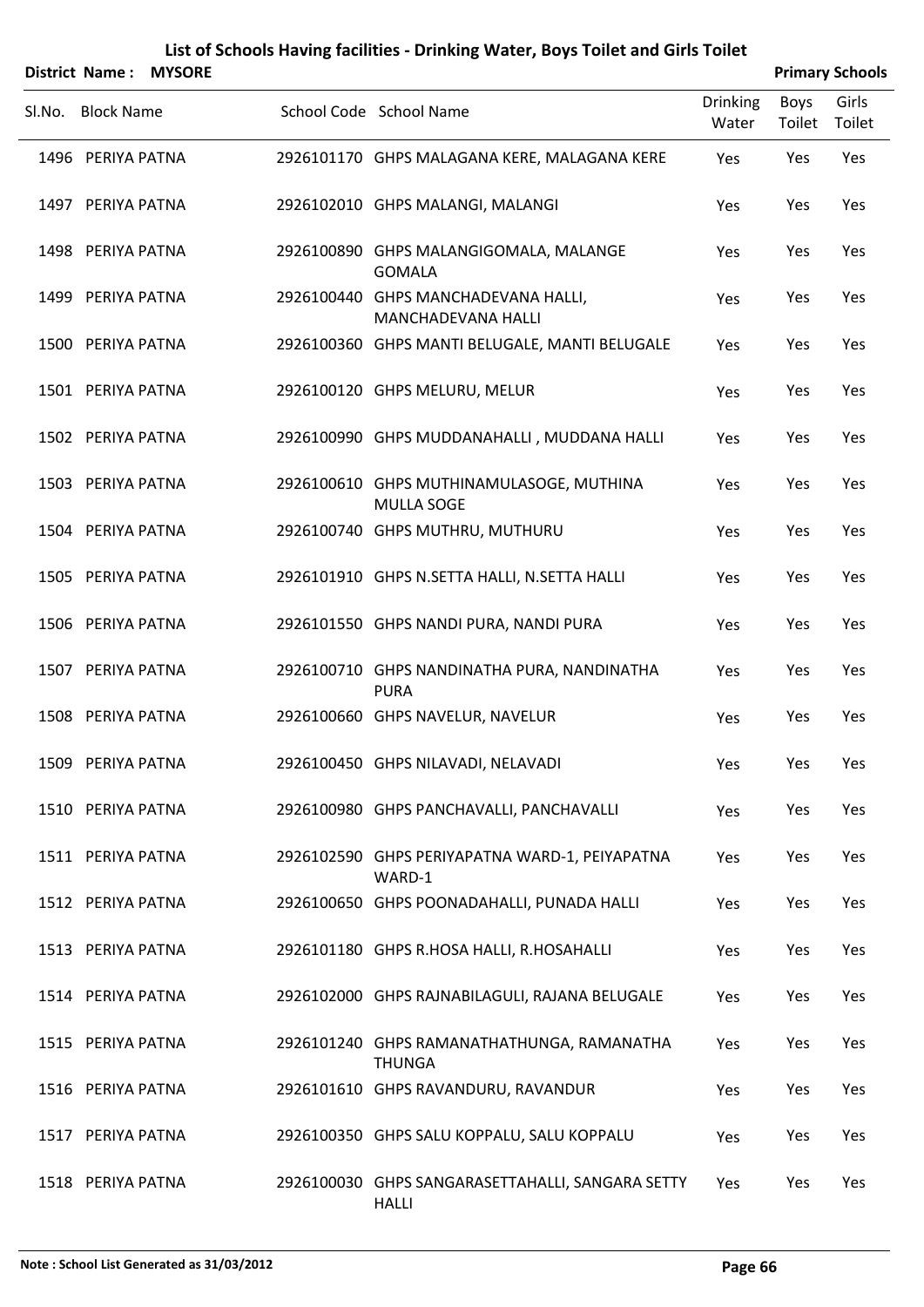|        |                   | <b>District Name: MYSORE</b> |                                                                    |                          |                | <b>Primary Schools</b> |
|--------|-------------------|------------------------------|--------------------------------------------------------------------|--------------------------|----------------|------------------------|
| SI.No. | <b>Block Name</b> |                              | School Code School Name                                            | <b>Drinking</b><br>Water | Boys<br>Toilet | Girls<br>Toilet        |
|        | 1519 PERIYA PATNA |                              | 2926101000 GHPS SATHYAGAL, SATHYAGALA                              | Yes                      | Yes            | Yes                    |
|        | 1520 PERIYA PATNA |                              | 2926100540 GHPS SHANUBOGANHALLI, SHANUBHOGANA<br><b>HALLI</b>      | Yes                      | Yes            | Yes                    |
|        | 1521 PERIYA PATNA |                              | 2926100550 GHPS SULEKOTE, SOOLE KOTE                               | Yes                      | Yes            | Yes                    |
|        | 1522 PERIYA PATNA |                              | 2926101100 GHPS SUNDAVALU, SUNDAVALLU                              | Yes                      | Yes            | Yes                    |
|        | 1523 PERIYA PATNA |                              | 2926101680 GHPS THAMMADAHALLI, THAMMADA HALLI                      | Yes                      | Yes            | Yes                    |
|        | 1524 PERIYA PATNA |                              | 2926101010 GHPS THATHANAHALLI, THATHANA HALLI                      | Yes                      | Yes            | Yes                    |
|        | 1525 PERIYA PATNA |                              | 2926100810 GHPS THELAGINAKUPPE, THELUGENA KUPPE                    | Yes                      | Yes            | Yes                    |
|        | 1526 PERIYA PATNA |                              | 2926100400 GHPS THIRUMALAPURA, THIRUMALA PURA                      | Yes                      | Yes            | Yes                    |
|        | 1527 PERIYA PATNA |                              | 2926101780 GHPS UDRU BOYS HALAGANHALLI,<br><b>HALAGANA HALLI</b>   | Yes                      | Yes            | Yes                    |
|        | 1528 PERIYA PATNA |                              | 2926102590 GHPS UPPARAGERE P.PATNA, PEIYAPATNA<br>WARD-1           | Yes                      | Yes            | Yes                    |
|        | 1529 PERIYA PATNA |                              | 2926100900 GHPS URDU ANKANAHALLI, ANKANA HALLI                     | Yes                      | Yes            | Yes                    |
|        | 1530 PERIYA PATNA |                              | 2926101250 GHPS URDU ARENAHALLI, ARENA HALLI                       | Yes                      | Yes            | Yes                    |
|        | 1531 PERIYA PATNA |                              | 2926101260 GHPS URDU ASGVALU, ASHVALU                              | Yes                      | Yes            | Yes                    |
|        | 1532 PERIYA PATNA |                              | 2926101780 GHPS URDU GIRLS HALAGANAHALLI,<br><b>HALAGANA HALLI</b> | Yes                      | Yes            | Yes                    |
|        | 1533 PERIYA PATNA |                              | 2926100980 GHPS URDU PANCHAVALLI, PANCHAVALLI                      | Yes                      | Yes            | Yes                    |
|        | 1534 PERIYA PATNA |                              | 2926102590 GHPS URDU PERIYAPATNA, PEIYAPATNA<br>WARD-1             | Yes                      | Yes            | Yes                    |
|        | 1535 PERIYA PATNA |                              | 2926101040 GHPS UTHENA HALLI, UTHENA HALLI                         | Yes                      | Yes            | Yes                    |
|        | 1536 PERIYA PATNA |                              | 2926100060 GHPS VADDARA HALLI, VADDARA HALLI                       | Yes                      | Yes            | Yes                    |
|        | 1537 PERIYA PATNA |                              | 2926101900 GHPS, BETTADA THUNAGA, BETTADA<br><b>THUNGA</b>         | Yes                      | Yes            | Yes                    |
|        | 1538 PERIYA PATNA |                              | 2926101080 GLPS KIRANALLI KOPPLU, KERUNALLI                        | Yes                      | Yes            | Yes                    |
|        | 1539 PERIYA PATNA |                              | 2926102060 GLPS- Girgur Koppa, GIRU GUR                            | Yes                      | Yes            | Yes                    |
|        | 1540 PERIYA PATNA |                              | 2926100520 GLPS LAKSHMIPURA 'C', LAKSHMIPURA                       | Yes                      | Yes            | Yes                    |
|        | 1541 PERIYA PATNA |                              | 2926102530 GLPS MATADAKOPPLU, MATADA KOPPALU<br>H                  | Yes                      | Yes            | Yes                    |
|        |                   |                              |                                                                    |                          |                |                        |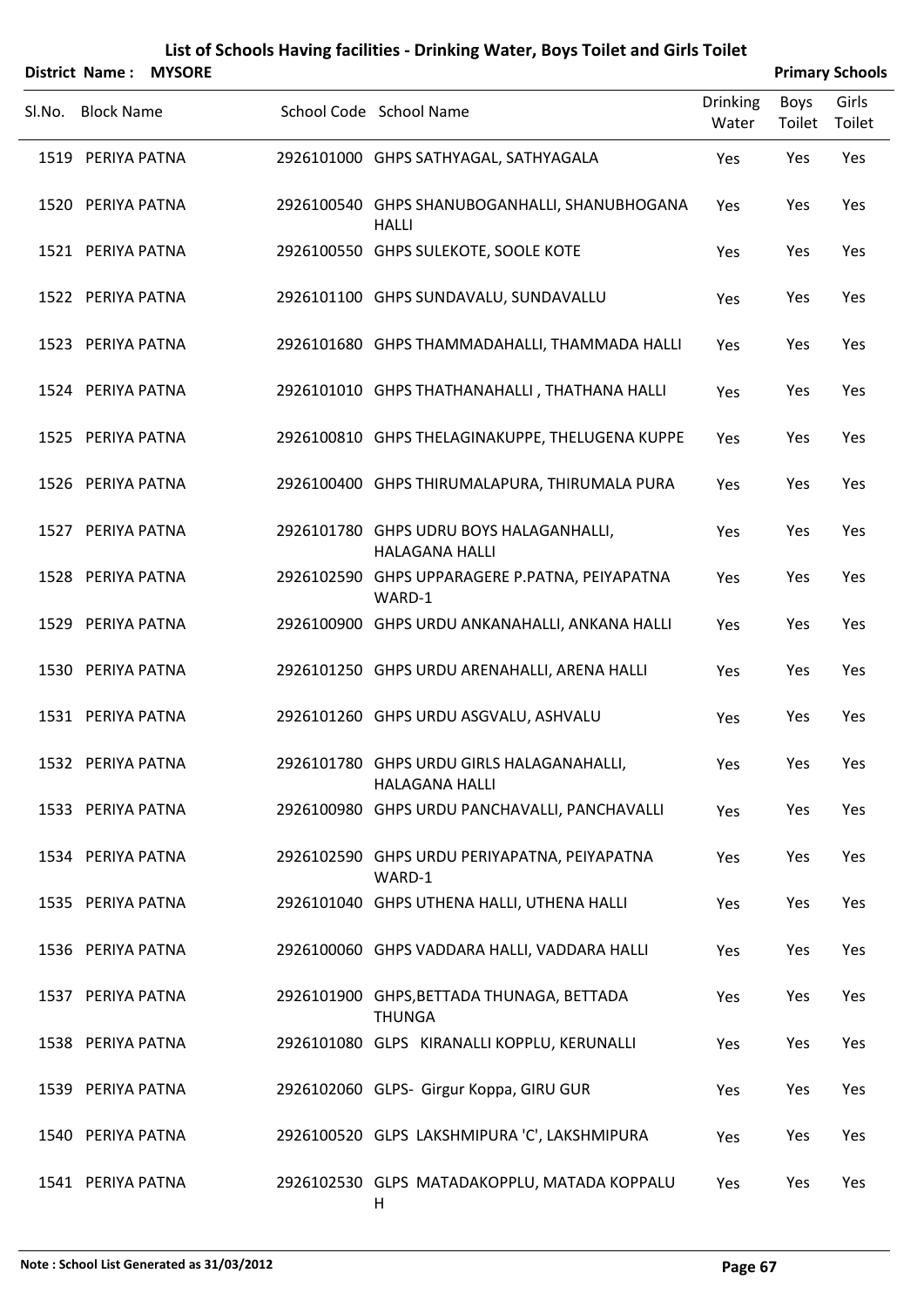| <b>District Name: MYSORE</b> |                                                                       |                          |                | <b>Primary Schools</b> |
|------------------------------|-----------------------------------------------------------------------|--------------------------|----------------|------------------------|
| SI.No. Block Name            | School Code School Name                                               | <b>Drinking</b><br>Water | Boys<br>Toilet | Girls<br>Toilet        |
| 1542 PERIYA PATNA            | 2926100300 GLPS VODERA HOSA HALLI JUNGLE,<br><b>VODERA HOSA HALLI</b> | Yes                      | Yes            | Yes                    |
| 1543 PERIYA PATNA            | 2926102410 GLPS (1998) ADAGURU, ADAGURU                               | Yes                      | Yes            | Yes                    |
| 1544 PERIYA PATNA            | 2926102420 GLPS (1998) ANANDA GERE, ANANDAGERE                        | Yes                      | Yes            | Yes                    |
| 1545 PERIYA PATNA            | 2926102370 GLPS (1998) BEESANA KUPPE, BEESANA<br><b>KUPPE</b>         | Yes                      | Yes            | Yes                    |
| 1546 PERIYA PATNA            | 2926102400 GLPS (1998) BHARATHI NAGARA, BHARATHI<br><b>NAGARA</b>     | Yes                      | Yes            | Yes                    |
| 1547 PERIYA PATNA            | 2926102260 GLPS (1998) DODDAVADDARAKERI,<br><b>DODDAVADARAKERI</b>    | Yes                      | Yes            | Yes                    |
| 1548 PERIYA PATNA            | 2926102340 GLPS (1998) GANGURU, GANGURU                               | Yes                      | Yes            | Yes                    |
| 1549 PERIYA PATNA            | 2926102350 GLPS (1998) KAGGALIKOPPLU, KAGALLI<br><b>KOPALU</b>        | Yes                      | Yes            | Yes                    |
| 1550 PERIYA PATNA            | 2926102380 GLPS (1998) SEEGEKOREKAVALU, SIGE KORE<br><b>KAVALU</b>    | Yes                      | Yes            | Yes                    |
| 1551 PERIYA PATNA            | 2926100640 GLPS (1999) MUDALAKOPPALU, ALANAHALLI                      | Yes                      | Yes            | Yes                    |
| 1552 PERIYA PATNA            | 2926102490 GLPS (2000) HOSURUMAALA, HOSUR MALA                        | Yes                      | Yes            | Yes                    |
| 1553 PERIYA PATNA            | 2926101040 GLPS (KURUBARA COLONY), UTHENA HALLI                       | Yes                      | Yes            | Yes                    |
| 1554 PERIYA PATNA            | 2926101390 GLPS A.G KOPPLU, A.G.KOPPALU                               | Yes                      | Yes            | Yes                    |
| 1555 PERIYA PATNA            | 2926102310 GLPS ALALURU, ALALURU                                      | Yes                      | Yes            | Yes                    |
| 1556 PERIYA PATNA            | 2926100270 GLPS ALPA NAIKANA HALLI, ALPA NAIKANA<br><b>HALLI</b>      | Yes                      | Yes            | Yes                    |
| 1557 PERIYA PATNA            | 2926101260 GLPS ASWALU, ASHVALU                                       | Yes                      | Yes            | Yes                    |
| 1558 PERIYA PATNA            | 2926100790 GLPS AYARA BEEDU COLONY, AYARA BEEDU                       | Yes                      | Yes            | Yes                    |
| 1559 PERIYA PATNA            | 2926102290 GLPS BALE KATTE, BALE KATTE                                | Yes                      | Yes            | Yes                    |
| 1560 PERIYA PATNA            | 2926100880 GLPS BASAVA HALLI.P, BASAVANA HALLI.P                      | Yes                      | Yes            | Yes                    |
| 1561 PERIYA PATNA            | 2926102360 GLPS BASAVA NAGARA, KONANURU                               | Yes                      | Yes            | Yes                    |
| 1562 PERIYA PATNA            | 2926100870 GLPS BASAVANA HALLI.J, BASAVANA HALLI.J                    | Yes                      | Yes            | Yes                    |
| 1563 PERIYA PATNA            | 2926101560 GLPS BASAWESHWARA COLONY, BETTADA<br><b>PURA</b>           | Yes                      | Yes            | Yes                    |
| 1564 PERIYA PATNA            | 2926101660 GLPS BAVALALU, BAVALALU                                    | Yes                      | Yes            | Yes                    |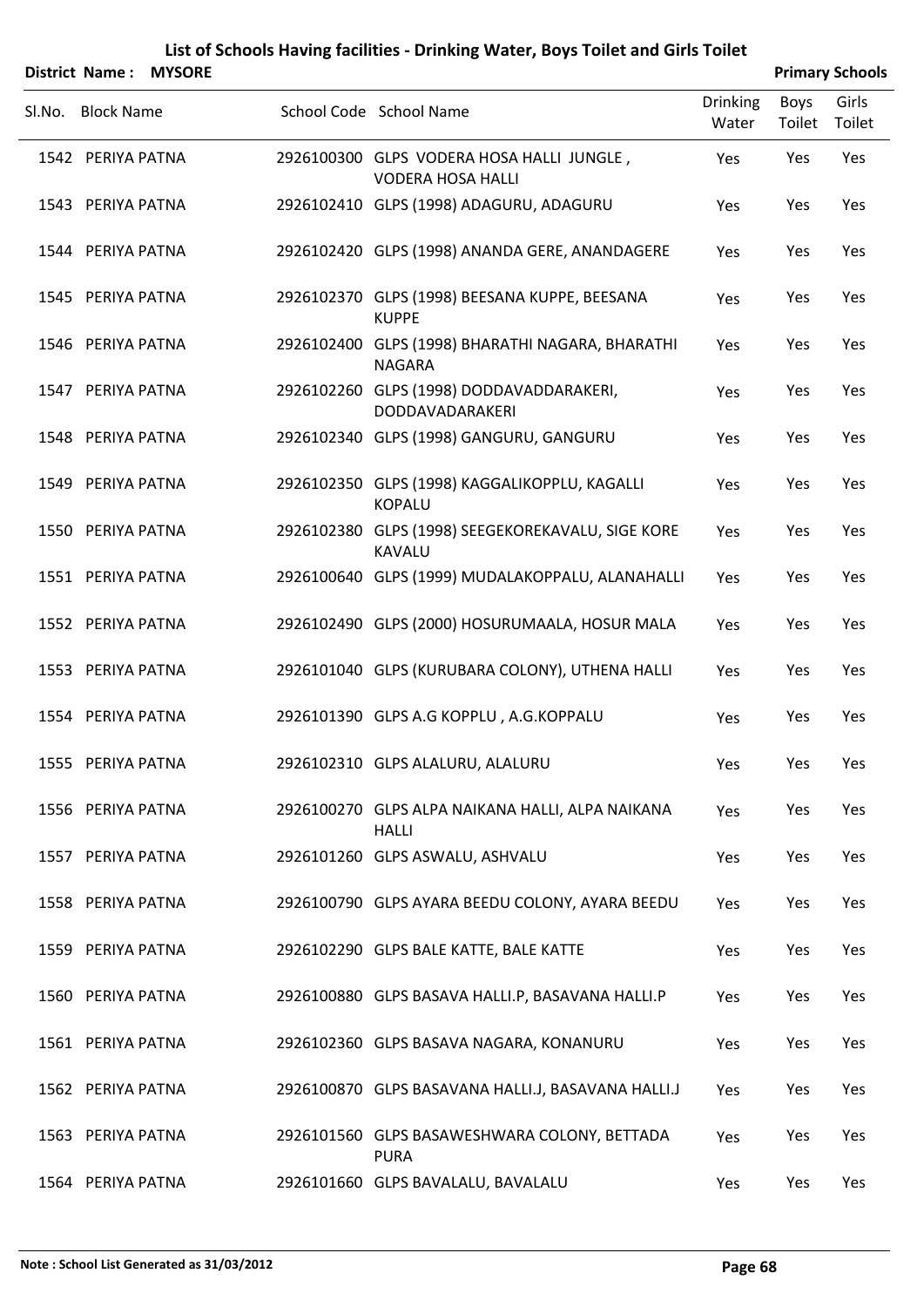|        | District Name:    | <b>MYSORE</b> |                                                                        |                          | <b>Primary Schools</b> |                 |
|--------|-------------------|---------------|------------------------------------------------------------------------|--------------------------|------------------------|-----------------|
| Sl.No. | <b>Block Name</b> |               | School Code School Name                                                | <b>Drinking</b><br>Water | <b>Boys</b><br>Toilet  | Girls<br>Toilet |
|        | 1565 PERIYA PATNA |               | 2926102330 GLPS BEGUR GATE, BEGUR                                      | Yes                      | Yes                    | Yes             |
|        | 1566 PERIYA PATNA |               | 2926100340 GLPS BELAGUNDA, BELAGUNDA                                   | Yes                      | Yes                    | Yes             |
|        | 1567 PERIYA PATNA |               | 2926100850 GLPS BELATHUR, BELATHUR                                     | Yes                      | Yes                    | Yes             |
|        | 1568 PERIYA PATNA |               | 2926100530 GLPS BENAGANA BHOVI COLONY, BENAGALU<br><b>BHOVI COLON</b>  | Yes                      | Yes                    | Yes             |
|        | 1569 PERIYA PATNA |               | 2926100700 GLPS BENMUTTI, BENMUTTI                                     | Yes                      | Yes                    | Yes             |
|        | 1570 PERIYA PATNA |               | 2926101470 GLPS BETE GOWDAN KOPALU, BETE<br><b>GOWDAN KOPALU</b>       | Yes                      | Yes                    | Yes             |
|        | 1571 PERIYA PATNA |               | 2926101650 GLPS BHOGANA HALLI, BHOGANA HALLI                           | Yes                      | Yes                    | Yes             |
|        | 1572 PERIYA PATNA |               | 2926100670 GLPS BHOTHANA HALLI, BHOTHANA HALLI                         | Yes                      | Yes                    | Yes             |
|        | 1573 PERIYA PATNA |               | 2926101460 GLPS BILLA HALLI, BELLA HALLI                               | Yes                      | Yes                    | Yes             |
|        | 1574 PERIYA PATNA |               | 2926100940 GLPS BOODITHITTU, HABACHUR                                  | Yes                      | Yes                    | Yes             |
|        | 1575 PERIYA PATNA |               | 2926100310 GLPS BYADARA BELUGALE, BYADARA<br><b>BELUGALE</b>           | Yes                      | Yes                    | Yes             |
|        | 1576 PERIYA PATNA |               | 2926100580 GLPS CHAMARAYANA KOTE, CHAMARAYANA<br><b>KOTE</b>           | Yes                      | Yes                    | Yes             |
|        | 1577 PERIYA PATNA |               | 2926100480 GLPS CHANNAKAL KAVAL 'A', CHANNAKAL<br><b>KAVAL</b>         | Yes                      | Yes                    | Yes             |
|        | 1578 PERIYA PATNA |               | 2926100830 GLPS CHENNENAHALLI VADDARA KOPPLU,<br><b>CHANNENA HALLI</b> | Yes                      | Yes                    | Yes             |
|        | 1579 PERIYA PATNA |               | 2926101370 GLPS CHIKKA VADDARA KERE, CHIKKA<br>VADDARA KERE            | Yes                      | Yes                    | Yes             |
|        | 1580 PERIYA PATNA |               | 2926102070 GLPS CHIKKABELALU, CHIKKA BELALU                            | Yes                      | Yes                    | Yes             |
|        | 1581 PERIYA PATNA |               | 2926102450 GLPS CHIKKAKAMARAVALLI,<br>CHIKKAKAMARAVALLI                | Yes                      | Yes                    | Yes             |
|        | 1582 PERIYA PATNA |               | 2926101920 GLPS CHIKKAMALALI, CHIKKA MALALI                            | Yes                      | Yes                    | Yes             |
|        | 1583 PERIYA PATNA |               | 2926102300 GLPS CHOUKURU, CHOUKURU                                     | Yes                      | Yes                    | Yes             |
|        | 1584 PERIYA PATNA |               | 2926100590 GLPS DENDA GADU, DENDA GADU                                 | Yes                      | Yes                    | Yes             |
|        | 1585 PERIYA PATNA |               | 2926100330 GLPS DEPURA, DEPURA                                         | Yes                      | Yes                    | Yes             |
|        | 1586 PERIYA PATNA |               | 2926102250 GLPS DODDAHARAVE COLONY, DODDA<br><b>HARAVE COLONY</b>      | Yes                      | Yes                    | Yes             |

1587 PERIYA PATNA 2926100290 GLPS DODDANERALE, DODDA NERALE Yes Yes Yes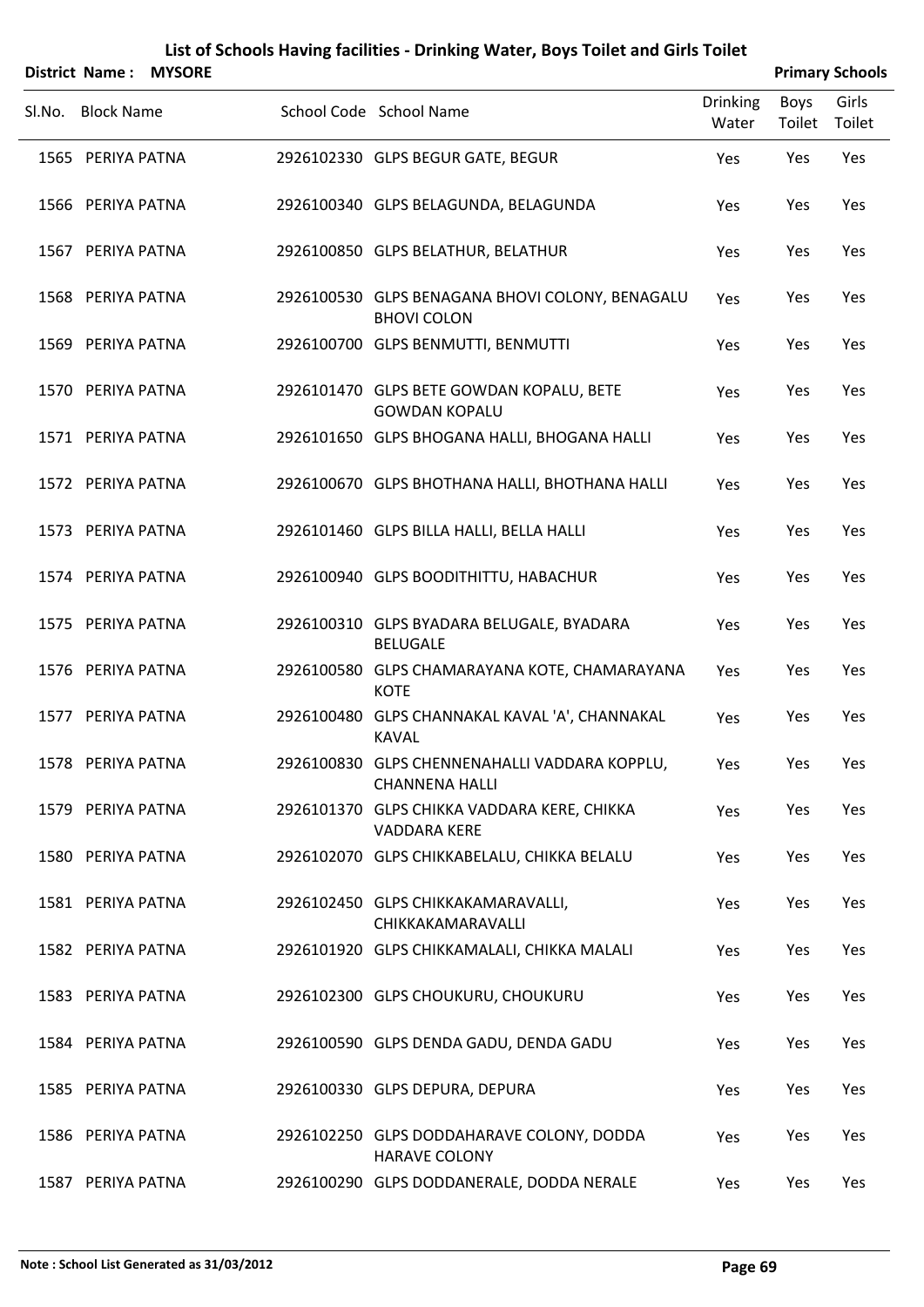|        | District Name:    | <b>MYSORE</b> |                                                                         |                          |                | <b>Primary Schools</b> |
|--------|-------------------|---------------|-------------------------------------------------------------------------|--------------------------|----------------|------------------------|
| SI.No. | <b>Block Name</b> |               | School Code School Name                                                 | <b>Drinking</b><br>Water | Boys<br>Toilet | Girls<br>Toilet        |
|        | 1588 PERIYA PATNA |               | 2926101940 GLPS DODDEGOWDANAKOPALU, DODDAE<br><b>GOWDAN KOPPAL</b>      | Yes                      | Yes            | Yes                    |
|        | 1589 PERIYA PATNA |               | 2926101290 GLPS DOREKERE COLONEY, DORE KERE<br><b>COLONY</b>            | Yes                      | Yes            | Yes                    |
|        | 1590 PERIYA PATNA |               | 2926101860 GLPS ECHANAHALLI, ECHANA HALLI                               | Yes                      | Yes            | Yes                    |
|        | 1591 PERIYA PATNA |               | 2926101870 GLPS G.B HOSAHALLI, G.B.HOSA HALLI                           | Yes                      | Yes            | Yes                    |
|        | 1592 PERIYA PATNA |               | 2926101710 GLPS GALAGANA KERE, GALAGANA HALLI                           | Yes                      | Yes            | Yes                    |
|        | 1593 PERIYA PATNA |               | 2926101450 GLPS GANDHINAGARA, GANDHI NAGARA                             | Yes                      | Yes            | Yes                    |
|        | 1594 PERIYA PATNA |               | 2926101520 GLPS GANGEGOWDANA KOPPLU, BARASE                             | Yes                      | Yes            | Yes                    |
|        | 1595 PERIYA PATNA |               | 2926100370 GLPS GUDDENAHALLI, KOPPA                                     | Yes                      | Yes            | Yes                    |
|        | 1596 PERIYA PATNA |               | 2926100170 GLPS GURUVAIANAKOPPLU, GURUVAIAHNA<br><b>KOPPALU</b>         | Yes                      | Yes            | Yes                    |
|        | 1597 PERIYA PATNA |               | 2926100640 GLPS HAKKEMALA(ALANAHALLI)1999,<br>ALANAHALLI                | Yes                      | Yes            | Yes                    |
|        | 1598 PERIYA PATNA |               | 2926100250 GLPS HALEYUR, HALEYUR                                        | Yes                      | Yes            | Yes                    |
|        | 1599 PERIYA PATNA |               | 2926102460 GLPS HANDIGUDDAKAVAL,<br>HANDIGUDDAKAVAL                     | Yes                      | Yes            | Yes                    |
|        | 1600 PERIYA PATNA |               | 2926101350 GLPS HARAVE MALLARAJAPATTANA, HARASE<br><b>MALLIRAJA PAT</b> | Yes                      | Yes            | Yes                    |
|        | 1601 PERIYA PATNA |               | 2926101050 GLPS HARILAPURA, HARALA PURA                                 | Yes                      | Yes            | Yes                    |
|        | 1602 PERIYA PATNA |               | 2926101210 GLPS HEGGADI KOPPLU, HEGGADI KOPPALU                         | Yes                      | Yes            | Yes                    |
|        | 1603 PERIYA PATNA |               | 2926102110 GLPS HTTAGALLI, ITTAGALLI                                    | Yes                      | Yes            | Yes                    |
|        | 1604 PERIYA PATNA |               | 2926101730 GLPS HUCCHEGOWDANAKOPPLU, HUCHE<br><b>GOWDANA KOPPAL</b>     | Yes                      | Yes            | Yes                    |
|        | 1605 PERIYA PATNA |               | 2926101790 GLPS HUNASEKOPPLU, HUNASE KOPPALU                            | Yes                      | Yes            | Yes                    |
|        | 1606 PERIYA PATNA |               | 2926102440 GLPS ILAPURA, ILAPURA                                        | Yes                      | Yes            | Yes                    |
|        | 1607 PERIYA PATNA |               | 2926101030 GLPS ITTAGALLI, ECHAGALLI                                    | Yes                      | Yes            | Yes                    |
|        | 1608 PERIYA PATNA |               | 2926100950 GLPS JAVARIKOPPLU, JAVARI KOPPALU                            | Yes                      | Yes            | Yes                    |
|        | 1609 PERIYA PATNA |               | 2926101540 GLPS JOGANAHALLI, JOGANA HALLI                               | Yes                      | Yes            | Yes                    |
|        | 1610 PERIYA PATNA |               | 2926101850 GLPS K.BASAVANAHALLI, K.BASAVANA HALLI                       | Yes                      | Yes            | Yes                    |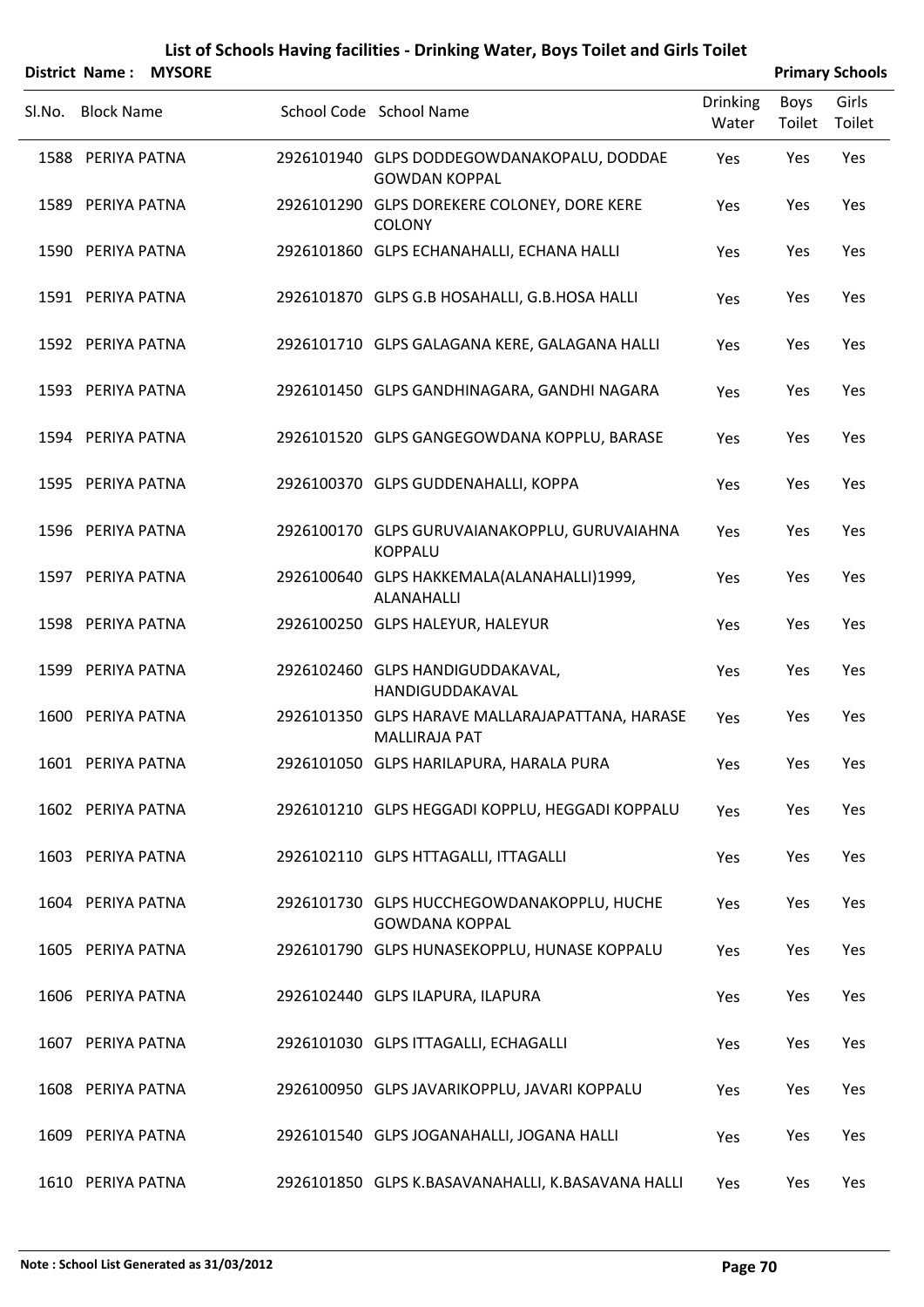|                   | District Name: MYSORE |                                                                    |                          |                | <b>Primary Schools</b> |
|-------------------|-----------------------|--------------------------------------------------------------------|--------------------------|----------------|------------------------|
| Sl.No. Block Name |                       | School Code School Name                                            | <b>Drinking</b><br>Water | Boys<br>Toilet | Girls<br>Toilet        |
| 1611 PERIYA PATNA |                       | 2926101960 GLPS K.DODDAKOPPLU, K.DODDA KOPPALU                     | Yes                      | Yes            | Yes                    |
| 1612 PERIYA PATNA |                       | 2926101410 GLPS K.HARALAHALLI, K.HARALA HALLI                      | Yes                      | Yes            | Yes                    |
| 1613 PERIYA PATNA |                       | 2926101440 GLPS K.HOSAHALLI, K.HOSA HALLI                          | Yes                      | Yes            | Yes                    |
| 1614 PERIYA PATNA |                       | 2926101520 GLPS KADAREGOWDANAKOPPLU, BARASE                        | Yes                      | Yes            | Yes                    |
| 1615 PERIYA PATNA |                       | 2926100140 GLPS KALEGOWDANAKOPPLU, KALE<br><b>GOWDANA KOPPALU</b>  | Yes                      | Yes            | Yes                    |
| 1616 PERIYA PATNA |                       | 2926101270 GLPS KALKERE, KALKERE                                   | Yes                      | Yes            | Yes                    |
| 1617 PERIYA PATNA |                       | 2926100180 GLPS KALLIKOPPLU, KALLI KOPPALU                         | Yes                      | Yes            | Yes                    |
| 1618 PERIYA PATNA |                       | 2926102090 GLPS KAMBIPURA, KAMBI PURA                              | Yes                      | Yes            | Yes                    |
| 1619 PERIYA PATNA |                       | 2926102560 GLPS KANAKANAGARA, KANAKA NAGAR                         | Yes                      | Yes            | Yes                    |
| 1620 PERIYA PATNA |                       | 2926101430 GLPS KANOOR, KANOOR                                     | Yes                      | Yes            | Yes                    |
| 1621 PERIYA PATNA |                       | 2926102540 GLPS KANTHEKOPPLU, KANTHE KOPPALU                       | Yes                      | Yes            | Yes                    |
| 1622 PERIYA PATNA |                       | 2926101810 GLPS KARADIPURA, KARADI PURA                            | Yes                      | Yes            | Yes                    |
| 1623 PERIYA PATNA |                       | 2926100160 GLPS KEMPEGOWDANAKOPPLU, KEMPE<br><b>GOWDANA KOPPAL</b> | Yes                      | Yes            | Yes                    |
| 1624 PERIYA PATNA |                       | 2926101190 GLPS KEREMEGALALAKOPPLU, KEREMEGALA<br><b>KOPPALU</b>   | Yes                      | Yes            | Yes                    |
| 1625 PERIYA PATNA |                       | 2926100190 GLPS KESUVENKERE, CHAPPARADA HALLI                      | Yes                      | Yes            | Yes                    |
| 1626 PERIYA PATNA |                       | 2926100690 GLPS KIRANGURU, KHIRANGUR                               | Yes                      | Yes            | Yes                    |
| 1627 PERIYA PATNA |                       | 2926102680 GLPS KOKKARE HOSA HALLI, KOKKARE HOSA<br><b>HALLI</b>   | Yes                      | Yes            | Yes                    |
| 1628 PERIYA PATNA |                       | 2926101530 GLPS KOORGALU 'SC' COLONY, KOORGALLU,<br>KOORGALLU      | Yes                      | Yes            | Yes                    |
| 1629 PERIYA PATNA |                       | 2926100640 GLPS KORALA HOSAHALLI, ALANAHALLI                       | Yes                      | Yes            | Yes                    |
| 1630 PERIYA PATNA |                       | 2926100080 GLPS KOTHVALLIKOPPLU, KOTHAVALLI<br><b>KOPPALU</b>      | Yes                      | Yes            | Yes                    |
| 1631 PERIYA PATNA |                       | 2926102120 GLPS KOTTAIAHNAKOPPLU, KOTTYANA<br><b>KOPPALU</b>       | Yes                      | Yes            | Yes                    |

1632 PERIYA PATNA 2926101590 GLPS KOWLANAHALLI, KOWLANA HALLI Yes Yes Yes

1633 PERIYA PATNA 2926102080 GLPS KUDAKURKOPPAL, KUDAKUR Yes Yes Yes Yes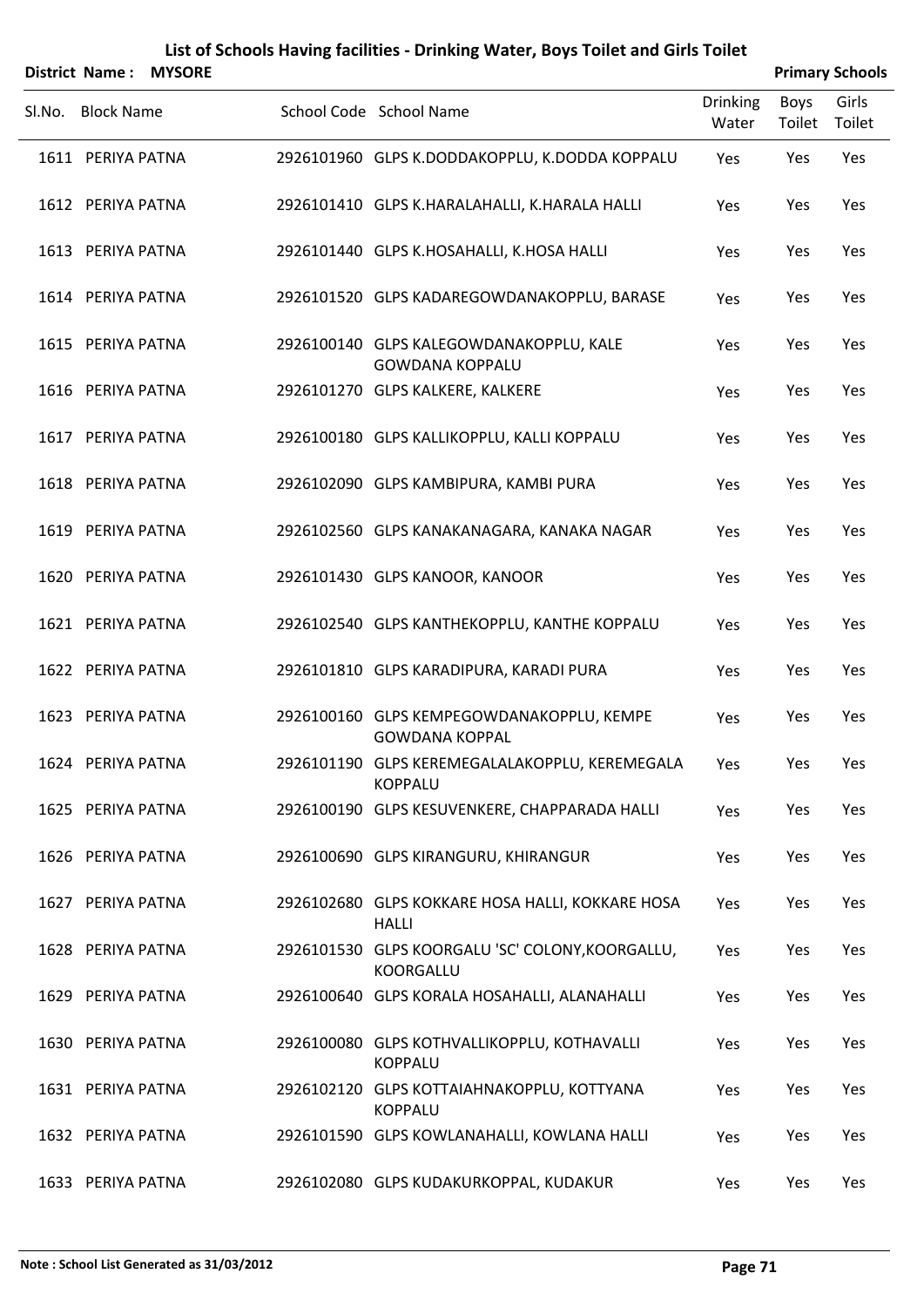|        | District Name: MYSORE |                                                                  |                          |                | <b>Primary Schools</b> |
|--------|-----------------------|------------------------------------------------------------------|--------------------------|----------------|------------------------|
| Sl.No. | <b>Block Name</b>     | School Code School Name                                          | <b>Drinking</b><br>Water | Boys<br>Toilet | Girls<br>Toilet        |
|        | 1634 PERIYA PATNA     | 2926102080 GLPS KUDKUR, KUDAKUR                                  | Yes                      | Yes            | Yes                    |
|        | 1635 PERIYA PATNA     | 2926102660 GLPS KUNDANAHALLI, KUNDANA HALLI                      | Yes                      | Yes            | Yes                    |
|        | 1636 PERIYA PATNA     | 2926100520 GLPS LAKSHMIPURA, LAKSHMIPURA                         | Yes                      | Yes            | Yes                    |
|        | 1637 PERIYA PATNA     | 2926102670 GLPS M KOGILURU, M KOGILURU                           | Yes                      | Yes            | Yes                    |
|        | 1638 PERIYA PATNA     | 2926100780 GLPS MAGALI, MOGALE                                   | Yes                      | Yes            | Yes                    |
|        | 1639 PERIYA PATNA     | 2926101140 GLPS MAKANAHALLIPALYA, MATHANA HALLI<br>PALYA         | Yes                      | Yes            | Yes                    |
|        | 1640 PERIYA PATNA     | 2926100020 GLPS MALEGOWDANA KOPPALU,<br><b>KOTHAVALLI</b>        | Yes                      | Yes            | Yes                    |
|        | 1641 PERIYA PATNA     | 2926102480 GLPS MALLEGOWDANAKOPPALU,<br>MALLEGOWDANA KOPPALU     | Yes                      | Yes            | Yes                    |
|        | 1642 PERIYA PATNA     | 2926100680 GLPS MALLINATHAPURA, MALLENATHA PURA                  | Yes                      | Yes            | Yes                    |
|        | 1643 PERIYA PATNA     | 2926102570 GLPS MANTIKOPPLU, MANTIKOPPALU                        | Yes                      | Yes            | Yes                    |
|        | 1644 PERIYA PATNA     | 2926101840 GLPS MANUGANAHALLI, MANUGANA HALLI                    | Yes                      | Yes            | Yes                    |
|        | 1645 PERIYA PATNA     | 2926100490 GLPS MARADIYUR, MARADIYUR                             | Yes                      | Yes            | Yes                    |
|        | 1646 PERIYA PATNA     | 2926102130 GLPS MARADURU M.KOPPLU, MODUR<br><b>MUDLU KOPPALU</b> | Yes                      | Yes            | Yes                    |
|        | 1647 PERIYA PATNA     | 2926100130 GLPS MARADURU, MARADUR                                | Yes                      | Yes            | Yes                    |
|        | 1648 PERIYA PATNA     | 2926100420 GLPS MARUR, MARUR                                     | Yes                      | Yes            | Yes                    |
|        | 1649 PERIYA PATNA     | 2926100050 GLPS MATADKOPPLU, MATADA KOPPALU                      | Yes                      | Yes            | Yes                    |
|        | 1650 PERIYA PATNA     | 2926101380 GLPS MELLAHALLI, MALLA HALLI                          | Yes                      | Yes            | Yes                    |
|        | 1651 PERIYA PATNA     | 2926101820 GLPS MUDALAKOPPLU, MUDLU KOPPALU                      | Yes                      | Yes            | Yes                    |
|        | 1652 PERIYA PATNA     | 2926102320 GLPS MUDDNAHALLI KOPPLU,<br>MUDDANAHALLI KOPPALU      | Yes                      | Yes            | Yes                    |
|        | 1653 PERIYA PATNA     | 2926100920 GLPS MUMMDIKAVAL, MUMMADI KAVAL                       | Yes                      | Yes            | Yes                    |
|        | 1654 PERIYA PATNA     | 2926101600 GLPS NAGANAHALLI PALYA, NAGANA HALLI<br>PALYA         | Yes                      | Yes            | Yes                    |
|        | 1655 PERIYA PATNA     | 2926100090 GLPS NAGANAHALLI, NAGANA HALLI                        | Yes                      | Yes            | Yes                    |
|        | 1656 PERIYA PATNA     | 2926101720 GLPS NAGARAGATTA, NAGARA PUCHA                        | Yes                      | Yes            | Yes                    |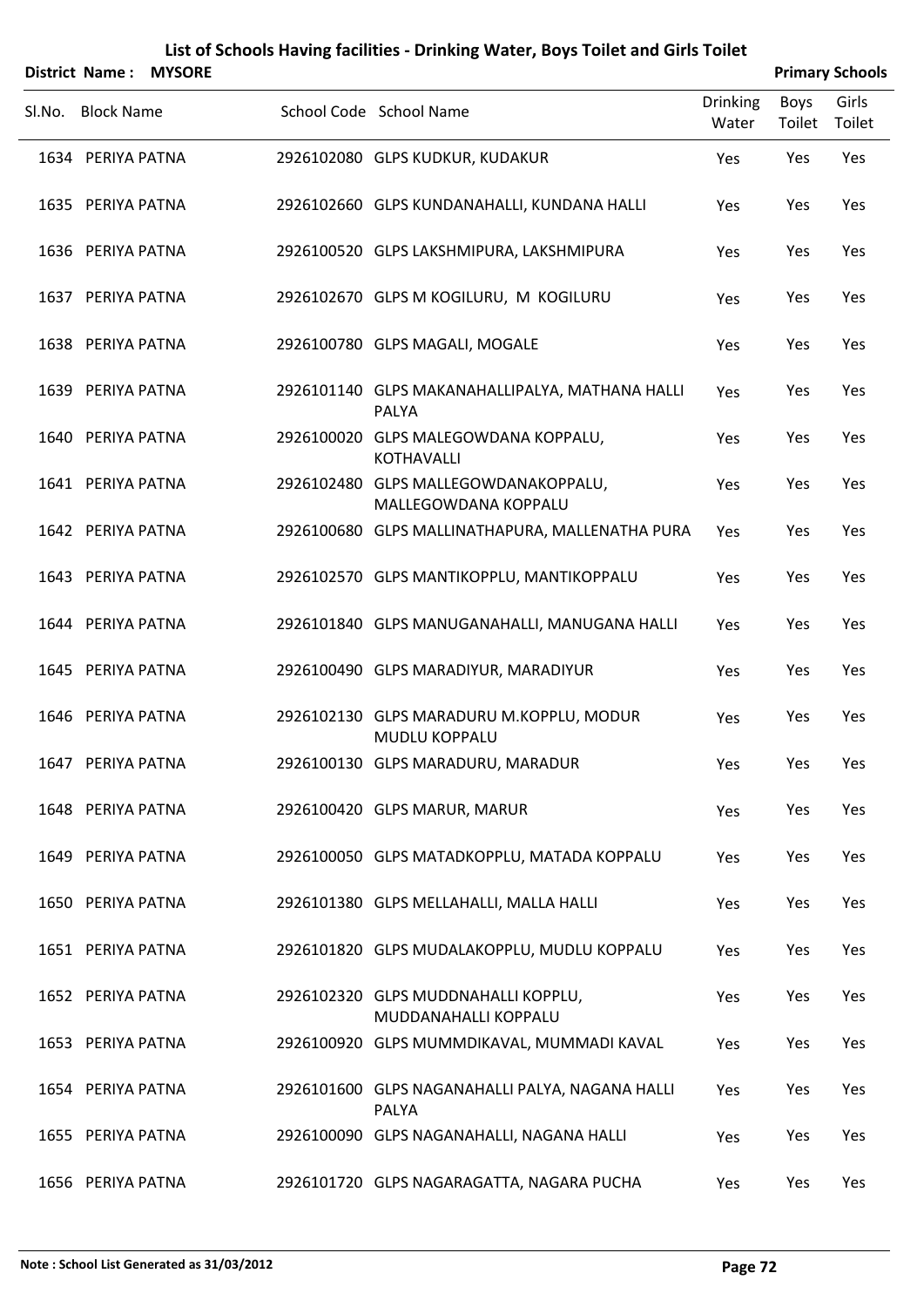|                   | District Name: MYSORE |                                                                 |                          |                       | <b>Primary Schools</b> |
|-------------------|-----------------------|-----------------------------------------------------------------|--------------------------|-----------------------|------------------------|
| Sl.No. Block Name |                       | School Code School Name                                         | <b>Drinking</b><br>Water | <b>Boys</b><br>Toilet | Girls<br>Toilet        |
| 1657 PERIYA PATNA |                       | 2926101550 GLPS NANDI PURA BORE, NANDI PURA                     | Yes                      | Yes                   | Yes                    |
| 1658 PERIYA PATNA |                       | 2926102050 GLPS NARALAPURA, NARALA PURA                         | Yes                      | Yes                   | Yes                    |
| 1659 PERIYA PATNA |                       | 2926100860 GLPS NERALA KUPPE KOPPLU, NERALE KUPPE               | Yes                      | Yes                   | Yes                    |
| 1660 PERIYA PATNA |                       | 2926100860 GLPS NERALAKUPPE, NERALE KUPPE                       | Yes                      | Yes                   | Yes                    |
| 1661 PERIYA PATNA |                       | 2926101950 GLPS NILANGALA, NELANGALA                            | Yes                      | Yes                   | Yes                    |
| 1662 PERIYA PATNA |                       | 2926100960 GLPS PAAREKOPPLU, PARE KOPPALU                       | Yes                      | Yes                   | Yes                    |
| 1663 PERIYA PATNA |                       | 2926102580 GLPS R. THUNGADAKOPPLU, R THINGADA<br><b>KOPPALU</b> | Yes                      | Yes                   | Yes                    |
| 1664 PERIYA PATNA |                       | 2926101640 GLPS R.HARALAHALLI, R.HARALLAI                       | Yes                      | Yes                   | Yes                    |
| 1665 PERIYA PATNA |                       | 2926100260 GLPS RAGIALADAMARA, RAGI ALADAMARA                   | Yes                      | Yes                   | Yes                    |
| 1666 PERIYA PATNA |                       | 2926101560 GLPS RANGEGOWDANAKOPPALU, BETTADA<br><b>PURA</b>     | Yes                      | Yes                   | Yes                    |
| 1667 PERIYA PATNA |                       | 2926101670 GLPS RAVANDURU KOPPLU, RAVANDUR<br><b>KOPPALU</b>    | Yes                      | Yes                   | Yes                    |
| 1668 PERIYA PATNA |                       | 2926101530 GLPS S.T.COLONY KOORGALU, KOORGALLU                  | Yes                      | Yes                   | Yes                    |
| 1669 PERIYA PATNA |                       | 2926102510 GLPS SAMPIGEKATTE, SAMPIGE KATTE                     | Yes                      | Yes                   | Yes                    |
| 1670 PERIYA PATNA |                       | 2926101360 GLPS SANYASIPURA, SANYASE PURA                       | Yes                      | Yes                   | Yes                    |
| 1671 PERIYA PATNA |                       | 2926101060 GLPS SATHYGALA 'A' KAVAL, SATHYAGALA<br><b>KAVAL</b> | Yes                      | Yes                   | Yes                    |
| 1672 PERIYA PATNA |                       | 2926101060 GLPS SATHYGALA'B'KAVAL, SATHYAGALA<br><b>KAVAL</b>   | Yes                      | Yes                   | Yes                    |
| 1673 PERIYA PATNA |                       | 2926101200 GLPS SEEGADIKATTE, SENGADI KATTE                     | Yes                      | Yes                   | Yes                    |
| 1674 PERIYA PATNA |                       | 2926101340 GLPS SEEGURU, SEEGUD                                 | Yes                      | Yes                   | Yes                    |
| 1675 PERIYA PATNA |                       | 2926102520 GLPS SHETTAIANAKOPPLU, SHETTAIANA<br><b>KOPPALU</b>  | Yes                      | Yes                   | Yes                    |
| 1676 PERIYA PATNA |                       | 2926101800 GLPS SUBBAIANAKOPPLU, SUBAIAHNA<br><b>KOPPALU</b>    | Yes                      | Yes                   | Yes                    |
| 1677 PERIYA PATNA |                       | 2926100740 GLPS SULAGODU, MUTHURU                               | Yes                      | Yes                   | Yes                    |
| 1678 PERIYA PATNA |                       | 2926100510 GLPS SUNKADAHALLI, SUNKADA HALLI                     | Yes                      | Yes                   | Yes                    |
| 1679 PERIYA PATNA |                       | 2926101740 GLPS T.BOREKOPPLU, T.BORE KOPPALU                    | Yes                      | Yes                   | Yes                    |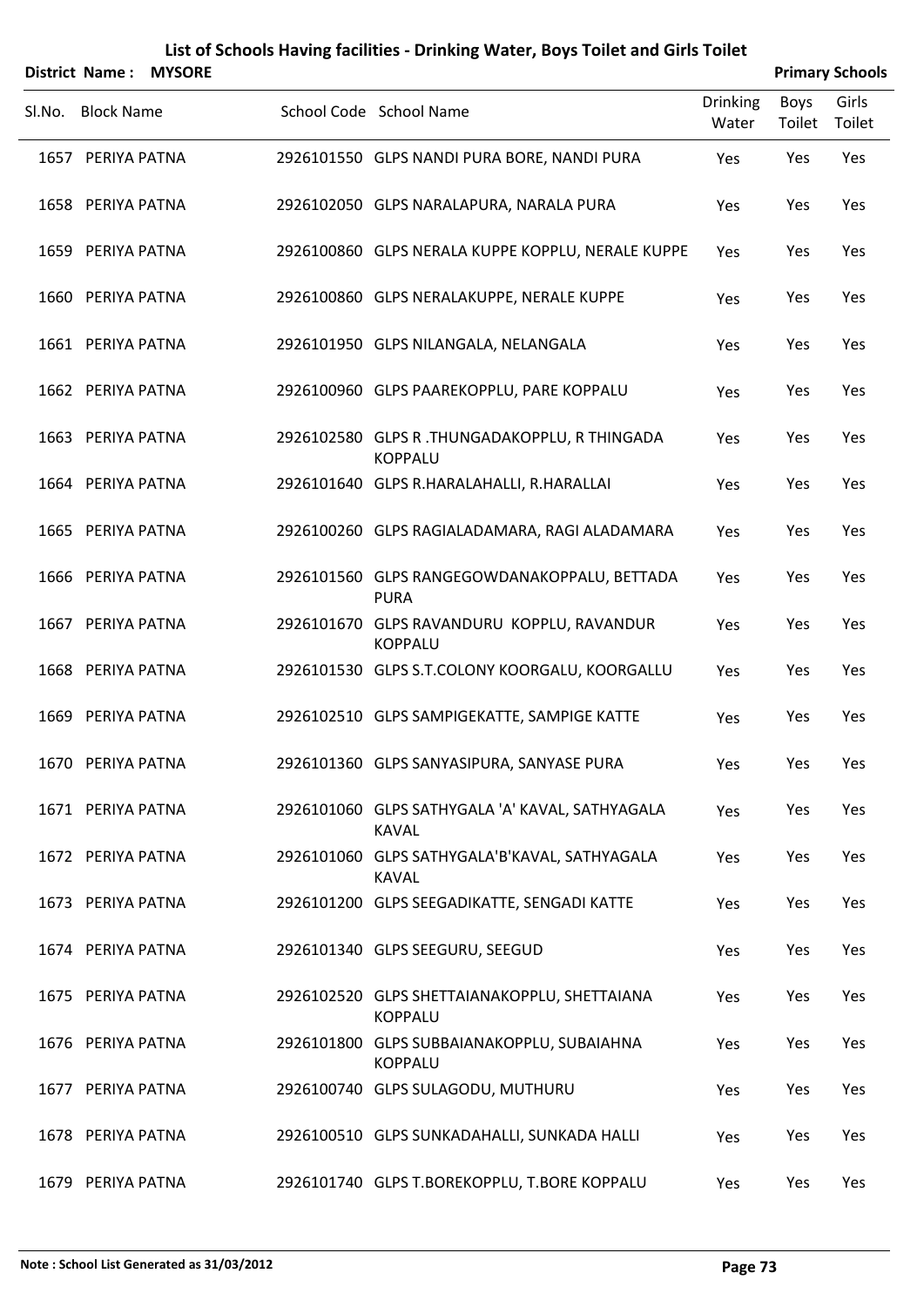|        |                   | District Name: MYSORE |                                                                        |                          |                | <b>Primary Schools</b> |
|--------|-------------------|-----------------------|------------------------------------------------------------------------|--------------------------|----------------|------------------------|
| Sl.No. | <b>Block Name</b> |                       | School Code School Name                                                | <b>Drinking</b><br>Water | Boys<br>Toilet | Girls<br>Toilet        |
|        | 1680 PERIYA PATNA |                       | 2926101750 GLPS T.GURUVAIANAKOPPLU,<br>T.GURUVAIAHNA KOPPAL            | Yes                      | Yes            | Yes                    |
|        | 1681 PERIYA PATNA |                       | 2926100070 GLPS TANDREGUDIKOPPLU, THANDRE GUDI<br><b>KOPPALU</b>       | Yes                      | Yes            | Yes                    |
|        | 1682 PERIYA PATNA |                       | 2926102640 GLPS TANK LAYOUT P.PATNA, PEIYAPATNA<br>WARD-6              | Yes                      | Yes            | Yes                    |
|        | 1683 PERIYA PATNA |                       | 2926102280 GLPS TARIKALLU COLONY, THARIKALLU<br><b>COLONY</b>          | Yes                      | Yes            | Yes                    |
|        | 1684 PERIYA PATNA |                       | 2926101990 GLPS THIMMKAPURA, THIMAKA PURA                              | Yes                      | Yes            | Yes                    |
|        | 1685 PERIYA PATNA |                       | 2926102470 GLPS THUNGADAMEGALAKOPPALU,<br>THUNGADAMEGALAKOPPAL         | Yes                      | Yes            | Yes                    |
|        | 1686 PERIYA PATNA |                       | 2926101250 GLPS URDU ARENAHALLI, ARENA HALLI                           | Yes                      | Yes            | Yes                    |
|        | 1687 PERIYA PATNA |                       | 2926100790 GLPS URDU AYARA BEEDU, AYARA BEEDU                          | Yes                      | Yes            | Yes                    |
|        | 1688 PERIYA PATNA |                       | 2926101090 GLPS URDU BASALAPURA, BASALA PURA                           | Yes                      | Yes            | Yes                    |
|        | 1689 PERIYA PATNA |                       | 2926101560 GLPS URDU BETTADAPURA, BETTADA PURA                         | Yes                      | Yes            | Yes                    |
|        | 1690 PERIYA PATNA |                       | 2926100470 GLPS URDU CHANNKAL, CHANNAKAL                               | Yes                      | Yes            | Yes                    |
|        | 1691 PERIYA PATNA |                       | 2926100390 GLPS URDU DODDA HOSURU, DODDA HOSUR                         | Yes                      | Yes            | Yes                    |
|        | 1692 PERIYA PATNA |                       | 2926100290 GLPS URDU DODDANERALE, DODDA NERALE                         | Yes                      | Yes            | Yes                    |
|        | 1693 PERIYA PATNA |                       | 2926100840 GLPS URDU HEMMIGE, HEMMEGE                                  | Yes                      | Yes            | Yes                    |
|        | 1694 PERIYA PATNA |                       | 2926101070 GLPS URDU KAMPALAPURA, KAMPALA PURA                         | Yes                      | Yes            | Yes                    |
|        | 1695 PERIYA PATNA |                       | 2926100100 GLPS URDU KITHURU, KITHUR                                   | Yes                      | Yes            | Yes                    |
|        | 1696 PERIYA PATNA |                       | 2926101150 GLPS URDU MAKODU, MAKODU                                    | Yes                      | Yes            | Yes                    |
|        | 1697 PERIYA PATNA |                       | 2926101000 GLPS URDU SATHYAGALA, SATHYAGALA                            | Yes                      | Yes            | Yes                    |
|        | 1698 PERIYA PATNA |                       | 2926101280 GLPS V.G.KOPPLU, V.G.KOPPALU                                | Yes                      | Yes            | Yes                    |
|        | 1699 PERIYA PATNA |                       | 2926100240 GLPS VADDARA BYLA KUPPE, VADDARA BYLA<br><b>KUPPE</b>       | Yes                      | Yes            | Yes                    |
|        | 1700 PERIYA PATNA |                       | 2926100300 GLPS VODERAHOSAHALLI, VODERA HOSA<br><b>HALLI</b>           | Yes                      | Yes            | Yes                    |
|        | 1701 PERIYA PATNA |                       | 2926100600 GLPS(MARATI KOPPALU) MARADIKOPPLU,<br><b>MARADI KOPPALU</b> | Yes                      | Yes            | Yes                    |
|        | 1702 PERIYA PATNA |                       | 2926101700 GLPS-H. Borekopplu, HONNENA HALLI                           | Yes                      | Yes            | Yes                    |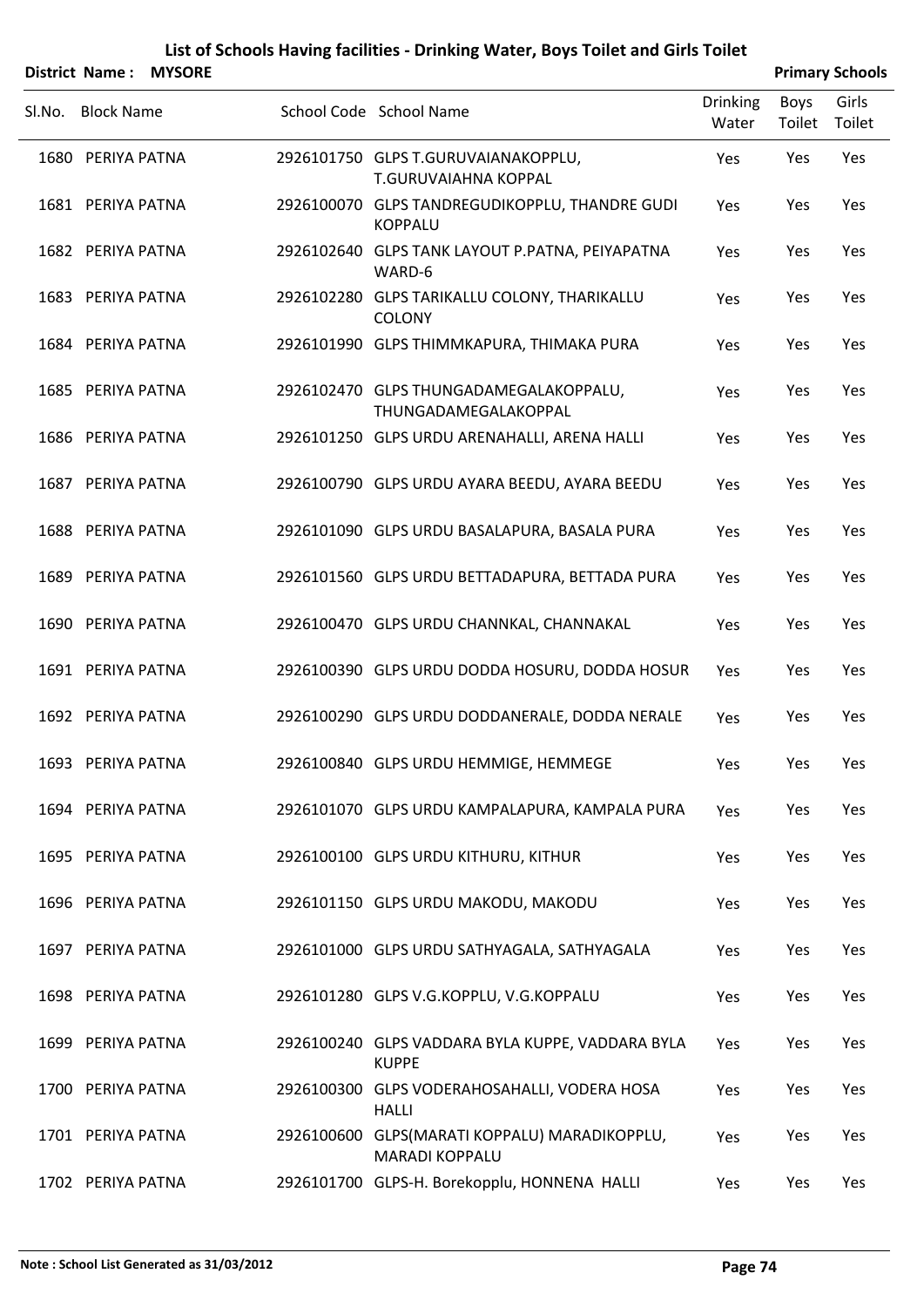# SLNo. Block Name School Code School Name Drinking Water Boys Toilet Girls Toilet **District Name : MYSORE Primary Primary Primary Primary Primary Primary Primary Primary Primary Primary Primary Primary Primary Primary Primary Primary Primary Primary Primary Primar** PERIYA PATNA 2926100970 GLPS‐KALAMARIGOWDA NAGARA, 1703 Yes Yes Yes ABBALATHI 1704 PERIYA PATNA 2926100520 GLPS‐LAKSHMIPURA 'B', LAKSHMIPURA Yes Yes Yes PERIYA PATNA 2926102500 GOVT LPS CHOWDENAHALLI, 1705 Yes Yes Yes CHOWDENAHALLI PERIYA PATNA 2926100280 GULPS URDU CHIKKANERALE, CHIKKA 1706 Yes Yes Yes NERALE 1707 PERIYA PATNA 2926100380 GULPS BYALA KUPPE, BYLA KUPPE Yes Yes Yes 1708 PERIYA PATNA 2926100740 GULPS MUTHURU, MUTHURU Yes Yes Yes 1709 T.N.PURA 2926110150 GHPS BENAKANA HALLI, BENAKANA HALLI Yes Yes Yes T.N.PURA 2926110420 GHPS URDU GIRLS GARGESWARI, 1710 Yes Yes Yes GARGESWARI 1711 T.N.PURA 2926111800 GHPS ADDIBETTAHALLI, ADDIBETTAHALLI Yes Yes Yes 1712 T.N.PURA 2926110630 GHPS AKKUR, AKKUR Yes Yes Yes 1713 T.N.PURA 2926110100 GHPS ALAGUD, ALAGUD Yes Yes Yes 1714 T.N.PURA 2926110010 GHPS ANKANA HALLI, ANAKANA HALLI Yes Yes Yes T.N.PURA 2926110790 GHPS ARAVATTIGE KOPPALU, ARAVATTIGE 1715 Yes Yes Yes KOPPALU 1716 T.N.PURA 2926111960 GHPS ATTAHALLI, ATTAHALLI Yes Yes Yes 1717 T.N.PURA 2926111220 GHPS B.BETTAHALLI, B.BETTAHALLI Yes Yes Yes T.N.PURA 2926111050 GHPS BANNAHALLI HUNDI, BANNAHALLI 1718 Yes Yes Yes HUNDI 1719 T.N.PURA 2926112210 GHPS BANNUR WARD‐23, BANNUR WARD‐23 Yes Yes Yes 1720 T.N.PURA 2926110450 GHPS BASAVANA HALLI, BASAVANA HALLI Yes Yes Yes 1721 T.N.PURA 2926110220 GHPS BEEDANA HALLI, BEEDANA HALLI Yes Yes Yes 1722 T.N.PURA 2926111110 GHPS BEREGERE HUNDI, BEREGERE HUNDI Yes Yes Yes 1723 T.N.PURA 2926111640 GHPS BETTE HALLI, BETTA HALLI Yes Yes Yes 1724 T.N.PURA 2926111450 GHPS BHOGATHA HALLI, BHOGATHA HALLI Yes Yes Yes

#### **List of Schools Having facilities ‐ Drinking Water, Boys Toilet and Girls Toilet**

T.N.PURA 2926110270 GHPS BHOLE GOWDANA HUNDI, BHOLE 1725 Yes Yes Yes GOWDAN HUNDI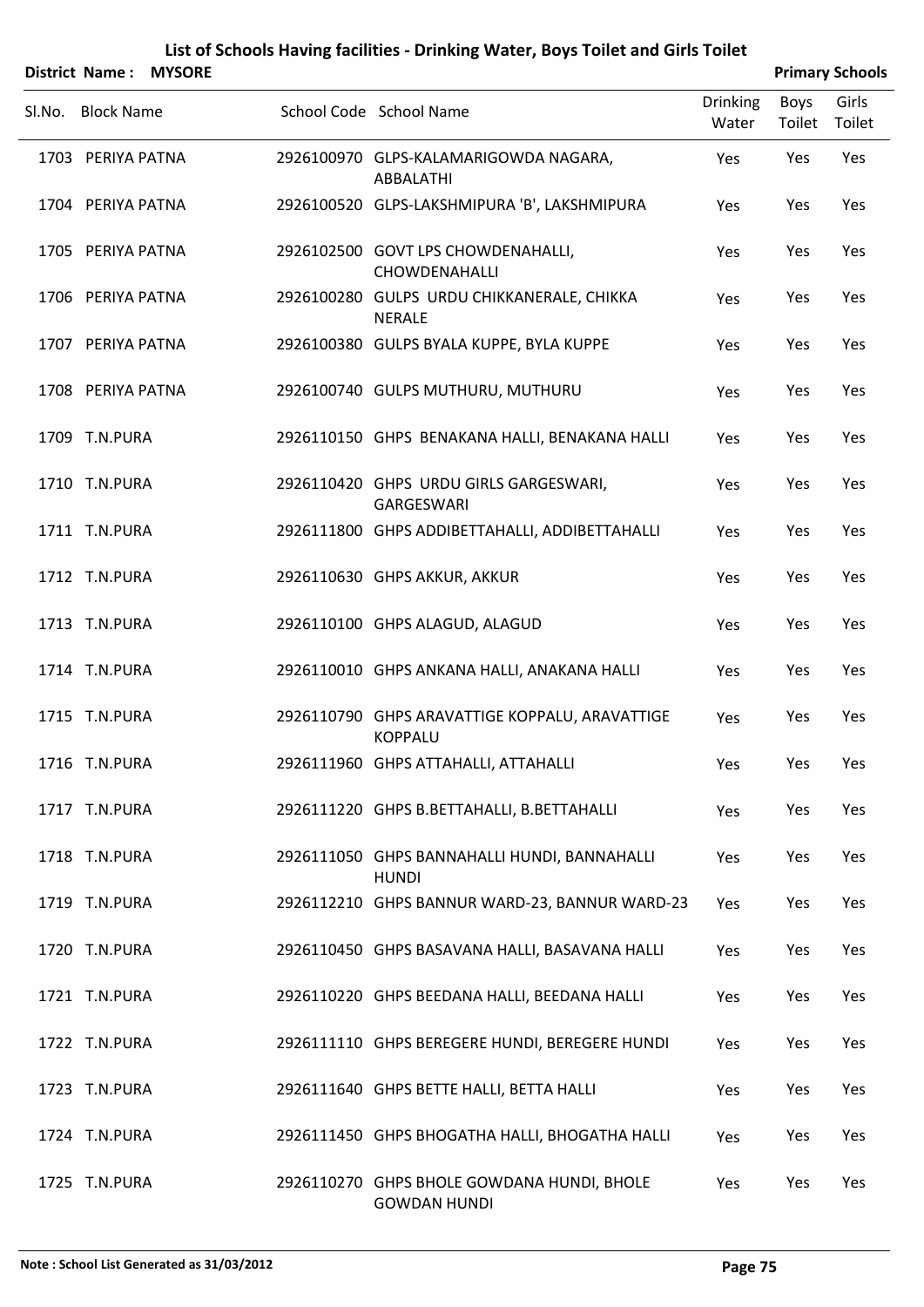|                   | District Name: MYSORE |                                                                       |                          |                | <b>Primary Schools</b> |
|-------------------|-----------------------|-----------------------------------------------------------------------|--------------------------|----------------|------------------------|
| Sl.No. Block Name |                       | School Code School Name                                               | <b>Drinking</b><br>Water | Boys<br>Toilet | Girls<br>Toilet        |
| 1726 T.N.PURA     |                       | 2926110720 GHPS BHOMMANAIKANA HALLI,<br><b>BHOMMANAIKANA HALLI</b>    | Yes                      | Yes            | Yes                    |
| 1727 T.N.PURA     |                       | 2926111360 GHPS BOYS MUGUR, MUGUR                                     | Yes                      | Yes            | Yes                    |
| 1728 T.N.PURA     |                       | 2926111750 GHPS BOYS T N PURA, T.N.PURA                               | Yes                      | Yes            | Yes                    |
| 1729 T.N.PURA     |                       | 2926110140 GHPS BYRAPURA, BYRAPURA                                    | Yes                      | Yes            | Yes                    |
| 1730 T.N.PURA     |                       | 2926112220 GHPS CHAMANA HALLI, BANNUR WARD-25                         | Yes                      | Yes            | Yes                    |
| 1731 T.N.PURA     |                       | 2926110660 GHPS CHANDAHALLI, CHANDAHALLI                              | Yes                      | Yes            | Yes                    |
| 1732 T.N.PURA     |                       | 2926110650 GHPS CHANNABASAVAIAHNA HUNDI,<br>CHANNABASAVAIAHNA HU      | Yes                      | Yes            | Yes                    |
| 1733 T.N.PURA     |                       | 2926110280 GHPS CHEDARA HALLI, CHEDARA HALLI                          | Yes                      | Yes            | Yes                    |
| 1734 T.N.PURA     |                       | 2926111870 GHPS CHOWHALLI, CHOWHALLI                                  | Yes                      | Yes            | Yes                    |
| 1735 T.N.PURA     |                       | 2926111120 GHPS DANAYAKANA PURA, DANAYAKANA<br><b>PURA</b>            | Yes                      | Yes            | Yes                    |
| 1736 T.N.PURA     |                       | 2926110230 GHPS DASE GOWDANA KOPPALU, DASE<br><b>GOWDANA KOPPALU</b>  | Yes                      | Yes            | Yes                    |
| 1737 T.N.PURA     |                       | 2926110020 GHPS DODDA MULAGUD, DODDA MULAGUD                          | Yes                      | Yes            | Yes                    |
| 1738 T.N.PURA     |                       | 2926110350 GHPS DODDE BAGELU, DODDE BAGELU                            | Yes                      | Yes            | Yes                    |
| 1739 T.N.PURA     |                       | 2926112190 GHPS FISHERS BANNUR WARD-14, BANNUR<br>WARD-14             | Yes                      | Yes            | Yes                    |
| 1740 T.N.PURA     |                       | 2926110840 GHPS GANEGANA KOPPALU, GANEGANA<br><b>KOPPALU</b>          | Yes                      | Yes            | Yes                    |
| 1741 T.N.PURA     |                       | 2926110420 GHPS GARGESWARI, GARGESWARI                                | Yes                      | Yes            | Yes                    |
| 1742 T.N.PURA     |                       | 2926111360 GHPS GIRLS MUGUR, MUGUR                                    | Yes                      | Yes            | Yes                    |
| 1743 T.N.PURA     |                       | 2926112250 GHPS GIRLS SANTHEMALA T N PURA,<br>T.N.PURA WARD-7         | Yes                      | Yes            | Yes                    |
| 1744 T.N.PURA     |                       | 2926110730 GHPS HALE KEMPAIAHNA HUNDI, HALE<br><b>KEMPAIAHNA HUND</b> | Yes                      | Yes            | Yes                    |
| 1745 T.N.PURA     |                       | 2926111410 GHPS HANUGANA HALLI, HANUGANA HALLI                        | Yes                      | Yes            | Yes                    |
| 1746 T.N.PURA     |                       | 2926110540 GHPS HANUMAMA HALLI, HANUMANA HALLI                        | Yes                      | Yes            | Yes                    |
| 1747 T.N.PURA     |                       | 2926110460 GHPS HEGGUR, HEGGUR                                        | Yes                      | Yes            | Yes                    |
| 1748 T.N.PURA     |                       | 2926110110 GHPS HELAVARA HUNDI, HELAVARA HUNDI                        | Yes                      | Yes            | Yes                    |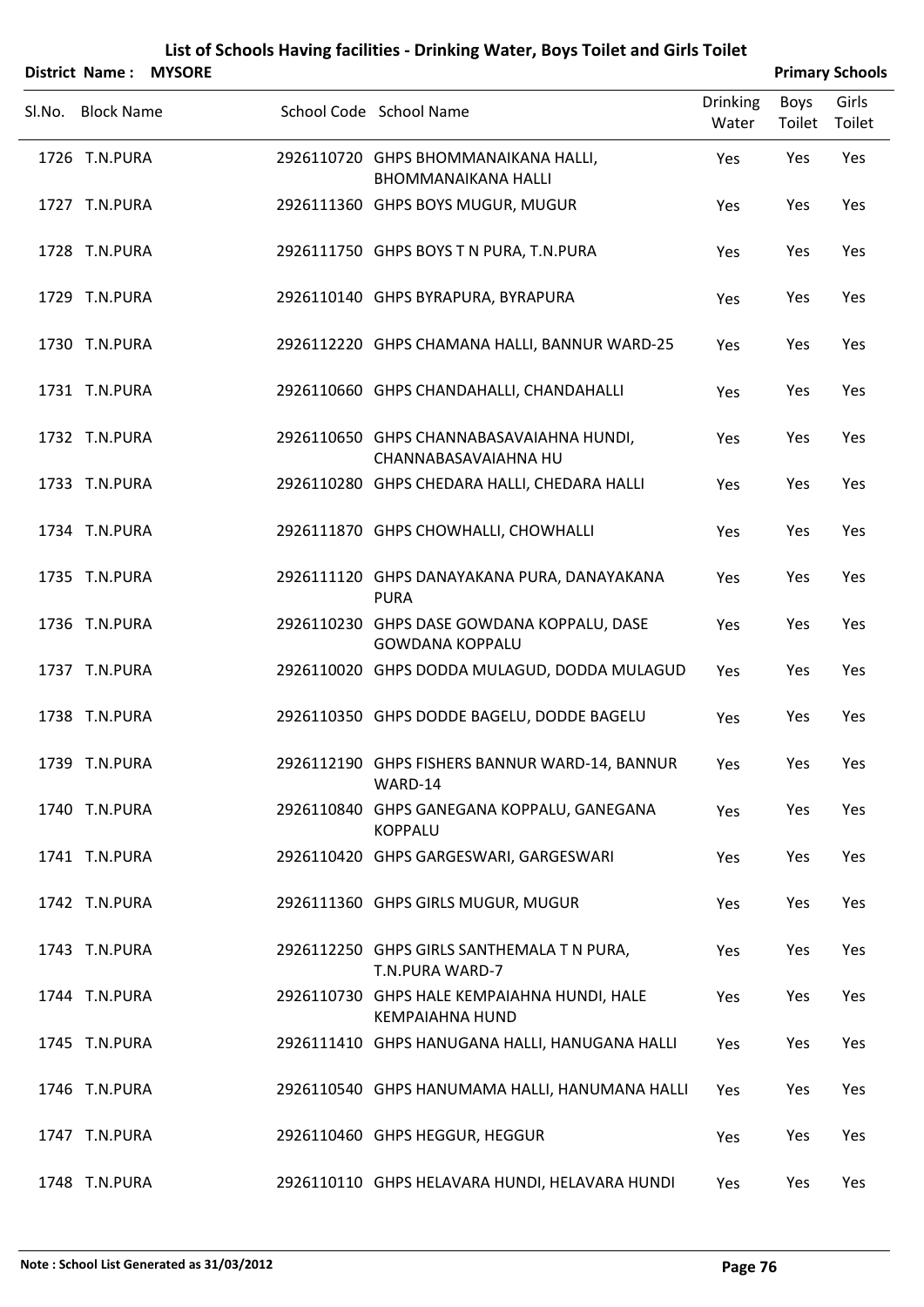| <b>District Name:</b> | <b>MYSORE</b> |                                                            |                          |                | <b>Primary Schools</b> |
|-----------------------|---------------|------------------------------------------------------------|--------------------------|----------------|------------------------|
| Sl.No. Block Name     |               | School Code School Name                                    | <b>Drinking</b><br>Water | Boys<br>Toilet | Girls<br>Toilet        |
| 1749 T.N.PURA         |               | 2926110640 GHPS HEMMEGE, HEMMEGE                           | Yes                      | Yes            | Yes                    |
| 1750 T.N.PURA         |               | 2926111310 GHPS HIRIYUR, HIRIYUR                           | Yes                      | Yes            | Yes                    |
| 1751 T.N.PURA         |               | 2926111690 GHPS HITTUVALLI, HITTUVALLI                     | Yes                      | Yes            | Yes                    |
| 1752 T.N.PURA         |               | 2926110560 GHPS HOLE SALU, HOLE SALU                       | Yes                      | Yes            | Yes                    |
| 1753 T.N.PURA         |               | 2926110360 GHPS HORALA HALLI, HORALA HALLI                 | Yes                      | Yes            | Yes                    |
| 1754 T.N.PURA         |               | 2926111660 GHPS HOSAKUKUR- II, HOSA KUKUR                  | Yes                      | Yes            | Yes                    |
| 1755 T.N.PURA         |               | 2926111830 GHPS HYAKANUR, HYAKANUR                         | Yes                      | Yes            | Yes                    |
| 1756 T.N.PURA         |               | 2926110750 GHPS INDUVALU, INDUVALU                         | Yes                      | Yes            | Yes                    |
| 1757 T.N.PURA         |               | 2926110030 GHPS K G KOPPALU, K.G.KOPPALU                   | Yes                      | Yes            | Yes                    |
| 1758 T.N.PURA         |               | 2926111750 GHPS KABENI COLONY, T.N.PURA                    | Yes                      | Yes            | Yes                    |
| 1759 T.N.PURA         |               | 2926111540 GHPS KAGGALE PURA, KAGGALE PURA                 | Yes                      | Yes            | Yes                    |
| 1760 T.N.PURA         |               | 2926110580 GHPS KALE HUNDI, KALE HUNDI                     | Yes                      | Yes            | Yes                    |
| 1761 T.N.PURA         |               | 2926111160 GHPS KALEYUR, KALEYUR                           | Yes                      | Yes            | Yes                    |
| 1762 T.N.PURA         |               | 2926112140 GHPS KANNADA BANNUR WARD-5, BANNUR<br>WARD-5    | Yes                      | Yes            | Yes                    |
| 1763 T.N.PURA         |               | 2926111760 GHPS KANNADA, BHODA HALLI, BHODA HALLI          | Yes                      | Yes            | Yes                    |
| 1764 T.N.PURA         |               | 2926111060 GHPS KARU HATTI, KARU HATTI                     | Yes                      | Yes            | Yes                    |
| 1765 T.N.PURA         |               | 2926111270 GHPS KAYAMBALLI, KYAMBALLI                      | Yes                      | Yes            | Yes                    |
| 1766 T.N.PURA         |               | 2926110160 GHPS KENDANA KOPPALU, KENDANA<br><b>KOPPALU</b> | Yes                      | Yes            | Yes                    |
| 1767 T.N.PURA         |               | 2926111130 GHPS KERUGASUR, KERUGASUR                       | Yes                      | Yes            | Yes                    |
| 1768 T.N.PURA         |               | 2926110820 GHPS KETHUPURA, KETHUPURA                       | Yes                      | Yes            | Yes                    |
| 1769 T.N.PURA         |               | 2926110780 GHPS KODAGALLI, KODAGALLI                       | Yes                      | Yes            | Yes                    |
| 1770 T.N.PURA         |               | 2926110870 GHPS KOLATHUR, KOLATHUR                         | Yes                      | Yes            | Yes                    |
| 1771 T.N.PURA         |               | 2926110960 GHPS KOTTEGALA, KOTTEGALA                       | Yes                      | Yes            | Yes                    |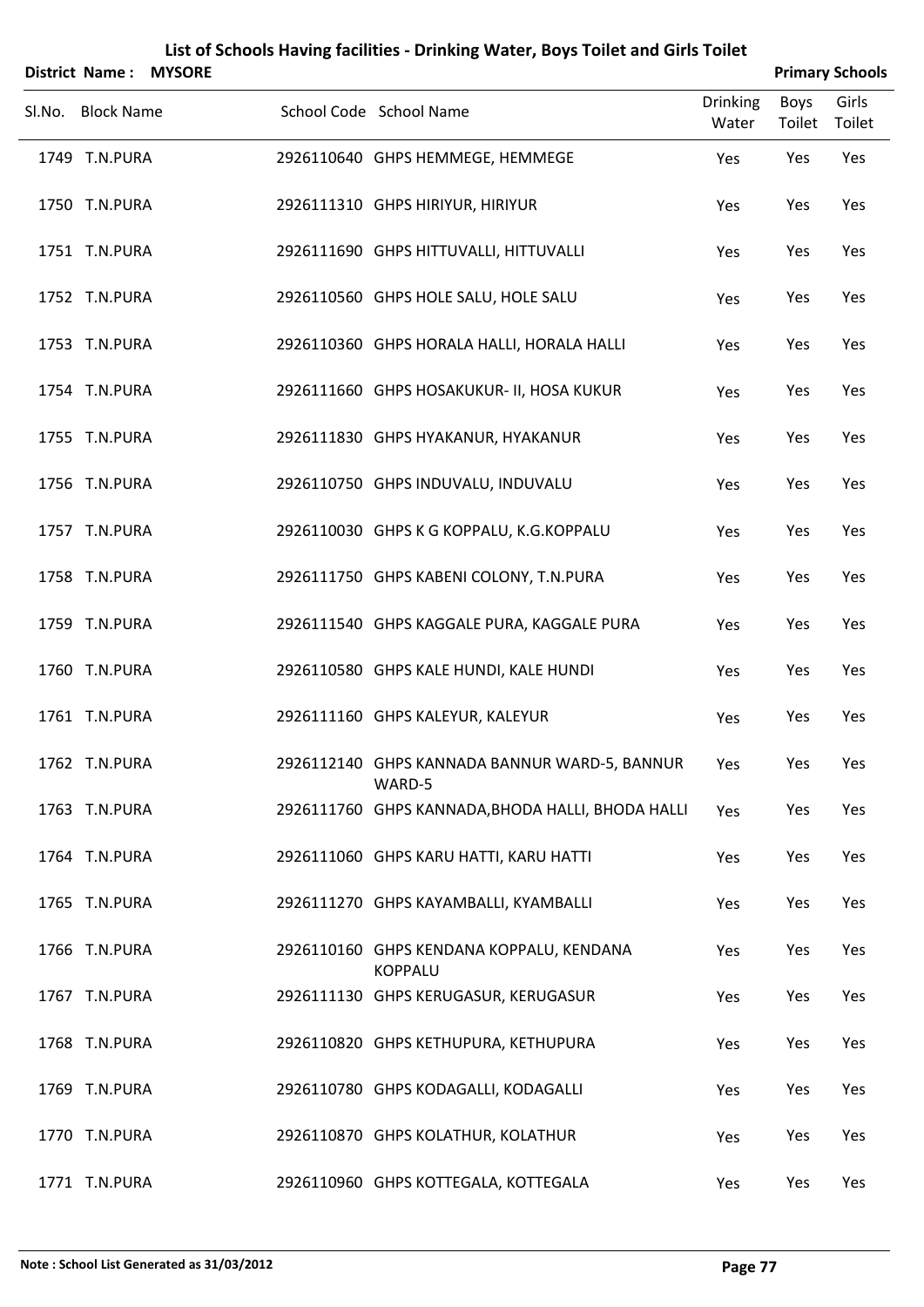|        | <b>District Name:</b> | <b>MYSORE</b> |                                                               |                          |                       | <b>Primary Schools</b> |
|--------|-----------------------|---------------|---------------------------------------------------------------|--------------------------|-----------------------|------------------------|
| Sl.No. | <b>Block Name</b>     |               | School Code School Name                                       | <b>Drinking</b><br>Water | <b>Boys</b><br>Toilet | Girls<br>Toilet        |
|        | 1772 T.N.PURA         |               | 2926111240 GHPS KRISHNA PURA, KRISHNA PURA                    | Yes                      | Yes                   | Yes                    |
|        | 1773 T.N.PURA         |               | 2926111190 GHPS KUNTHANA HALLI, KUNTHANA HALLI                | Yes                      | Yes                   | Yes                    |
|        | 1774 T.N.PURA         |               | 2926111700 GHPS KUPYA, KUPYA                                  | Yes                      | Yes                   | Yes                    |
|        | 1775 T.N.PURA         |               | 2926111610 GHPS KURUBALA HUNDI, KURABALA HUNDI                | Yes                      | Yes                   | Yes                    |
|        | 1776 T.N.PURA         |               | 2926110970 GHPS KURUBUR, KURUBUR                              | Yes                      | Yes                   | Yes                    |
|        | 1777 T.N.PURA         |               | 2926111000 GHPS M.SEEHALLI, KANNAHALLI                        | Yes                      | Yes                   | Yes                    |
|        | 1778 T.N.PURA         |               | 2926111320 GHPS MADAPURA, MADAPURA                            | Yes                      | Yes                   | Yes                    |
|        | 1779 T.N.PURA         |               | 2926111420 GHPS MADEGOWDANA HUNDI,<br><b>MADEGOWDAN HUNDI</b> | Yes                      | Yes                   | Yes                    |
|        | 1780 T.N.PURA         |               | 2926110990 GHPS MADRAHALLI, MADRAHALLI                        | Yes                      | Yes                   | Yes                    |
|        | 1781 T.N.PURA         |               | 2926112120 GHPS MAKANA HALLI, BANNUR WARD-1                   | Yes                      | Yes                   | Yes                    |
|        | 1782 T.N.PURA         |               | 2926111860 GHPS MARAGOWDANA HALLI,<br>MARAGOWDANA HALLI       | Yes                      | Yes                   | Yes                    |
|        | 1783 T.N.PURA         |               | 2926111210 GHPS MARIYUR, MARIYUR                              | Yes                      | Yes                   | Yes                    |
|        | 1784 T.N.PURA         |               | 2926110390 GHPS MAVENA HALLI, MAVENA HALLI                    | Yes                      | Yes                   | Yes                    |
|        | 1785 T.N.PURA         |               | 2926110600 GHPS MEDENI, MEDENI                                | Yes                      | Yes                   | Yes                    |
|        | 1786 T.N.PURA         |               | 2926111650 GHPS MEGADA HALLI, MEGADA HALLI                    | Yes                      | Yes                   | Yes                    |
|        | 1787 T.N.PURA         |               | 2926110060 GHPS MENASEKYATHANA HALLI,<br>MENASEKYTHANA HALLI  | Yes                      | Yes                   | Yes                    |
|        | 1788 T.N.PURA         |               | 2926110810 GHPS MOODIGA HALLI, MOODIGA HALLI                  | Yes                      | Yes                   | Yes                    |
|        | 1789 T.N.PURA         |               | 2926111280 GHPS MUSUVENA KOPPALU, MUSUVENA<br><b>KOPPALU</b>  | Yes                      | Yes                   | Yes                    |
|        | 1790 T.N.PURA         |               | 2926111710 GHPS MUTHATHI, MUTTATHI                            | Yes                      | Yes                   | Yes                    |
|        | 1791 T.N.PURA         |               | 2926110480 GHPS NANJAPURA, NANJAPURA                          | Yes                      | Yes                   | Yes                    |
|        | 1792 T.N.PURA         |               | 2926110900 GHPS NARAGYTHANA HALLI,<br>NARAGYATHANA HALLI      | Yes                      | Yes                   | Yes                    |
|        | 1793 T.N.PURA         |               | 2926111330 GHPS NELASOGE, NELASOGE                            | Yes                      | Yes                   | Yes                    |
|        | 1794 T.N.PURA         |               | 2926111440 GHPS RANGANATHA PURA, RANGANATHA<br><b>PURA</b>    | Yes                      | Yes                   | Yes                    |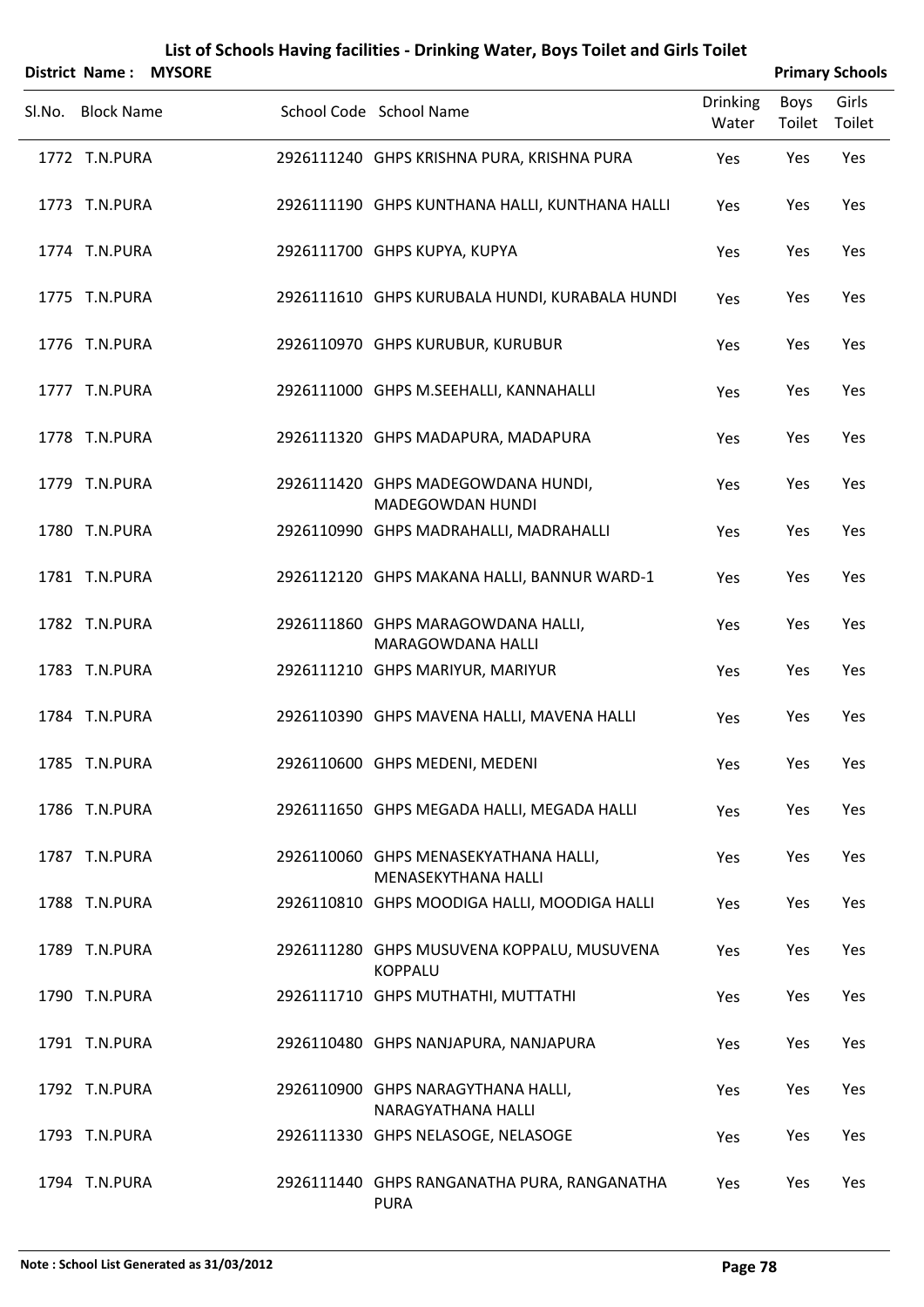|        | <b>District Name:</b> | <b>MYSORE</b> |                                                                     |                          | <b>Primary Schools</b> |                 |
|--------|-----------------------|---------------|---------------------------------------------------------------------|--------------------------|------------------------|-----------------|
| SI.No. | <b>Block Name</b>     |               | School Code School Name                                             | <b>Drinking</b><br>Water | Boys<br>Toilet         | Girls<br>Toilet |
|        | 1795 T.N.PURA         |               | 2926111430 GHPS RANGASAMUDRA, RANGASAMUDRA                          | Yes                      | Yes                    | Yes             |
|        | 1796 T.N.PURA         |               | 2926110980 GHPS SEEHALLI, SEEHALLI                                  | Yes                      | Yes                    | Yes             |
|        | 1797 T.N.PURA         |               | 2926110400 GHPS SHAMBUDEVANA PURA,<br>SHAMBUDEVANA PURA             | Yes                      | Yes                    | Yes             |
|        | 1798 T.N.PURA         |               | 2926111550 GHPS SOMANATHA PURA, SOMANATHA<br><b>PURA</b>            | Yes                      | Yes                    | Yes             |
|        | 1799 T.N.PURA         |               | 2926111580 GHPS SOSALE, SOSALE                                      | Yes                      | Yes                    | Yes             |
|        | 1800 T.N.PURA         |               | 2926111810 GHPS SUJJALUR, SUJJALUR                                  | Yes                      | Yes                    | Yes             |
|        | 1801 T.N.PURA         |               | 2926110380 GHPS T.DODDA PURA, T.DODDA PURA                          | Yes                      | Yes                    | Yes             |
|        | 1802 T.N.PURA         |               | 2926111170 GHPS THADE MALANGI, THADE MALANGI                        | Yes                      | Yes                    | Yes             |
|        | 1803 T.N.PURA         |               | 2926111730 GHPS THALAKADU, TALAKADU                                 | Yes                      | Yes                    | Yes             |
|        | 1804 T.N.PURA         |               | 2926110410 GHPS THOTTA VADI, THOTTA VADI                            | Yes                      | Yes                    | Yes             |
|        | 1805 T.N.PURA         |               | 2926111720 GHPS THUMBLA, THUMBLA                                    | Yes                      | Yes                    | Yes             |
|        | 1806 T.N.PURA         |               | 2926111900 GHPS THURAGANUR, THURAGANUR                              | Yes                      | Yes                    | Yes             |
|        | 1807 T.N.PURA         |               | 2926111790 GHPS UKKALAGERE, UKKALAGERE                              | Yes                      | Yes                    | Yes             |
|        | 1808 T.N.PURA         |               | 2926112190 GHPS URDU BOYS BANNUR WARD-14,<br><b>BANNUR WARD-14</b>  | Yes                      | Yes                    | Yes             |
|        | 1809 T.N.PURA         |               | 2926110420 GHPS URDU BOYS GARGESWARI,<br>GARGESWARI                 | Yes                      | Yes                    | Yes             |
|        | 1810 T.N.PURA         |               | 2926112190 GHPS URDU GIRLS BANNUR WARD-14,<br><b>BANNUR WARD-14</b> | Yes                      | Yes                    | Yes             |
|        | 1811 T.N.PURA         |               | 2926112250 GHPS URDU SANTHEMALA T N PURA,<br>T.N.PURA WARD-7        | Yes                      | Yes                    | Yes             |
|        | 1812 T.N.PURA         |               | 2926111840 GHPS VATALU, VATALU                                      | Yes                      | Yes                    | Yes             |
|        | 1813 T.N.PURA         |               | 2926110510 GHPS VODDARA KOPPALU, VODDARA<br><b>KOPPALU</b>          | Yes                      | Yes                    | Yes             |
|        | 1814 T.N.PURA         |               | 2926111590 GHPS VYSARAJA PURA, VYASARAJA PURA                       | Yes                      | Yes                    | Yes             |
|        | 1815 T.N.PURA         |               | 2926111680 GHPS YACHENA HALLI, YACHENA HALLI                        | Yes                      | Yes                    | Yes             |
|        | 1816 T.N.PURA         |               | 2926110430 GHPS YADADORE, YADADORE                                  | Yes                      | Yes                    | Yes             |
|        | 1817 T.N.PURA         |               | 2926111730 GHPS, TALAKADU                                           | Yes                      | Yes                    | Yes             |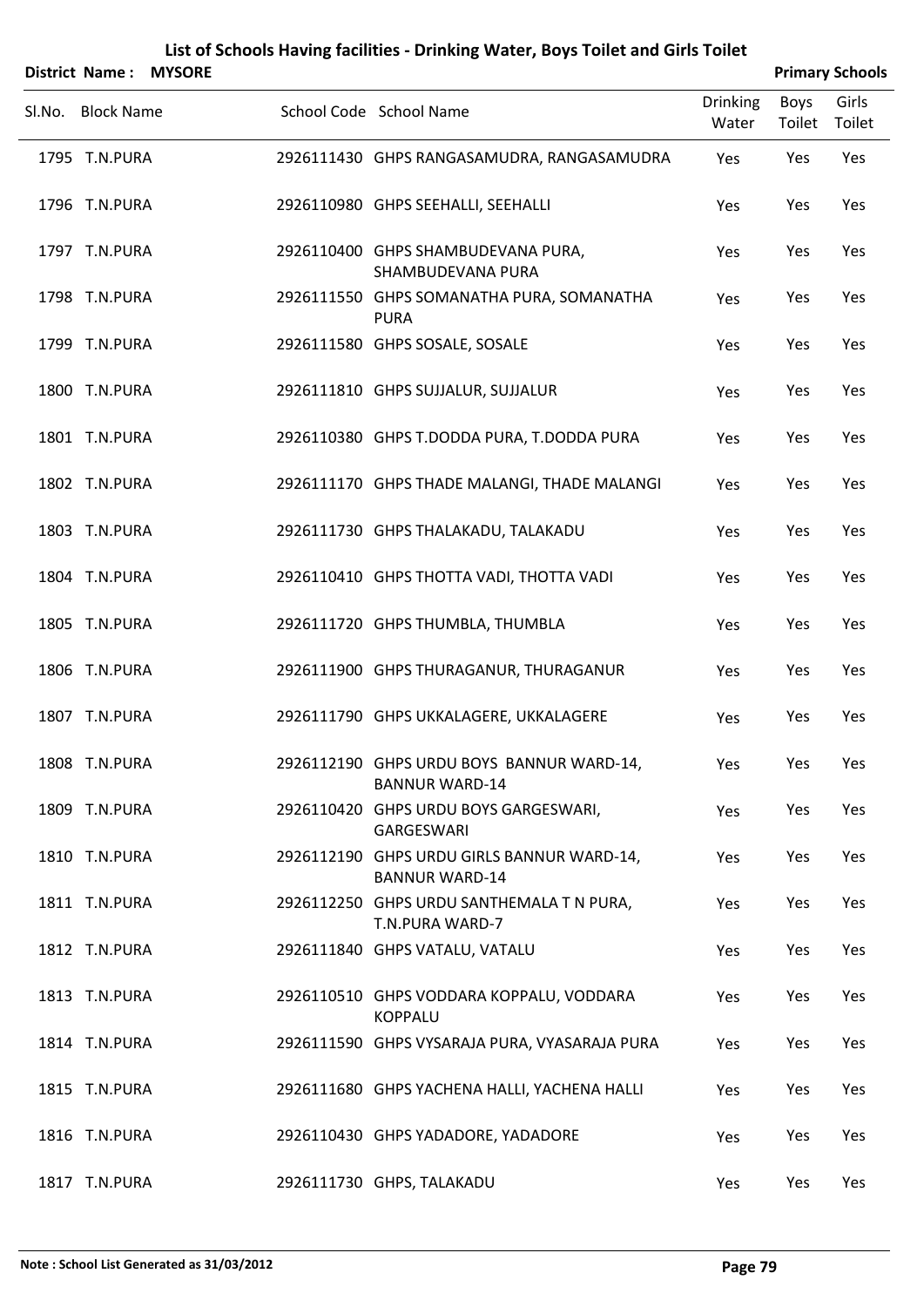|        | District Name:    | <b>MYSORE</b> |                                                                      |                          |                | <b>Primary Schools</b> |
|--------|-------------------|---------------|----------------------------------------------------------------------|--------------------------|----------------|------------------------|
| Sl.No. | <b>Block Name</b> |               | School Code School Name                                              | <b>Drinking</b><br>Water | Boys<br>Toilet | Girls<br>Toilet        |
|        | 1818 T.N.PURA     |               | 2926112150 GHPS-A BANNUR WARD-8, BANNUR WARD-8                       | Yes                      | Yes            | Yes                    |
|        | 1819 T.N.PURA     |               | 2926111730 GHPS-A THALAKADU, TALAKADU                                | Yes                      | Yes            | Yes                    |
|        | 1820 T.N.PURA     |               | 2926112100 GLPS (1999) MUDALAHUNDI, MUDALAHUNDI                      | Yes                      | Yes            | Yes                    |
|        | 1821 T.N.PURA     |               | 2926111260 GLPS - A S.MEGADA HALLI, S.MEGADA HALLI                   | Yes                      | Yes            | Yes                    |
|        | 1822 T.N.PURA     |               | 2926111730 GLPS A.J.COLONY, TALAKADU                                 | Yes                      | Yes            | Yes                    |
|        | 1823 T.N.PURA     |               | 2926111950 GLPS ACHARIAHANA HUNDI,<br>ACHARAYANIAHNA HUNDI           | Yes                      | Yes            | Yes                    |
|        | 1824 T.N.PURA     |               | 2926110710 GLPS AGASTYA PURA, AGASTYA PURA                           | Yes                      | Yes            | Yes                    |
|        | 1825 T.N.PURA     |               | 2926111970 GLPS AKKUR DODDI, AKKUR DODDI                             | Yes                      | Yes            | Yes                    |
|        | 1826 T.N.PURA     |               | 2926111930 GLPS ALASTRIKATI HUNDI, ALASTRIKATI<br><b>HUNDI</b>       | Yes                      | Yes            | Yes                    |
|        | 1827 T.N.PURA     |               | 2926110260 GLPS ARE BHOMMANA HALLI, ARE<br><b>BHOMMANA HALLI</b>     | Yes                      | Yes            | Yes                    |
|        | 1828 T.N.PURA     |               | 2926110520 GLPS BANAGAVADI, BANAGAVADI                               | Yes                      | Yes            | Yes                    |
|        | 1829 T.N.PURA     |               | 2926110570 GLPS BANAVE, BANAVE                                       | Yes                      | Yes            | Yes                    |
|        | 1830 T.N.PURA     |               | 2926112090 GLPS BATTALIGEHUNDI, BATTALIGEHUNDI                       | Yes                      | Yes            | Yes                    |
|        | 1831 T.N.PURA     |               | 2926111140 GLPS BETTADA HOSUR, BETTADA HOSUR                         | Yes                      | Yes            | Yes                    |
|        | 1832 T.N.PURA     |               | 2926110860 GLPS BEVENA HALLI, BEVENA HALLI                           | Yes                      | Yes            | Yes                    |
|        | 1833 T.N.PURA     |               | 2926112200 GLPS BOVI COLONY BANNUR WARD-20,<br><b>BANNUR WARD-20</b> | Yes                      | Yes            | Yes                    |
|        | 1834 T.N.PURA     |               | 2926111260 GLPS - C S.MEGADA HALLI(KALUVE),<br>S.MEGADA HALLI        | Yes                      | Yes            | Yes                    |
|        | 1835 T.N.PURA     |               | 2926110680 GLPS CHALA HALLI, CHALA HALLI                             | Yes                      | Yes            | Yes                    |
|        | 1836 T.N.PURA     |               | 2926111460 GLPS CHAMALA PURA, CHAMALA PURA                           | Yes                      | Yes            | Yes                    |
|        | 1837 T.N.PURA     |               | 2926110290 GLPS CHAMELE, CHAMELE                                     | Yes                      | Yes            | Yes                    |
|        | 1838 T.N.PURA     |               | 2926110500 GLPS CHANNA VEEREGOWDANA, CHANNA<br>VEEREGOWDANA          | Yes                      | Yes            | Yes                    |
|        | 1839 T.N.PURA     |               | 2926110180 GLPS CHIKKA BHOVA HALLI, CHIKKA BHOVA<br><b>HALLI</b>     | Yes                      | Yes            | Yes                    |
|        | 1840 T.N.PURA     |               | 2926110300 GLPS CHIKKA KALKUNIKE, CHIKKA KALKUNI                     | Yes                      | Yes            | Yes                    |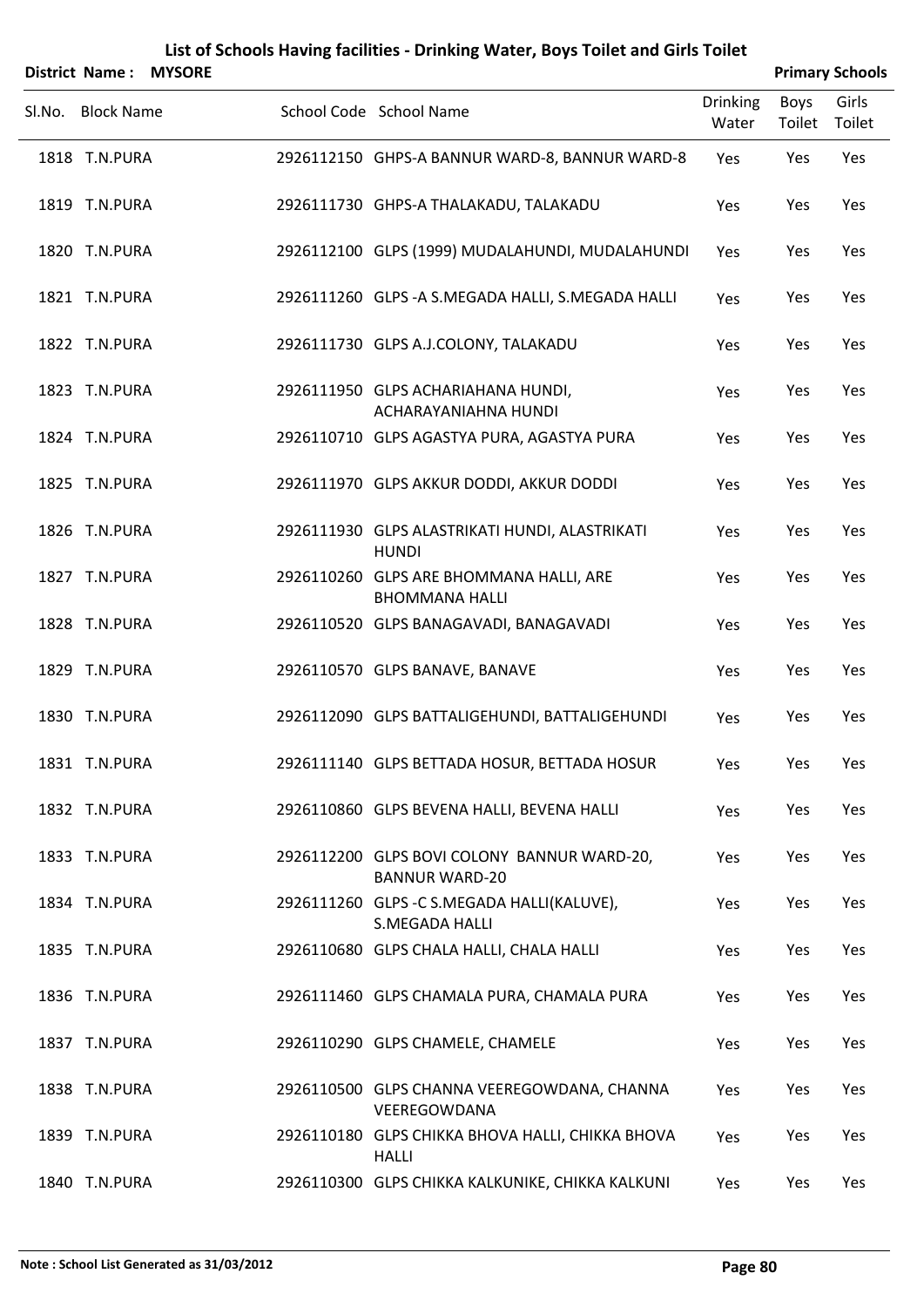|                   | District Name: MYSORE |                                                                       |                          |                | <b>Primary Schools</b> |
|-------------------|-----------------------|-----------------------------------------------------------------------|--------------------------|----------------|------------------------|
| Sl.No. Block Name |                       | School Code School Name                                               | <b>Drinking</b><br>Water | Boys<br>Toilet | Girls<br>Toilet        |
| 1841 T.N.PURA     |                       | 2926112030 GLPS CHIKKA LAKSHMIPURA, CHIKKA<br><b>LAKSHMI PURA</b>     | Yes                      | Yes            | Yes                    |
| 1842 T.N.PURA     |                       | 2926110950 GLPS CHITAGAIAHANA KOPPAL,<br>CHITAGAIAHANA KOPPAL         | Yes                      | Yes            | Yes                    |
| 1843 T.N.PURA     |                       | 2926111040 GLPS DHARMAIAHNA HUNDI,<br>DHARMAIAHNA HUNDI               | Yes                      | Yes            | Yes                    |
| 1844 T.N.PURA     |                       | 2926111980 GLPS DODDA BAGELU MOLE, DODDA<br><b>BAGELU MOLE</b>        | Yes                      | Yes            | Yes                    |
| 1845 T.N.PURA     |                       | 2926111940 GLPS DODDANA HUNDI, DODDANA HUNDI                          | Yes                      | Yes            | Yes                    |
| 1846 T.N.PURA     |                       | 2926111570 GLPS GADDE MOLE, GADDE MOLE                                | Yes                      | Yes            | Yes                    |
| 1847 T.N.PURA     |                       | 2926110800 GLPS GADI JOGE HUNDI, GADI JOGE HUNDI                      | Yes                      | Yes            | Yes                    |
| 1848 T.N.PURA     |                       | 2926110530 GLPS GORAVANA HALLI, GORAVANA HALLI                        | Yes                      | Yes            | Yes                    |
| 1849 T.N.PURA     |                       | 2926112110 GLPS GUDDADAPURA, GUDDADAPURA                              | Yes                      | Yes            | Yes                    |
| 1850 T.N.PURA     |                       | 2926110920 GLPS HALAVARA, HALAVARA                                    | Yes                      | Yes            | Yes                    |
| 1851 T.N.PURA     |                       | 2926111600 GLPS HALE KUKUR, HALE KUKUR                                | Yes                      | Yes            | Yes                    |
| 1852 T.N.PURA     |                       | 2926111750 GLPS HALE TRIRUMAKUDLU, T.N.PURA                           | Yes                      | Yes            | Yes                    |
| 1853 T.N.PURA     |                       | 2926110200 GLPS HASUVADDI, HASUVADDI                                  | Yes                      | Yes            | Yes                    |
| 1854 T.N.PURA     |                       | 2926110460 GLPS HEGGUR, HEGGUR                                        | Yes                      | Yes            | Yes                    |
| 1855 T.N.PURA     |                       | 2926110640 GLPS HEMMEGE, HEMMEGE                                      | Yes                      | Yes            | Yes                    |
| 1856 T.N.PURA     |                       | 2926111350 GLPS HOSA HALLI MOLE, HOSA HALLI MOLE                      | Yes                      | Yes            | Yes                    |
| 1857 T.N.PURA     |                       | 2926111340 GLPS HOSA HALLI, HOSA HALLI                                | Yes                      | Yes            | Yes                    |
| 1858 T.N.PURA     |                       | 2926110740 GLPS HOSA KEMPAIAHNA HUNDI, HOSA<br><b>KEMPAIAHNA HUND</b> | Yes                      | Yes            | Yes                    |
| 1859 T.N.PURA     |                       | 2926110320 GLPS HOSA KOPPALU, HOSA KOPPALU                            | Yes                      | Yes            | Yes                    |
| 1860 T.N.PURA     |                       | 2926111660 GLPS HOSA KUKKUR, HOSA KUKUR                               | Yes                      | Yes            | Yes                    |
| 1861 T.N.PURA     |                       | 2926112010 GLPS HOSA NARIPURA, HOSA NARIPURA                          | Yes                      | Yes            | Yes                    |
| 1862 T.N.PURA     |                       | 2926111300 GLPS HOSA PURA, HOSA PURA                                  | Yes                      | Yes            | Yes                    |
| 1863 T.N.PURA     |                       | 2926111020 GLPS HOSUR HUNDI, HOSUR HUNDI                              | Yes                      | Yes            | Yes                    |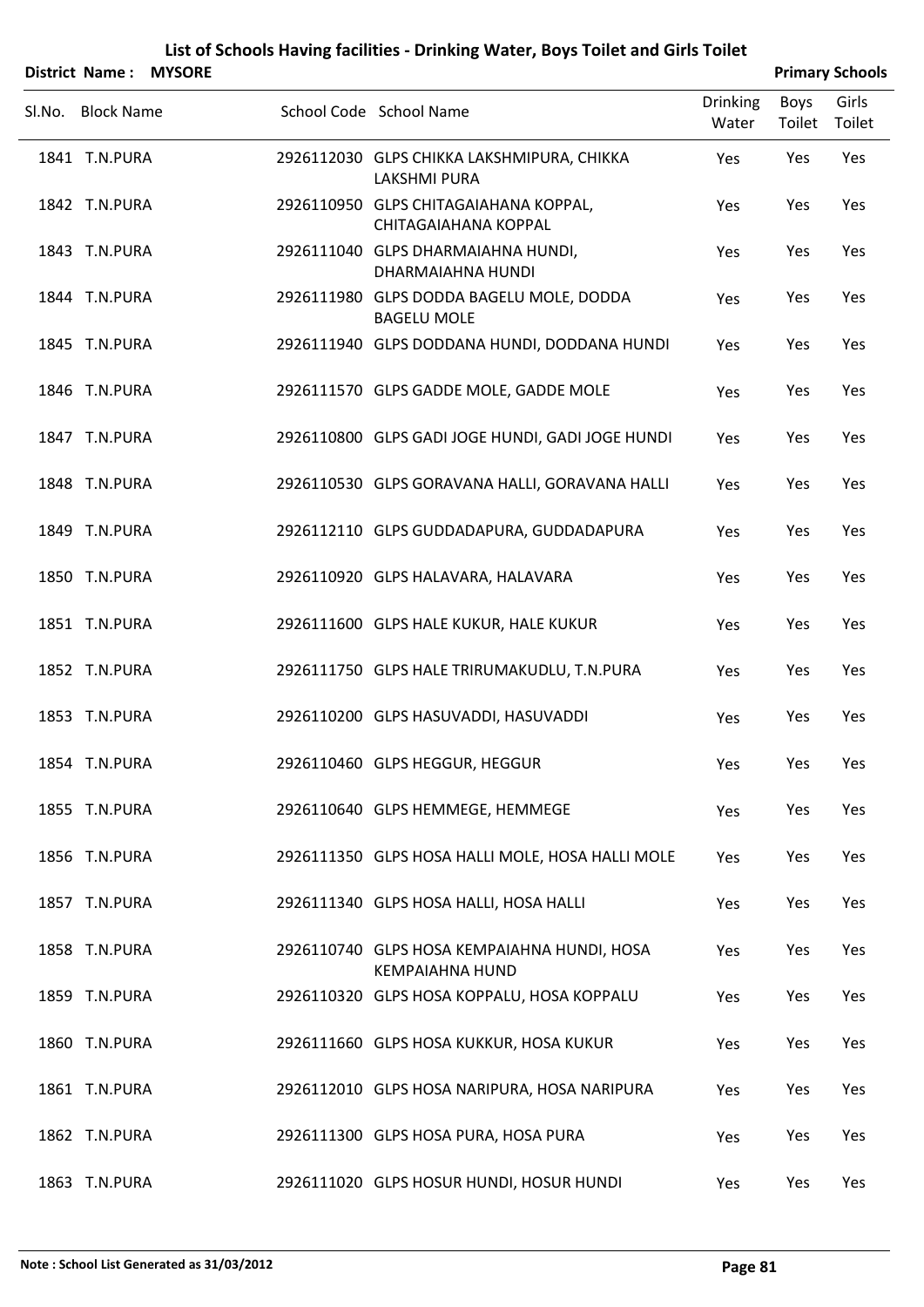|        |                   | District Name: MYSORE |                                                                  |                          |                       | <b>Primary Schools</b> |
|--------|-------------------|-----------------------|------------------------------------------------------------------|--------------------------|-----------------------|------------------------|
| Sl.No. | <b>Block Name</b> |                       | School Code School Name                                          | <b>Drinking</b><br>Water | <b>Boys</b><br>Toilet | Girls<br>Toilet        |
|        | 1864 T.N.PURA     |                       | 2926111230 GLPS HULAKANA HUNDI, HULAKANA HUNDI                   | Yes                      | Yes                   | Yes                    |
|        | 1865 T.N.PURA     |                       | 2926111470 GLPS HUNASAGANA HALLI, HUNASAGANA<br><b>HALLI</b>     | Yes                      | Yes                   | Yes                    |
|        | 1866 T.N.PURA     |                       | 2926111080 GLPS HUNSUR, HUNSUR                                   | Yes                      | Yes                   | Yes                    |
|        | 1867 T.N.PURA     |                       | 2926111490 GLPS JAGAJEEVANA GRAMA, JAGAGEEVANA<br><b>GRAMA</b>   | Yes                      | Yes                   | Yes                    |
|        | 1868 T.N.PURA     |                       | 2926112020 GLPS JAYA PURA, JAYA PURA                             | Yes                      | Yes                   | Yes                    |
|        | 1869 T.N.PURA     |                       | 2926110050 GLPS KADU KOTHANA HALLI, KADU<br><b>KOTHANA HALLI</b> | Yes                      | Yes                   | Yes                    |
|        | 1870 T.N.PURA     |                       | 2926111620 GLPS KALABASAVANA HUNDI,<br>KALABASAVANA HUNDI        | Yes                      | Yes                   | Yes                    |
|        | 1871 T.N.PURA     |                       | 2926111880 GLPS KALLANA KOPPALU, KULLANA KOPPALU                 | Yes                      | Yes                   | Yes                    |
|        | 1872 T.N.PURA     |                       | 2926111770 GLPS KALLIPURA, KALLEPURA                             | Yes                      | Yes                   | Yes                    |
|        | 1873 T.N.PURA     |                       | 2926111010 GLPS KANNAHALLI MOOLE, KANNAHALLI<br><b>MOOLE</b>     | Yes                      | Yes                   | Yes                    |
|        | 1874 T.N.PURA     |                       | 2926111000 GLPS KANNAHALLI, KANNAHALLI                           | Yes                      | Yes                   | Yes                    |
|        | 1875 T.N.PURA     |                       | 2926111920 GLPS KANNAYAKA HALLI, KANNAYAKA HALLI                 | Yes                      | Yes                   | Yes                    |
|        | 1876 T.N.PURA     |                       | 2926110370 GLPS KARGALLI, KARGALLI                               | Yes                      | Yes                   | Yes                    |
|        | 1877 T.N.PURA     |                       | 2926110040 GLPS KARIHURALE KOPPALU, KARIHURALE<br><b>KOPPALU</b> | Yes                      | Yes                   | Yes                    |
|        | 1878 T.N.PURA     |                       | 2926110470 GLPS KATTE KOPPALU, KATTE KOPPALU                     | Yes                      | Yes                   | Yes                    |
|        | 1879 T.N.PURA     |                       | 2926110670 GLPS KATTE PURA, KATTE PURA                           | Yes                      | Yes                   | Yes                    |
|        | 1880 T.N.PURA     |                       | 2926110330 GLPS KEMPANA PURA, KEMPANA PURA                       | Yes                      | Yes                   | Yes                    |
|        | 1881 T.N.PURA     |                       | 2926110090 GLPS KENCHANA HALLI, KENCHANA HALLI                   | Yes                      | Yes                   | Yes                    |
|        | 1882 T.N.PURA     |                       | 2926111030 GLPS KETHA HALLI, KETHA HALLI                         | Yes                      | Yes                   | Yes                    |
|        | 1883 T.N.PURA     |                       | 2926110170 GLPS KOLE MALLANA HUNDI, KOLE<br><b>MALLANA HUNDI</b> | Yes                      | Yes                   | Yes                    |
|        | 1884 T.N.PURA     |                       | 2926110930 GLPS KONAGALLI, KONAGALLI                             | Yes                      | Yes                   | Yes                    |
|        | 1885 T.N.PURA     |                       | 2926111090 GLPS KUDLUR, KUDLUR                                   | Yes                      | Yes                   | Yes                    |
|        | 1886 T.N.PURA     |                       | 2926110440 GLPS KURI SIDDANA HUNDI, KURE SIDDANA                 | Yes                      | Yes                   | Yes                    |

HUNDI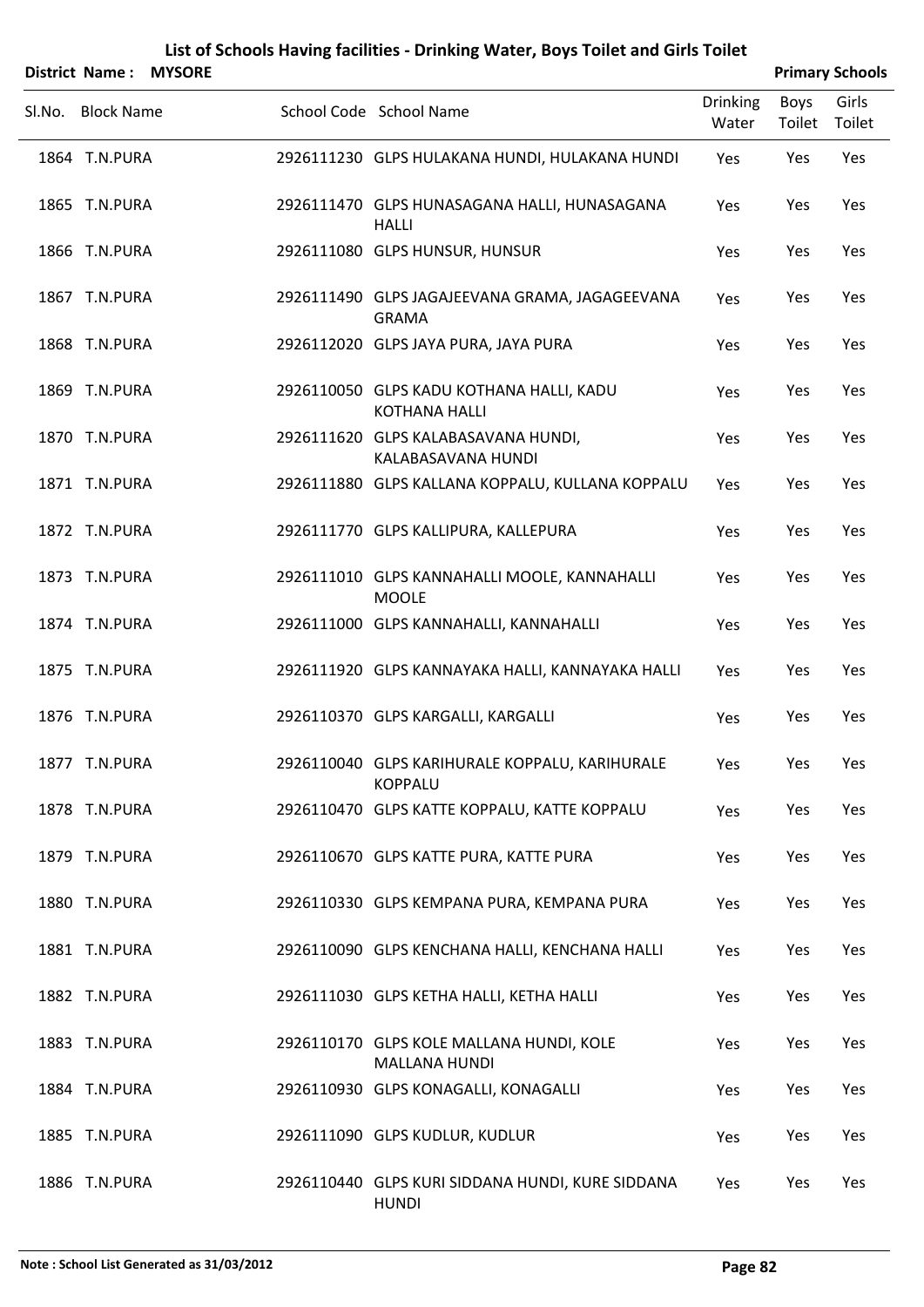|        | District Name: MYSORE |  |                                                                   |                          |                | <b>Primary Schools</b> |
|--------|-----------------------|--|-------------------------------------------------------------------|--------------------------|----------------|------------------------|
| Sl.No. | <b>Block Name</b>     |  | School Code School Name                                           | <b>Drinking</b><br>Water | Boys<br>Toilet | Girls<br>Toilet        |
|        | 1887 T.N.PURA         |  | 2926111250 GLPS M.KEBBEHUNDI, M.KEBBEHUNDI                        | Yes                      | Yes            | Yes                    |
|        | 1888 T.N.PURA         |  | 2926110610 GLPS MADAVADI, MADAVADI                                | Yes                      | Yes            | Yes                    |
|        | 1889 T.N.PURA         |  | 2926111780 GLPS MADGARALINGAINA HUNDI,<br>MADGARALINGAIAHNA HU    | Yes                      | Yes            | Yes                    |
|        | 1890 T.N.PURA         |  | 2926112050 GLPS MALIYURU COLONY, MALIYUR COLONY                   | Yes                      | Yes            | Yes                    |
|        | 1891 T.N.PURA         |  | 2926110690 GLPS MARANAPURA, MARANA PURA                           | Yes                      | Yes            | Yes                    |
|        | 1892 T.N.PURA         |  | 2926110700 GLPS MARIDIPURA, MARADIPURA                            | Yes                      | Yes            | Yes                    |
|        | 1893 T.N.PURA         |  | 2926111200 GLPS MEGALA KOPPALU, MEGALA KOPPALU                    | Yes                      | Yes            | Yes                    |
|        | 1894 T.N.PURA         |  | 2926111150 GLPS MENGIPACHINA HUNDI, MENGI<br>PACHINA HUNDI        | Yes                      | Yes            | Yes                    |
|        | 1895 T.N.PURA         |  | 2926111100 GLPS MENNE HUNDI, MENNE HUNDI                          | Yes                      | Yes            | Yes                    |
|        | 1896 T.N.PURA         |  | 2926110120 GLPS MUDDU BEERANA HUNDI, MUDDU<br><b>BEERAN HUNDI</b> | Yes                      | Yes            | Yes                    |
|        | 1897 T.N.PURA         |  | 2926110910 GLPS MUDUKANA PURA, MUDUKANA PURA                      | Yes                      | Yes            | Yes                    |
|        | 1898 T.N.PURA         |  | 2926111370 GLPS MUGUR MOLE, MUGUR MOLE                            | Yes                      | Yes            | Yes                    |
|        | 1899 T.N.PURA         |  | 2926110890 GLPS NAGALAGERE, NAGALAGERE                            | Yes                      | Yes            | Yes                    |
|        | 1900 T.N.PURA         |  | 2926110620 GLPS PARINAMIPURA, PARANAMIPURA                        | Yes                      | Yes            | Yes                    |
|        | 1901 T.N.PURA         |  | 2926111380 GLPS PUTTE HUNDI, PATTE HUNDI                          | Yes                      | Yes            | Yes                    |
|        | 1902 T.N.PURA         |  | 2926110770 GLPS RAMANATHAPURADA HUNDI,<br>RAMANATHAPURADA HUND    | Yes                      | Yes            | Yes                    |
|        | 1903 T.N.PURA         |  | 2926110340 GLPS RAME GOWDANA PURA, RAME<br><b>GOWDAN PURA</b>     | Yes                      | Yes            | Yes                    |
|        | 1904 T.N.PURA         |  | 2926111390 GLPS RANGACHARE HUNDI, RANGACHARE<br><b>HUNDI</b>      | Yes                      | Yes            | Yes                    |
|        | 1905 T.N.PURA         |  | 2926110760 GLPS RAYARA HUNDI, RAYARA HUNDI                        | Yes                      | Yes            | Yes                    |
|        | 1906 T.N.PURA         |  | 2926110310 GLPS S.DODDAPURA, S.DODDAPURA                          | Yes                      | Yes            | Yes                    |
|        | 1907 T.N.PURA         |  | 2926112040 GLPS S.K.P AGRAHARA, S.K.P AGGARAHARA                  | Yes                      | Yes            | Yes                    |
|        | 1908 T.N.PURA         |  | 2926110210 GLPS S.KEBBE HUNDI, S.KEBBE HUNDI                      | Yes                      | Yes            | Yes                    |
|        | 1909 T.N.PURA         |  | 2926110880 GLPS SEGUNDI PURA, SEGUNDI PURA                        | Yes                      | Yes            | Yes                    |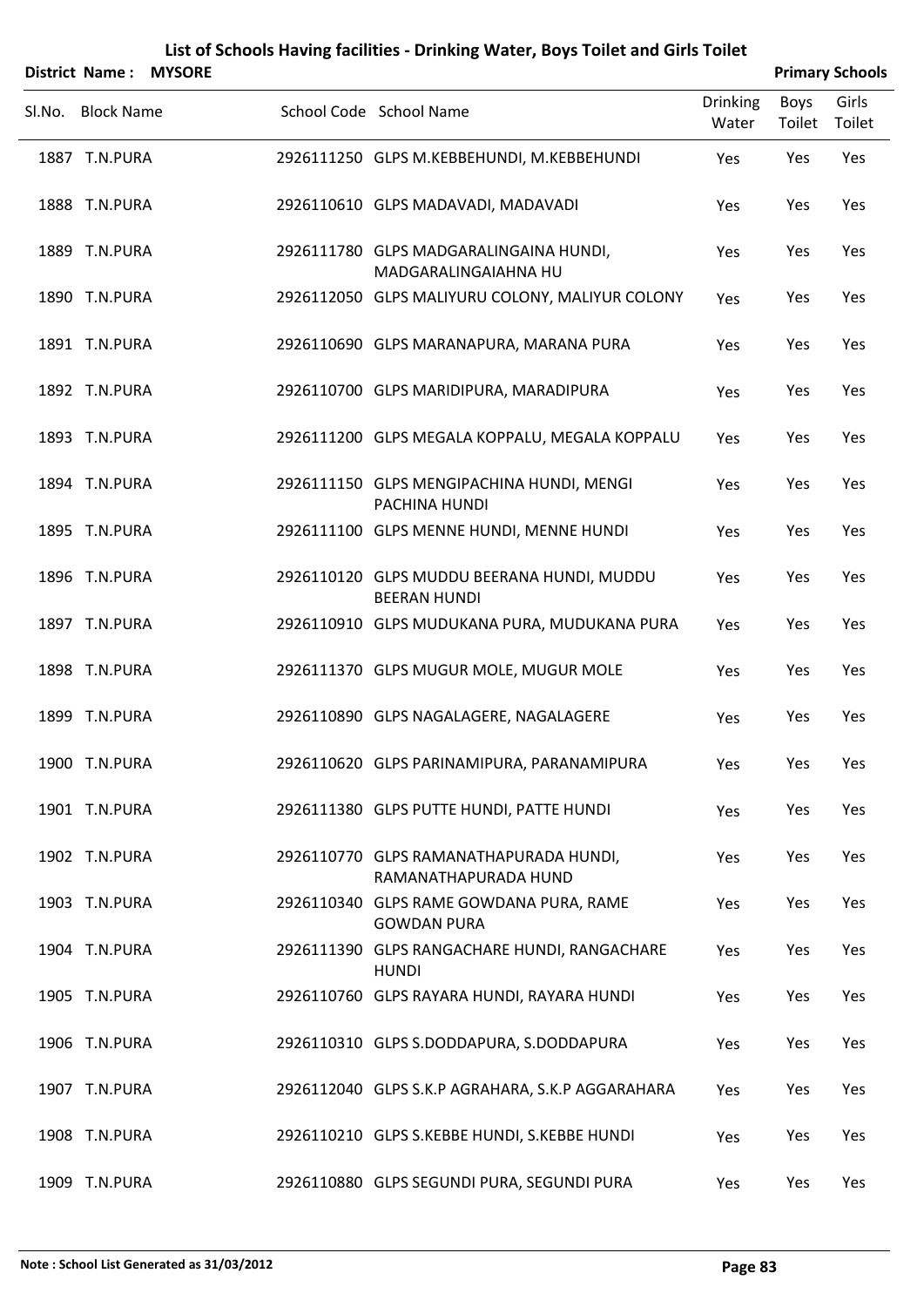|        | District Name:<br><b>MYSORE</b> |                                                                         |                          |                | <b>Primary Schools</b> |
|--------|---------------------------------|-------------------------------------------------------------------------|--------------------------|----------------|------------------------|
| Sl.No. | <b>Block Name</b>               | School Code School Name                                                 | <b>Drinking</b><br>Water | Boys<br>Toilet | Girls<br>Toilet        |
|        | 1910 T.N.PURA                   | 2926110850 GLPS SENAPATHI HALLI, SENATHAPATHI<br><b>HALLI</b>           | Yes                      | Yes            | Yes                    |
|        | 1911 T.N.PURA                   | 2926111910 GLPS SIDDANA HUNDI, SIDDANA HUNDI                            | Yes                      | Yes            | Yes                    |
|        | 1912 T.N.PURA                   | 2926111580 GLPS SOSALE KANNADA, SOSALE                                  | Yes                      | Yes            | Yes                    |
|        | 1913 T.N.PURA                   | 2926111520 GLPS SRIRANGARAJA PURA, SRIRANGARAJA<br><b>PURA</b>          | Yes                      | Yes            | Yes                    |
|        | 1914 T.N.PURA                   | 2926110490 GLPS SUGGANA HALLIKOPPAL, SUGGANA<br><b>HALLI KOPPAL</b>     | Yes                      | Yes            | Yes                    |
|        | 1915 T.N.PURA                   | 2926110830 GLPS THOPENA KOPPALU, THOPENA<br><b>KOPPALU</b>              | Yes                      | Yes            | Yes                    |
|        | 1916 T.N.PURA                   | 2926110410 GLPS THOTTAVADIMOLE, THOTTA VADI                             | Yes                      | Yes            | Yes                    |
|        | 1917 T.N.PURA                   | 2926112080 GLPS THRIVENI NAGARA, THRIVENINAGARA                         | Yes                      | Yes            | Yes                    |
|        | 1918 T.N.PURA                   | 2926110280 GLPS URDU CHEDARA HALLI, CHEDARA HALLI                       | Yes                      | Yes            | Yes                    |
|        | 1919 T.N.PURA                   | 2926110350 GLPS URDU DODDE BAGELU, DODDE BAGELU                         | Yes                      | Yes            | Yes                    |
|        | 1920 T.N.PURA                   | 2926110420 GLPS URDU GARGESWARI, GARGESWARI                             | Yes                      | Yes            | Yes                    |
|        | 1921 T.N.PURA                   | 2926110780 GLPS URDU KODAGALLI, KODAGALLI                               | Yes                      | Yes            | Yes                    |
|        | 1922 T.N.PURA                   | 2926111510 GLPS URDU KURABARA HUNDI, KURUBARA<br><b>HUNDI</b>           | Yes                      | Yes            | Yes                    |
|        | 1923 T.N.PURA                   | 2926110390 GLPS URDU MAVENA HALLI, MAVENA HALLI                         | Yes                      | Yes            | Yes                    |
|        | 1924 T.N.PURA                   | 2926111580 GLPS URDU SOSALE, SOSALE                                     | Yes                      | Yes            | Yes                    |
|        | 1925 T.N.PURA                   | 2926111730 GLPS URDU THALAKADU, TALAKADU                                | Yes                      | Yes            | Yes                    |
|        | 1926 T.N.PURA                   | 2926111630 GLPS URDU VEEJAPURA, VEEJAPURA                               | Yes                      | Yes            | Yes                    |
|        | 1927 T.N.PURA                   | 2926111820 GLPS VATALU PURA, VATALUPURA                                 | Yes                      | Yes            | Yes                    |
|        | 1928 T.N.PURA                   | 2926111630 GLPS VEEJAPURA, VEEJAPURA                                    | Yes                      | Yes            | Yes                    |
|        | 1929 T.N.PURA                   | 2926110190 GLPS VEERAPPA VADEYARA HUNDI,<br><b>VEERAPPA ODEYARA HUN</b> | Yes                      | Yes            | Yes                    |
|        | 1930 T.N.PURA                   | 2926111730 GLPS VINAYAKANAGARA THALKADU,<br>TALAKADU                    | Yes                      | Yes            | Yes                    |
|        | 1931 T.N.PURA                   | 2926111740 GLPS VODEYANDA HALLI, VODEYANDA HALLI                        | Yes                      | Yes            | Yes                    |
|        | 1932 T.N.PURA                   | 2926110250 GLPS YADA HALLI, YADA HALLI                                  | Yes                      | Yes            | Yes                    |